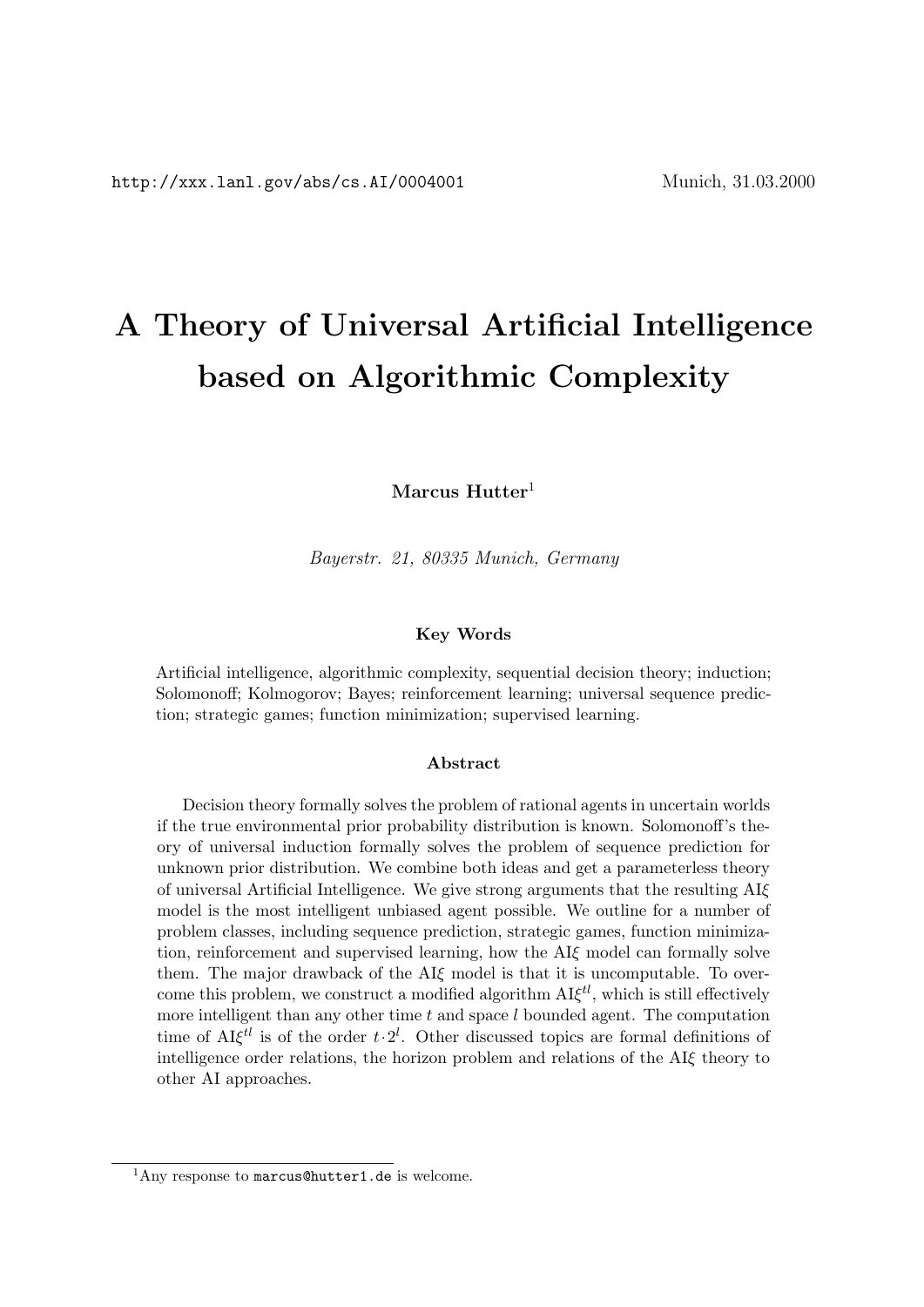#### 2 CONTENTS

## **Contents**

|          | 1 Introduction                                                                      | $\overline{4}$ |
|----------|-------------------------------------------------------------------------------------|----------------|
|          |                                                                                     | $\overline{4}$ |
|          |                                                                                     | $\overline{4}$ |
|          | Contents:                                                                           | $\overline{4}$ |
|          |                                                                                     | $\overline{7}$ |
| $\bf{2}$ | The $AI\mu$ Model in Functional Form                                                | 8              |
|          |                                                                                     | 8              |
|          | Strings:                                                                            | 8              |
|          | AI model for known deterministic environment:                                       | $\overline{9}$ |
|          |                                                                                     | 10             |
| 3        | The $AI\mu$ Model in Recursive and Iterative Form                                   | 12             |
|          |                                                                                     | 12             |
|          |                                                                                     | 12             |
|          | Equivalence of Functional and Iterative AI model:                                   | 13             |
|          |                                                                                     | 14             |
|          |                                                                                     | 16             |
|          | Sequential decision theory: $\dots \dots \dots \dots \dots \dots \dots \dots \dots$ | 17             |
| 4        | The Universal AI& Model                                                             | 19             |
|          | Induction and Algorithmic Information theory:                                       | 19             |
|          |                                                                                     | 21             |
|          |                                                                                     | 22             |
|          | Converting general functions into chronological semi-measures:                      | 23             |
|          |                                                                                     | 24             |
|          |                                                                                     | 25             |
|          | Credit bounds and separability concepts: $\ldots \ldots \ldots \ldots \ldots$       | 26             |
|          | The choice of the horizon: $\dots \dots \dots \dots \dots \dots \dots \dots \dots$  | 29             |
| $\bf{5}$ | Sequence Prediction (SP)                                                            | 32             |
|          | Using the AI $\mu$ Model for Sequence Prediction: 32                                |                |
|          | Using the AI $\xi$ Model for Sequence Prediction: 34                                |                |
| 6        | Strategic Games (SG)                                                                | 36             |
|          | Introduction:                                                                       | 36             |
|          |                                                                                     | 36             |
|          |                                                                                     | 37             |
|          |                                                                                     | 38             |
|          |                                                                                     | 38             |
|          |                                                                                     |                |
| 7        | Function Minimization (FM)                                                          | 41             |
|          |                                                                                     | 41             |
|          |                                                                                     | 41             |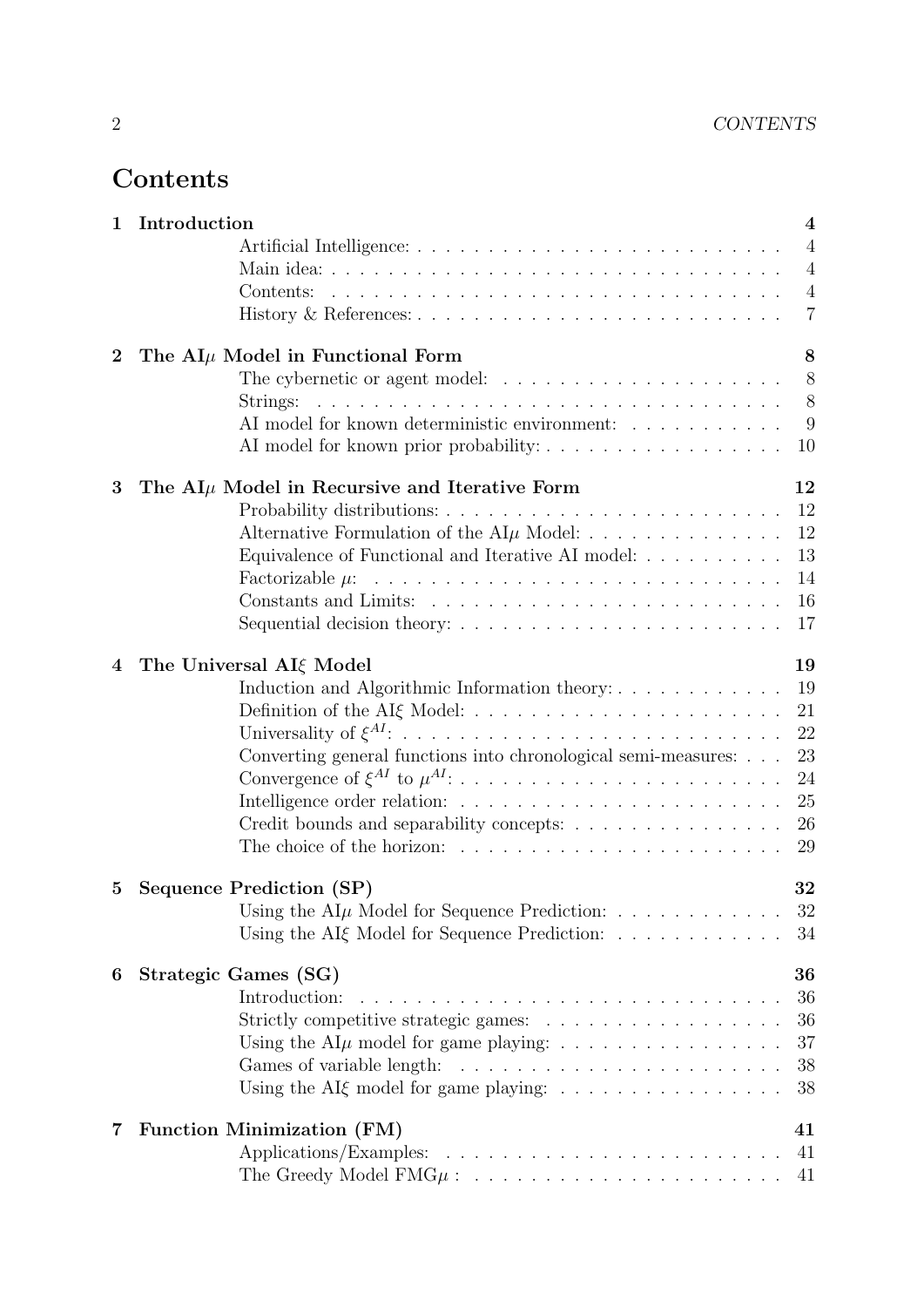|   | Is the general model inventive? $\ldots \ldots \ldots \ldots \ldots \ldots$<br>Using the AI models for Function Minimization: $\ldots$ ,                                                                                                                                                                                              | 43<br>44<br>45<br>46                                           |
|---|---------------------------------------------------------------------------------------------------------------------------------------------------------------------------------------------------------------------------------------------------------------------------------------------------------------------------------------|----------------------------------------------------------------|
| 8 | Supervised Learning from Examples (EX)<br>Applications/Examples:<br>Supervised learning with the $AI\mu/\xi$ model:                                                                                                                                                                                                                   | 47<br>47<br>47                                                 |
| 9 | <b>Other AI Classes</b>                                                                                                                                                                                                                                                                                                               | 49<br>49                                                       |
|   | 10 Time Bounds and Effectiveness<br>Introduction:<br>Time limited probability distributions:<br>The idea of the best vote algorithm: $\dots \dots \dots \dots \dots \dots \dots$<br>The universal time bounded $AI\xi^{tl}$ system:<br>Limitations and open questions: $\ldots \ldots \ldots \ldots \ldots \ldots \ldots$<br>Remarks: | 51<br>51<br>51<br>53<br>53<br>54<br>55<br>55<br>55<br>56<br>56 |
|   | 11 Outlook & Discussion<br>The big questions: $\ldots \ldots \ldots \ldots \ldots \ldots \ldots \ldots \ldots$                                                                                                                                                                                                                        | 58<br>58<br>58<br>60                                           |
|   | 12 Conclusions                                                                                                                                                                                                                                                                                                                        | 61                                                             |
|   | Literature                                                                                                                                                                                                                                                                                                                            | 62                                                             |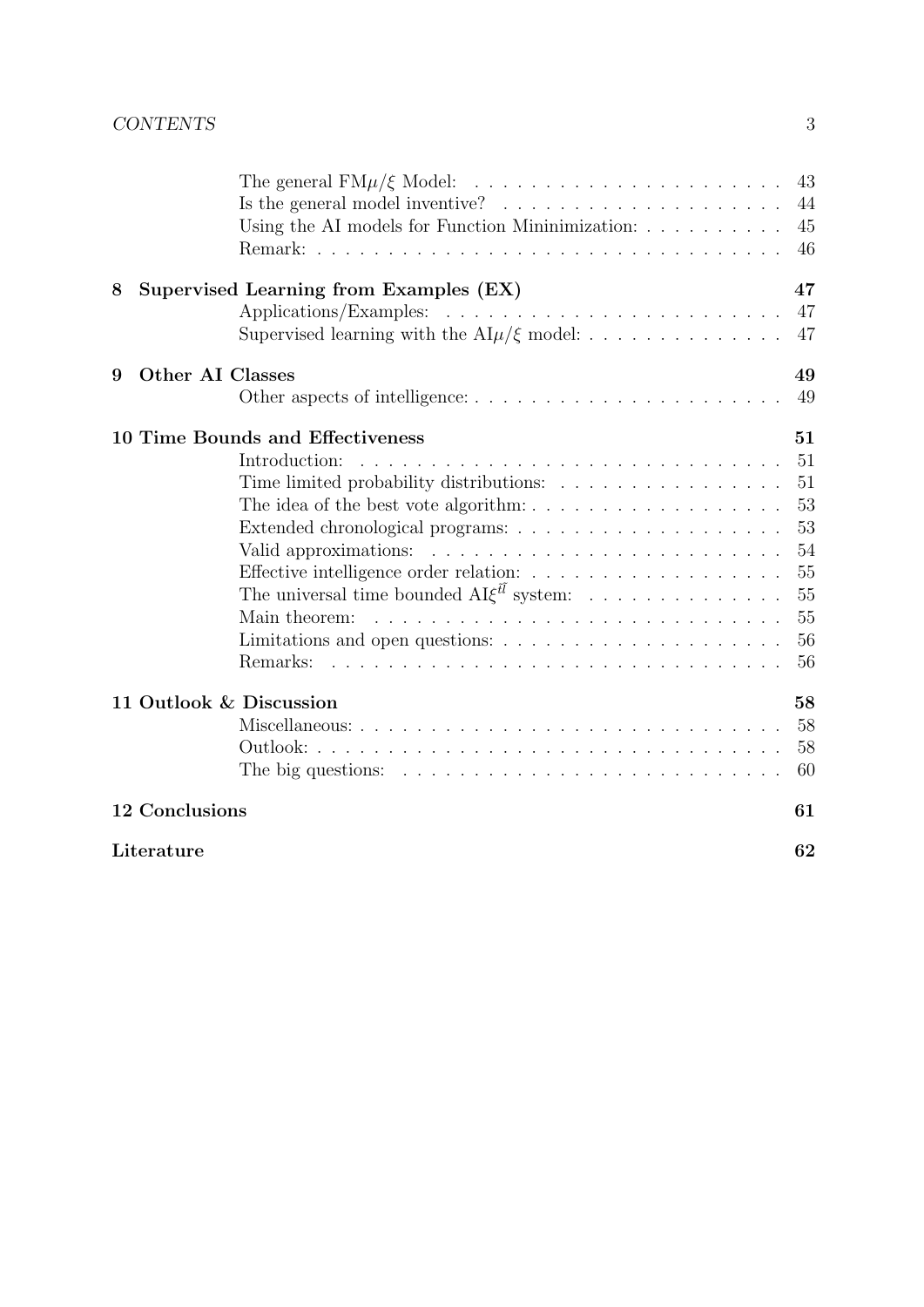### 1 Introduction

Artificial Intelligence: The science of Artificial Intelligence (AI) might be defined as the construction of intelligent systems and their analysis. A natural definition of systems is anything which has an input and an output stream. Intelligence is more complicated. It can have many faces like creativity, solving problems, pattern recognition, classification, learning, induction, deduction, building analogies, optimization, surviving in an environment, language processing, knowledge and many more. A formal definition incorporating every aspect of intelligence, however, seems difficult. Further, intelligence is graded, there is a smooth transition between systems, which everyone would agree to be not intelligent and truely intelligent systems. One simply has to look in nature, starting with, for instance, inanimate crystals, then come amino-acids, then some RNA fragments, then viruses, bacteria, plants, animals, apes, followed by the truly intelligent homo sapiens, and possibly continued by AI systems or ET's. So the best we can expect to find is a partial or total order relation on the set of systems, which orders them w.r.t. their degree of intelligence (like intelligence tests do for human systems, but for a limited class of problems). Having this order we are, of course, interested in large elements, i.e. highly intelligent systems. If a largest element exists, it would correspond to the most intelligent system which could exist.

Most, if not all known facets of intelligence can be formulated as goal driven or, more precisely, as maximizing some utility function. It is, therefore, sufficient to study goal driven AI. E.g. the (biological) goal of animals and humans is to survive and spread. The goal of AI systems should be to be useful to humans. The problem is that, except for special cases, we know neither the utility function, nor the environment in which the system will operate, in advance.

**Main idea:** We propose a theory which formally<sup>2</sup> solves the problem of unknown goal and environment. It might be viewed as a unification of the ideas of universal induction, probabilistic planning and reinforcement learning or as a unification of sequential decision theory with algorithmic information theory. We apply this model to some of the facets of intelligence, including induction, game playing, optimization, reinforcement and supervised learning, and show how it solves these problem classes. This, together with general convergence theorems motivates us to believe that the constructed universal AI system is the best one in a sense to be clarified in the sequel, i.e. that it is the most intelligent environment independent system possible. The intention of this work is to introduce the universal AI model and give an in breadth analysis. Most arguments and proofs are succinct and require slow reading or some additional pencil work.

Contents: Section 2: The general framework for AI might be viewed as the design and study of intelligent agents [32]. An agent is a cybernetic system with some internal state, which acts with output  $y_k$  to some environment in cycle k, perceives some input  $x_k$  from

<sup>2</sup>With a formal solution we mean a rigorous mathematically definition, uniquely specifying the solution. In the following, a solution is always meant in this formal sense.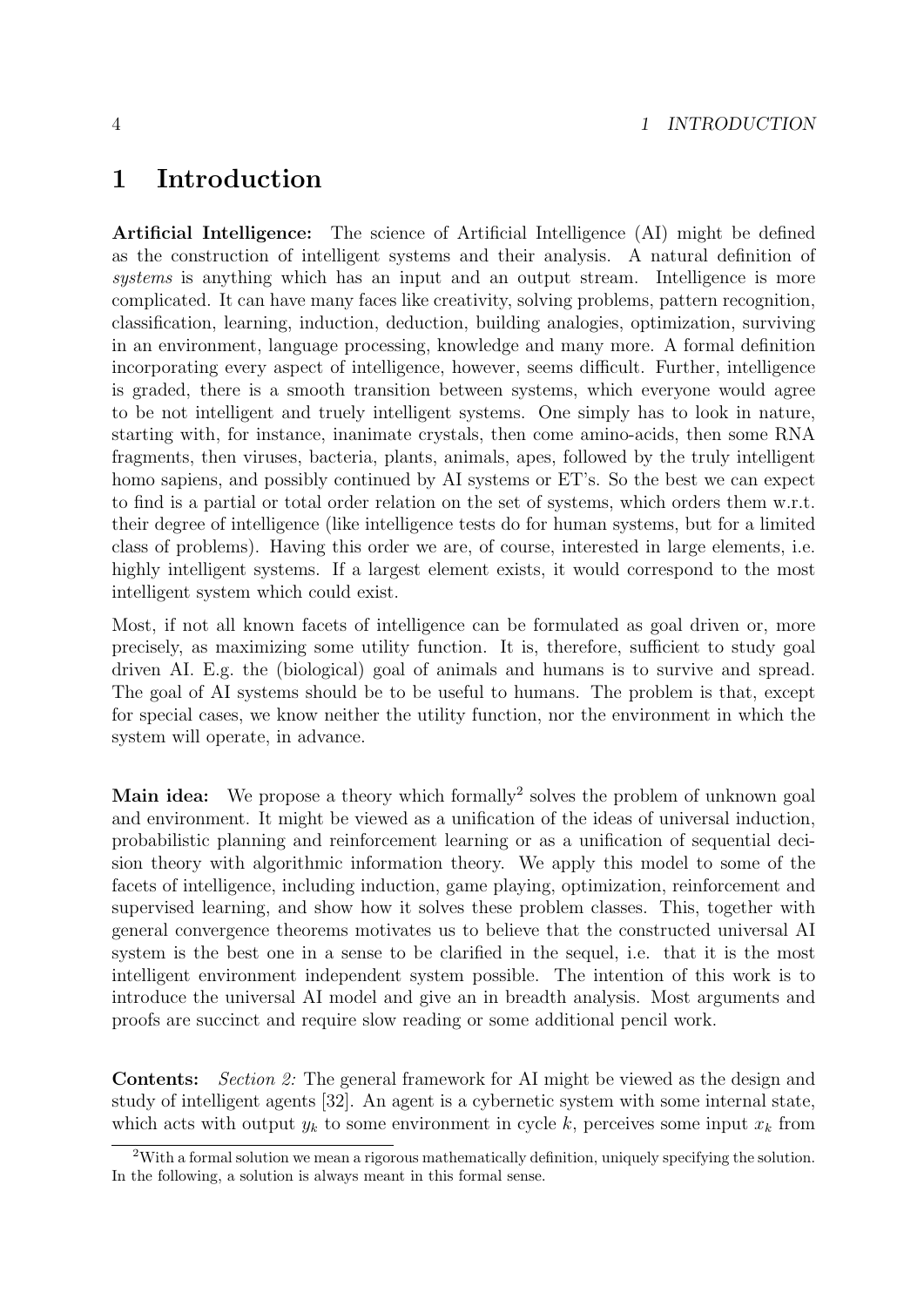the environment and updates its internal state. Then the next cycle follows. It operates according to some function p. We split the input  $x_k$  into a regular part  $x'_k$  and a credit  $c_k$ , often called reinforcement feedback. From time to time the environment provides nonzero credit to the system. The task of the system is to maximize its utility, defined as the sum of future credits. A probabilistic environment is a probability distribution  $\mu(q)$  over deterministic environments q. Most, if not all environments are of this type. We give a formal expression for the function  $p^*$ , which maximizes in every cycle the total  $\mu$  expected future credit. This model is called the  $\mathbf{A}I\mu$  model. As every AI problem can be brought into this form, the problem of maximizing utility is hence being formally solved, if  $\mu$  is known. There is nothing remarkable here, it is the essence of sequential decision theory [7, 28, 41], presented in a new form. Notation and formulas needed in later sections are simply developed. There are two major remaining problems. The problem of the unknown true prior probability  $\mu$ , which is solved in section 4, and computational aspects, which are addressed in section 10.

Section 3: Instead of talking about probability distributions  $\mu(q)$  over functions, one could describe the environment by the conditional probability of providing inputs  $x_1...x_n$  to the system under the condition that the system outputs  $y_1...y_n$ . The definition of the optimal p<sup>\*</sup> system in this iterative form is shown to be equivalent to the previous functional form. The functional form is more elegant and will be used to define an intelligence order relation and the time-bounded model in section 10. The iterative form is more index intensive but more suitable for explicit calculations and is used in most of the other sections. Further, we introduce factorizable probability distributions.

Section  $\lambda$ : A special topic is the theory of induction. In which sense prediction of the future is possible at all, is best summarized by the theory of Solomonoff. Given the initial binary sequence  $x_1...x_k$ , what is the probability of the next bit being 1? It can be fairly well predicted by using a universal probability distribution  $\xi$  invented and shown to converge to the true prior probability  $\mu$  by Solomonoff [36, 37] as long as  $\mu$  (which needs not be known!) is computable. The problem of unknown  $\mu$  is hence solved for induction problems. All AI problems where the system's output does not influence the environment, i.e. all passive systems are of this inductive form. Besides sequence prediction (SP), classification(CF) is also of this type. Active systems, like game playing (SG) and optimization (FM), can not be reduced to induction systems. The **main idea of this work** is to generalize universal induction to the general cybernetic model described in sections 2 and 3. For this, we generalize  $\xi$  to include conditions and replace  $\mu$  by  $\xi$  in the rational agent model. In this way the problem that the true prior probability  $\mu$  is usually unknown is solved. Universality of  $\xi$  and convergence of  $\xi \to \mu$  will be shown. These are strong arguments for the optimality of the resulting AIξ model. There are certain difficulties in proving rigorously that and in which sense it is optimal, i.e. the most intelligent system. Further, we introduce a universal order relation for intelligence.

Sections 5–9 show how a number of AI problem classes fit into the general  $\overline{Alg}$  model. All these problems are formally solved by the AIξ model. The solution is, however, only formal because the AIξ model developed thus far is uncomputable or, at best, approximable. These sections should support the claim that every AI problem can be formulated within (and formally solved) by the AIξ model. For some classes we give concrete examples to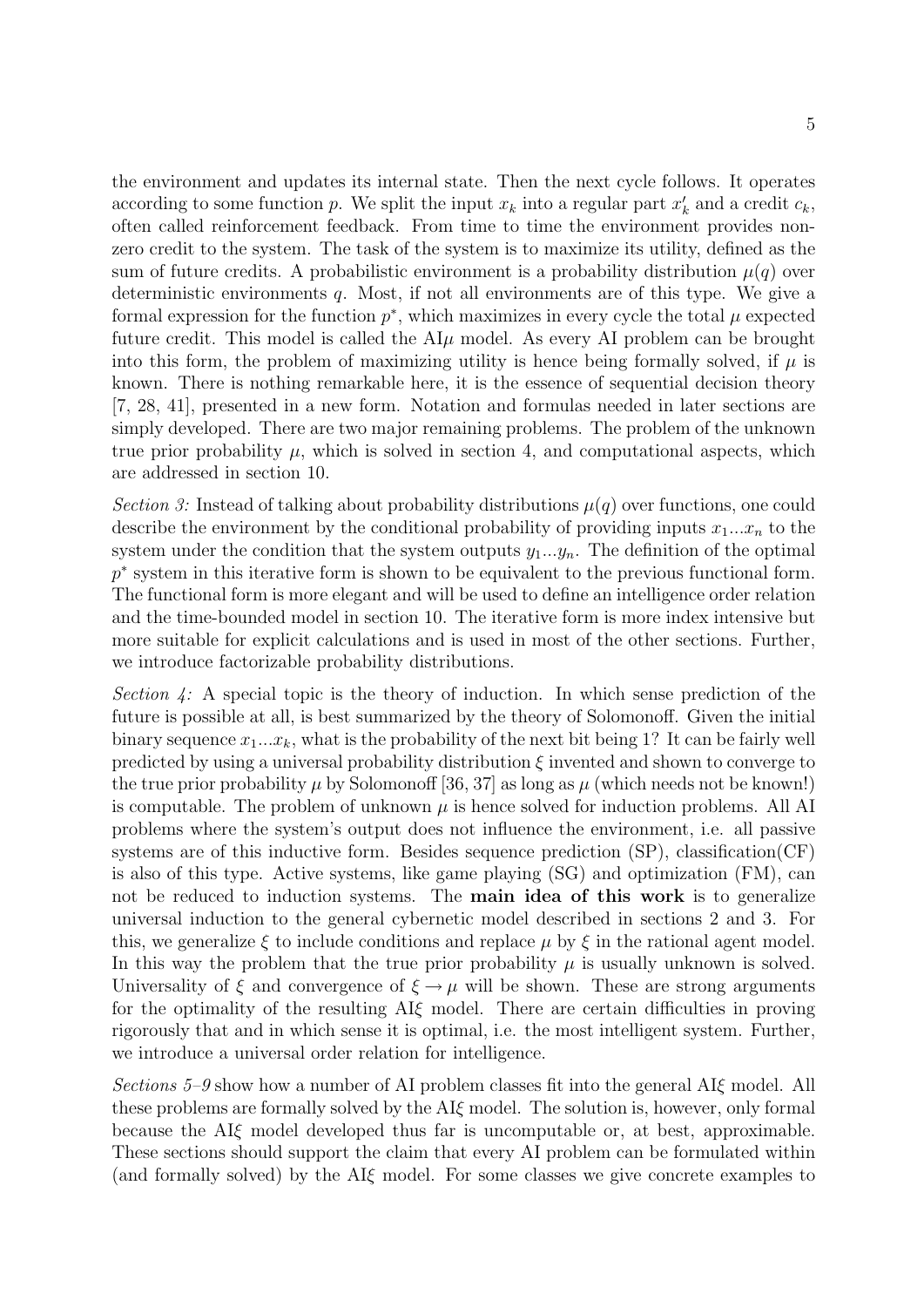illuminate the scope of the problem class. We first formulate each problem class in its natural way (when  $\mu^{\text{problem}}$  is known) and then construct a formulation within the AI $\mu$ model and prove its equivalence. We then consider the consequences of replacing  $\mu$  by  $\xi$ . The main goal is to understand why and how the problems are solved by AIξ. We only highlight special aspects of each problem class. Sections 5–9 together should give a better picture of the AIξ model. We do not study every aspect for every problem class. The sections might be read selectively. They are not necessary to understand the remaining sections.

Section 5: Using the  $\Lambda I\mu$  model for sequence prediction (SP) is identical to Baysian sequence prediction  $SP\Theta_{\mu}$ . One might expect, when using the AI $\xi$  model for sequence prediction, one would recover exactly the universal sequence prediction scheme  $SP\Theta_{\xi}$ , as AIξ was a unification of the AI $\mu$  model and the idea of universal probability  $\xi$ . Unfortunately this is not the case. One reason is that  $\xi$  is only a probability distribution in the inputs  $x$  and not in the outputs  $y$ . This is also one of the origins of the difficulty of proving error/credit bounds for AIξ. Nevertheless, we argue that AIξ is equally well suited for sequence prediction as  $SP\Theta_{\xi}$  is. In a very limited setting we prove a (weak) error bound for  $\overline{A}I\xi$  which gives hope that a general proof is attainable.

Section 6: A very important class of problems are strategic games (SG). We restrict ourselves to deterministic strictly competitive strategic games like chess. If the environment is a minimax player, the  $\Lambda\mu$  model itself reduces to a minimax strategy. Repeated games of fixed lengths are a special case for factorizable  $\mu$ . The consequences of variable game length is sketched. The AIξ model has to learn the rules of the game under consideration, as it has no prior information about these rules. We describe how AIξ actually learns these rules.

Section 7: There are many problems that fall into the category 'resource bounded function minimization' (FM). They include the Traveling Salesman Problem, minimizing production costs, inventing new materials or even producing, e.g. nice paintings, which are (subjectively) judged by a human. The task is to (approximately) minimize some function  $f:Y\to Z$  within minimal number of function calls. We will see that a greedy model trying to minimize  $f$  in every cycle fails. Although the greedy model has nothing to do with downhill or gradient techniques (there is nothing like a gradient or direction for functions over  $Y$ ) which are known to fail, we discover the same difficulties. FM has already nearly the full complexity of general AI. The reason being that FM can actively influence the information gathering process by its trials  $y_k$  (whereas SP and CF cannot). We discuss in detail the optimal FM $\mu$  model and its inventiveness in choosing the  $y \in Y$ . A discussion of the subtleties when using AIξ for function minimization, follows.

Section 8: Reinforcement learning, as the AI $\xi$  model does, is an important learning technique but not the only one. To improve the speed of learning, supervised learning, i.e. learning by acquiring knowledge, or learning from a constructive teacher is necessary. We show, how  $\overline{A}I\xi$  learns to learn supervised. It actually establishes supervised learning very quickly within  $O(1)$  cycles.

Section 9 gives a brief survey of other general aspects, ideas and methods in AI, and their connection to the AIξ model. Some aspects are directly included, others are or should be emergent.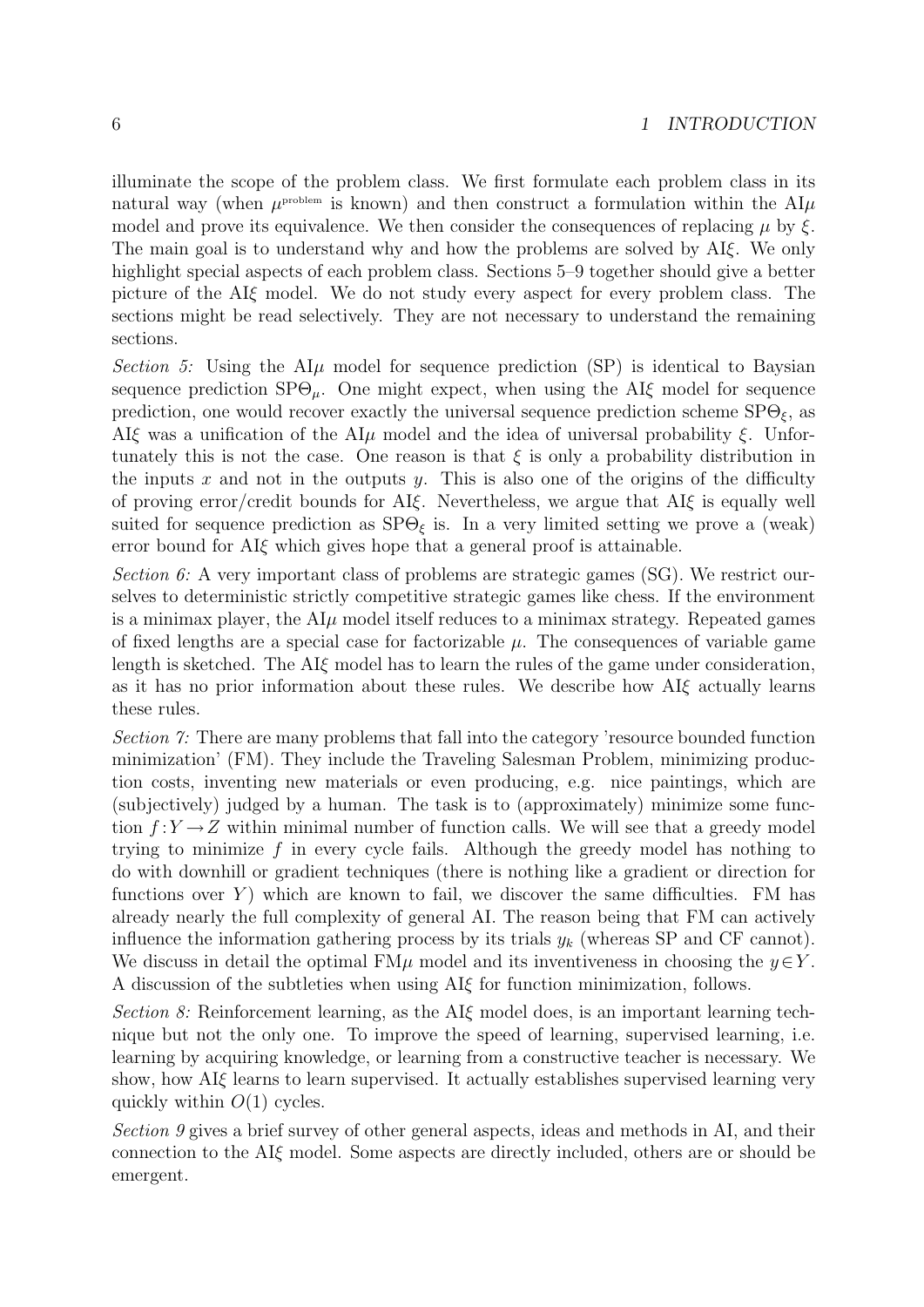Section 10: Up to now we have shown the universal character of the AI $\xi$  model but have completely ignored computational aspects. Let us assume that there exists some algorithm  $\tilde{p}$  of size l with computation time per cycle  $\tilde{t}$ , which behaves in a sufficiently intelligent way (this assumption is the very basis of AI). The algorithm  $p^*$  should run all algorithms of length  $\leq l$  for  $\tilde{t}$  time steps in every cycle and select the best output among them. So we have an algorithm which runs in time  $\tilde{l} \cdot 2^{\tilde{t}}$  and is at least as good as  $\tilde{p}$ , i.e. it also serves our needs apart from the (very large but) constant multiplicative factor in computation time. This idea of the 'typing monkeys', one of them eventually producing 'Shakespeare', is well known and widely used in theoretical computer science. The difficult part is the selection of the algorithm with the best output. A further complication is that the selection process itself must have only limited computation time. We present a suitable modification of the AIξ model which solves these difficult problems. The solution is somewhat involved from an implementational aspect. An implementation would include first order logic, the definition of a Universal Turing machine within it and proof theory. The assumptions behind this construction are discussed at the end.

Section 11 contains some discussion of otherwise unmentioned topics and some (personal) remarks. It also serves as an outlook to further research.

Section 12 contains the conclusions.

History & References: Kolmogorov65 [18] suggested to define the information content of an object as the length of the shortest program computing a representation of it. Solomonoff64 [36] invented the closely related universal prior probability distribution and used it for binary sequence prediction [36, 37] and function inversion and minimization [38]. Together with Chaitin66&75 [4, 5] this was the invention of what is now called Algorithmic Information theory. For further literature and many applications see [25]. Other interesting 'applications' can be found in [6, 35, 44]. Related topics are the Weighted Majority Algorithm invented by Littlestone and Warmuth89 [21], universal forecasting by Vovk92 [43], Levin search73 [19], pac-learning introduced by Valiant84 [42] and Minimum Description Length [23, 31]. Resource bounded complexity is discussed in [9, 10, 17, 30], resource bounded universal probability in [22, 25]. Implementations are rare [8, 33, 34]. Excellent reviews with a philosophical touch are [24, 39]. For an older, but general review of inductive inference see Angluin83 [1]. For an excellent introduction into algorithmic information theory, further literature and many applications one should consult the book of Li and Vitányi97 [25]. The survey  $[23]$  or the chapters 4 and 5 of  $[25]$  should be sufficient to follow the arguments and proofs in this paper. The other ingredient in our AIξ model is sequential decision theory. We do not need much more than the maximum expected utility principle and the expecimax algorithm [26, 32]. The book of von Neumann and Morgenstern44 [41] might be seen as the initiation of game theory, which already contains the expectimax algorithm as a special case. The literature on decision theory is vast and we only give two possibly interesting references with regard to this paper. Cheeseman85&88 [7] is a defense of the use of probability theory in AI. Pearl88 [28] is a good introduction and overview of probabilistic reasoning.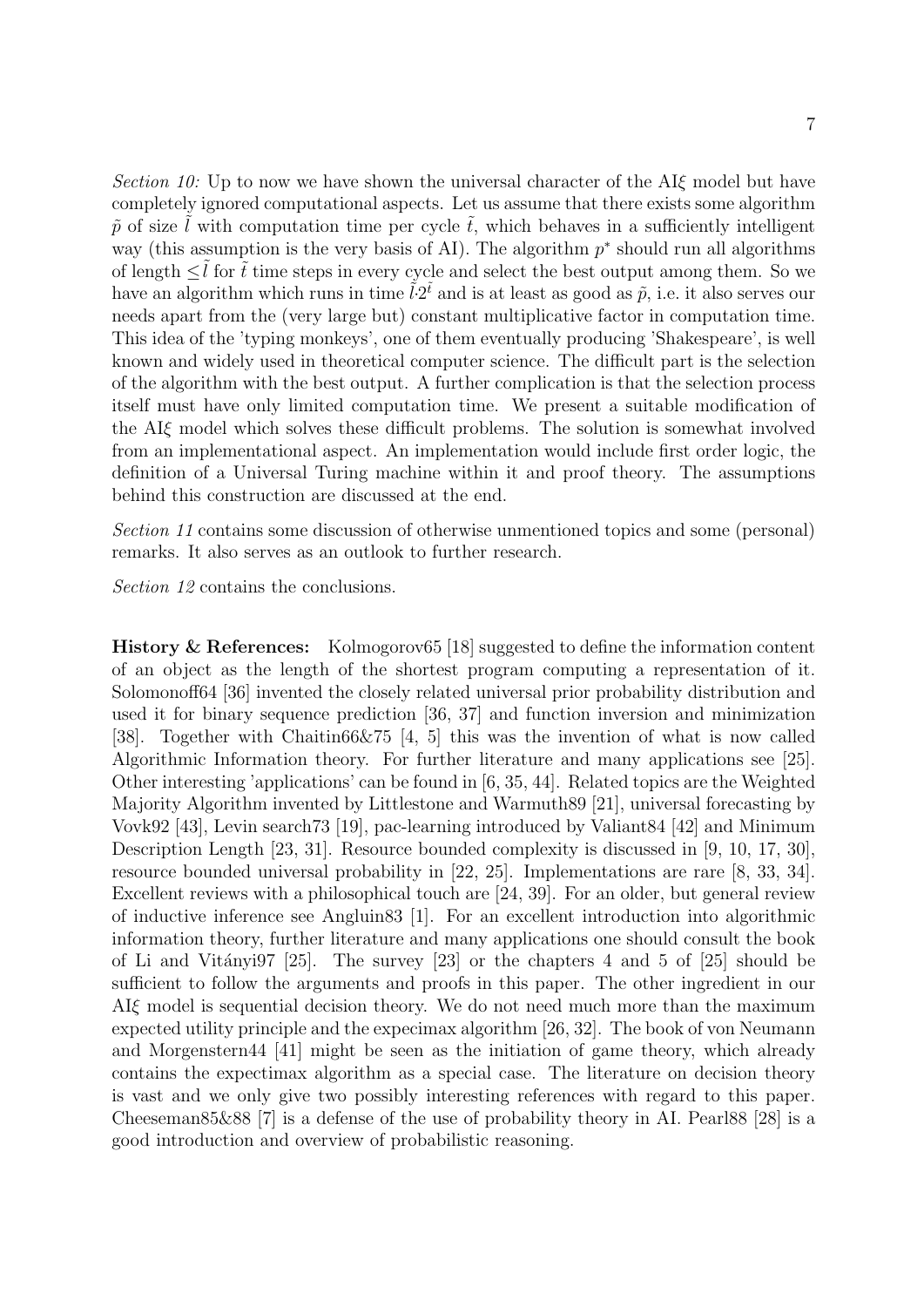#### 2 The  $AI\mu$  Model in Functional Form

The cybernetic or agent model: A good way to start thinking about intelligent systems is to consider more generally cybernetic systems, in AI usually called agents. This avoids having to struggle with the meaning of intelligence from the very beginning. A cybernetic system is a control circuit with input y and output x and an internal state. From an external input and the internal state the system calculates deterministically or stochastically an output. This output (action) modifies the environment and leads to a new input (reception). This continues ad infinitum or for a finite number of cycles. As explained in the last section, we need some credit assignment to the cybernetic system. The input  $x$  is divided into two parts, the standard input  $x'$  and some credit input  $c$ . If input and output are represented by strings, a deterministic cybernetic system can be modeled by a Turing machine  $p$ .  $p$  is called the policy of the agent, which determines the action to a receipt. If the environment is also computable it might be modeled by a Turing machine  $q$  as well. The interaction of the agent with the environment can be illustrated as follows:



 $p$  as well as  $q$  have unidirectional input and output tapes and bidirectional working tapes. What entangles the agent with the environment, is the fact that the upper tape serves as input tape for  $p$ , as well as output tape for  $q$ , and that the lower tape serves as output tape for  $p$  as well as input tape for  $q$ . Further, the reading head must always be left of the writing head, i.e. the symbols must first be written, before they are read.  $p$  and  $q$  have their own mutually inaccessible working tapes containing their own 'secrets'. The heads move in the following way. In the  $k^{th}$  cycle p writes  $y_k$ , q reads  $y_k$ , q writes  $x_k \equiv c_k x'_k$ , p reads  $x_k \equiv c_k x'_k$ , followed by the  $(k+1)^{th}$  cycle and so on. The whole process starts with the first cycle, all heads on tape start and working tapes being empty. We want to call Turing machines behaving in this way, chronological Turing machines. Before continuing, some notations on strings are appropriate.

**Strings:** We will denote strings over the alphabet X by  $s = x_1 x_2 ... x_n$ , with  $x_k \in X$ , where X is alternatively interpreted as a non-empty subset of  $\mathbb N$  or itself as a prefix free set of binary strings.  $l(s) = l(x_1) + ... + l(x_n)$  is the length of s. Analogous definitions hold for  $y_k \in Y$ . We call  $x_k$  the  $k^{th}$  input word and  $y_k$  the  $k^{th}$  output word (rather than letter).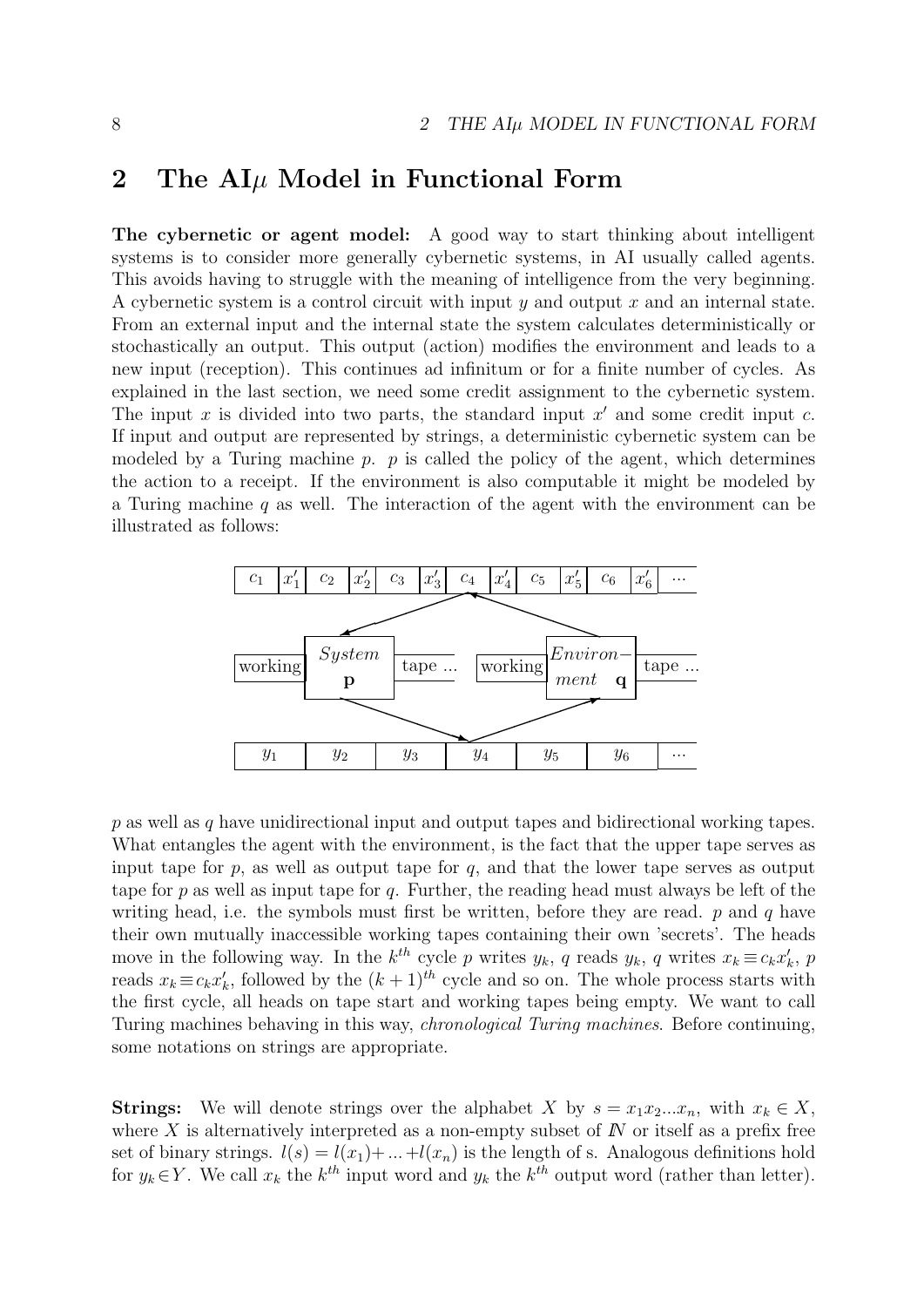The string  $s = y_1 x_1 ... y_n x_n$  represents the input/output in chronological order. Due to the prefix property of the  $x_k$  and  $y_k$ , s can be uniquely separated into its words. The words appearing in strings are always in chronological order. We further introduce the following abbreviations:  $\epsilon$  is the empty string,  $x_{n:m} := x_n x_{n+1} \dots x_{m-1} x_m$  for  $n \leq m$  and  $\epsilon$  for  $n > m$ .  $x_{\leq n} := x_1...x_{n-1}$ . Analogously for y. Further,  $y_n := y_n x_n$ ,  $y x_{n-m} := y_n x_n...y_m x_m$ , and so on.

AI model for known deterministic environment: Let us define for the chronological Turing machine p a partial function also named  $p: X^* \to Y^*$  with  $y_{1:k} = p(x_{< k})$  where  $y_{1:k}$  is the output of Turing machine p on input  $x_{< k}$  in cycle k, i.e. where p has read up to  $x_{k-1}$  but no further. In an analogous way, we define  $q: Y^* \to X^*$  with  $x_{1:k} = q(y_{1:k})$ . Conversely, for every partial recursive chronological function we can define a corresponding chronological Turing machine. Each (system,environment) pair  $(p, q)$  produces a unique I/O sequence  $\omega(p,q) := y_1^{pq} x_1^{pq} y_2^{pq} x_2^{pq}$  $2^{pq}$ .... When we look at the definitions of p and q we see a nice symmetry between the cybernetic system and the environment. Until now, not much intelligence is in our system. Now the credit assignment comes into the game and removes the symmetry somewhat. We split the input  $x_k \in X := C \times X'$  into a regular part  $x'_k \in X'$  and a credit  $c_k \in C \subset \mathbb{R}$ . We define  $x_k \equiv c_k x'_k$  and  $c_k \equiv c(x_k)$ . The goal of the system should be to maximize received credits. This is called reinforcement learning. The reason for the asymmetry is, that eventually we (humans) will be the environment with which the system will communicate and we want to dictate what is good and what is wrong, not the other way round. This one way learning, the system learns from the environment, and not conversely, neither prevents the system from becoming more intelligent than the environment, nor does it prevent the environment learning from the system because the environment can itself interpret the outputs  $y_k$  as a regular and a credit part. The environment is just not forced to learn, whereas the system is. In cases where we restrict the credit to two values  $c \in C = \mathbb{B} := \{0, 1\}, c = 1$  is interpreted as a positive feedback, called *good* or *correct* and  $c = 0$  a negative feedback, called *bad* or error. Further, let us restrict for a while the lifetime (number of cycles)  $T$  of the system to a large, but finite value. Let  $C_{km}(p,q) := \sum_{i=k}^{m} c(x_i)$  be the total credit, the system p receives from the environment  $q$  in the cycles  $k$  to  $m$ . It is now natural to call the system  $p^*$ , which maximizes the total credit  $C_{1T}$ , called utility, the *best* or *most intelligent* one<sup>3</sup>.

$$
p^* := \max_p C_{1T}(p, q) \quad \Rightarrow \quad C_{kT}(p^*, q) \ge C_{kT}(p, q) \quad \forall p: y_{< k}^{pq} = y_{< k}^{p^*q}
$$

For  $k = 1$  the condition on p is nil. For  $k > 1$  it states that p shall be consistent with  $p^*$  in the sense that they have the same history. If X, Y and T are finite, the number of different behaviors of the system, i.e. the search space is finite. Therefore, because we have assumed that  $q$  is known,  $p^*$  can effectively be determined (by pre-analyzing all behaviours). The main reason for restricting to finite  $T$  was not to ensure computability of  $p^*$  but that the limit  $T \to \infty$  might not exist. This is nothing special, just the (unrealistic) assumption of a completely known deterministic environment  $q$  has trivialized everything.

 $3_{\text{maxarg}_p} C(p)$  is the p which maximizes  $C(\cdot)$ . If there is more than one maximum we might choose the lexicographically smallest one for definiteness.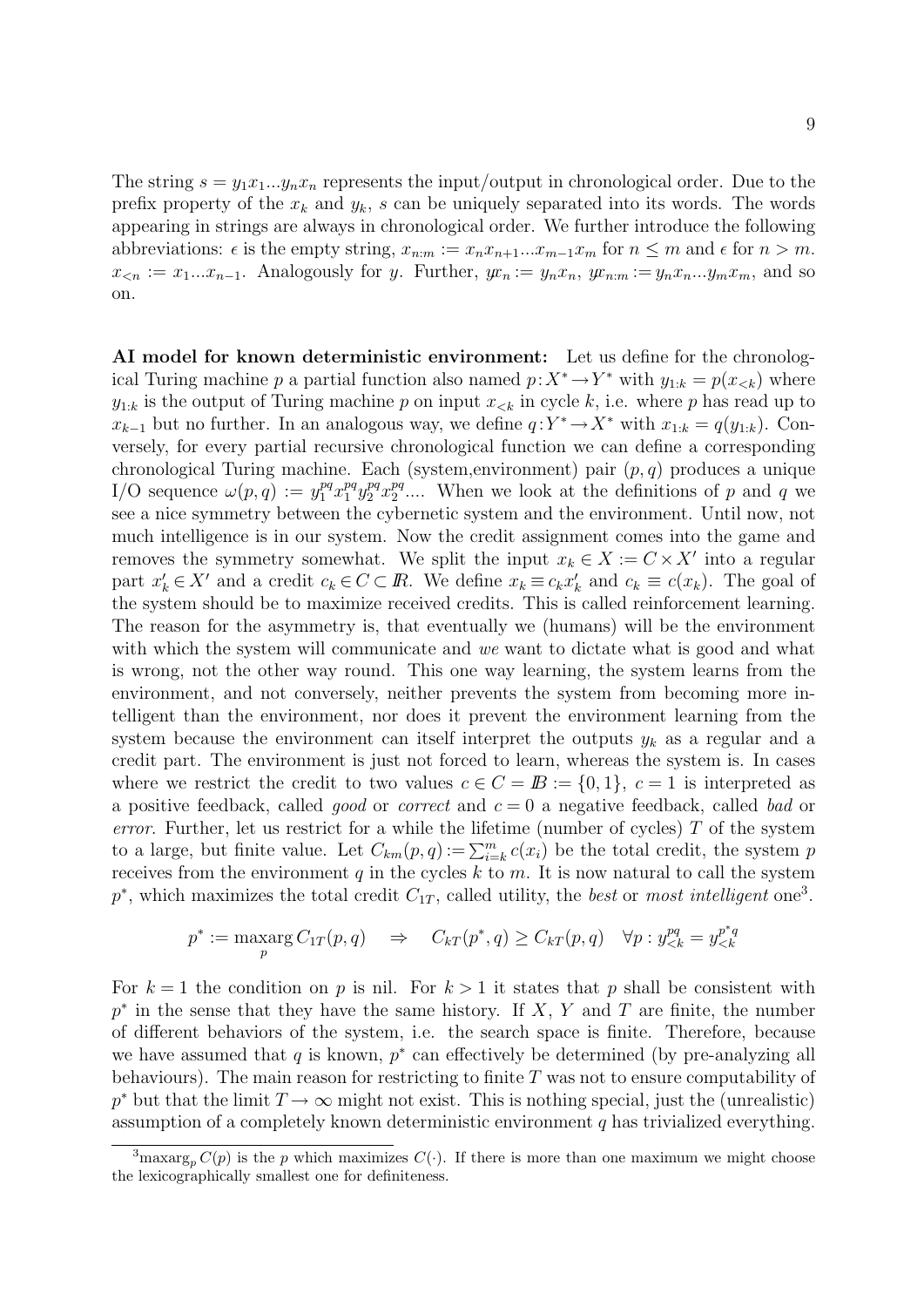AI model for known prior probability: Let us now weaken our assumptions by replacing the environment q with a probability distribution  $\mu(q)$  over chronological functions.  $\mu$  might be interpreted in two ways. Either the environment itself behaves in a probabilistic way defined by  $\mu$  or the true environment is deterministic, but we only have probabilistic information, of which environment being the true environment. Combinations of both cases are also possible. The interpretation does not matter in the following. We just assume that we know  $\mu$  but no more about the environment whatever the interpretation may be.

Let us assume we are in cycle k with history  $\ddot{w}_1...\dot{w}_{k-1}$  and ask for the best output  $y_k$ . Further, let  $\dot{Q}_k := \{q : q(j_{\le k}) = x_{\le k}\}\$  be the set of all environments producing the above history. The expected credit for the next  $m-k+1$  cycles (given the above history) is given by a conditional probability:

$$
C_{km}^{\mu}(p|\dot{w}_{< k}) := \frac{\sum_{q \in \dot{Q}_k} \mu(q) C_{km}(p, q)}{\sum_{q \in \dot{Q}_k} \mu(q)}.
$$
\n(1)

We cannot simply determine  $\max_{p} (C_{1}^{\mu})$  $\binom{\mu}{1T}$  unlike the deterministic case because the history is no longer deterministically determined by p and q, but depends on p and  $\mu$ and on the outcome of a stochastic process. Every new cycle adds new information  $(\dot{x}_i)$ to the system. This is indicated by the dots over the symbols. In cycle  $k$  we have to maximize the expected future credit, taking into account the information in the history  $\dot{w}_{\leq k}$ . This information is not already present in p and  $q/\mu$  at the system's start unlike in the deterministic case.

Further, we want to generalize the finite lifetime  $T$  to a dynamical (computable) farsightedness  $h_k \equiv m_k - k + 1 \geq 1$ , called horizon. For  $m_k = T$  we have our original finite lifetime, for  $h_k = m$  the system maximizes in every cycle the next m expected credits. A discussion of the choices for  $m_k$  is delayed to section 4.

The next  $h_k$  credits are maximized by

$$
p_k^* := \max_{p \in \dot{P}_k} C_{km_k}^{\mu}(p|\dot{w}_{< k}),
$$

where  $\dot{P}_k := \{p : \exists y_k : p(\dot{x}_{< k}) = \dot{y}_{< k} y_k\}$  is the set of systems consistent with the current history.  $p_k^*$  depends on k and is used only in step k to determine  $\dot{y}_k$  by  $p_k^*(\dot{x}_{< k}|\dot{y}_{< k})$  $\dot{y}_{\leq k}\dot{y}_k$ . After writing  $\dot{y}_k$  the environment replies with  $\dot{x}_k$  with (conditional) probability  $\mu(\tilde{Q}_{k+1})/\mu(\dot{Q}_k)$ . This probabilistic outcome provides new information to the system. The cycle  $k+1$  starts with determining  $\dot{y}_{k+1}$  from  $p_{k+1}^*$  (which differs from  $p_k^*$  as  $\dot{x}_k$  is now fixed) and so on. Note that  $p_k^*$  implicitly depends also on  $\dot{y}_{< k}$  because  $\dot{P}_k$  and  $\dot{Q}_k$  do so. But recursively inserting  $p_{k-1}^*$  and so on, we can define

$$
p^*(\dot{x}_{< k}) := p_k^*(\dot{x}_{< k} | p_{k-1}^*(\dot{x}_{< k-1} | ... p_1^*)) \tag{2}
$$

It is a chronological function and computable if X, Y and  $m_k$  are finite and  $\mu$  is computable. The policy  $p^*$  defines our AI $\mu$  model. For deterministic<sup>4</sup>  $\mu$  this model reduces to the deterministic case discussed in the last subsection.

<sup>&</sup>lt;sup>4</sup>We call a probability distribution deterministic if it is 1 for exactly one argument and 0 for all others.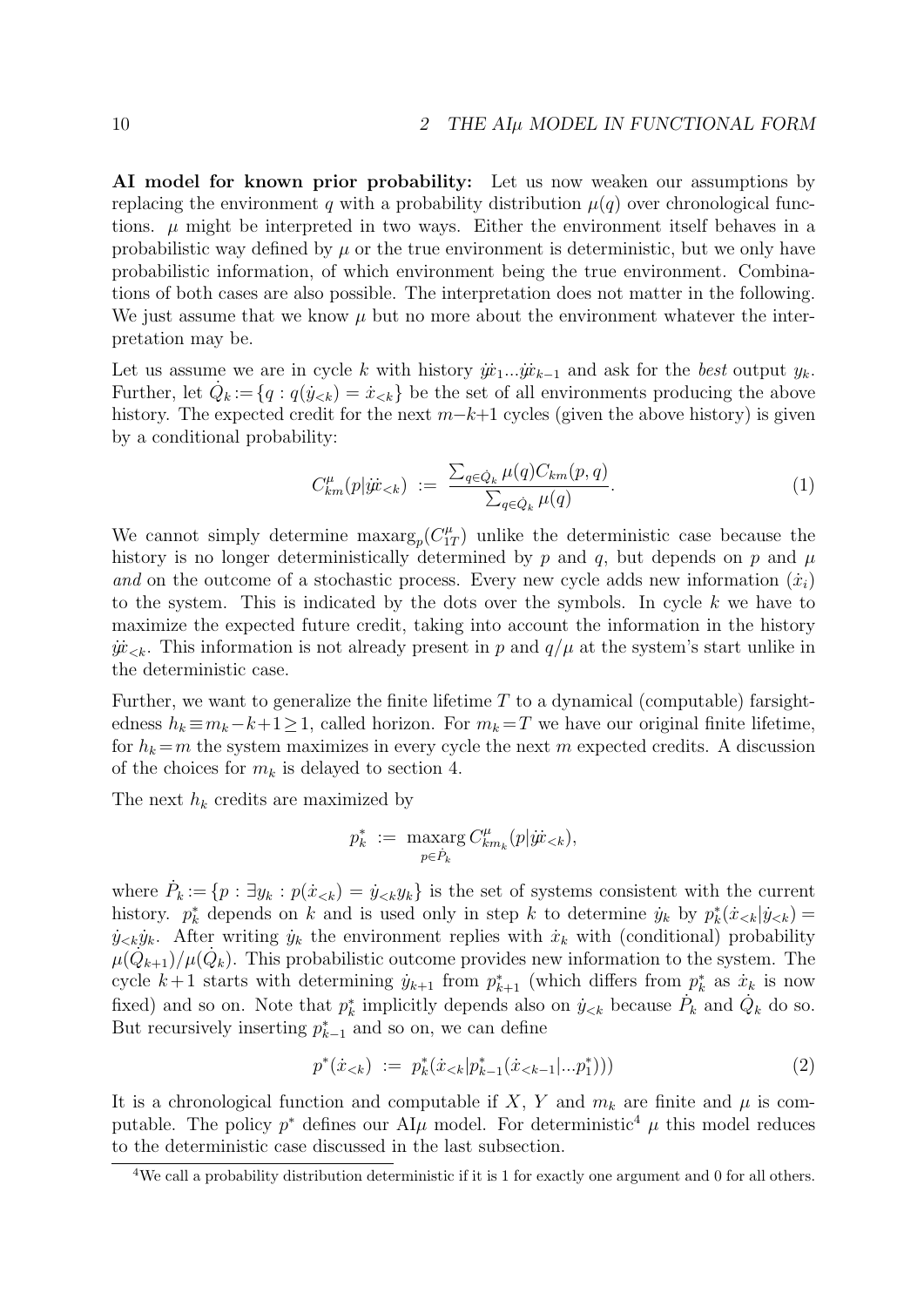It is important to maximize the sum of future credits and not, for instance, to be greedy and only maximize the next credit, as is done e.g. in sequence prediction. For example, let the environment be a sequence of chess games and each cycle corresponds to one move. Only at the end of each game a positive credit  $c=1$  is given to the system if it won the game (and made no illegal move). For the system, maximizing all future credits means trying to win as many games in as short as possible time (and avoiding illegal moves). The same performance is reached, if we choose  $h_k$  much larger than the typical game lengths. Maximization of only the next credit would be a very bad chess playing system. Even if we would make our credit  $c$  finer, e.g. by evaluating the number of chessmen, the system would play very bad chess for  $h_k = 1$ , indeed.

The AI $\mu$  model still depends on  $\mu$  and  $m_k$ .  $m_k$  is addressed in section 4. To get our final universal AI model the idea is to replace  $\mu$  by the universal probability  $\xi$ , defined later. This is motivated by the fact that  $\xi$  converges to  $\mu$  in a certain sense for any  $\mu$ . With  $\xi$ instead of  $\mu$  our model no longer depends on any parameters, so it is truly universal. It remains to show that it produces intelligent outputs. But let us continue step by step. In the next section we develop an alternative but equivalent formulation of the  $\Lambda\mu$  model. Whereas the functional form is more suitable for theoretical considerations, especially for the development of a time bounded version in section 10, the iterative formulation of the next section will be more appropriate for the explicit calculations in most of the other sections.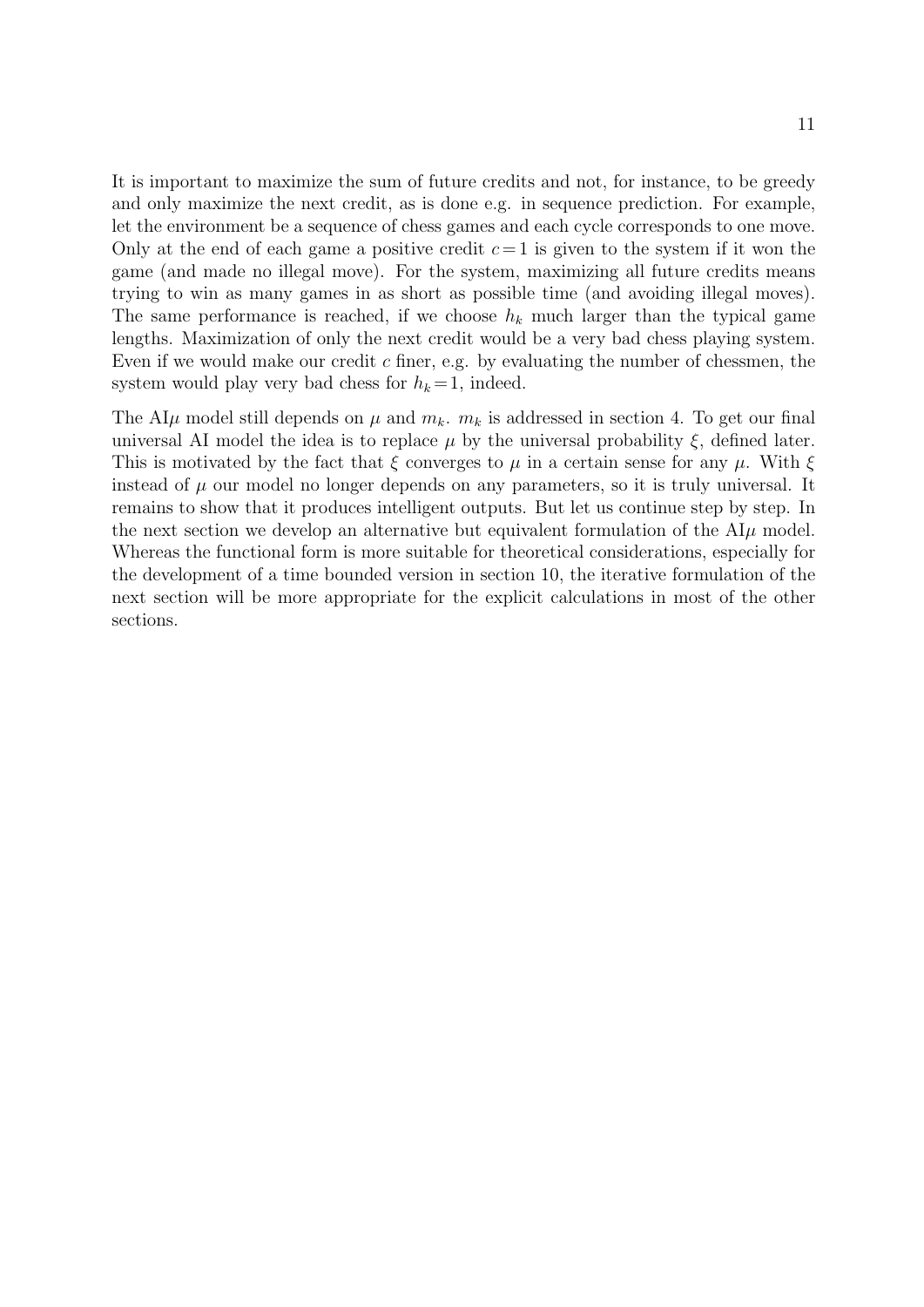#### 3 The  $AI\mu$  Model in Recursive and Iterative Form

**Probability distributions:** Throughout the paper we deal with sequences/strings and conditional probability distributions on strings. Some notations are therefore appropriate.

We use Greek letters for probability distributions and underline their arguments to indicate that they are probability arguments. Let  $\rho_n(\underline{x}_1...\underline{x}_n)$  be the probability that an (infinite) string starts with  $x_1...x_n$ . We drop the index on  $\rho$  if it is clear from its arguments:

$$
\sum_{x_n \in X} \rho(\underline{x}_{1:n}) \equiv \sum_{x_n} \rho_n(\underline{x}_{1:n}) = \rho_{n-1}(\underline{x}_{<} n) \equiv \rho(\underline{x}_{<} n), \quad \rho(\epsilon) \equiv \rho_0(\epsilon) = 1. \tag{3}
$$

We also need conditional probabilities derived from Bayes' rule. We prefer a notation which preserves the chronological order of the words, in contrast to the standard notation  $\rho(\cdot|\cdot)$  which flips it. We extend the definition of  $\rho$  to the conditional case with the following convention for its arguments: An underlined argument  $\underline{x}_k$  is a probability variable and other non-underlined arguments  $x_k$  represent conditions. With this convention, Bayes' rule has the form  $\rho(x_{\langle n}x_n)=\rho(x_{1:n})/\rho(x_{\langle n\rangle})$ . The equation states that the probability that a string  $x_1...x_{n-1}$  is followed by  $x_n$  is equal to the probability of  $x_1...x_n*$  divided by the probability of  $x_1...x_{n-1}$ ∗. We use  $x*$  as a shortcut for 'strings starting with x'.

The introduced notation is also suitable for defining the conditional probability  $\rho(y_1 \underline{x}_1 ... y_n \underline{x}_n)$  that the environment reacts with  $x_1 ... x_n$  under the condition that the output of the system is  $y_1...y_n$ . The environment is chronological, i.e. input  $x_i$  depends on  $\psi_{\leq i} y_i$  only. In the probabilistic case this means that  $\rho(\underline{w}_{\leq k} y_k) := \sum_{x_k} \rho(\underline{w}_{1:k})$  is independent of  $y_k$ , hence a tailing  $y_k$  in the arguments of  $\rho$  can be dropped. Probability distributions with this property will be called *chronological*. The y are always conditions, i.e. never underlined, whereas additional conditioning for the  $x$  can be obtained with Bayes' rule

$$
\rho(y_{\ell \langle n}y_{\ell n}) = \rho(y_{\ell 1:n})/\rho(y_{\ell \langle n} \rangle) \quad \text{and}
$$
\n
$$
\rho(y_{\ell 1:n}) = \rho(y_{\ell 1}) \cdot \rho(y_{\ell 1}y_{\ell 2}) \cdot \dots \cdot \rho(y_{\ell \langle n}y_{\ell n} \rangle) \tag{4}
$$

The second equation is the first equation applied n times.

Alternative Formulation of the AI $\mu$  Model: Let us define the AI $\mu$  model  $p^*$  in a different way. In the next subsection we will show that the  $p^*$  model defined here is identical to the functional definition of  $p^*$  given in the last section.

Let  $\mu(w_{< k}y_{\underline{r}_k})$  be the true probability of input  $x_k$  in cycle k, given the history  $y_{k}$ ,  $y_k$ .  $\mu(\underline{w}_{1:k})$  is the true chronological prior probability that the environment reacts with  $x_{1:k}$  if provided with actions  $y_{1:k}$  from the system. We assume the cybernetic model depicted on page 8 to be valid. Next we define  $C_{k+1,m}^*(y_{1:k})$  to be the  $\mu$  expected credit sum in cycles  $k+1$  to m with outputs  $y_i$  generated by system  $p^*$  and responses  $x_i$  from the environment. Adding  $c(x_k)$  we get the credit including cycle k. The probability of  $x_k$ , given  $\overline{w}_{< k}y_k$ , is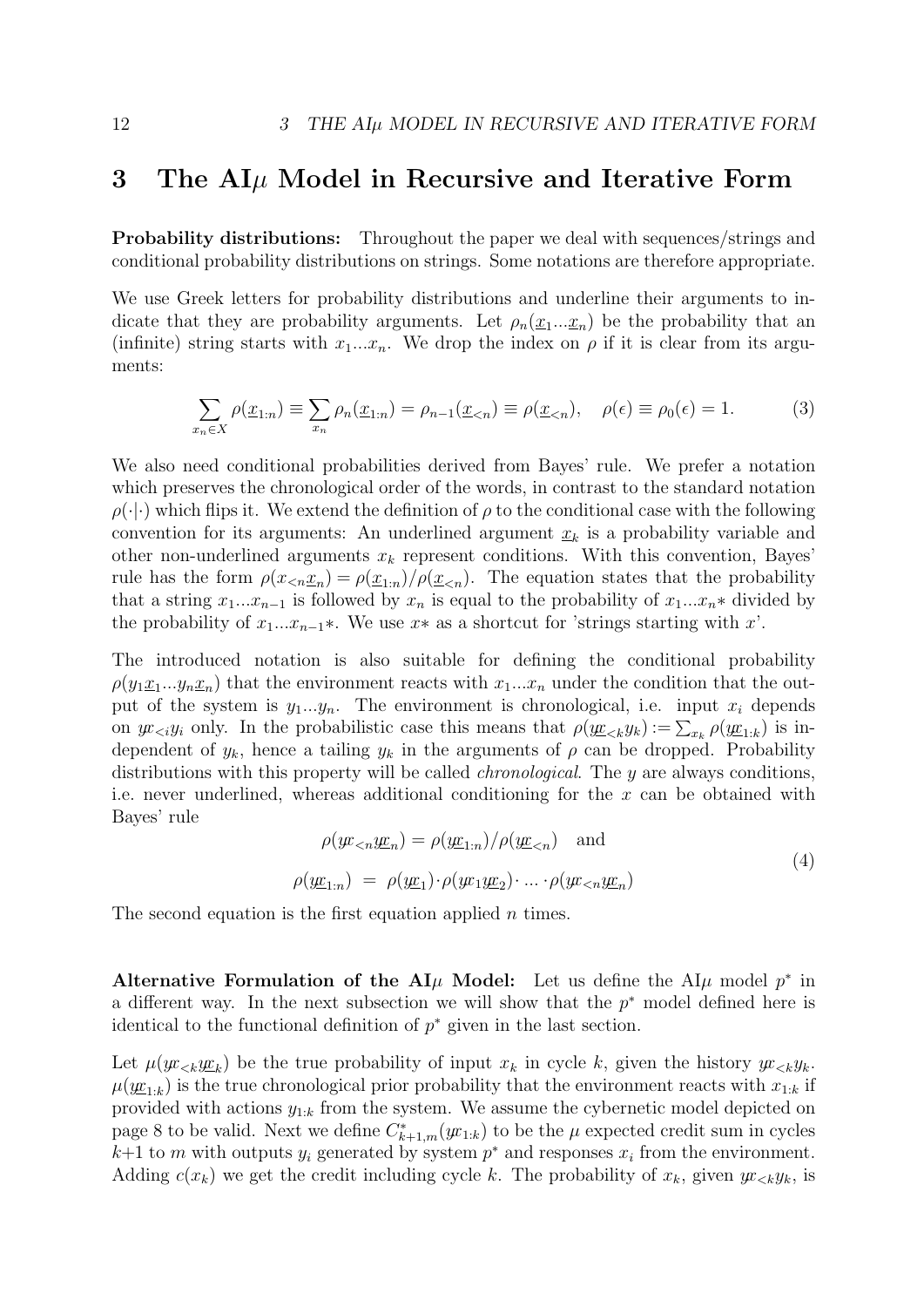$$
C_{km}^{*\mu}(yx_{< k}y_k) := \sum_{x_k} [c(x_k) + C_{k+1,m}^{*\mu}(yx_{1:k})] \cdot \mu(y_{< k}y_{k}) \tag{5}
$$

Now we ask about how  $p^*$  chooses  $y_k$ . It should choose  $y_k$  as to maximize the future credit. So the expected credit in cycles k to m given  $\mathfrak{w}_{< k}$  and  $y_k$  chosen by  $p^*$  is  $C_{km}^{*\mu}(\mathfrak{w}_{< k})$ :=  $\max_{y_k} C_{km}^{*\mu}(y_{k}z_k,y_k)$ . Together with the induction start

$$
C_{m+1,m}^{*\mu}(y_{1:m}) := 0 \tag{6}
$$

 $C_{km}$  is completely defined. We might summarize one cycle into the formula

$$
C_{km}^{*\mu}(y x_{< k}) = \max_{y_k} \sum_{x_k} [c(x_k) + C_{k+1,m}^{*\mu}(y x_{1:k})] \cdot \mu(y x_{< k} y x_k) \tag{7}
$$

If  $m_k$  is our horizon function of  $p^*$  and  $\dot{w}_{< k}$  is the actual history in cycle k, the output  $\dot{y}_k$  of the system is explicitly given by

$$
\dot{y}_k = \max_{y_k} C_{km_k}^{*\mu}(\dot{y}\dot{x}_{< k}y_k) \tag{8}
$$

which in turn defines the policy  $p^*$ . Then the environment responds  $\dot{x}_k$  with probability  $\mu(\dot{w}_{< k}\dot{w}_{k})$ . Then cycle  $k+1$  starts. We might unfold the recursion (7) further and give  $\dot{y}_k$  non-recursively as

$$
\dot{y}_k = \max_{y_k} \sum_{x_k} \max_{y_{k+1}} \sum_{x_{k+1}} \dots \max_{y_{m_k}} \sum_{x_{m_k}} (c(x_k) + \dots + c(x_{m_k})) \cdot \mu(\dot{y}\dot{c}_{k}y\mathcal{L}_{k:m_k}) \tag{9}
$$

This has a direct interpretation: the probability of inputs  $x_{k:m_k}$  in cycle k when the system outputs  $y_{k:m_k}$  with actual history  $\dot{w}_{< k}$  is  $\mu(\dot{w}_{< k} \underline{w}_{k:m_k})$ . The future credit in this case is  $c(x_k) + ... + c(x_{m_k})$ . The best expected credit is obtained by averaging over the  $x_i$  $(\sum_{x_i})$  and maximizing over the  $y_i$ . This has to be done in chronological order to correctly incorporate the dependency of  $x_i$  and  $y_i$  on the history. This is essentially the expectimax algorithm/sequence [26, 32]. The  $\Lambda\mu$  model is *optimal* in the sense that no other policy leads to higher expected credit.

These explicit as well as recursive definitions of the  $AI\mu$  model are more index intensive as compared to the functional form but are more suitable for explicit calculations.

Equivalence of Functional and Iterative AI model: The iterative environmental probability  $\mu$  relates to the functional form in the following way,

$$
\mu(\underline{w}_{1:k}) = \sum_{q:q(y_{1:k})=x_{1:k}} \mu(q) \tag{10}
$$

as is clear from their interpretations. We will prove the equivalence of (2) and (8) only for  $k = 2$  and  $m_2 = 3$ . The proof of the general case is completely analogous except that the notation becomes quite messy.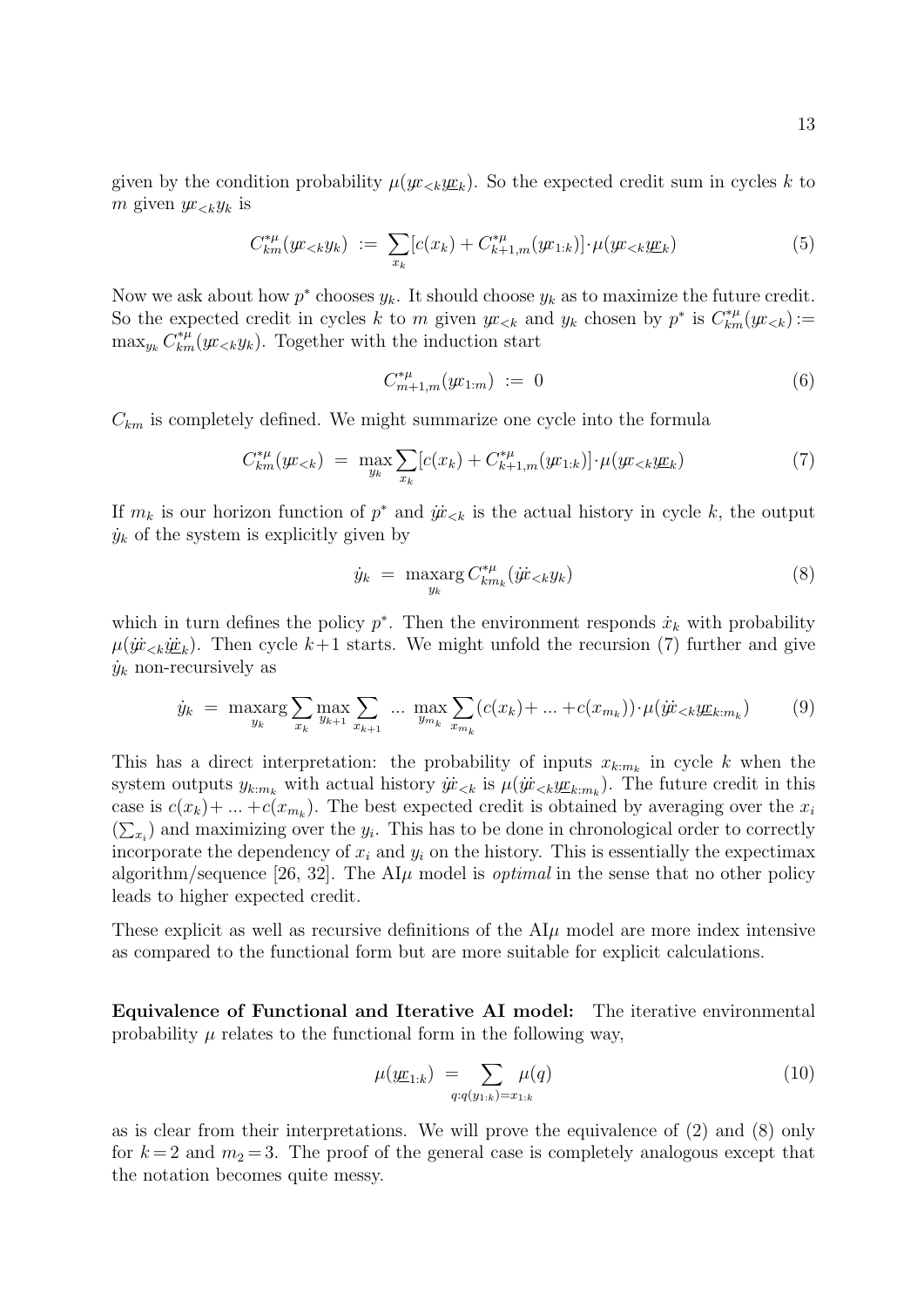Let us first evaluate (1) for fixed  $\dot{y}_1 \dot{x}_1$  and some  $p \in \dot{P}_2$ , i.e.  $p(\dot{x}_1) = \dot{y}_1 y_2$  for some  $y_2$ . If the next input to the system is  $x_2$ , p will respond with  $p(\dot{x}_1x_2) = \dot{y}_1y_2y_3$  for some  $y_3$ depending on  $x_2$ . We write  $y_3(x_2)$  in the following<sup>5</sup>. The numerator of (1) simplifies to

$$
\sum_{q \in \hat{Q}_2} \mu(q) C_{23}(p,q) = \sum_{q:q(\hat{y}_1) = \hat{x}_1} \mu(q) C_{23}(p,q) = \sum_{x_2 x_3} (c(x_2) + c(x_3)) \sum_{q:q(\hat{y}_1 y_2 y_3(x_2)) = \hat{x}_1 x_2 x_3} \mu(q) =
$$
\n
$$
= \sum_{x_2 x_3} (c(x_2) + c(x_3)) \cdot \mu(\hat{y}_1 \hat{x}_1 y_2 x_2 y_3(x_2) x_3)
$$

In the first equality we inserted the definition of  $\dot{Q}_2$ . In the second equality we split the sum over q by first summing over q with fixed  $x_2x_3$ . This allows us to pull  $C_{23} = c(x_2)+c(x_3)$ out of the inner sum. Then we sum over  $x_2x_3$ . Further, we have inserted p, i.e. replaced p by  $y_2$  and  $y_3(\cdot)$ . In the last equality we used (10). The denominator reduces to

$$
\sum_{q \in \dot{Q}_2} \mu(q) = \sum_{q: q(\dot{y}_1) = \dot{x}_1} \mu(q) = \mu(\dot{y}_1 \dot{\underline{x}}_1).
$$

For the quotient we get

$$
C_{23}^{\mu}(p|\dot{y}_1\dot{x}_1) = \sum_{x_2x_3} (c(x_2) + c(x_3)) \cdot \mu(\dot{y}_1\dot{x}_1y_2\dot{x}_2y_3(x_2)\dot{x}_3)
$$

We have seen that the relevant behaviour of  $p \in \dot{P}_2$  in cycle 2 and 3 is completely determined by  $y_2$  and the function  $y_3(\cdot)$ 

$$
\max_{p \in \hat{P}_2} C_{23}^{\mu}(p|\dot{y}_1\dot{x}_1) = \max_{y_2} \max_{y_3(\cdot)} \sum_{x_2x_3} (c(x_2) + c(x_3)) \cdot \mu(\dot{y}_1\dot{x}_1y_2\dot{x}_2y_3(x_2)\dot{x}_3) =
$$

$$
= \max_{y_2} \sum_{x_2} \max_{y_3} \sum_{x_3} (c(x_2) + c(x_3)) \cdot \mu(\dot{y}_1\dot{x}_1y_2\dot{x}_2y_3\dot{x}_3)
$$

In the last equality we have used the fact that the functional minimization over  $y_3(\cdot)$ reduces to a simple minimization over the word  $y_3$  when interchanging with the sum over its arguments  $(\max_{y_3(\cdot)} \sum_{x_2} \equiv \sum_{x_2} \max_{y_3})$ . In the functional case  $\dot{y}_2$  is therefore determined by

$$
\dot{y}_2 = \max_{y_2} \sum_{x_2} \max_{y_3} \sum_{x_3} (c(x_2) + c(x_3)) \cdot \mu(\dot{y}_1 \dot{x}_1 y_2 \dot{x}_2 y_3 \dot{x}_3)
$$

This is identical to the iterative definition (9) with  $k=2$  and  $m_2=3$   $\Box$ .

**Factorizable**  $\mu$ : Up to now we have made no restrictions on the form of the prior probability  $\mu$  apart from being a chronological probability distribution. On the other hand, we will see that, in order to prove rigorous credit bounds, the prior probability must satisfy some separability condition to be defined later. Here we introduce a very strong form of separability, when  $\mu$  factorizes into products. We start with a factorization into two factors. Let us assume that  $\mu$  is of the form

$$
\mu(\underline{w}_{1:n}) = \mu_1(\underline{w}_{<}) \cdot \mu_2(\underline{w}_{l:n}) \tag{11}
$$

<sup>&</sup>lt;sup>5</sup>Dependency on dotted words like  $\dot{x}_1$  is not shown as the dotted words are fixed.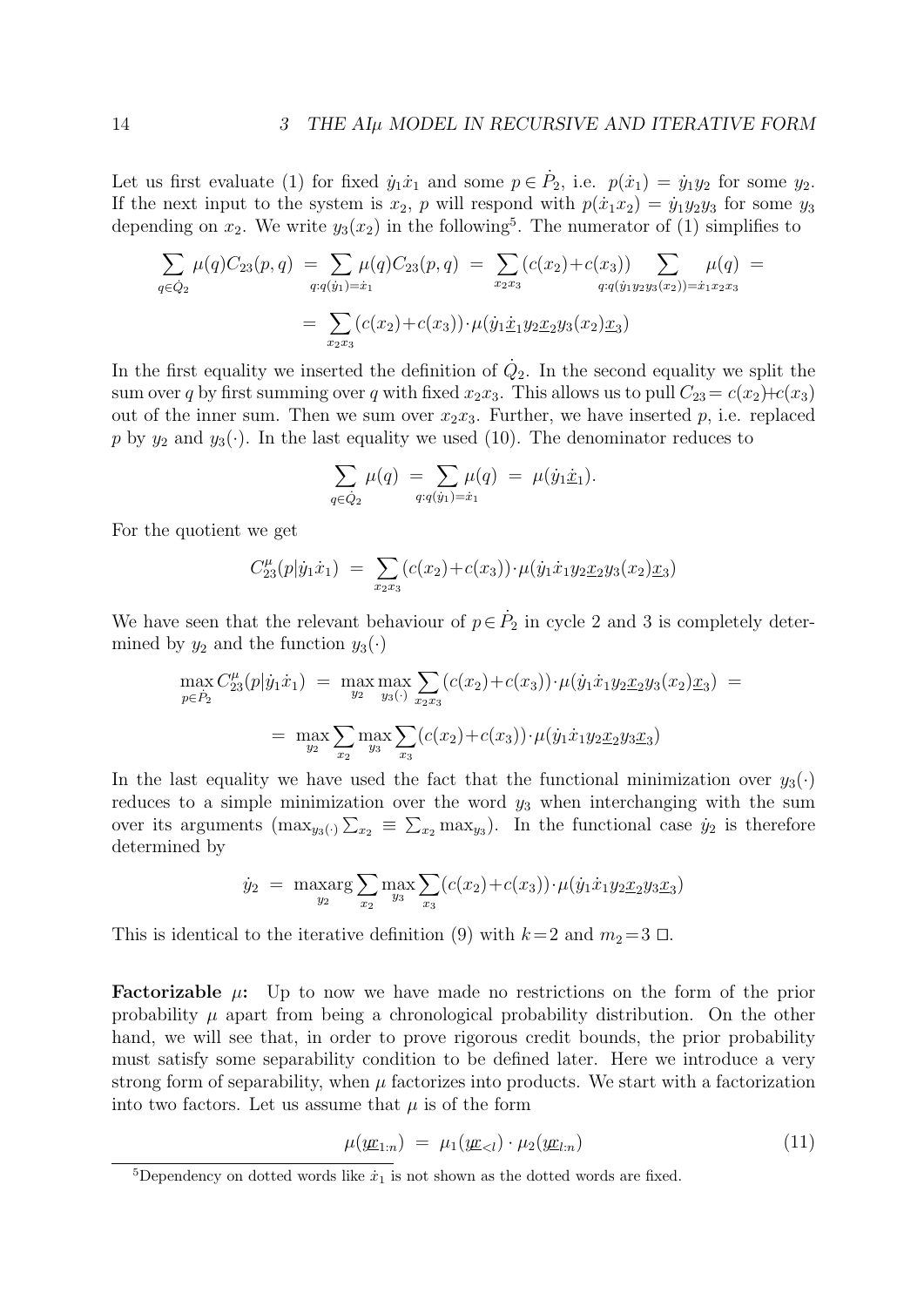for some fixed l and sufficiently large  $n \geq m_k$ . For this  $\mu$  the output  $\dot{y}_k$  in cycle k of the AI $\mu$  system (9) for  $k \geq l$  depends on  $\dot{w}_{l:k-1}$  and  $\mu_2$  only and is independent of  $\dot{w}_{l}$  and  $\mu_1$ . This is easily seen when inserting

$$
\mu(\dot{w}_{< k} w_{k:m_k}) = \underbrace{\mu_1(\dot{w}_{< l})}_{\equiv 1} \cdot \mu_2(\dot{w}_{l:k-1} w_{k:m_k}) \tag{12}
$$

into (9). For  $k < l$  the output  $\dot{y}_k$  depends on  $\dot{w}_{\leq k}$  (this is trivial) and  $\mu_1$  only (trivial if  $m_k < l$ ) and is independent of  $\mu_2$ . The non-trivial case, where the horizon  $m_k \geq l$  reaches into the region  $\mu_2$ , can be proved as follows (we abbreviate  $m := m_k$  in the following). Inserting (11) into the definition of  $C_{lm}^{*\mu}(w_{\leq l})$ , the factor  $\mu_1$  is 1 as in (12). We abbreviate  $C_{lm}^{*\mu} := C_{lm}^{*\mu}(y \epsilon_{ll})$  as it is independent of its arguments. One can decompose

$$
C_{km}^{*\mu}(y_{\kappa k}) = C_{k,l-1}^{*\mu}(y_{\kappa k}) + C_{lm}^{*\mu} \tag{13}
$$

For  $k = l$  this is true because the first term on the r.h.s. is zero. For  $k < l$  we prove the decomposition by induction from  $k+1$  to k.

$$
C_{km}^{*\mu}(y_{\kappa k}) = \max_{y_k} \sum_{x_k} [c(x_k) + C_{k+1,l-1}^{*\mu}(y_{1:k}) + C_{lm}^{*\mu}] \cdot \mu_1(y_{\kappa k}y_{\kappa k}) =
$$
  

$$
= \max_{y_k} \left[ \sum_{x_k} (c(x_k) + C_{k+1,l-1}^{*\mu}(y_{\kappa k})) \cdot \mu_1(y_{\kappa k}y_{\kappa k}) + C_{lm}^{*\mu} \right] =
$$
  

$$
= C_{k,l-1}^{*\mu}(y_{\kappa k}) + C_{lm}^{*\mu}
$$

Inserting (13), valid for  $k+1$  by induction hypothesis, into (7) gives the first equality. In the second equality we have performed the  $x_k$  sum for the  $C_{lm}^{*\mu} \cdot \mu_1$  term which is now independent of  $y_k$ . It can therefore be pulled out of  $\max_{y_k}$ . In the last equality we used again the definition (7). This completes the induction step and proves (13) for  $k < l$ .  $\dot{y}_k$ can now be represented as

$$
\dot{y}_k = \max_{y_k} C_{km}^{*\mu}(\dot{y}\dot{x}_{< k}y_k) = \max_{y_k} C_{k,l-1}^{*\mu}(\dot{y}\dot{x}_{< k}y_k) \tag{14}
$$

where (8) and (13) and the fact that an additive constant  $C_{lm}^{*\mu}$  does not change  $\max_{y_k}$ has been used.  $C_{k,l}^{*\mu}$  $\psi_{k,l-1}^*$  ( $\dot{w}_{< k}$ ,y<sub>k</sub>) and hence  $\dot{y}_k$  is independent of  $\mu_2$  for  $k < l$ . Note, that  $\dot{y}_k$ is also independent of the choice of m, as long as  $m \geq l$ .

In the general case the cycles are grouped into independent episodes  $r = 1, 2, 3, \dots$ , where each episode r consists of the cycles  $k=n_r+1, ..., n_{r+1}$  for some  $0 = n_0 < n_1 < ... < n_s = n$ :

$$
\mu(\underline{w}_{1:n}) = \prod_{r=0}^{s-1} \mu_r(\underline{w}_{n_r+1:n_{r+1}})
$$
\n(15)

In the simplest case, when all episodes have the same length l then  $n_r = r \cdot l$ .  $\dot{y}_k$  depends on  $\mu_r$  and x and y of episode r only, with r such that  $n_r < k \leq n_{r+1}$ .

$$
\dot{y}_k = \max_{y_k} \sum_{x_k} \dots \max_{y_t} \sum_{x_t} (c(x_k) + \dots + c(x_t)) \cdot \mu_r(\dot{y}\dot{c}_{n_r+1:k-1}\underline{w}_{k:t})
$$
(16)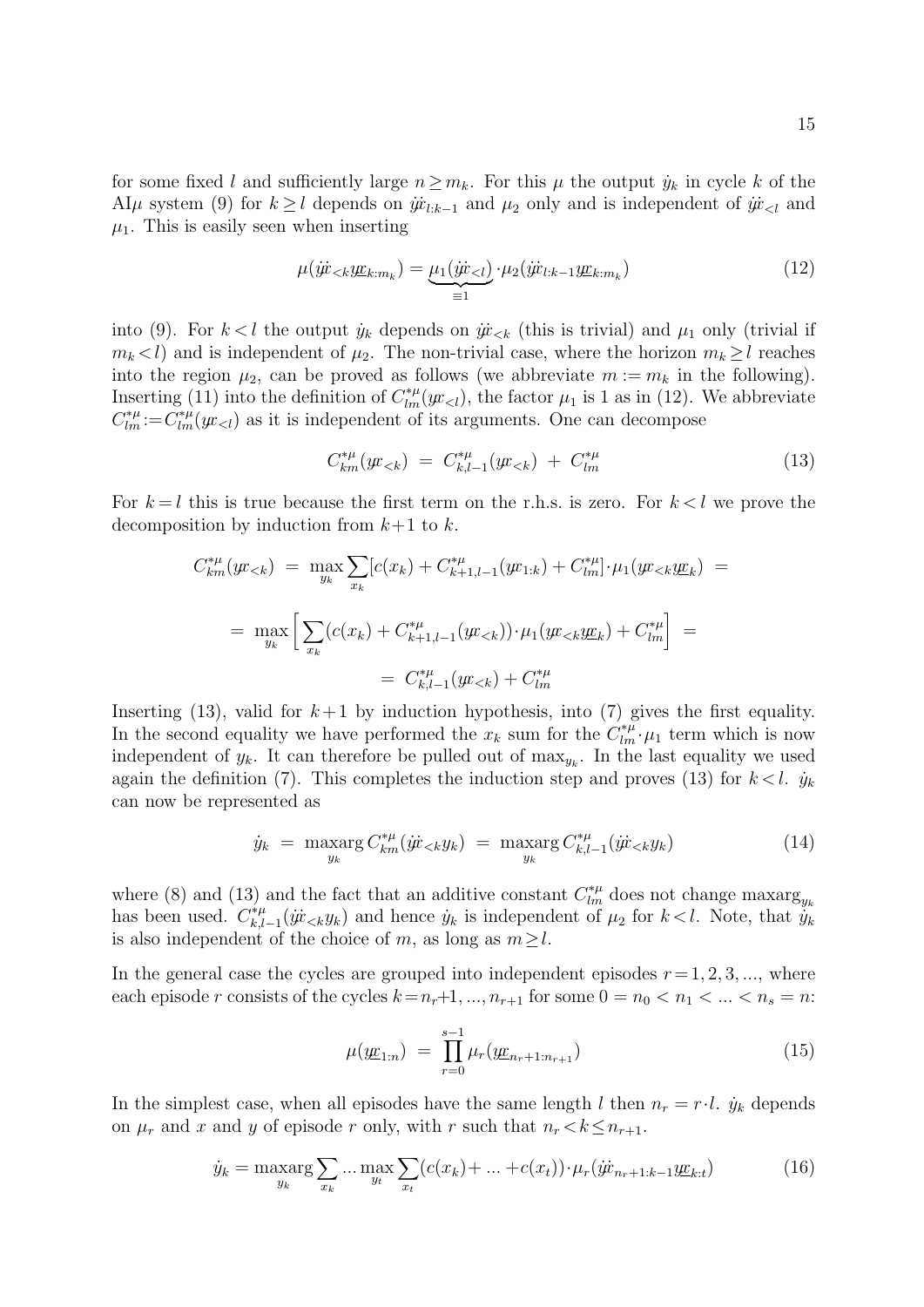with  $t:=\min\{m_k, n_{r+1}\}.$  The different episodes are completely independent in the following sense. The inputs  $x_k$  of different episodes are statistically independent and depend only on  $y_k$  of the same episode. The outputs  $y_k$  depend on the x and y of the corresponding episode r only, and are independent of the actual  $I/O$  of the other episodes.

If all episodes have a length of at most l, i.e.  $n_{r+1}-n_r \leq l$  and if we choose the horizon  $h_k$  to be at least l, then  $m_k \geq k+l-1 \geq n_r+l \geq n_{r+1}$  and hence  $t = n_{r+1}$  independent of  $m_k$ . This means that for factorizable  $\mu$  there is no problem in taking the limit  $m_k \to \infty$ . Maybe this limit can also be performed in the more general case of a sufficiently separable  $\mu$ . The (problem of the) choice of  $m_k$  will be discussed in more detail later.

Although factorizable  $\mu$  are too restrictive to cover all AI problems, it often occurs in practice in the form of repeated problem solving, and hence, is worth being studied. For example, if the system has to play games like chess repeatedly, or has to minimize different functions, the different games/functions might be completely independent, i.e. the environmental probability factorizes, where each factor corresponds to a game/function minimization. For details, see the appropriate sections on strategic games and function minimization.

Further, for factorizable  $\mu$  it is probably easier to derive suitable credit bounds for the universal AIξ model defined in the next section, than for the separable cases which will be introduced later. This could be a first step toward a definition and proof for the general case of separable problems. One goal of this paragraph was to show, that the notion of a factorizable  $\mu$  could be the first step toward a definition and analysis of the general case of separable  $\mu$ .

Constants and Limits: We have in mind a universal system with complex interactions that is as least as intelligent and complex as a human being. One might think of a system whose input  $y_k$  comes from a digital video camera, the output  $x_k$  is some image to a monitor<sup>6</sup>, only for the valuation we might restrict to the most primitive binary one, i.e.  $c_k \in \mathbb{B}$ . So we think of the following constant sizes:

$$
\begin{array}{ccccccc} 1 & \ll & \langle l(y_k x_k) \rangle & \ll & k & \leq & T & \ll & |Y \times X| \\ 1 & \ll & & 2^{16} & \ll & 2^{24} & \leq & 2^{32} & \ll & 2^{65536} \end{array}
$$

The first two limits say that the actual number  $k$  of inputs/outputs should be reasonably large, compared to the typical size  $\langle l \rangle$  of the input/output words, which itself should be rather sizeable. The last limit expresses the fact that the total lifetime  $T$  (number of I/O cycles) of the system is far too small to allow every possible input to occur, or to try every possible output, or to make use of identically repeated inputs or outputs. We do not expect any useful outputs for  $k \leq \langle l \rangle$ . More interesting than the lengths of the inputs is the complexity  $K(x_1...x_k)$  of all inputs until now, to be defined later. The environment is usually not "perfect". The system could either interact with a non-perfect human or tackle a non-deterministic world (due to quantum mechanics or chaos)<sup>7</sup>. In either case,

<sup>6</sup>Humans can only simulate a screen as output device by drawing pictures.

<sup>7</sup>Whether there exist truly stochastic processes at all is a difficult question. At least the quantum indeterminacy comes very close to it.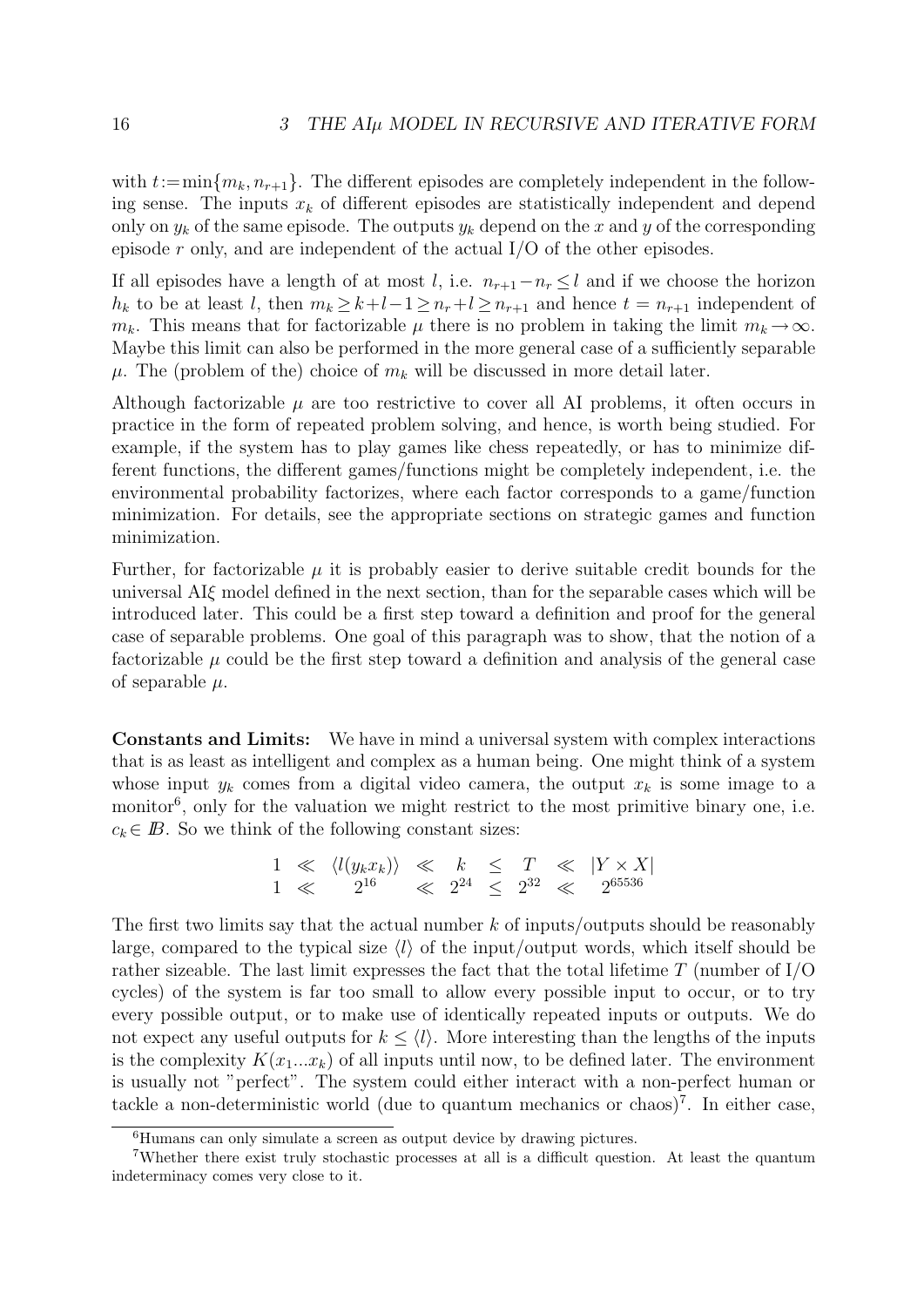the sequence contains some noise, leading to  $K \sim \langle l \rangle \cdot k$ . The complexity of the probability distribution of the input sequence is something different. We assume that this noisy world operates according to some simple computable rules.  $K(\mu_k) \ll \langle l \rangle \cdot k$ , i.e. the rules of the world can be highly compressed. We may allow environments in which new aspects appear for  $k \to \infty$  causing a non-bounded  $K(\mu_k)$ .

In the following we never use these limits, except when explicitly stated. In some simpler models and examples the size of the constants will even violate these limits (e.g.  $l(x_k)$ )  $l(y_k) = 1$ , but it is the limits above that the reader should bear in mind. We are only interested in theorems which do not degenerate under the above limits.

Sequential decision theory: In the following we clarify the connection of (7) and (8) to the Bellman equations [3] of sequential decision theory and discuss similarities and differences. With probability  $M_{ij}^a$ , the system under consideration should reach (environmental) state  $j \in S$  when taking action  $a \in A$  in (the current) state  $i \in S$ . If the system receives reward  $R(i)$ , the optimal policy  $p^*$ , maximizing expected utility (defined as sum of future rewards), and the utility  $U(i)$  of policy  $p^*$  are

$$
p^*(i) = \max_{a} \sum_{j} M_{ij}^a U(j) \quad , \quad U(i) = R(i) + \max_{a} \sum_{j} M_{ij}^a U(j) \tag{17}
$$

See [32] for details and further references. Let us identify

$$
S = (Y \times X)^*, \quad A = Y, \quad a = y_k, \quad M_{ij}^a = \mu(yc_{k}yc_k),
$$
  
\n
$$
i = yc_{k}, \quad R(i) = c(x_{k-1}), \quad U(i) = C^*_{k-1,m}(yc_{k}) = c(x_{k-1}) + C^*_{km}(yc_{k}),
$$
  
\n
$$
j = yc_{1:k}, \quad R(j) = c(x_k), \quad U(j) = C^*_{km}(yc_{1:k}) = c(x_k) + C^*_{k+1,m}(yc_{1:k}),
$$

where we further set  $M_{ij}^a = 0$  if i is not a starting substring of j or if  $a \neq y_k$ . This ensures the sum over j in (17) to reduce to a sum over  $x_k$ . If we set  $m_k = m$  and insert (5) into  $(8)$ , it is easy to see that  $(17)$  coincides with  $(7)$  and  $(8)$ .

Note that despite of this formal equivalence, we were forced to use the complete history  $\chi_{k,k}$  as environmental state i. The AI $\mu$  model neither assumes stationarity, nor Markov property, nor complete accessibility of the environment, as any assumption would restrict the applicability of  $\Lambda\mu$ . The consequence is that every state occurs at most once in the lifetime of the system. Every moment in the universe is unique! Even if the state space could be identified with the input space  $X$ , inputs would usually not occur twice by the assumption  $k \ll |X|$ , made in the last subsection. Further, there is no (obvious) universal similarity relation on  $(X \times Y)^*$  allowing an effective reduction of the size of the state space. Although many algorithms (like value and policy iteration) have problems in solving (17) for huge or infinite state spaces in practice, there is no principle problem in determining p<sup>\*</sup> and U, as long as  $\mu$  is known and computable and |X|, |Y| and m are finite.

Things dramatically change if  $\mu$  is unknown. Reinforcement learning algorithms [16] are commonly used in this case to learn the unknown  $\mu$ . They succeed if the state space is either small or has effectively been made small by so called generalization techniques. In any case, the solutions are either ad hoc, or work in restricted domains only, or have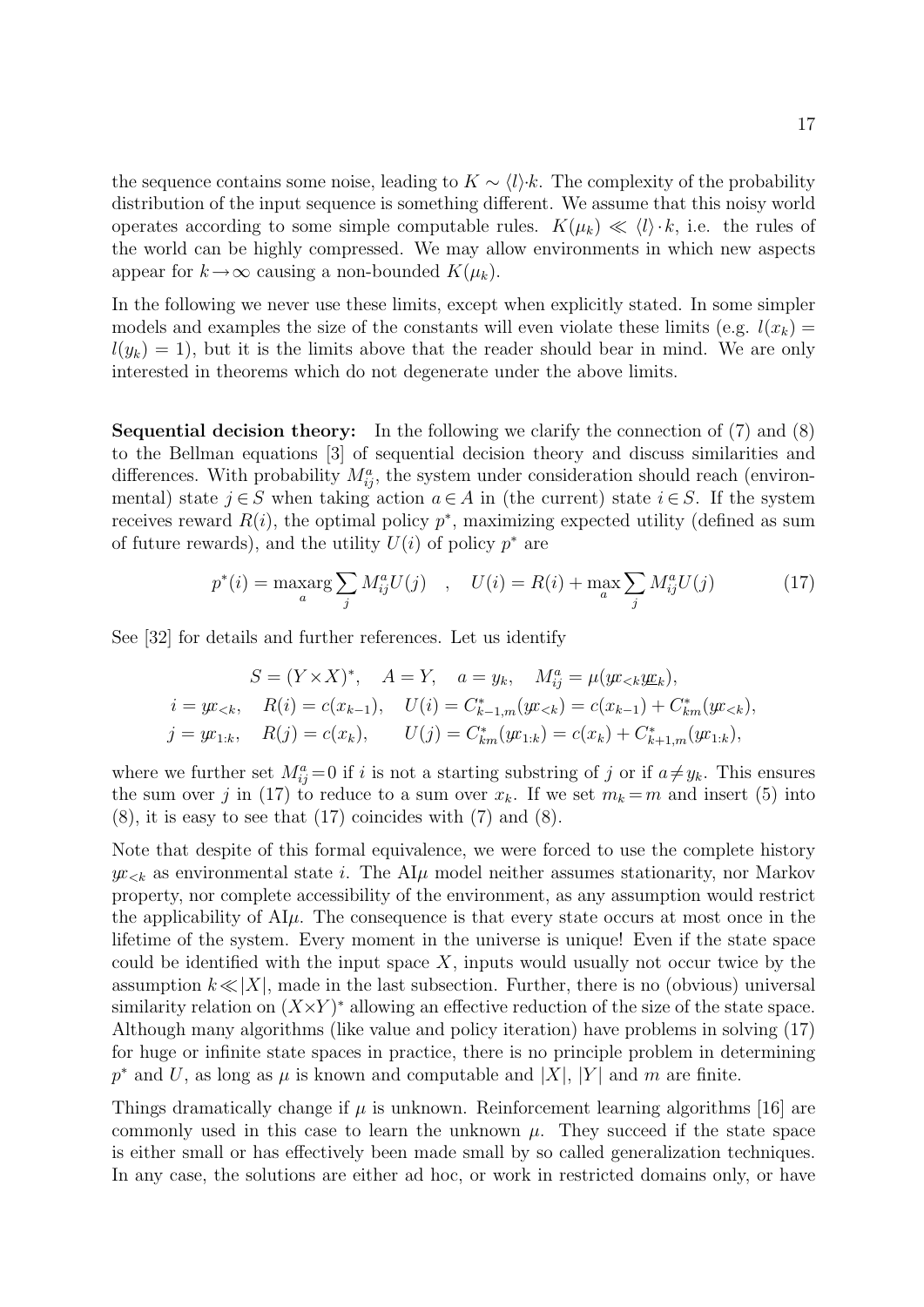serious problems with state space exploration versus exploitation, or have non-optimal learning rate. There is no universal and optimal solution to this problem so far. In the next section we present a new model and argue that it formally solves all these problems in an optimal way. It will not concern with learning of  $\mu$  directly. All we do is to replace the true prior probability  $\mu$  by a universal probability  $\xi$ , which is shown to converge to  $\mu$ in a sense.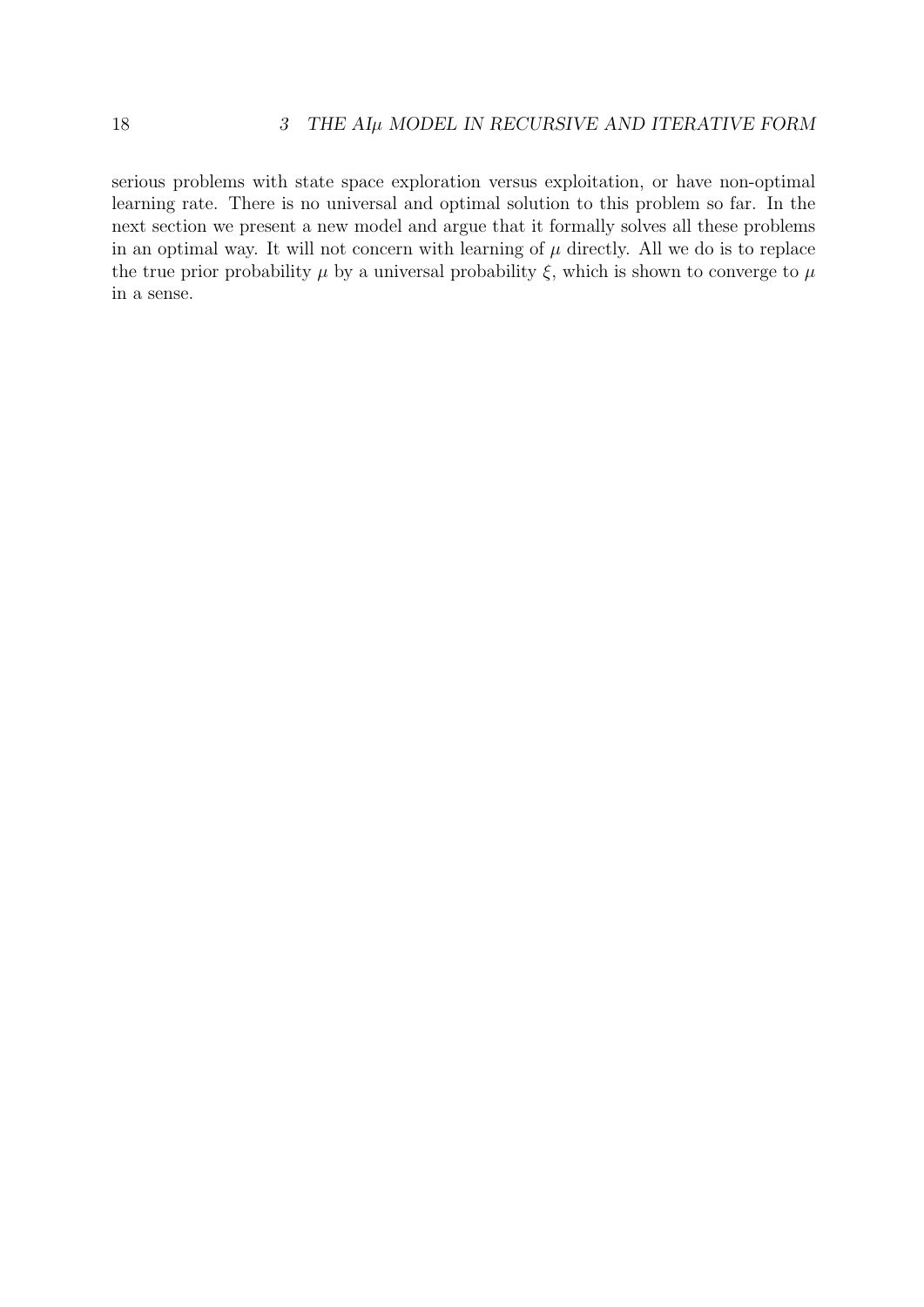### 4 The Universal AIξ Model

Induction and Algorithmic Information theory: One very important and highly non-trivial aspect of intelligence is inductive inference. Before formulating the AIξ model, a short introduction to the history of induction is given, culminating into the sequence prediction theory by Solomonoff. We emphasize only those aspects which will be of importance for the development of our universal AIξ model.

Simply speaking, induction is the process of predicting the future from the past or, more precisely, it is the process of finding rules in (past) data and using these rules to guess future data. On the one hand, induction seems to happen in every day life by finding regularities in past observations and using them to predict the future. On the other hand, this procedure seems to add knowledge about the future from past observations. But how can we know something about the future? This dilemma and the induction principle in general have a long philosophical history

- Hume's negation of Induction (1711-1776) [13],
- Epicurus' principle of multiple explanations (342?-270? BC),
- Ockham's razor (simplicity) princple (1290?-1349?),
- Bayes' rule for conditional probabilites [2]

and a short but important mathematical history: a clever unification of all these aspects into one formal theory of inductive inference has been done by Solomonoff [36] based on Kolmogorov's [18] definition of complexity. For an excellent introduction into Kolmogorov complexity and Solomonoff induction one should consult the book of Li and Vitányi [25]. In the rest of this subsection we state all results which are needed or generalized later.

Let us choose some universal prefix Turing machine  $U$  with unidirectional binary input and output tapes and a bidirectional working tape. We can then define the (conditional) prefix Kolmogorov complexity  $[5, 12, 18, 20]$  as the shortest program p, for which U outputs  $x=x_{1:n}$  with  $x_i \in B$  (given y):

$$
K(x) := \min_{p} \{ l(p) : U(p) = x \}, \quad K(x|y) := \min_{p} \{ l(p) : U(p, y) = x \}
$$

The universal semimeasure  $\xi(x)$  is defined as the probability that the output of the universal Turing machine  $U$  starts with  $x$  when provided with fair coin flips on the input tape [36, 37]. It is easy to see that this is equivalent to the formal definition

$$
\xi(\underline{x}) := \sum_{p \,:\, U(p) = x*} 2^{-l(p)} \tag{18}
$$

where the sum is over minimal programs  $p$  for which U outputs a string starting with  $x$ . U might be non-terminating. As the shortest programs dominate the sum,  $\xi$  is closely related to  $K(x)$  ( $\xi(x) = 2^{-K(x)+O(K(l(x)))}$ ).  $\xi$  has the important universality property [36], that it majorizes every computable probability distribution  $\rho$  up to a multiplicative factor depending only on  $\rho$  but not on x:

$$
\xi(\underline{x}) \stackrel{\times}{\geq} 2^{-K(\rho)} \cdot \rho(\underline{x}). \tag{19}
$$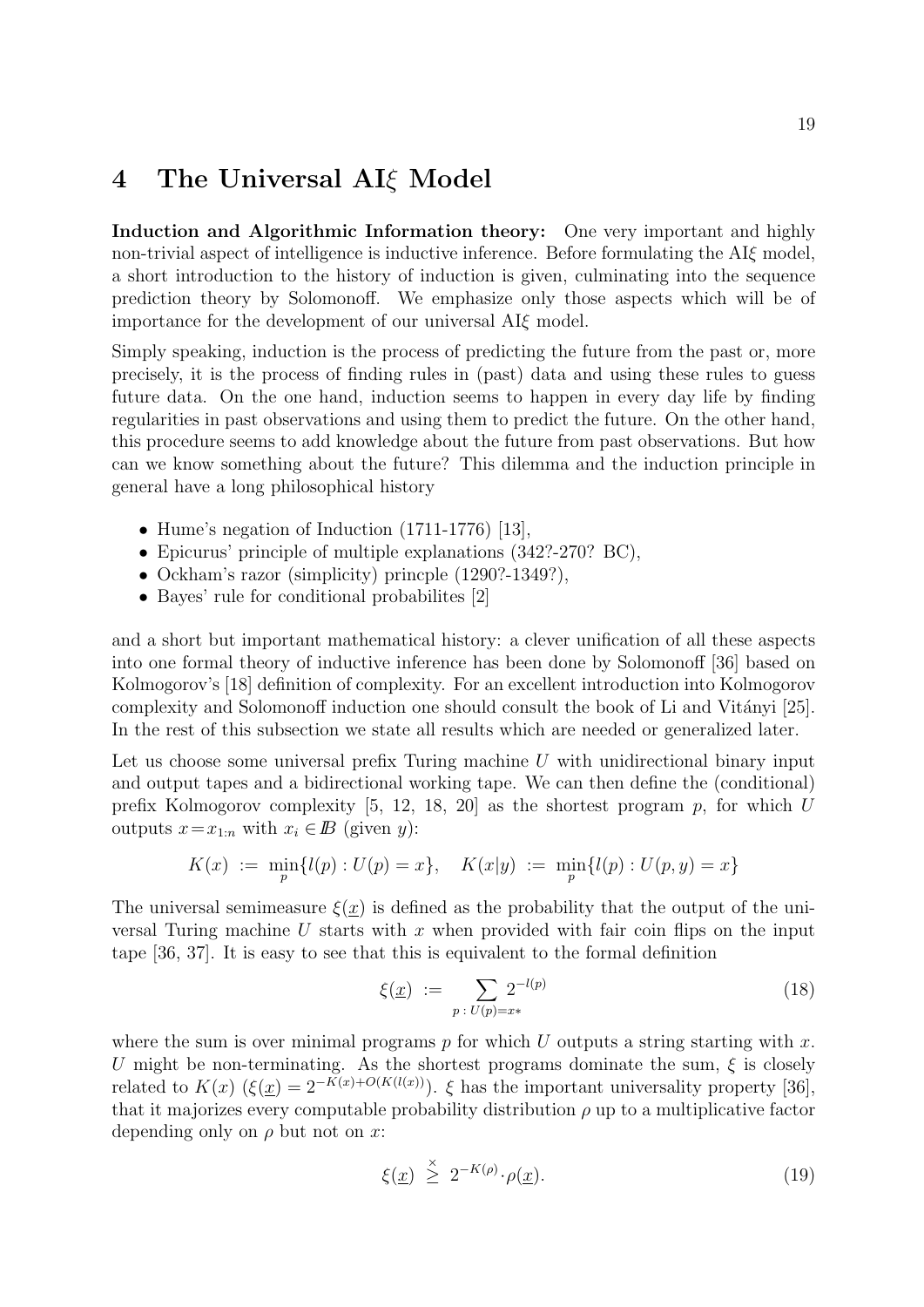$A' \times$  above an (in)equality denotes (in)equality within a universal multiplicative constant,  $a'$  above an (in)equality denotes (in)equality within a universal additive constant, both depending only on the choice of the universal reference machine U. The Kolmogorov complexity of a function like  $\rho$  is defined as the length of the shortest self-delimiting coding of a Turing machine computing this function.  $\xi$  itself is *not* a probability distribution<sup>8</sup>. We have  $\xi(\underline{x0})+\xi(\underline{x1})<\xi(\underline{x})$  because there are programs p, which output just x, neither followed by 0 nor 1. They just stop after printing x or continue forever without any further output. We will call a function  $\rho \geq 0$  with the properties  $\rho(\epsilon) \leq 1$  and  $\sum_{x_n} \rho(\underline{x}_{1:n}) \leq$  $\rho(\underline{x}_{\leq n})$  a semimeasure.  $\xi$  is a semimeasure and (19) actually holds for all enumerable semimeasures  $\rho$ .

(Binary) sequence prediction algorithms try to predict the continuation  $x_n$  of a given sequence  $x_1...x_{n-1}$ . In the following we will assume that the sequences are drawn according to a probability distribution and that the true prior probability of  $x_{1:n}$  is  $\mu(x_1...x_n)$ . The probability of  $x_n$  given  $x_{\leq n}$  hence is  $\mu(x_{\leq n}x_n)$ . The best possible system predicts the  $x_n$  with higher probability. Usually  $\mu$  is unknown and the system can only have some belief  $\rho$  about the true prior probability  $\mu$ . Let  $SP\rho$  be a probabilistic sequence predictor, predicting  $x_n$  with probability  $\rho(x_{\leq n}\underline{x}_n)$ . If  $\rho$  is only a semimeasure the SP $\rho$  system might refuse any output in some cycles  $n$ . Further we define a deterministic sequence predictor  $\text{SP}\Theta_\rho$  predicting the  $x_n$  with highest  $\rho$  probability.  $\Theta_\rho(x_{\leq n}\underline{x}_n) := 1$  for one  $x_n$ with  $\rho(x_{\leq n}\underline{x}_n) \geq \rho(x_{\leq n}\underline{x}'_n) \forall x'_n$  and  $\Theta_\rho(x_{\leq n}\underline{x}_n) := 0$  otherwise. SP $\Theta_\mu$  is the best prediction scheme when  $\mu$  is known.

If  $\rho(x_{\leq n}\underline{x}_n)$  converges quickly to  $\mu(x_{\leq n}\underline{x}_n)$  the number of additional prediction errors introduced by using  $\Theta_{\rho}$  instead of  $\Theta_{\mu}$  for prediction should be small in some sense. Now the universal probability  $\xi$  comes into play as it has been proved by Solomonoff [37] that the  $\mu$  expected Euclidean distance between  $\xi$  and  $\mu$  is finite

$$
\sum_{k=1}^{\infty} \sum_{x_{1:k}} \mu(\underline{x}_{1:k}) (\xi(x_{< k}\underline{x}_k) - \mu(x_{< k}\underline{x}_k))^2 \stackrel{+}{\leq} \frac{1}{2} \ln 2 \cdot K(\mu) \tag{20}
$$

The '+' atop '<' means up to additive terms of order 1. So the difference does tend to zero, i.e.  $\xi(x_{\leq n}\underline{x}_n) \stackrel{n\to\infty}{\longrightarrow} \mu(x_{\leq n}\underline{x}_n)$  with  $\mu$  probability 1 for any computable probability distribution  $\mu$ . The reason for the astonishing property of a single (universal) function to converge to any computable probability distribution lies in the fact that the set of  $\mu$  random sequences differ for different  $\mu$ . The universality property (19) is the central ingredient for proving (20).

Let us define the total number of expected erroneous predictions the  $SP\rho$  system makes for the first  $n$  bits

$$
E_{n\rho} := \sum_{k=1}^{n} \sum_{x_{1:k}} \mu(\underline{x}_{1:k})(1 - \rho(x_{< k}\underline{x}_k)) \tag{21}
$$

The SP $\Theta_{\mu}$  system is best in the sense that  $E_{n\Theta_{\mu}} \leq E_{n\rho}$  for any  $\rho$ . In [14] it has been shown that  $\text{SP}\Theta_{\epsilon}$  is not much worse

$$
E_{n\Theta_{\xi}} - E_{n\rho} \leq H + \sqrt{4E_{n\rho}H + H^2} = O(\sqrt{E_{n\rho}}) , \quad H \stackrel{+}{\leq} \ln 2 \cdot K(\mu) \tag{22}
$$

<sup>&</sup>lt;sup>8</sup>It is possible to normalize  $\xi$  to a probability distribution as has been done in [45, 37, 14] by giving up the enumerability of  $\xi$ . Error bounds (20) and (22) hold for both definitions.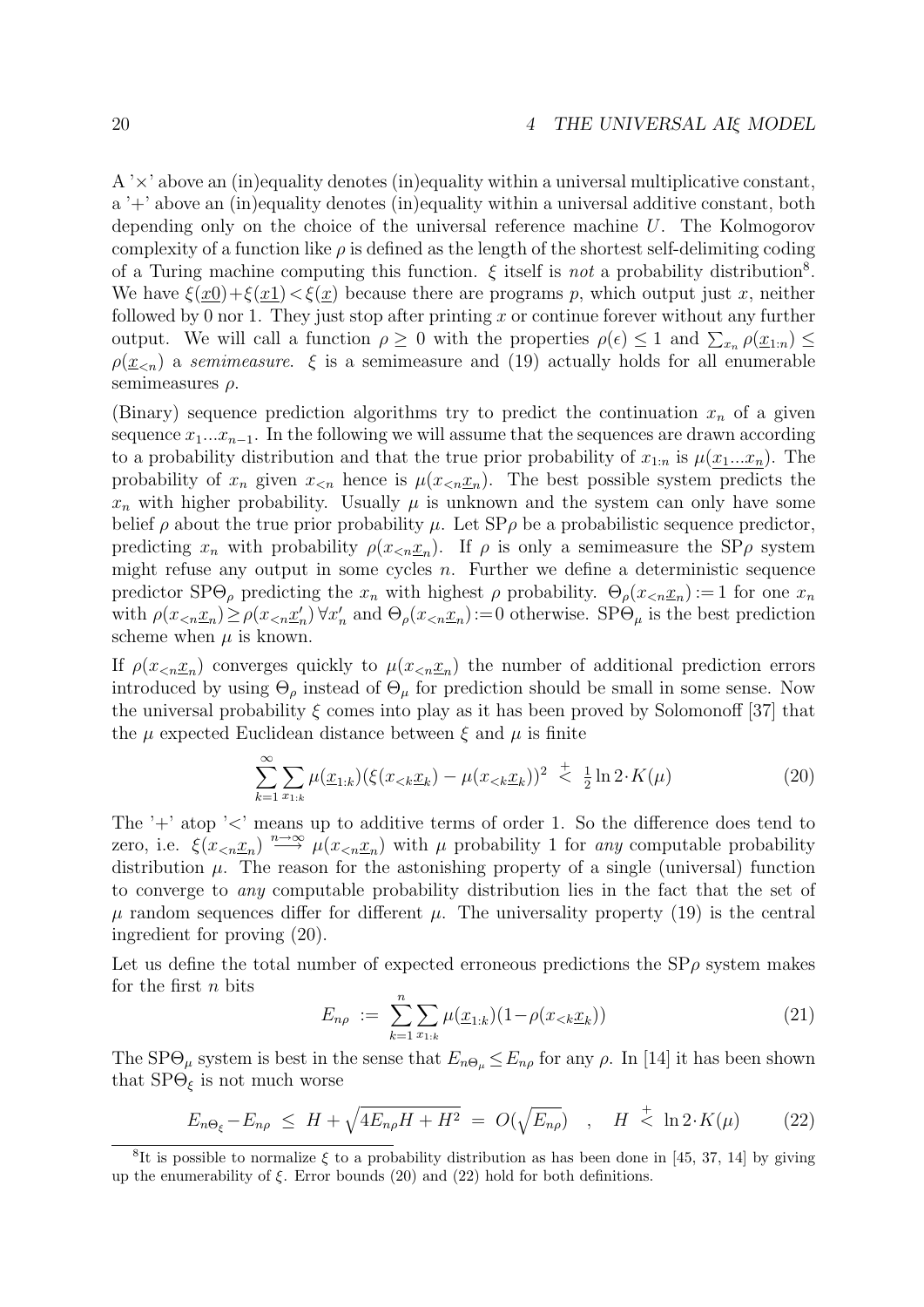with the tightest bound for  $\rho = \Theta_{\mu}$ . For finite  $E_{\infty\Theta_{\mu}}$ ,  $E_{\infty\Theta_{\xi}}$  is finite too. For infinite  $E_{\infty\Theta_{\mu}}$ ,  $E_{n\Theta_{\xi}}/E_{n\Theta_{\mu}} \stackrel{n\to\infty}{\longrightarrow} 1$  with rapid convergence. One can hardly imagine any better prediction algorithm as  $SP\Theta_{\epsilon}$  without extra knowledge about the environment. In [15], (20) and (22) have been generalized from binary to arbitrary alphabet. Apart from computational aspects, which are of course very important, the problem of sequence prediction could be viewed as essentially solved.

Definition of the AI<sub>ξ</sub> Model: We have developed enough formalism to suggest our universal  $AI\xi$  model<sup>9</sup>. All we have to do is to suitably generalize the universal semimeasure  $\xi$  from the last subsection and replace the true but unknown prior probability  $\mu^{AI}$  in the AI $\mu$  model by this generalized  $\xi^{AI}$ . In what sense this AI $\xi$  model is universal will be discussed later.

In the functional formulation we define the universal probability  $\xi^{AI}$  of an environment q just as  $2^{-l(q)}$ 

$$
\xi(q) \; := \; 2^{-l(q)}
$$

The definition could not be easier<sup>10!11</sup> Collecting the formulas of section 2 and replacing  $\mu(q)$  by  $\xi(q)$  we get the definition of the AI $\xi$  system in functional form. Given the history  $\dot{w}_{< k}$  the functional AI $\xi$  system outputs

$$
\dot{y}_k := \max_{y_k} \max_{p: p(\dot{x}_{< k}) = \dot{y}_{< k} y_k} \sum_{q: q(\dot{y}_{< k}) = \dot{x}_{< k}} 2^{-l(q)} \cdot C_{km_k}(p, q) \tag{23}
$$

in cycle k, where  $C_{km_k}(p,q)$  is the total credit of cycles k to  $m_k$  when system p interacts with environment q. We have dropped the denominator  $\sum_q \mu(q)$  from (1) as it is independent of the  $p \in \dot{P}_k$  and a constant multiplicative factor does not change  $\max_{y_k}$ .

For the iterative formulation the universal probability  $\xi$  can be obtained by inserting the functional  $\xi(q)$  into (10)

$$
\xi(\underline{w}_{1:k}) = \sum_{q:q(y_{1:k}) = x_{1:k}} 2^{-l(q)} \tag{24}
$$

Replacing  $\mu$  by  $\xi$  in (9) the iterative AI $\xi$  system outputs

$$
\dot{y}_k = \max_{y_k} \sum_{x_k} \max_{y_{k+1}} \sum_{x_{k+1}} \dots \max_{y_{m_k}} \sum_{x_{m_k}} (c(x_k) + \dots + c(x_{m_k})) \cdot \xi(\dot{y} \dot{c}_{k} \cdot \dot{y} \cdot \dot{c}_{k} \cdot \dot{y} \cdot \dot{c}_{k} \cdot \dot{y}) \tag{25}
$$

in cycle k given the history  $\ddot{w}_{\leq k}$ .

One subtlety has been passed over. Like in the SP case,  $\xi$  is not a probability distribution but satisfies only the weaker inequalities

$$
\sum_{x_n} \xi(\underline{w}_{1:n}) \le \xi(\underline{w}_{<} n) \quad , \quad \xi(\epsilon) \le 1 \tag{26}
$$

<sup>9</sup>Speak 'aixi' and write AIXI without Greek letters.

 $10$ It is not necessary to use  $2^{-K(q)}$  or something similar as some reader may expect at this point. The reason is that for every program q there exists a functionally equivalent program q' with  $K(q') = l(q')$ .

<sup>&</sup>lt;sup>11</sup> Here and later we identify objects with their coding relative to some fixed Turing machine  $U$ . For example, if q is a function  $K(q) := K(\lceil q \rceil)$  with  $\lceil q \rceil$  being a binary coding of q such that  $U(\lceil q \rceil, y) = q(y)$ . On the other hand, if q already is a binary string we define  $q(y) := U(q, y)$ .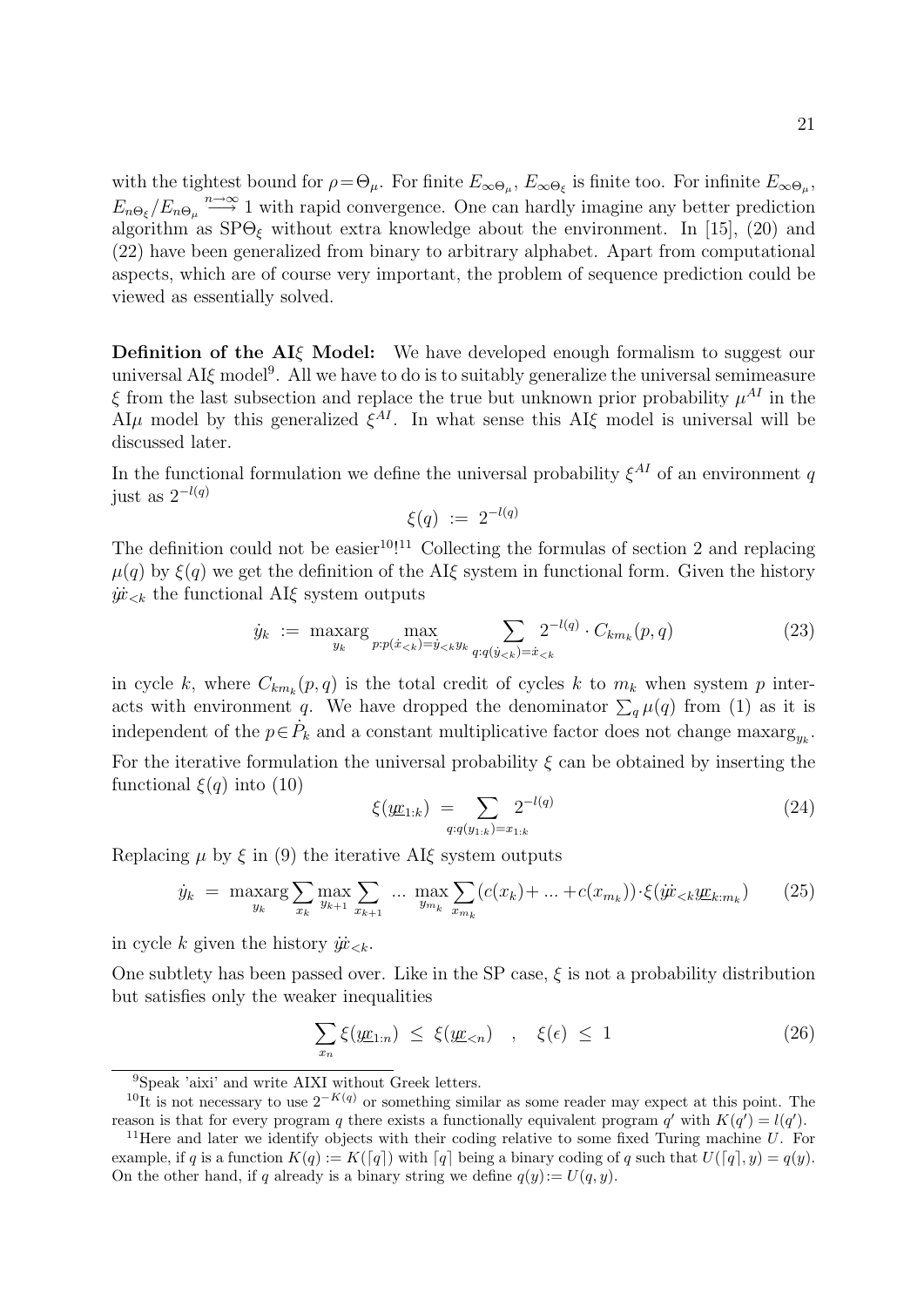Note, that the sum on the l.h.s. is *not* independent of  $y_n$  unlike for chronological probability distributions. Nevertheless, it is bounded by something (the r.h.s) which is independent of  $y_n$ . The reason is that the sum in (24) runs over (partial recursive) chronological functions only and the functions q which satisfy  $q(y_{1:n}) = x_{\leq n} *$  are a subset of the functions satisfying  $q(y_{\leq n}) = x_{\leq n}$ . We will in general call functions satisfying (26) *chronological* semimeasures. The important point is that the conditional probabilities (4) are  $\leq 1$  like for true probability distributions.

The equivalence of the functional and iterative AI model proven in section 3 is true for every chronological semimeasure  $\rho$ , especially for  $\xi$ , hence we can talk about the AI $\xi$  model in this respect. It (slightly) depends on the choice of the universal Turing machine.  $l(\lceil q \rceil)$ is defined only up to an additive constant. The AIξ model also depends on the choice of  $X = C \times X'$  and Y, but we do not expect any bias when the spaces are chosen sufficiently simple, e.g. all strings of length  $2^{16}$ . Choosing N as word space would be optimal, but whether the maxima (suprema) exist in this case, has to be shown beforehand. The only non-trivial dependence is on the horizon function  $m_k$  which will be discussed later. So apart from  $m_k$  and unimportant details the AI $\xi$  system is uniquely defined by (23) or (25). It doesn't depend on any assumption about the environment apart from being generated by some computable (but unknown!) probability distribution.

Universality of  $\xi^{AI}$ : In which sense the AI $\xi$  model is optimal will be clarified later. In this and the next two subsections we show that  $\xi^{AI}$  defined in (24) is universal and converges to  $\mu^{AI}$  analogous to the SP case (19) and (20). The proofs are generalizations from the SP case. The y are pure spectators and cause no difficulties in the generalization. The replacement of the binary alphabet  $\mathbb B$  used in SP by the (possibly infinite) alphabet X is possible, but needs to be done with care. In (19)  $U(p) = x*$  produces strings starting with x, whereas in (24) we can demand q to output exactly n words  $x_{1:n}$  as q knows n from the number of input words  $y_1...y_n$ . For proofs of (19) and (20) see [37] and [23].

There is an alternative definition of  $\xi$  which coincides with (24) within a multiplicative constant of  $O(1)$ ,

$$
\xi(\underline{\mathbf{w}}_{1:n}) \stackrel{\times}{=} \sum_{\rho} 2^{-K(\rho)} \rho(\underline{\mathbf{w}}_{1:n}) \tag{27}
$$

where the sum runs over all enumerable chronological semimeasures. The  $2^{-K(\rho)}$  weighted sum over probabilistic environments  $\rho$ , coincides with the sum over  $2^{-l(q)}$  weighted deterministic environments  $q$ , as will be proved below. In the next subsection we show that an enumeration of all enumerable functions can be converted into an enumeration of enumerable chronological semimeasures  $\rho$ .  $K(\rho)$  is co-enumerable, therefore  $\xi$  defined in (27) is itself enumerable. The representation (24) is also enumerable. As  $\sum_{\rho} 2^{-K(\rho)} \leq 1$ and the  $\rho's$  satisfy (26),  $\xi$  is a chronological semimeasure as well. If we pick one  $\rho$  in (27) we get the universality property "for free"

$$
\xi(\underline{w}_{1:n}) \stackrel{\times}{\geq} 2^{-K(\rho)} \rho(\underline{w}_{1:n}) \tag{28}
$$

 $\xi$  is a universal element in the sense of (28) in the set of all enumerable chronological semimeasures.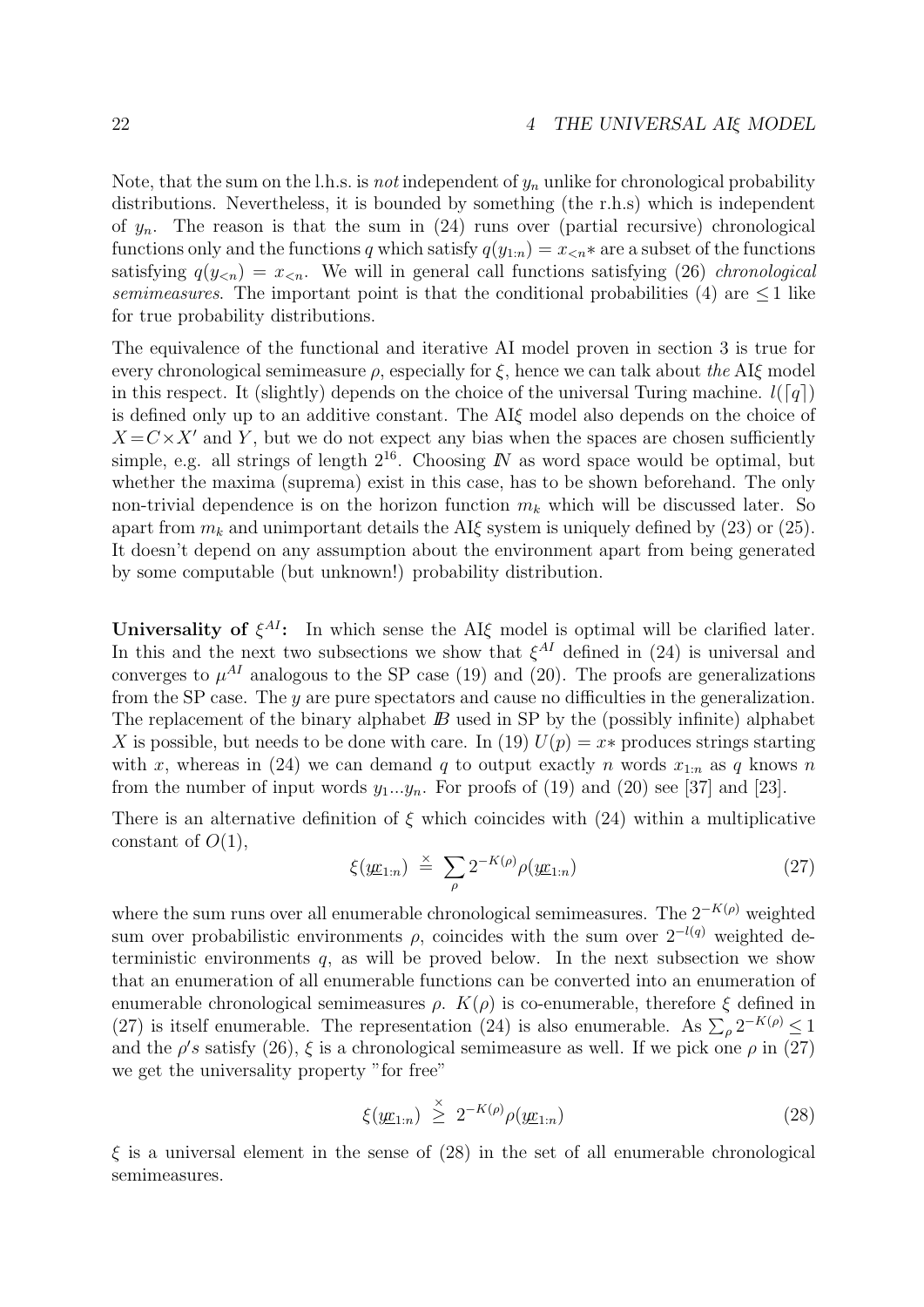To prove universality of  $\xi$  in the form (24) we have to show that for every enumerable chronological semimeasure  $\rho$  there exists a Turing machine T with

$$
\rho(\underline{w}_{1:n}) = \sum_{q:T(qy_{1:n})=x_{1:n}} 2^{-l(q)} \quad \text{and} \quad l(T) \stackrel{+}{=} K(\rho). \tag{29}
$$

A proof of (29) will be given elsewhere. Given T the universality of  $\xi$  follows from

$$
\xi(\underline{w}_{1:n}) = \sum_{q:U(qy_{1:n})=x_{1:n}} 2^{-l(q)} \ge \sum_{q:U(Tq'y_{1:n})=x_{1:n}} 2^{-l(Tq')} = 2^{-l(T)} \sum_{q:T(q'y_{1:n})=x_{1:n}} 2^{-l(q')} \stackrel{\times}{=} 2^{-K(\rho)} \rho(\underline{w}_{1:n})
$$

The first equality and (24) are identical by definition. In the inequality we have restricted the sum over all q to q of the form  $q=Tq'$ . The third relation is true as running U on Tz is a simulation of T on z. The last equality follows from  $(29)$ . All enumerable, universal, chronological semimeasures coincide up to a multiplicative constant, as they mutually dominate each other. Hence, definitions (24) and (27) are, indeed, equivalent.

Converting general functions into chronological semi-measures: To complete the proof of the universality (28) of  $\xi$  we need to convert enumerable functions  $\psi : \mathbb{B}^* \to$  $\mathbb{R}^+$  into enumerable chronological semi-measures  $\rho : (Y \times X)^* \to \mathbb{R}^+$  with certain additional properties. Every enumerable function like  $\psi$  and  $\rho$  can be approximated from below by definition<sup>12</sup> by primitive recursive functions  $\varphi : B^* \times N \to Q^+$  and  $\phi : (Y \times X)^* \times N \to Q^+$ with  $\psi(s) = \sup_t \varphi(s, t)$  and  $\rho(s) = \sup_t \varphi(s, t)$  and recursion parameter t. For arguments of the form  $s = \mathfrak{w}_{1:n}$  we recursively (in n) construct  $\phi$  from  $\varphi$  as follows:

$$
\varphi'(w_{1:n},t) := \begin{cases} \varphi(w_{1:n},t) & \text{for } x_n < t \\ 0 & \text{for } x_n \ge t \end{cases}, \quad \varphi'(\epsilon,t) := \varphi(\epsilon,t) \tag{30}
$$

$$
\phi(\epsilon, t) := \max_{0 \le i \le t} \left\{ \varphi'(\epsilon, i) : \varphi'(\epsilon, i) \le 1 \right\} \tag{31}
$$

$$
\phi(\underline{w}_{1:n}, t) := \max_{0 \le i \le t} \left\{ \varphi'(\underline{w}_{1:n}, i) : \sum_{x_n} \varphi'(\underline{w}_{1:n}, i) \le \phi(\underline{w}_{\le n}, t) \right\} \tag{32}
$$

With  $x_n < t$  we mean that the natural number associated with string  $x_n$  is smaller than t. According to (30) with  $\varphi$  also  $\varphi'$  as well as  $\sum_{x_n} \varphi'$  are primitive recursive functions. Further, if we allow  $t=0$  we have  $\varphi'(s,0)=0$ . This ensures that  $\phi$  is a total function.

In the following we prove by induction over n that  $\phi$  is a primitive recursive chronological semimeasure monotone increasing in t. All necessary properties hold for  $n = 0$  $(\psi_{1:0} = \epsilon)$  according to (31). For general *n* assume that the induction hypothesis is true for  $\phi(\underline{w}_{\leq n}, t)$ . We can see from (32) that  $\phi(\underline{w}_{1:n}, t)$  is monotone increasing in t.  $\phi$  is total as  $\varphi'(yx_{1:n}, i=0) = 0$  satisfies the inequality. By assumption  $\varphi(yx_{n}, t)$  is primitive recursive, hence with  $\sum_{x_n} \varphi'$  also the order relation  $\sum \varphi' \leq \phi$  is primitive recursive. This ensures that the non-empty finite set  $\{\varphi': \sum \varphi' \leq \varphi\}_i$  and its maximum  $\phi(\underline{w}_{1:n}, t)$  are

 $12$ Defining enumerability as the supremum of total primitive recursive functions is more suitable for our purpose than the equivalent definition as a limit of monotone increasing partial recursive functions. In terms of Turing machines, the recursion parameter is the time after which a computation is terminated.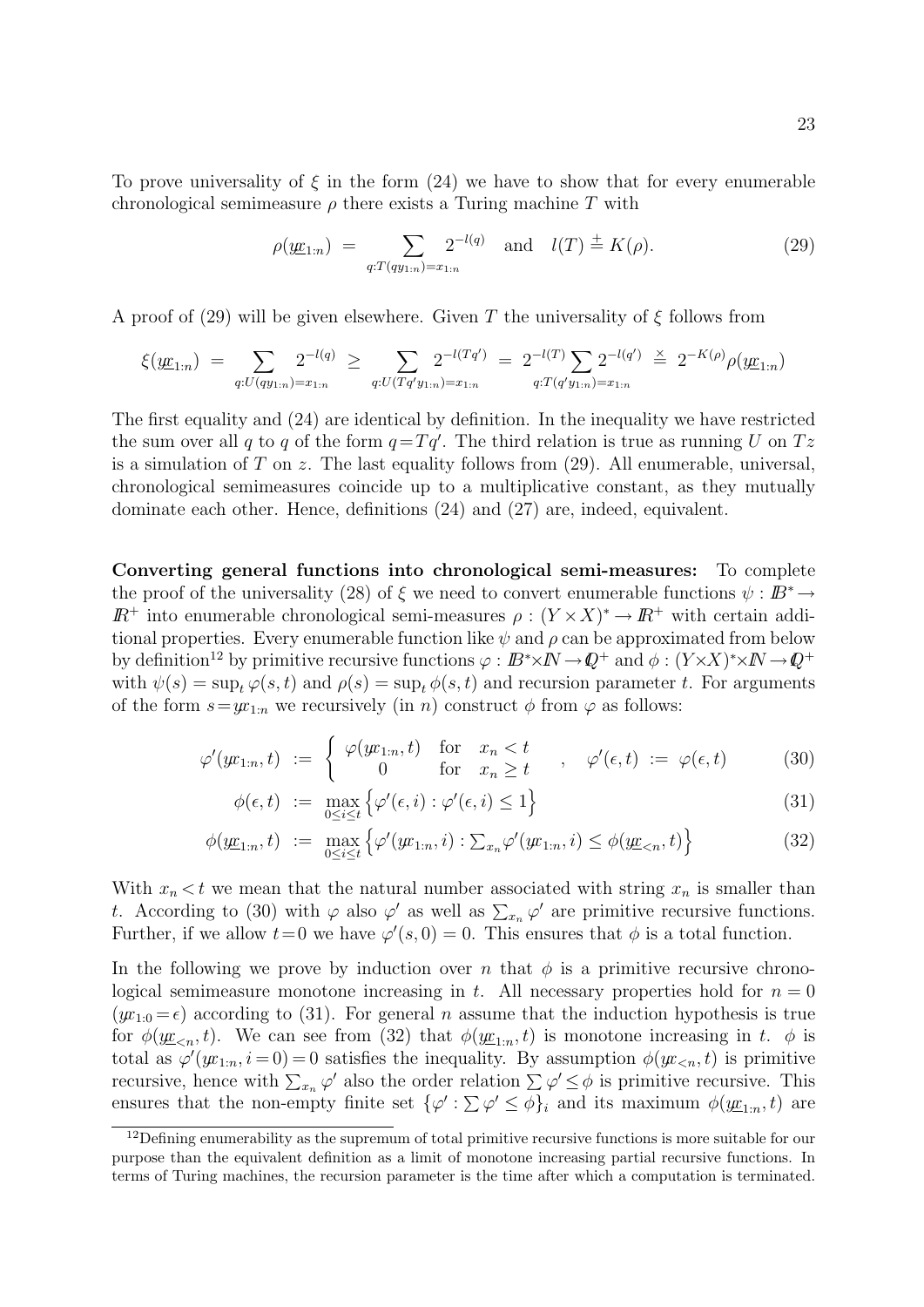primitive recursive. Further,  $\phi(\underline{\mathbf{w}}_{1:n}, t) = \varphi'(\underline{\mathbf{w}}_{1:n}, i)$  for some i with  $i \leq t$  independent of  $x_n$ . Thus,  $\sum_{x_n} \phi(\underline{w}_{1:n}, t) = \sum_{x_n} \varphi'(\underline{w}_{1:n}, i) \leq \phi(\underline{w}_{\leq n}, t)$  which is the condition for  $\phi$  being a chronological semimeasure. Inductively we have proved that  $\phi$  is indeed a primitive recursive chronological semimeasure monotone increasing in t.

In the following we show that every (total)<sup>13</sup> enumerable chronological semimeasure  $\rho$  can be enumerated by some  $\phi$ . By definition of enumerability there exist primitive recursive functions  $\tilde{\varphi}$  with  $\rho(s) = \sup_t \tilde{\varphi}(s,t)$ . The function  $\varphi(s,t) := (1-\frac{1}{t}) \cdot \max_{i \le t} \tilde{\varphi}(s,i)$  also enumerates  $\rho$  but has the additional advantage of being strictly monotone increasing in t.

 $\varphi'(w_{1:n},\infty) = \varphi(w_{1:n},\infty) = \rho(w_{1:n})$  by definition (30).  $\phi(\epsilon,t) = \varphi'(\epsilon,t)$  by (31) and the fact that  $\varphi'(\epsilon, i-1) < \varphi'(\epsilon, i) \leq \varphi(\epsilon, i) \leq \rho(\epsilon) \leq 1$ , hence  $\phi(\epsilon, \infty) = \rho(\epsilon)$ .  $\phi(\underline{w}_{1:n}, t) \leq \varphi'(\underline{w}_{1:n}, t)$  by (32), hence  $\phi(\underline{w}_{1:n},\infty) \leq \rho(\underline{w}_{1:n})$ . We prove the opposite direction  $\phi(\underline{w}_{1:n},\infty) \geq \rho(\underline{w}_{1:n})$ by induction over  $n$ . We have

$$
\sum_{x_n} \varphi'(y x_{1:n}, i) \leq \sum_{x_n} \varphi(y x_{1:n}, i) < \sum_{x_n} \varphi(y x_{1:n}, \infty) = \sum_{x_n} \rho(y x_{1:n}) \leq \rho(y x_{
$$

The strict monotony of  $\varphi$  and the semimeasure property of  $\rho$  have been used. By induction hypothesis  $\lim_{t\to\infty}\phi(\underline{w}_{\leq n},t)\geq\rho(\underline{w}_{\leq n})$  and (33) for sufficiently large t we have  $\phi(\underline{w}_{\leq n},t) > \sum_{x_n} \varphi'(y_{1:n},i)$ . The condition in (32) is, hence, satisfied and therefore  $\phi(\underline{w}_{1:n},t) \geq \varphi'(w_{1:n},i)$  for sufficiently large t, especially  $\phi(\underline{w}_{1:n},\infty) \geq \varphi'(w_{1:n},i)$  for all i. Taking the limit  $i \to \infty$  we get  $\phi(\underline{w}_{1:n}, \infty) \geq \varphi'(w_{1:n}, \infty) = \rho(\underline{w}_{1:n}).$ 

Combining all results, we have shown that the constructed  $\phi(\cdot, t)$  are primitive recursive chronological semimeasures monotone increasing in  $t$ , which converge to the enumerable chronological semimeasure  $\rho$ . This finally proves the enumerability of the set of enumerable chronological semimeasures.

Convergence of  $\xi^{AI}$  to  $\mu^{AI}$ : In [15] the following inequality is proved

$$
2\sum_{i=1}^{N} y_i (y_i - z_i)^2 \le \sum_{i=1}^{N} y_i \ln \frac{y_i}{z_i} \quad \text{with} \quad \sum_{i=1}^{N} y_i = 1, \quad \sum_{i=1}^{N} z_i \le 1 \tag{34}
$$

If we identify  $N = |X|$ ,  $i = x_k$ ,  $y_i = \mu(yx_{< k}y_k)$  and  $z_i = \xi(yx_{< k}y_k)$ , multiply both sides with  $\mu(\underline{w}_{< k})$ , take the sum over  $x_{< k}$  and k and use Bayes' rule  $\mu(\underline{w}_{< k}) \cdot \mu(\underline{w}_{< k} \underline{w}_k) = \mu(\underline{w}_{1:k})$ we get

$$
2\sum_{k=1}^{n} \sum_{x_{1:k}} \mu(\underline{w}_{1:k}) \Big( \mu(\underline{w}_{< k} \underline{x}_k) - \xi(\underline{w}_{< k} \underline{x}_k) \Big)^2 \leq \sum_{k=1}^{n} \sum_{x_{1:k}} \mu(\underline{w}_{1:k}) \ln \frac{\mu(\underline{w}_{< k} \underline{x}_k)}{\xi(\underline{w}_{< k} \underline{x}_k)} = \dots \quad (35)
$$

In the r.h.s. we can replace  $\sum_{x_{1:k}} \mu(\underline{w}_{1:k})$  by  $\sum_{x_{1:n}} \mu(\underline{w}_{1:n})$  as the argument of the logarithm is independent of  $x_{k+1:n}$ . The k sum can now be brought into the logarithm and converts to a product. Using Bayes' rule (4) for  $\mu$  and  $\xi$  we get

$$
\dots = \sum_{x_{1:n}} \mu(\underline{w}_{1:n}) \ln \prod_{k=1}^n \frac{\mu(\underline{w}_{< k} \underline{x}_k)}{\xi(\underline{w}_{< k} \underline{x}_k)} = \sum_{x_{1:n}} \mu(\underline{w}_{1:n}) \ln \frac{\mu(\underline{w}_{1:n})}{\xi(\underline{w}_{1:n})} \stackrel{+}{\leq} \ln 2 \cdot K(\mu) \tag{36}
$$

<sup>13</sup>Semimeasures are, by definition, total functions.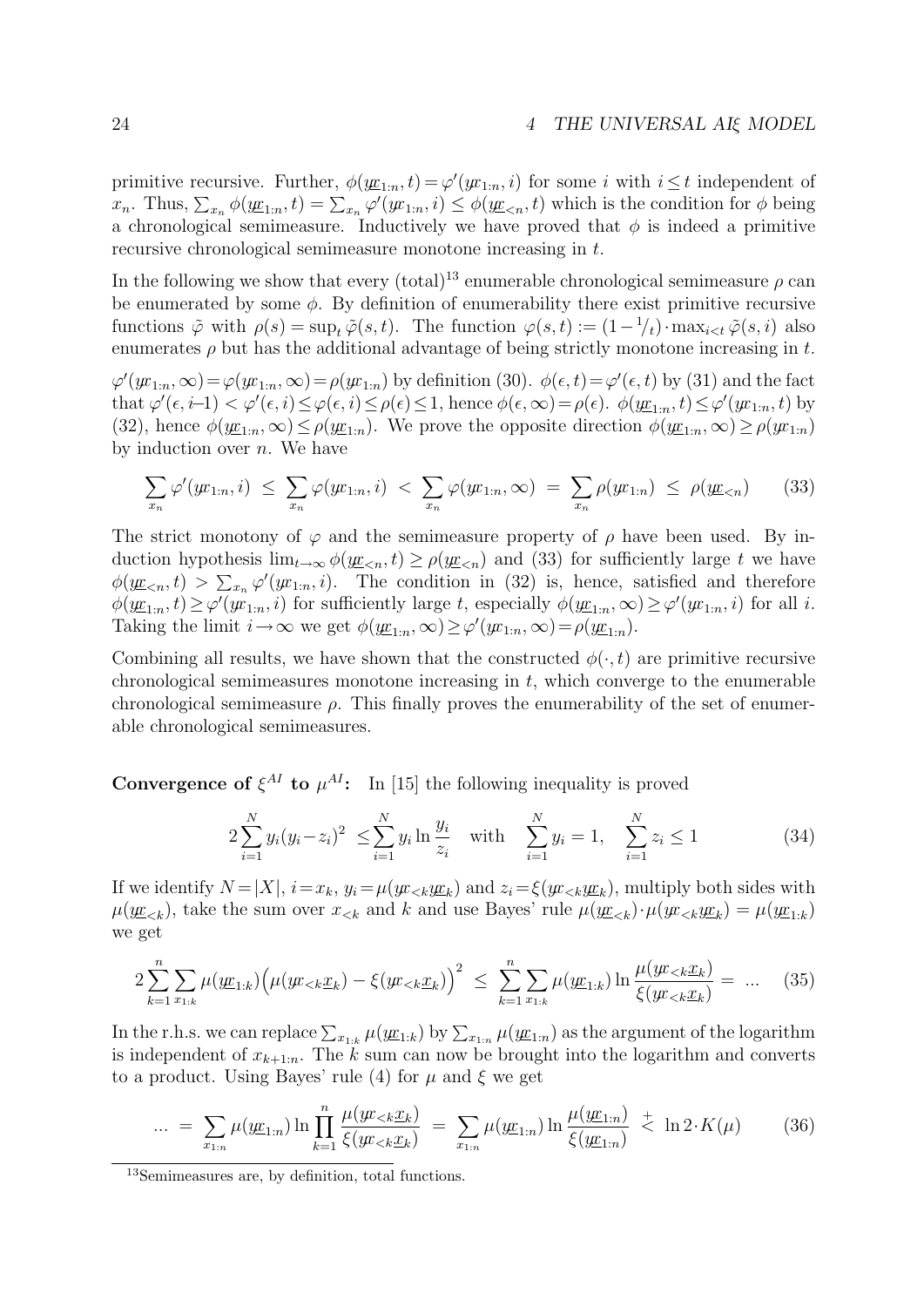where we have used the universality property  $(28)$  of  $\xi$  in the last step. The main complication for generalizing (20) to (35,36) was the generalization of (34) from  $N = |X| = 2$  to a general alphabet, the y are, again, pure spectators. This will change when we analyze error/credit bounds analogous to (22).

(35,36) shows that the  $\mu$  expected squared difference of  $\mu$  and  $\xi$  is finite for computable  $\mu$ . This, in turn, shows that  $\xi(w_{< k}\underline{w}_k)$  converges to  $\mu(w_{< k}\underline{w}_k)$  for  $k \to \infty$  with  $\mu$  probability 1. If we take a finite product of  $\xi's$  and use Bayes' rule, we see that also  $\xi(\mu z_k \mu_{k+k+r})$ converges to  $\mu(w_{< k} \underline{w}_{k:k+r})$ . More generally, in case of a bounded horizon  $h_k$ , it follows that

$$
\xi(\mathcal{W}_{
$$

This makes us confident that the outputs  $\dot{y}_k$  of the AI $\xi$  model (25) could converge to the outputs  $\dot{y}_k$  from the AI $\mu$  model (9), at least for bounded horizon.

We want to call an AI model *universal*, if it is  $\mu$  independent (unbiased, model-free) and is able to solve any solvable problem and learn any learnable task. Further, we call a universal model, *universally optimal*, if there is no program, which can solve or learn significantly faster (in terms of interaction cycles). As the AIξ model is parameterless,  $\xi$  converges to  $\mu$  (37), the AI $\mu$  model is itself optimal, and we expect no other model to converge faster to  $\text{Al}\mu$  by analogy to SP (22),

#### we expect AIξ to be universally optimal.

This is our main claim. In a sense, the intention of the remaining (sub)sections is to define this statement more rigorously and to give further support.

**Intelligence order relation:** We define the  $\xi$  expected credit in cycles k to m of a policy p similar to (1) and (23). We extend the definition to programs  $p \notin \dot{P}_k$  which are not consistent with the current history.

$$
C_{km}^{\xi}(p|\dot{w}_{
$$

The normalization  $\mathcal N$  is again only necessary for interpreting  $C_{km}$  as the expected credit but otherwise unneeded. For consistent policies  $p \in \dot{P}_k$  we define  $\tilde{p} := p$ . For  $p \notin \dot{P}_k$ ,  $\tilde{p}$  is a modification of p in such a way that its outputs are consistent with the current history  $\dot{w}_{< k}$ , hence  $\tilde{p} \in \dot{P}_k$ , but unaltered for the current and future cycles  $\geq k$ . Using this definition of  $C_{km}$  we could take the maximium over all systems p in (23), rather than only the consistent ones.

We call  $p$  more or equally intelligent than  $p'$  if

$$
p \succeq p' \; : \Leftrightarrow \forall k \forall \dot{w}_{< k} : C_{km_k}^{\xi}(p|\dot{w}_{< k}) \ge C_{km_k}^{\xi}(p'|\dot{w}_{< k}) \tag{39}
$$

i.e. if p yields in any circumstance higher  $\xi$  expected credit than p'. As the algorithm  $p^*$ behind the AI $\xi$  system maximizes  $C_k^{\xi}$  $k_{k m_k}^{\xi}$  we have  $p^* \succeq p$  for all p. The AI $\xi$  model is hence the most intelligent system w.r.t.  $\succeq$ .  $\geq$  is a universal order relation in the sense that it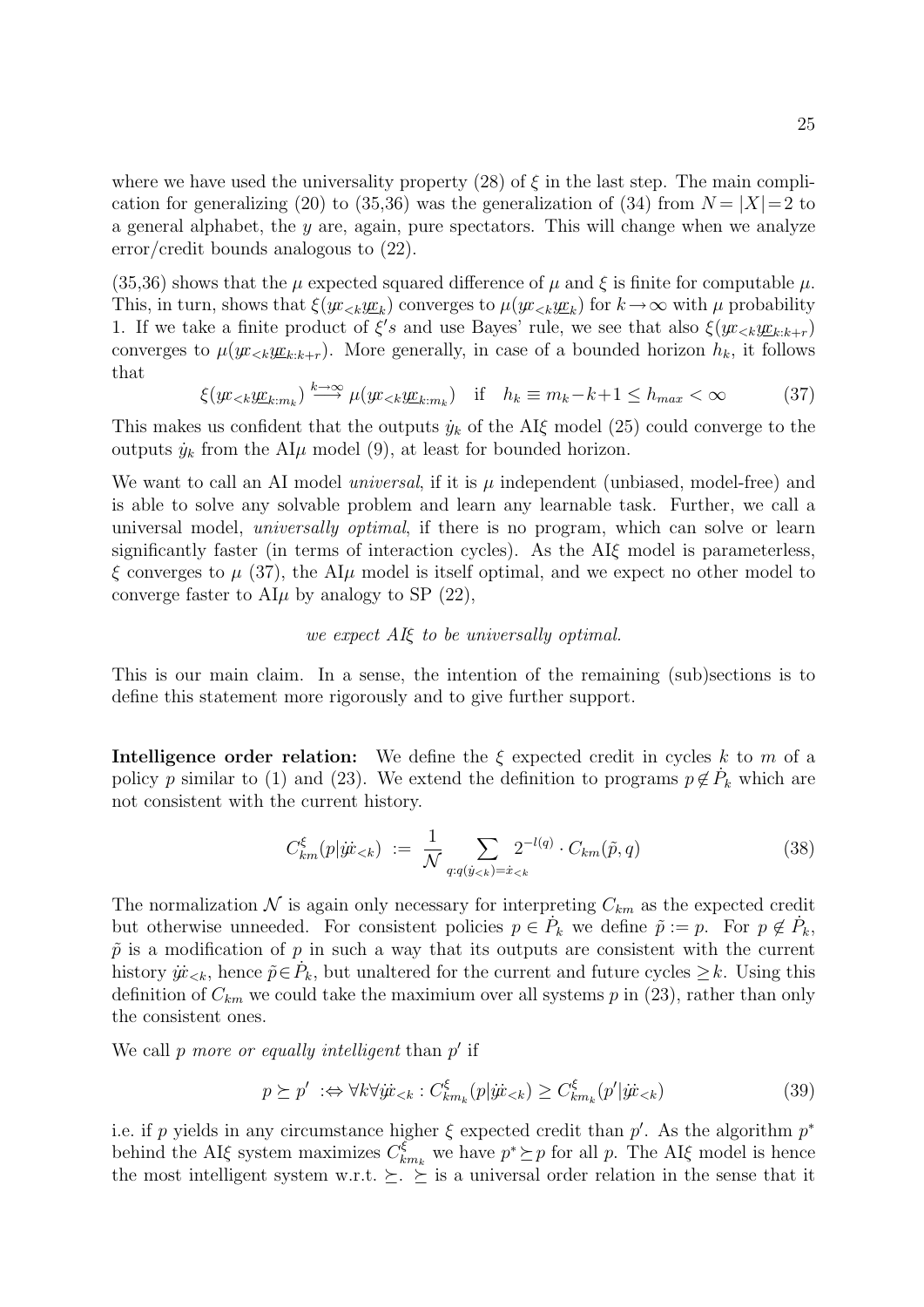is free of any parameters (except  $m_k$ ) or specific assumptions about the environment. A proof, that  $\succeq$  is a reliable intelligence order (what we believe to be true), would prove that AI $\xi$  is universally optimal. We could further ask: how useful is  $\succeq$  for ordering policies of practical interest with intermediate intelligence, or how can  $\succeq$  help to guide toward constructing more intelligent systems with reasonable computation time. An effective intelligence order relation  $\succeq^c$  will be defined in section 10, which is more useful from a practical point of view.

Credit bounds and separability concepts: The credits  $C_{km}$  associated with the AI systems correspond roughly to the negative error measure  $-E_{n\rho}$  of the SP systems. In SP, we were interested in small bounds for the error excess  $E_{n\Theta_{\xi}} - E_{n\rho}$ . Unfortunately, simple credit bounds for AI $\xi$  in terms of  $C_{km}$  analogous to the error bound (22) do not hold. We even have difficulties in specifying what we can expect to hold for AI $\xi$  or any AI system which claims to be universally optimal. Consequently, we cannot have a proof if we don't know what to prove. In SP, the only important property of  $\mu$  for proving error bounds was its complexity  $K(\mu)$ . We will see that in the AI case, there are no useful bounds in terms of  $K(\mu)$  only. We either have to study restricted problem classes or consider bounds depending on other properties of  $\mu$ , rather than on its complexity only. In the following, we will exhibit the difficulties by two examples and introduce concepts which may be useful for proving credit bounds. Despite the difficulties in even claiming useful credit bounds, we nevertheless, firmly believe that the order relation (39) correctly formalizes the intuitive meaning of intelligence and, hence, that the  $\Lambda$ I $\xi$  system is universally optimal.

In the following, we choose  $m_k = T$ . We want to compare the true, i.e.  $\mu$  expected credit  $C_{1T}^{\mu}$  of a  $\mu$  independent universal policy  $p^{best}$  with any other policy  $p$ . Naively, we might expect the existence of a policy  $p^{best}$  which maximizes  $C_1^{\mu}$  $\int_{1T}^{\mu}$ , apart from additive corrections of lower order for  $T \to \infty$ 

$$
C_{1T}^{\mu}(p^{best}) \ge C_{1T}^{\mu}(p) - o(...) \quad \forall \mu, p \tag{40}
$$

Note, that  $C_{1'}^{\mu}$  $C_{1T}^{\mu}(p^{*\mu}) \geq C_{1T}^{\mu}$  $p_{1T}^{\mu}(p) \forall p$ , but  $p^{*\mu}$  is not a candidate for (a universal)  $p^{best}$  as it depends on  $\mu$ . On the other hand, the policy  $p^{*\xi}$  of the AI $\xi$  system maximizes  $C_{1T}^{\xi}$  by definition  $(p^{*\xi} \succeq p)$ . As  $C_1^{\xi}$  $\frac{1}{1}$ <sup> $\zeta$ </sup> is thought to be a guess of  $C_{1}^{\mu}$  $j_{1T}^{\mu}$ , we might expect  $p^{best} = p^{*\xi}$ to approximately maximize  $C_1^{\mu}$  $_{1T}^{\mu}$ , i.e. (40) to hold. Let us consider the problem class (set of environments)  $\{\mu_0, \mu_1\}$  with  $Y = C = \{0, 1\}$  and  $c_k = \delta_{iy_1}$  in environment  $\mu_i$ . The first output  $y_1$  decides whether you go to heaven with all future credits  $c_k$  being 1 (good) or to hell with all future credits being 0 (bad). It is clear, that if  $\mu_i$ , i.e. i is known, the optimal policy  $p^{*\mu_i}$  is to output  $y_1 = i$  in the first cycle with  $C_1^{\mu}$  $f_{1T}^{\mu}(p^{*\mu_i}) = T$ . On the other hand, any unbiased policy  $p^{best}$  independent of the actual  $\mu$  either outputs  $y_1 = 1$  or  $y_1 = 0$ . Independent of the actual choice  $y_1$ , there is always an environment  $(\mu = \mu_{1-y_1})$  for which this choice is catastrophic  $(C_1^{\mu})$  $j_{1T}^{\mu}(p^{best}) = 0$ . No single system can perform well in both environments  $\mu_0$  and  $\mu_1$ . The r.h.s. of (40) equals  $T - o(T)$  for  $p = p^{*\mu}$ . For all  $p^{best}$  there is a  $\mu$  for which the l.h.s. is zero. We have shown that no  $p^{best}$  can satisfy (40) for all  $\mu$ and p, so we cannot expect  $p^{*\xi}$  to do so. Nevertheless, there are problem classes for which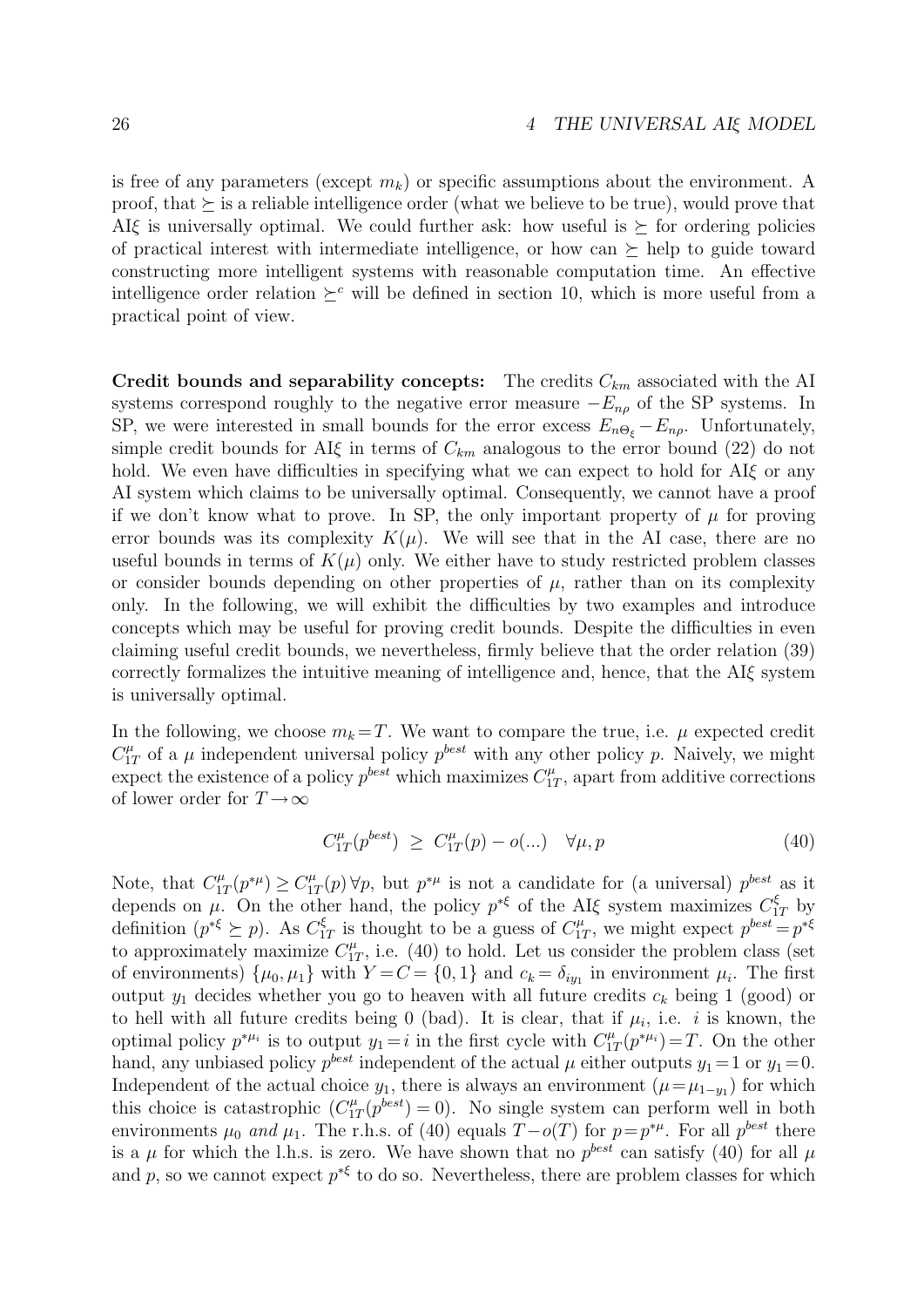(40) holds, for instance SP and CF. For SP, (40) is just a reformulation of (22) with an appropriate choice for  $p^{best}$  (which differs from  $p^{*\xi}$ , see next section). We expect (40) to hold for all inductive problems in which the environment is not influenced<sup>14</sup> by the output of the system. We want to call these  $\mu$ , passive or *inductive* environments. Further, we want to call  $\mu$  satisfying (40) with  $p^{best} = p^{*\xi}$  pseudo passive. So we expect inductive  $\mu$  to be pseudo passive.

Let us give a further example to demonstrate the difficulties in establishing credit bounds. Let  $C = \{0, 1\}$  and |Y| be large. We consider all (deterministic) environments in which a single complex output  $y^*$  is correct  $(c=1)$  and all others are wrong  $(c=0)$ . The problem class  $M$  is defined by

$$
M:=\{\mu: \mu(yz_{k}y_{k}\underline{1})=\delta_{y_{k}y^{*}},\ y^{*}\!\in\! Y,\ K(y^{*})\!=\! \lfloor \log_{2}|Y| \rfloor\}
$$

There are  $N \stackrel{\times}{=} |Y|$  such y<sup>\*</sup>. The only way a  $\mu$  independent policy p can find the correct  $y^*$ , is by trying one y after the other in a certain order. In the first  $N-1$  cycles at most,  $N-1$  different y are tested. As there are N different possible  $y^*$ , there is always a  $\mu \in M$  for which p gives erroneous outputs in the first  $N-1$  cycles. The number of errors are  $E_{\infty p} \ge N-1 \stackrel{\times}{=} |Y| \stackrel{\times}{=} 2^{K(y^*)} \stackrel{\times}{=} 2^{K(\mu)}$  for this  $\mu$ . As this is true for any p, it is also true for the AI $\xi$  model, hence  $E_{k\xi} \leq 2^{K(\mu)}$  is the best possible error bound we can expect, which depends on  $K(\mu)$  only. Actually, we will derive such a bound in section 5 for SP. Unfortunately, as we are mainly interested in the cycle region  $k \ll |Y| \stackrel{\times}{=} 2^{K(\mu)}$ (see section 3) this bound is trivial. There are no interesting bounds for deterministic  $\mu$ depending on  $K(\mu)$  only, unlike the SP case. Bounds must either depend on additional properties of  $\mu$  or we have to consider specialized bounds for restricted problem classes. The case of probabilistic  $\mu$  is similar. Whereas for SP there are useful bounds in terms of  $E_{k\Theta_{\mu}}$  and  $K(\mu)$ , there are no such bounds for AIξ. Again, this is not a drawback of AIξ since for no unbiased AI system the errors/credits could be bound in terms of  $K(\mu)$  and the errors/credits of  $AI\mu$  only.

There is a way to make use of gross (e.g.  $2^{K(\mu)}$ ) bounds. Assume that after a reasonable number of cycles k, the information  $\dot{x}_{< k}$  perceived by the AI $\xi$  system contains a lot of information about the true environment  $\mu$ . The information in  $\dot{x}_{\leq k}$  might be coded in any form. Let us assume that the complexity  $K(\mu|\dot{x}_{< k})$  of  $\mu$  under the condition that  $\dot{x}_{\le k}$  is known, is of order 1. Consider a theorem, bounding the sum of credits or of other quantities over cycles 1... $\infty$  in terms of  $f(K(\mu))$  for a function f with  $f(O(1))=O(1)$ , like  $f(n) = 2^n$ . Then, there will be a bound for cycles  $k...\infty$  in terms of  $f(K(\mu|\dot{x}_{< k})) = O(1)$ . Hence, a bound like  $2^{K(\mu)}$  can be replaced by small bound  $2^{K(\mu|\dot{x}_{< k})} = O(1)$  after k cycles. All one has to show/ensure/assume is that enough information about  $\mu$  is presented (in any form) in the first k cycles. In this way, even a gross bound could become useful. In section 8 we use a similar argument to prove that AIξ is able to learn supervised.

In the following, we weaken (40) in the hope of getting a bound applicable to wider problem classes than the passive one. Consider the I/O sequence  $\dot{y}_1 \dot{x}_1 \dots \dot{y}_n \dot{x}_n$  caused by

<sup>&</sup>lt;sup>14</sup>Of course, the credit feedback  $c_k$  depends on the system's output. What we have in mind is, like in sequence prediction, that the true sequence is not influenced by the system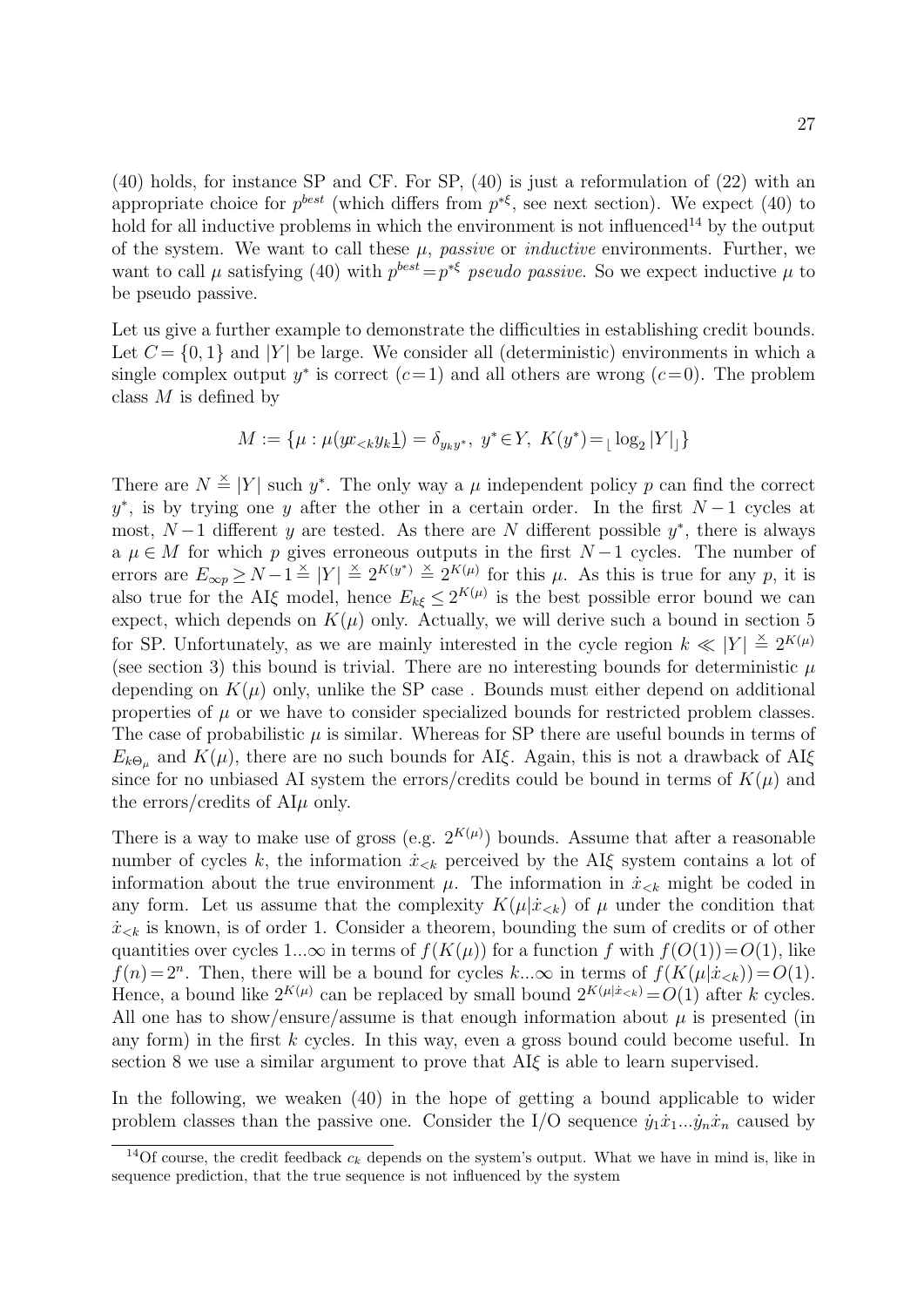AIξ. On history  $\dot{w}_{< k}$ , AIξ will output  $\dot{y}_k \equiv \dot{y}_k^{\xi}$  $\frac{\xi}{k}$  in cycle k. Let us compare this to  $\dot{y}_k^{\mu}$  what AI $\mu$  would output, still on the same history  $\dot{w}_{\leq k}$  produced by AI $\xi$ . As AI $\mu$  maximizes the  $\mu$  expected credit, AI $\xi$  causes lower (or at best equal)  $C_k^{\mu}$  $\psi^{\mu}_{km_k}$ , if  $\dot{y}_k^{\xi}$  differs from  $\dot{y}_k^{\mu}$  $\frac{\mu}{k}$ . Let  $D_{n\mu\xi} := \langle \sum_{k=1}^n 1-\delta_{\dot{y}_k^{\mu},\dot{y}_k^{\xi}} \rangle_{\mu}$  be the  $\mu$  expected number of suboptimal choices of AI $\xi$ , i.e. outputs different from  $\Lambda\mu$  in the first n cycles. One might weigh the deviating cases by their severity. Especially when the  $\mu$  expected credits  $C_k^{\mu}$  $\int_{km_k}^{\mu}$  for  $\dot{y}_k^{\xi}$  $y_k^{\xi}$  and  $\dot{y}_k^{\mu}$  $\mu_k^{\mu}$  are equal or close to each other, this should be taken into account in a definition of  $D_{n\mu\xi}$ . These details do not matter in the following qualitative discussion. The important difference to (40) is that here we stick on the history produced by AIξ and count a wrong decision as, at most, one error. The wrong decision in the Heaven&Hell example in the first cycle no longer counts as losing T credits, but counts as one wrong decision. In a sense, this is fairer. One shouldn't blame somebody too much who makes a single wrong decision for which he just has too little information available, in order to make a correct decision. The AI $\xi$  model would deserve to be called asymptotically optimal, if the probability of making a wrong decision tends to zero, i.e. if

$$
D_{n\mu\xi}/n \to 0 \quad \text{for} \quad n \to \infty, \quad \text{i.e.} \quad D_{n\mu\xi} = o(n). \tag{41}
$$

We say that  $\mu$  can be asymptotically learned (by AI $\xi$ ) if (41) is satisfied. We claim that AIξ (for  $m_k \to \infty$ ) can asymptotically learn every problem  $\mu$  of relevance, i.e. AIξ is asymptotically optimal. We included the qualifier of relevance, as we are not sure whether there could be strange  $\mu$  spoiling (41) but we expect those  $\mu$  to be irrelevant from the perspective of AI. In the field of Learning, there are many asymptotic learnability theorems, often not too difficult to prove. So a proof of (41) might also be accessible. Unfortunately, asymptotic learnability theorems are often too weak to be useful from a practical point. Nevertheless, they point in the right direction.

From the convergence (37) of  $\mu \rightarrow \xi$  we might expect  $C_{km_k}^{\xi} \rightarrow C_{k}^{\mu}$  $\psi^{\mu}_{km_k}$  and hence,  $\dot{y}^{\xi}_k$  defined in (25) to converge to  $\dot{y}_k^{\mu}$  defined in (9) with  $\mu$  probability 1 for  $k \to \infty$ . The first problem is, that if the  $C_{km_k}$  for the different choices of  $y_k$  are nearly equal, then even if  $C_{km_k}^{\xi} \approx C_k^{\mu}$  $_{km_k}^{\prime \mu},$  $\dot{y}_k^{\xi}$  $\zeta_k^{\xi} \neq \dot{y}_k^{\mu}$  $\mu_k^{\mu}$  is possible due to the non-continuity of maxarg<sub>y<sub>k</sub></sub>. This can be cured by a weighted  $D_{n\mu\xi}$  as described above. More serious is the second problem we explain for  $h_k = 1$  and  $X = C = \{0, 1\}$ . For  $\hat{y}_k^{\xi} \equiv \max \arg_{y_k} \xi(\hat{y} \cdot \xi_k y_k \underline{1})$  to converge to  $\hat{y}_k^{\mu} \equiv \max \arg_{y_k} \mu(\hat{y} \cdot \xi_k y_k \underline{1})$ , it is not sufficient to know that  $\xi(\ddot{x}_{< k}\ddot{y}_{k}) \to \mu(\ddot{y}_{< k}\ddot{y}_{k})$  as proved in (37). We need convergence not only for the true output  $\dot{y}_k$  and credit  $\dot{c}_k$ , but also for alternate outputs  $y_k$  and credit 1.  $\dot{y}_k^{\xi}$  $\frac{\xi}{k}$  converges to  $\dot{y}_k^{\mu}$  $\mu_k^{\mu}$  if  $\xi$  converges uniformly to  $\mu$ , i.e. if in addition to (37)

$$
|\mu(yc_{<};y'_k \underline{x}'_k) - \xi(yc_{< k}y'_k \underline{x}'_k)| < c \cdot |\mu(yc_{< k}y \underline{x}_k) - \xi(yc_{< k}y \underline{x}_k)| \quad \forall y'_k x'_k \tag{42}
$$

holds for some constant c (at least in a  $\mu$  expected sense). We call  $\mu$  satisfying (42) uniform. For uniform  $\mu$  one can show (41) with appropriately weighted  $D_{n\mu\xi}$  and bounded horizon  $h_k < h_{max}$ . Unfortunately there are relevant  $\mu$  which are not uniform. Details will be given elsewhere.

In the following, we briefly mention some further concepts. A Markovian  $\mu$  is defined as depending only on the last output, i.e.  $\mu(w_{< k} \underline{w}_k) = \mu_k(\underline{w}_k)$ . We say  $\mu$  is generalized Markovian, if  $\mu(w_{< k}\underline{w}_k) = \mu_k(w_{k-l:k-1}\underline{w}_k)$  for fixed l. This property has some similarities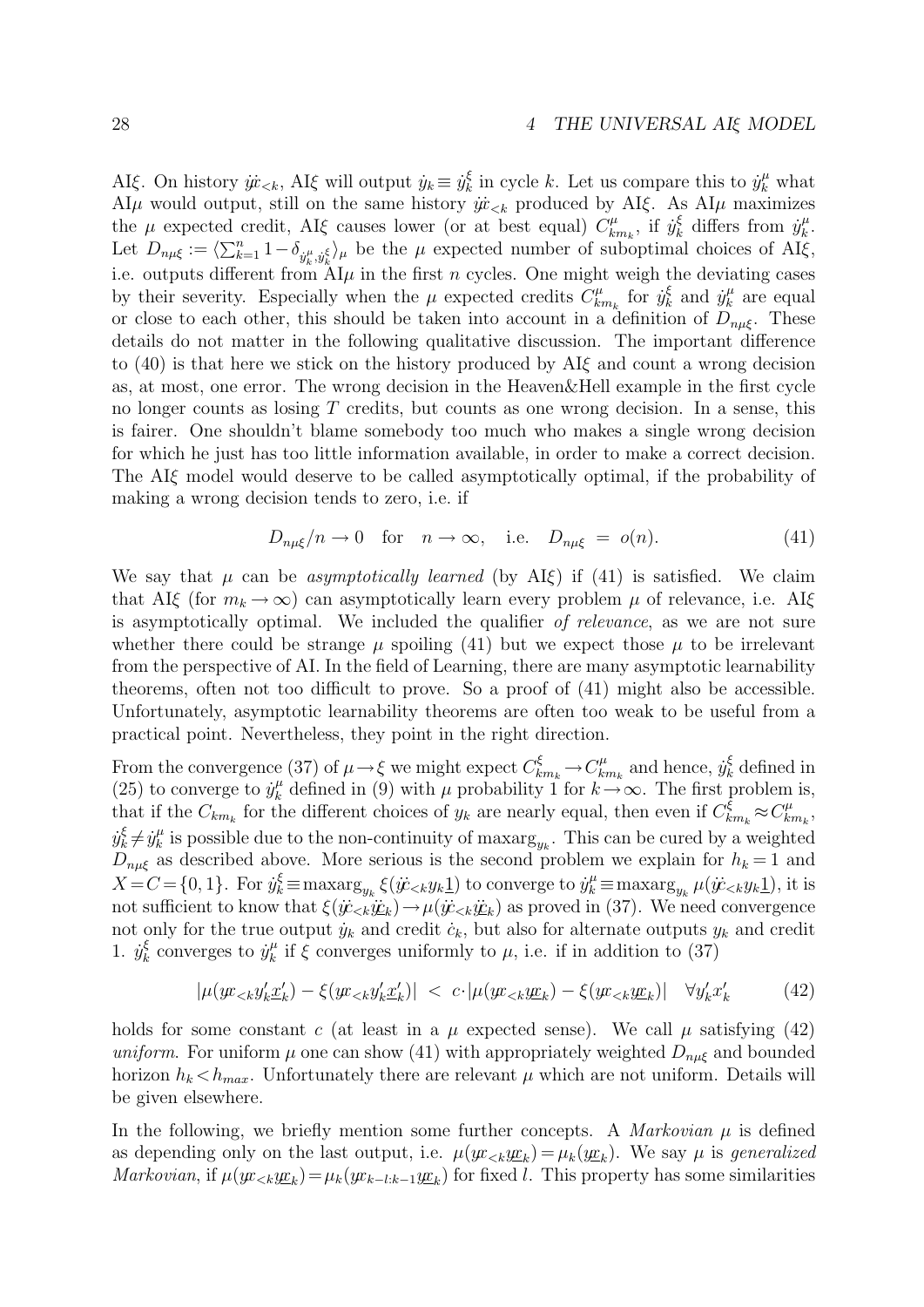to *factorizable*  $\mu$  defined in (15). If further  $\mu_k \equiv \mu_1 \forall k$ ,  $\mu$  is called *stationary*. Further, for all enumerable  $\mu$ ,  $\mu(w_{< k}y_{k})$  and  $\xi(w_{< k}y_{k})$  get independent of  $y_{k}z_{l}$  for fixed l and  $k \to \infty$  with  $\mu$  probability 1. This property, which we want to call *forgetfulness*, will be proved elsewhere. Further, we say  $\mu$  is *farsighted*, if  $\lim_{m_k \to \infty} \dot{y}_k^{(m_k)}$  $\kappa_k^{(m_k)}$  exists. More details will be given in the next subsection, where we also give an example of a farsighted  $\mu$  for which nevertheless the limit  $m_k \to \infty$  makes no sense.

We have introduced several concepts, which might be useful for proving credit bounds, including forgetful, relevant, asymptotically learnable, farsighted, uniform, (generalized) Markovian, factorizable and (pseudo) passive  $\mu$ . We have sorted them here, approximately in the order of decreasing generality. We want to call them separability concepts. The more general (like relevant, asymptotically learnable and farsighted)  $\mu$  will be called weakly separable, the more restrictive (like (pseudo) passive and factorizable)  $\mu$  will be called strongly separable, but we will use these qualifiers in a more qualitative, rather than rigid sense. Other (non-separability) concepts are deterministic  $\mu$  and, of course, the class of all chronological  $\mu$ .

The choice of the horizon: The only significant arbitrariness in the AI $\xi$  model lies in the choice of the horizon function  $h_k \equiv m_k - k + 1$ . We discuss some choices which seem to be natural and give preliminary conclusions at the end. We will not discuss ad hoc choices of  $h_k$  for specific problems (like the discussion in section 6 in the context of finite games). We are interested in universal choices of  $m_k$ .

If the lifetime of the system is known to be  $T$ , which is in practice always large but finite, then the choice  $m_k = T$  maximizes correctly the expected future credit. T is usually not known in advance, as in many cases the time we are willing to run a system depends on the quality of its outputs. For this reason, it is often desirable that good outputs are not delayed too much, if this results in a marginal credit increase only. This can be incorporated by damping the future credits. If, for instance, we assume that the survival of the system in each cycle is proportional to the past credit an exponential damping  $c_k := c'_k \cdot e^{-\lambda k}$  is appropriate, where  $c'_k$  are bounded, e.g.  $c'_k \in [0,1]$ . The expression (25) converges for  $m_k \to \infty$  in this case<sup>15</sup>. But this does not solve the problem, as we introduced a new arbitrary time-scale  $\frac{1}{\lambda}$ . Every damping introduces a time-scale.

Even the time-scale invariant damping factor  $c_k = c'_k \cdot k^{-\alpha}$  introduces a dynamic timescale. In cycle k the contribution of cycle  $2^{1/\alpha} \cdot k$  is damped by a factor  $\frac{1}{2}$ . The effective horizon  $h_k$  in this case is ~ k. The choice  $h_k = \beta \cdot k$  with  $\beta \sim 2^{1/\alpha}$  qualitatively models the same behaviour. We have not introduced an arbitrary time-scale  $T$ , but limited the farsightedness to some multiple (or fraction) of the length of the current history. This avoids the pre-selection of a global time-scale T or  $\frac{1}{\lambda}$ . This choice has some appeal, as it seems that humans of age  $k$  years usually do not plan their lives for more than, perhaps, the next k years ( $\beta_{human} \approx 1$ ). From a practical point of view this model might serve all needs, but from a theoretical point we feel uncomfortable with such a limitation in

<sup>&</sup>lt;sup>15</sup>More precisely  $\dot{y}_k = \max_{y_k} \arg \lim_{m_k \to \infty} C_{km_k}^{*\xi}(\dot{w}_{< k}y_k)$  exists.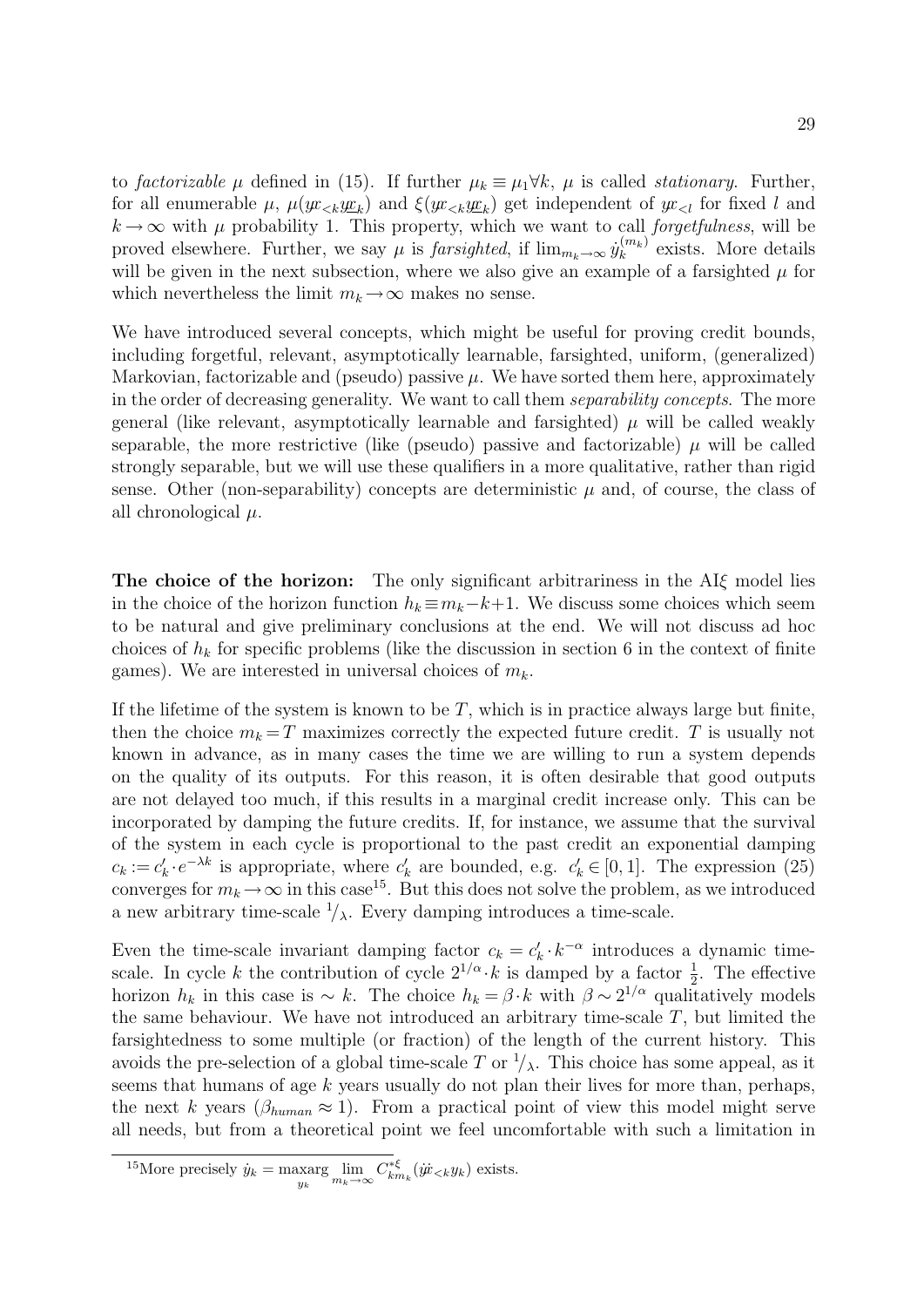the horizon from the very beginning. Note, that we have to choose  $\beta = O(1)$  because otherwise we would again introduce a number  $\beta$ , which has to be justified.

The naive limit  $m_k \to \infty$  in (25) may turn out to be well defined and the previous discussion superfluous. In the following, we suggest a limit which is always well defined (for finite Y). Let  $y_k^{(m_k)}$  be defined as in (25) with dependence on  $m_k$  made explicit. Further, let  $\dot{Y}_k^{(m)}$  $\tilde{y}_k^{(m)}:=\set{\dot{y}_k^{(m_k)}}$  $k_k^{(m_k)}: m_k \geq m$  be the set of outputs in cycle k for the choices  $m_k = m, m + 1, m + 2, \dots$  Because  $\dot{Y}_k^{(m)} \supseteq \dot{Y}_k^{(m+1)}$  $\kappa_k^{(m+1)} \neq \{\},\$  we have  $\dot{Y}_k^{(\infty)}$  $\chi_k^{(\infty)}:=\bigcap_{m=k}^\infty \dot Y_k^{(m)}$  $k^{(m)} \neq \{\}.$ We define the  $m_k = \infty$  model to output any  $\dot{y}_k^{(\infty)} \in \dot{Y}_k^{(\infty)}$  $\mathcal{K}_{k}^{(\infty)}$ . This is the best output consistent with some arbitrary large choice of  $m_k$ . Choosing the lexicographically smallest  $\dot{y}_k^{(\infty)} \in$  $\dot{Y}_k^{(\infty)}$  would correspond to the limes inferior  $\underline{\lim}_{m\to\infty}\dot{y}_k^{(m)}$  $\binom{m}{k}$ , which always exists (for finite Y). Generally  $\dot{y}_k^{(\infty)} \in \dot{Y}_k^{(\infty)}$  $\hat{Y}_k^{(\infty)}$  is unique, i.e.  $|\dot{Y}_k^{(\infty)}|$  $|x_k^{(\infty)}|=1$  iff the naive limit  $\lim_{m\to\infty}\dot{y}_k^{(m)}$  $k^{(m)}_k$  exists. Note, that the limit  $\lim_{m\to\infty} C^*_{km}(\mathfrak{w}_{< k})$  needs not to exist for this construction.

The construction above leads to a mathematically elegant, no-parameter AIξ model. Unfortunately this is not the end of the story. The limit  $m_k \to \infty$  can cause undesirable results in the AI $\mu$  model for special  $\mu$  which might also happen in the AI $\xi$  model whatever we define  $m_k \to \infty$ . Consider  $Y = X = C = \{0, 1\}$ . Output  $y_k = 0$  shall give credit  $c_k = 0$  and output  $y_k = 1$  shall give  $c_k = 1$  iff  $\dot{y}_{k-l-\sqrt{l}} \dots \dot{y}_{k-l} = 0 \dots 0$  for some l. I.e. the system can achieve l consecutive positive credits if there was a sequence of length at least  $\sqrt{l}$  with  $y_k = c_k = 0$ . If the lifetime of the AI $\mu$  system is T, it outputs  $\dot{y}_k = 0$  in the first r cycles and then  $\dot{y}_k = 1$  for the remaining  $r^2$  cycles with r such that  $r + r^2 = T$ . This will lead to the highest possible total credit  $C_{1T} = r^2 = T - \sqrt{T+1/4} + 1/2$ . Any fragmentation of the 0 and 1 sequences would reduce  $C_{1T}$ . For  $T \rightarrow \infty$  the AI $\mu$  system can and will delay the point r of switching to  $\dot{y}_k = 1$  indefinitely and always output 0 with total credit 0, obviously the worst possible behaviour. The AIξ system will explore the above rule after a while of trying  $y_k = 0/1$  and then applies the same behaviour as the AI $\mu$  system, since the simplest rules covering past data dominate  $\xi$ . For finite T this is exactly what we want, but for infinite T the AI $\xi$  model (probably) fails just as the AI $\mu$  model does. The good point is, that this is not a weakness of the AI $\xi$  model, as AI $\mu$  fails too and no system can be better than AI $\mu$ . The bad point is that  $m_k \to \infty$  has far reaching consequences, even when starting from an already very large  $m_k = T$ . The reason being that the  $\mu$  of this example is highly non-local in time, i.e. it may violate one of our weak separability conditions.

In the last paragraph we have considered the consequences of  $m_k \to \infty$  in the AIµ model. We now consider whether the AI $\xi$  model is a good approximation of the AI $\mu$  model for large  $m_k$ . Another objection against too large choices of  $m_k$  is that  $\xi(w_{< k}w_{k:m_k})$  has been proved to be a good approximation of  $\mu(y_{k\kappa}, y_{k\kappa})$  only for  $k \gg h_k$ , which is never satisfied for  $m_k = T \to \infty$ . We have seen that, for factorizable  $\mu$ , the limit  $h_k \to \infty$  causes no problem, as from a certain  $h_k$  on the output  $\dot{y}_k$  is independent of  $h_k$ . As  $\xi \to \mu$  for bounded  $h_k$ ,  $\xi$  will develop this separability property too. So, from a certain  $k_0$  on the limit  $h_k \to \infty$  might also be safe for  $\xi$  if  $\mu$  is factorizable. Therefore, taking the limit  $h_k \to \infty$  for all k worsens the behaviour of AI $\xi$  maybe only for finitely many cycles  $k \leq k_0$ , which would be acceptable. We suppose that the valuations  $c_{k'}$  for  $k' \gg k$ , where  $\xi$  can no longer be trusted as a good approximation to  $\mu$ , are in some sense randomly disturbed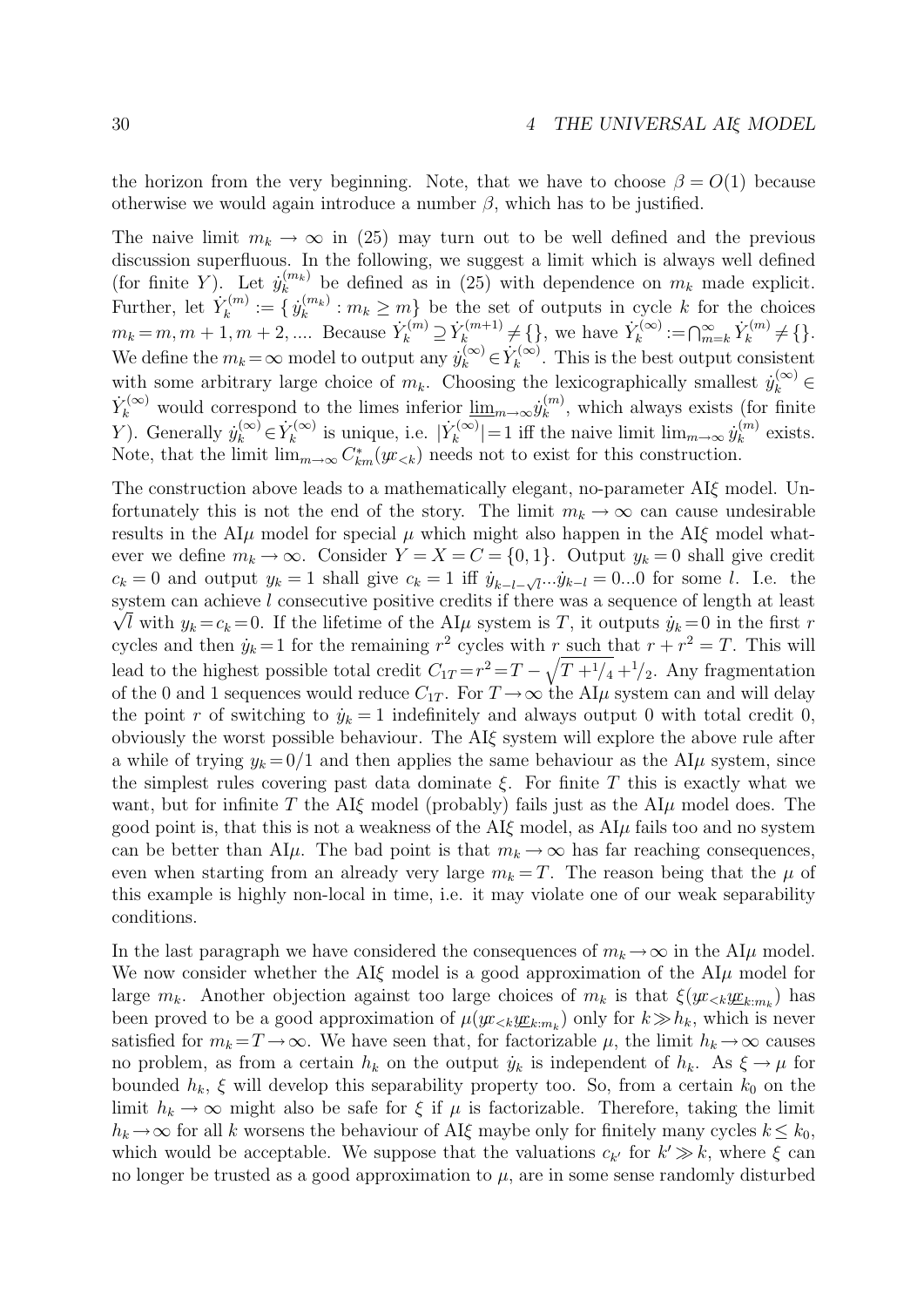with decreasing influence on the choice of  $\dot{y}_k$ . This claim is supported by the forgetfulness property of  $\xi$ .

We are not sure whether the choice of  $m_k$  is of marginal importance, as long as  $m_k$  is chosen sufficiently large and of low complexity,  $m_k = 2^{2^{16}}$  for instance, or whether the choice of  $m_k$  will turn out to be a central topic for the AI $\xi$  model or for the planning aspect of any AI system in general. We suppose that the limit  $m_k \to \infty$  for the AI $\xi$  model results in correct behaviour for weakly separable  $\mu$ , and that even the naive limit exists. A proof of this supposition, if true, would probably give interesting insights.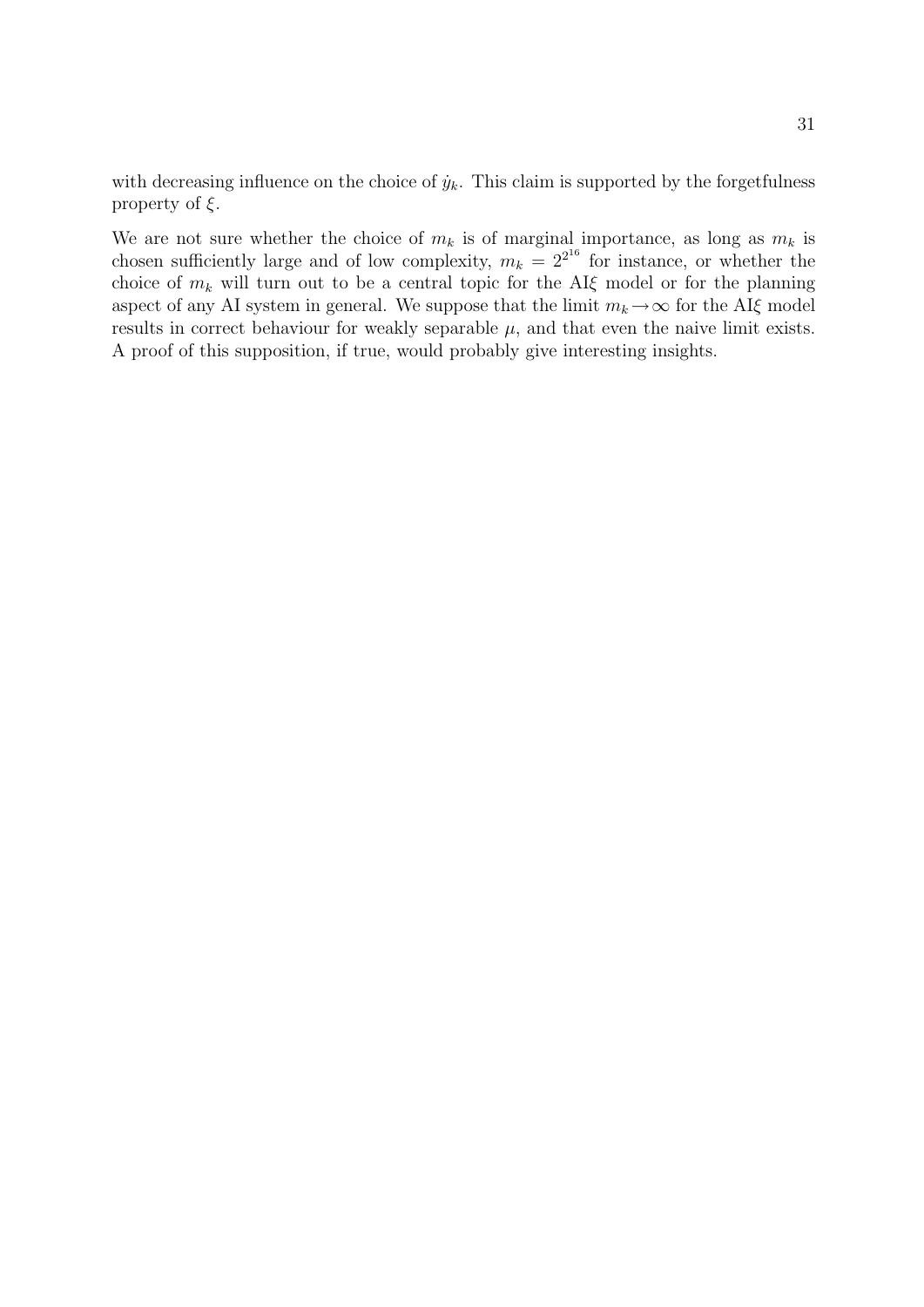### 5 Sequence Prediction (SP)

We have introduced the AIξ model as a unification of the ideas of sequential decision theory and universal probability distribution. We might expect AIξ to behave identically to  $SP\Theta_{\epsilon}$ , when faced with a sequence prediction problem, but things are not that simple, as we will see.

Using the  $AI\mu$  Model for Sequence Prediction: We have seen in the last section how to predict sequences for known and unknown prior distribution  $\mu^{SP}$ . Here we consider binary sequences<sup>16</sup>  $z_1z_2z_3... \in \mathbb{B}^{\infty}$  with known prior probability  $\mu^{SP}(z_1z_2z_3...)$ .

We want to show how the  $\mathbf{A}I\mu$  model can be used for sequence prediction. We will see that it makes the same prediction as the  $SP\Theta_{\mu}$  system. First, we have to specify how the  $\Lambda$ I $\mu$  model should be used for sequence prediction. The following choice is natural:

The systems output  $y_k$  is interpreted as a prediction for the  $k^{th}$  bit  $z_k$  of the string under consideration. This means that  $y_k$  is binary  $(y_k \in B = Y)$ . As a reaction of the environment, the system receives credit  $c_k = 1$  if the prediction was correct  $(y_k = z_k)$ , or  $c_k = 0$  if the prediction was erroneous  $(y_k \neq z_k)$ . The question is what the input  $x'_k$  of the next cycle should be. One choice would be to inform the system about the correct  $k^{th}$  bit of the string and set  $x'_{k} = z_{k}$ . But as from the credit  $c_{k}$  in conjunction with the prediction  $y_k$ , the true bit  $z_k = \delta_{y_k c_k}$  can be inferred, this information is redundant. δ is the Kronecker symbol, defined as  $δ<sub>ab</sub> = 1$  for  $a = b$  and 0 otherwise. There is no need for this additional feedback. So we set  $x'_k = \epsilon \in X = \{\epsilon\}$  thus having  $x_k \equiv c_k$ . The system's performance does not change when we include this redundant information, it merely complicates the notation. The prior probability  $\mu^{AI}$  of the AI $\mu$  model is

$$
\mu^{AI}(y_1 \underline{x}_1 \dots y_k \underline{x}_k) = \mu^{AI}(y_1 \underline{c}_1 \dots y_k \underline{c}_k) = \mu^{SP}(\underline{\delta_{y_1 c_1} \dots \delta_{y_k c_k}}) = \mu^{SP}(\underline{z}_1 \dots \underline{z}_k)
$$
(43)

In the following, we will drop the superscripts of  $\mu$  because they are clear from the arguments of  $\mu$  and the  $\mu$  equal in any case.

The formula (7) for the expected credit reduces to

$$
C_{km}^{*\mu}(yx_{< k}) = \max_{y_k} \sum_{c_k} [c_k + C_{k+1,m}^{*\mu}(yx_{1:k})] \cdot \mu(\delta_{y_1c_1}...\delta_{y_{k-1}c_{k-1}}\underline{\delta_{y_kc_k}}) \tag{44}
$$

The first observation we can make, is that for this special  $\mu$ ,  $C_{km}^{*\mu}$  only depends on  $\delta_{y_ic_i}$ , i.e. replacing  $y_i$  and  $c_i$  simultaneously with their complements does not change the value of  $C_{km}^{*\mu}$ . We have a symmetry in  $y_i c_i$ . For  $k=m+1$  this is definitely true as  $C_{m+1,m}^{*\mu}=0$  in this case (see (6)). For  $k \leq m$  we prove it by induction. The r.h.s. of (44) is symmetric in  $y_i c_i$  for  $i < k$  because  $\mu$  possesses this symmetry and  $C_{k+1,m}^{*\mu}$  possesses it by induction hypothesis, so the symmetry holds for the l.h.s., which completes the proof. The prediction  $\dot{y}_k$  is

$$
\dot{y}_k = \max_{y_k} C^{*\mu}_{km_k}(\dot{w}_{< k}y_k) = \max_{y_k} \sum_{c_k} [c_k + C^{*\mu}_{k+1,m_k}(y_{1:k})] \cdot \mu(\ldots \underline{\delta}_{y_k c_k}) = (45)
$$

<sup>&</sup>lt;sup>16</sup>We use  $z_k$  to avoid notational conflicts with the system's inputs  $x_k$ .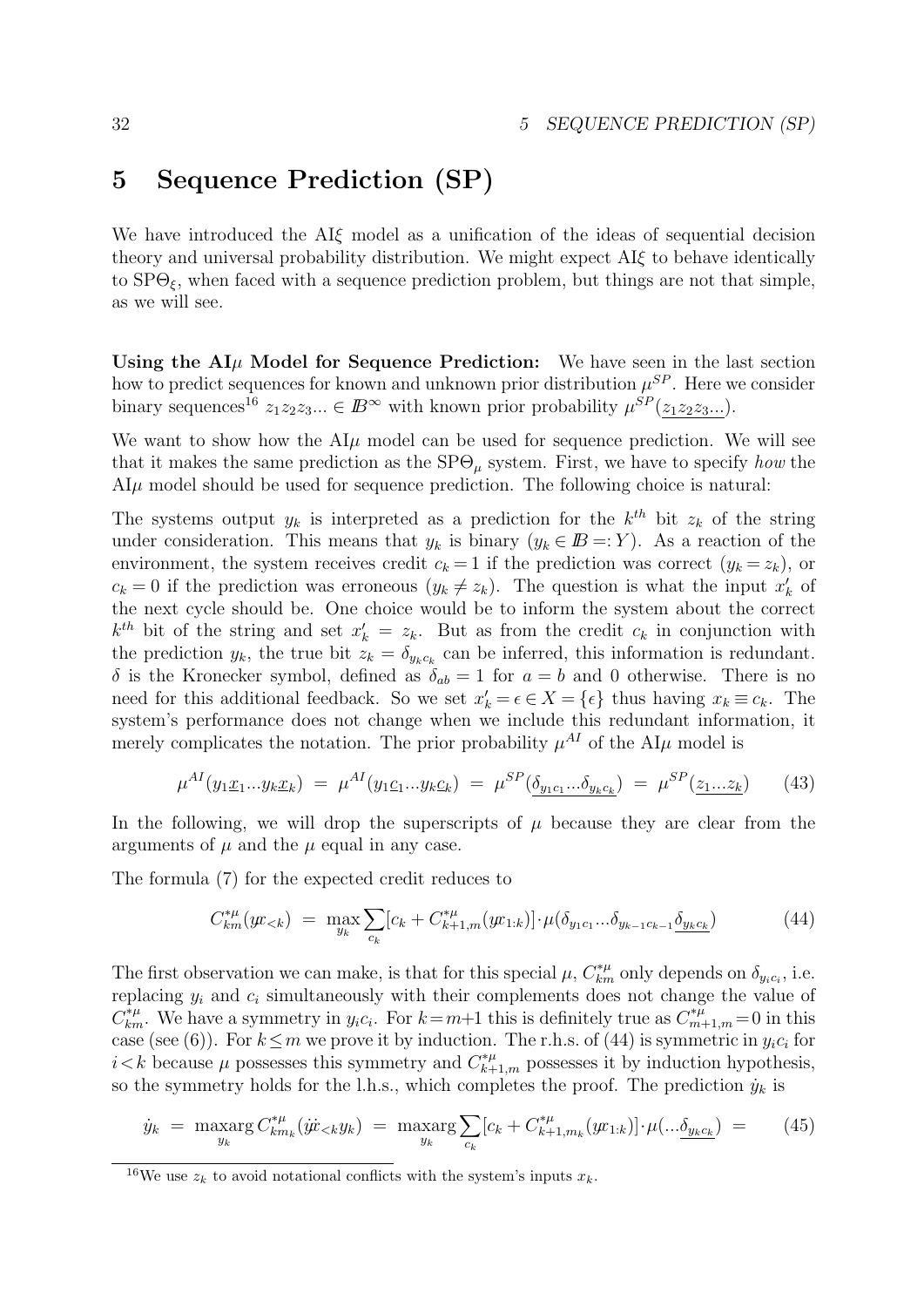$$
= \max_{y_k} \sum_{c_k} c_k \cdot \mu(\delta_{y_1 \dot{c}_1} \dots \delta_{y_k \dot{c}_k}) = \max_{y_k} \mu(\dot{z}_1 \dots \dot{z}_{k-1} \underline{y}_k) = \max_{z_k} \mu(\dot{z}_1 \dots \dot{z}_{k-1} \underline{z}_k)
$$

The first equation is the definition of the system's prediction (8). In the second equation, we have inserted (5) which gives the r.h.s. of (44) with  $\max_{y_k}$  replaced by  $\max_{y_k}$ .  $\sum_{c} f(...\delta_{yc}...)$  is independent of y for any function, depending on the combination  $\delta_{yc}$  only. Therefore, the  $\sum_{c} C^* \mu$  term is independent of  $y_k$  because  $C^{*\mu}_{k+1,m}$  as well as  $\mu$  depend on  $\delta_{y_kc_k}$  only. In the third equation, we can therefore drop this term, as adding a constant to the argument of  $\max_{y_k}$  does not change the location of the maximum. In the second last equation we evaluated the  $\sum_{c_k}$ . Further, if the true credit to  $\dot{y}_i$  is  $\dot{c}_i$  the true  $i^{th}$  bit of the string must be  $\dot{z}_i = \delta_{\dot{y}_i \dot{c}_i}$ . The last equation is just a renaming.

So, the AIµ model predicts that  $z_k$  that has maximal  $\mu$  probability, given  $\dot{z}_1...\dot{z}_{k-1}$ . This prediction is independent of the choice of  $m_k$ . It is exactly the prediction scheme of the deterministic sequence prediction with known prior  $\text{SP}\Theta_\mu$  described in the last section. As this model was optimal,  $\Delta I\mu$  is optimal, too, i.e. has minimal number of expected errors (maximal  $\mu$  expected credit) as compared to any other sequence prediction scheme.

From this, it is already clear that the total expected credit  $C_{km}$  must be closely related to the expected sequence prediction error  $E_{m\Theta_{\mu}}(21)$ . In the following we prove that  $C_{1m}(\epsilon)^{*\mu} = m - E_{m\Theta_{\mu}}$ . We rewrite  $C_{km}^{*\mu}$  in (44) as a function of  $z_i$  instead of  $y_i c_i$  as it is symmetric in  $y_i c_i$ . Further, we can pull  $C_{k+1,m}^{*\mu}$  out of the maximization, as it is independent of  $y_k$  similar to (45). Renaming the bounded variables  $y_k$  and  $c_k$  we get

$$
C_{km}^{*\mu}(z_{< k}) = \max_{z_k} \mu(z_{< k} z_k) + \sum_{z_k} C_{k+1,m}^{*\mu}(z_{1:k}) \cdot \mu(z_{< k} z_k) \tag{46}
$$

Recursively inserting the l.h.s. into the r.h.s. we get

$$
C_{km}^{*\mu}(z_{< k}) = \sum_{i=k}^{m} \sum_{z_{k:i-1}} \max_{z_i} \mu(z_{< k} \underline{z_{k:i}}) \tag{47}
$$

This is most easily proven by induction. For  $k=m$  we have  $C_{mm}^{*\mu}(z_{$ from  $(46)$  and  $(6)$ , which equals  $(47)$ . By induction hypothesis, we assume that  $(47)$  is true for  $k+1$ . Inserting this into (46) we get

$$
C_{km}^{*\mu}(z_{< k}) = \max_{z_k} \mu(z_{< k} z_k) + \sum_{z_k} \left[ \sum_{i=k+1}^m \sum_{z_{k+1:i-1}} \max_{z_i} \mu(z_{1:k} z_{k+1:i}) \right] \mu(z_{< k} z_k) =
$$

$$
= \max_{z_k} \mu(z_{< k} z_k) + \sum_{i=k+1}^m \sum_{z_{k:i-1}} \max_{z_i} \mu(z_{< k} z_{k:i})
$$

which equals (47). This was the induction step and hence (47) is proven.

By setting  $k = 1$  and slightly reformulating (47), we get the total expected credit in the first m cycles

$$
C_{1:m}^{*\mu}(\epsilon) = \sum_{i=1}^{m} \sum_{z_{< i}} \mu(\underline{z}_{< i}) \max\{\mu(z_{< i}\underline{0}), \mu(z_{< i}\underline{1})\} = m - E_{m\Theta_{\mu}}
$$

with  $E_{m\Theta_{\mu}}$  defined in (21).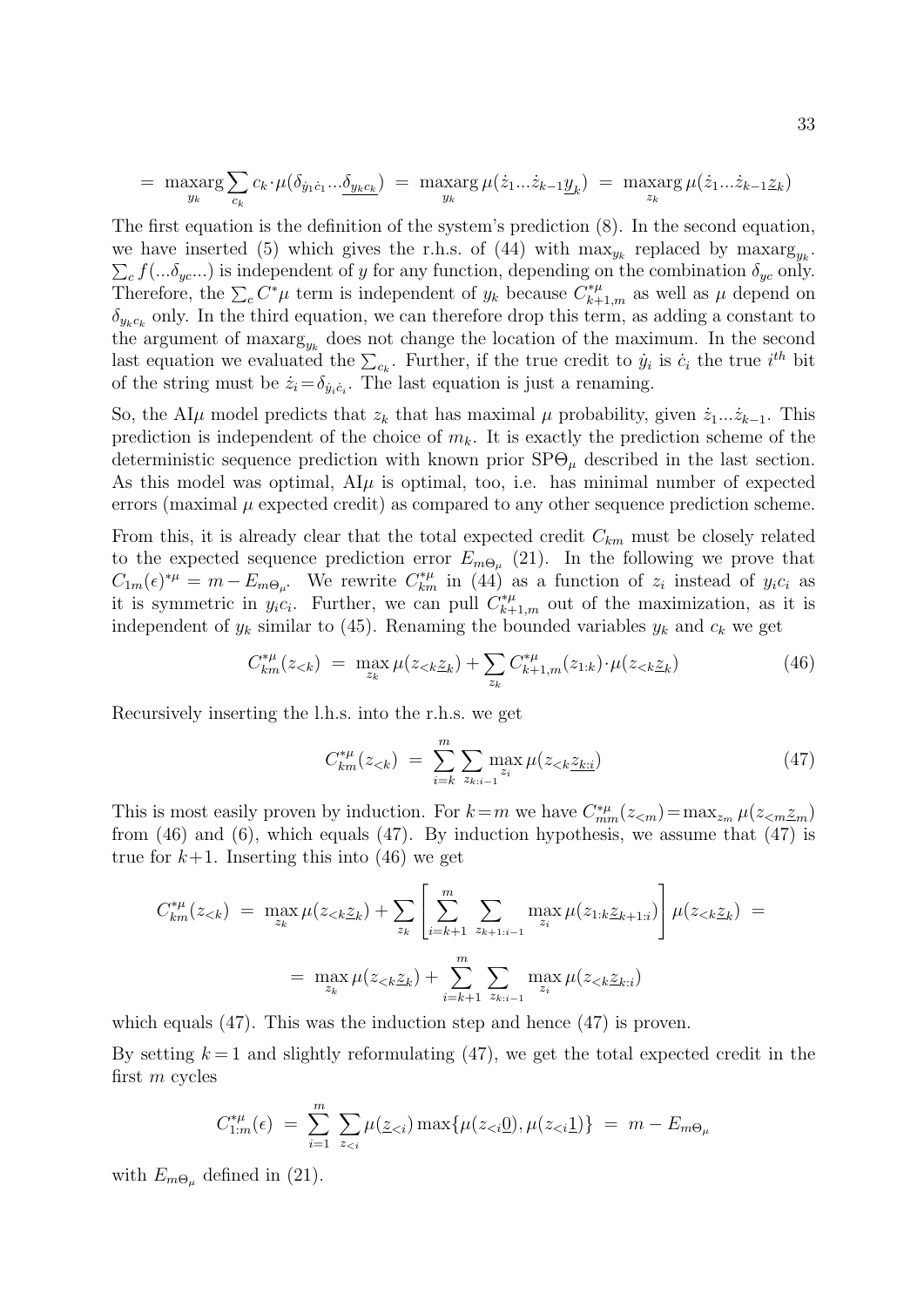Using the AI<sub>5</sub> Model for Sequence Prediction: Now we want to use the universal AI $\xi$  model instead of  $\text{Al}\mu$  for sequence prediction and try to derive error bounds analogous to (22). Like in the AI $\mu$  case, the system's output  $y_k$  in cycle k is interpreted as a prediction for the  $k^{th}$  bit  $z_k$  of the string under consideration. The credit is  $c_k = \delta_{y_k z_k}$ and there are no other inputs  $x_k = \epsilon$ . What makes the analysis more difficult is that  $\xi$ is not symmetric in  $y_i c_i \leftrightarrow (1 - y_i)(1 - c_i)$  and (43) does not hold for  $\xi$ . On the other hand,  $\xi^{AI}$  converges to  $\mu^{AI}$  in the limit (37), and (43) should hold asymptotically for  $\xi$ in some sense. So we expect that everything proven for  $AI\mu$  holds approximately for  $AI\xi$ . The AI $\xi$  model should behave similarly to  $SP\Theta_{\xi}$ , the deterministic variant of Solomonoff prediction. Especially we expect error bounds similar to (22). Making this rigorous seems difficult. Some general remarks have been made in the last section.

Here we concentrate on the special case of a deterministic computable environment, i.e. the environment is a sequence  $\dot{z} = \dot{z}_1 \dot{z}_2 ...$ ,  $K(\dot{z}_1...\dot{z}_n*) \leq K(\dot{z}) < \infty$ . Furthermore, we only consider the simplest horizon model  $m_k = k$ , i.e. maximize only the next credit. This is sufficient for sequence prediction, as the credit of cycle k only depends on output  $y_k$  and not on earlier decisions. This choice is in no way sufficient and satisfactory for the full AIξ model, as one single choice of  $m_k$  should serve for all AI problem classes. So AIξ should allow good sequence prediction for some universal choice of  $m_k$  and not only for  $m_k = k$ , which definitely does not suffice for more complicated AI problems. The analysis of this general case is a challenge for the future. For  $m_k = k$  the AI $\xi$  model (25) with  $x'_i = \epsilon$  reduces to

$$
\dot{y}_k = \max_{y_k} \sum_{c_k} c_k \cdot \xi(\dot{y} \cdot \xi(\dot{y} \cdot \xi \cdot \xi)) = \max_{y_k} \xi(\dot{y} \cdot \xi \cdot \xi \cdot \xi \cdot \xi) = \max_{y_k} \xi(\dot{y} \cdot \xi \cdot \xi \cdot \xi \cdot \xi) \tag{48}
$$

The environmental response  $\dot{c}_k$  is given by  $\delta_{\dot{y}_k\dot{z}_k}$ ; it is 1 for a correct prediction  $(\dot{y}_k = \dot{z}_k)$ and 0 otherwise. In the following, we want to bound the number of errors this prediction scheme makes. We need the following inequality

$$
\xi(\underline{y_1}...\underline{y_k}) > 2^{-K(\delta_{y_1c_1}...\delta_{y_kc_k}) - O(1)}
$$
\n(49)

We have to find a short program in the sum (24) calculating  $c_1...c_k$  from  $y_1...y_k$ . If we knew  $z_i := \delta_{y_i c_i}$  for  $1 \leq i \leq k$  a program of size  $O(1)$  could calculate  $c_1...c_k = \delta_{y_1 z_1}...\delta_{y_k z_k}$ . So combining this program with a shortest coding of  $z_1...z_k$  leads to a program q of size  $l(q) = K(z_1...z_k*)+O(1)$  with  $q(y_{1:k})=c_{1:k}$ , which proves (49).

Let us now assume that we make a wrong prediction in cycle k, i.e.  $\dot{c}_k = 0$ ,  $\dot{y}_k \neq \dot{z}_k$ . The goal is to show that  $\xi$  defined by

$$
\dot{\xi}_k := \xi(\dot{y}\dot{\zeta}_{1:k}) = \xi(\dot{y}\dot{\zeta}_{< k}\dot{y}_k\underline{0}) \leq \xi(\dot{y}\dot{\zeta}_{< k}) - \xi(\dot{y}\dot{\zeta}_{< k}\dot{y}_k\underline{1}) < \dot{\xi}_{k-1} - \alpha
$$

decreases for every wrong prediction, at least by some  $\alpha$ . The  $\leq$  arose from the fact that  $\xi$  is only a semimeasure.

$$
\xi(\dot{y}\dot{\underline{c}}_{< k}\dot{y}_k \underline{1}) > \xi(\dot{y}_1 \dot{\underline{c}}_{< k}(1 - \dot{y}_k) \underline{1}) \overset{\times}{>} 2^{-K(\delta_{\dot{y}_1 \dot{c}_1} \dots \delta_{(1 - \dot{y}_k)1^*})} =
$$
  
= 2^{-K(\dot{z}\_1 \dots \dot{z}\_k\*)} > 2^{-K(\dot{z}) - O(1)} =: \alpha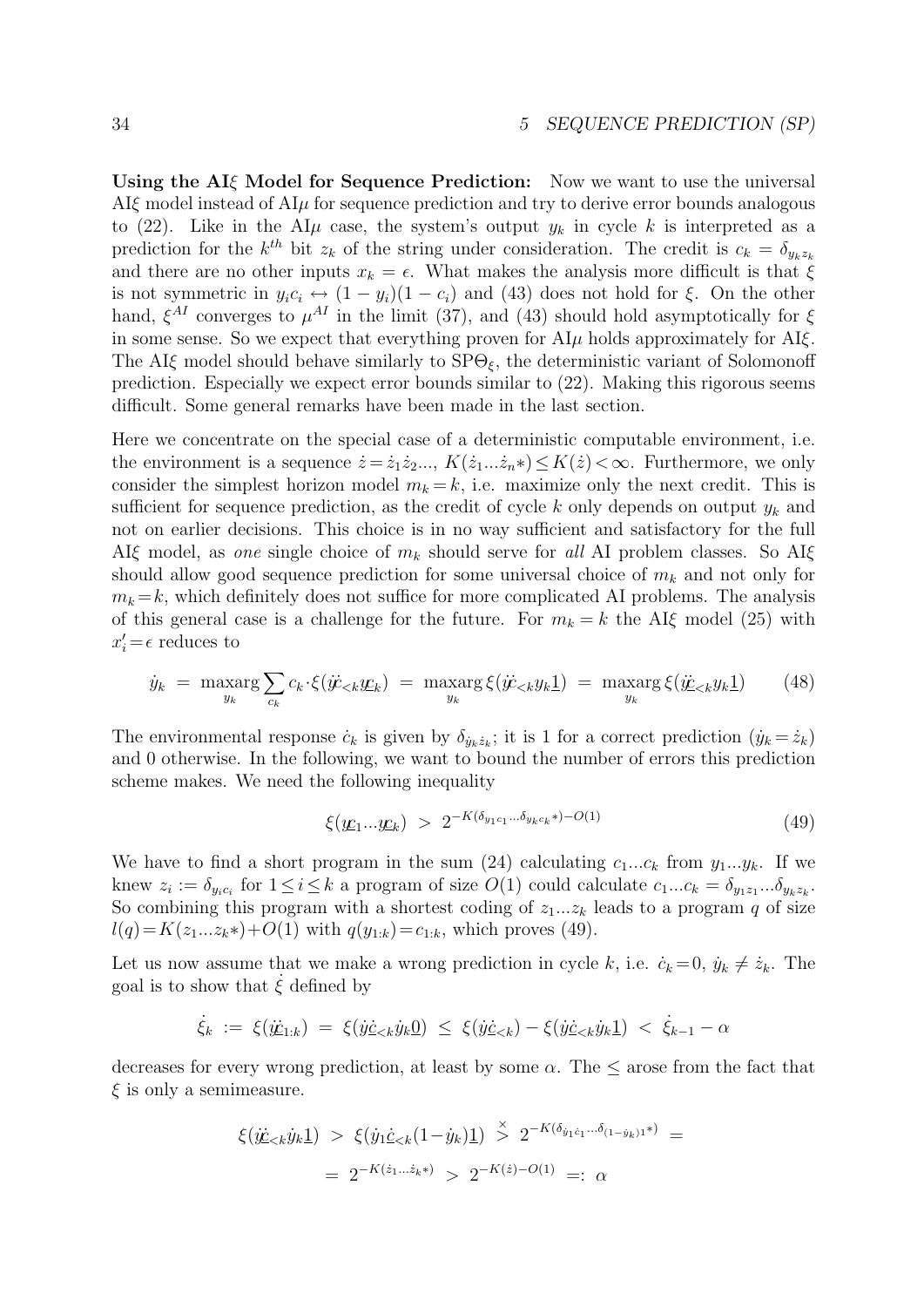In the first inequality we have used the fact that  $\dot{y}_k$  maximizes by definition (48) the argument, i.e.  $1-\dot{y}_k$  has lower probability than  $\dot{y}_k$ . (49) has been applied in the second inequality. The equality holds, because  $\dot{z}_i = \delta_{\dot{y}_i \dot{c}_i}$  and  $\delta_{(1-\dot{y}_k)1} = \delta_{\dot{y}_k \dot{c}_k} = \dot{z}_k$ . The last inequality follows from the definition of  $\dot{z}$ .

We have shown that each erroneous prediction reduces  $\dot{\xi}$  by at least the  $\alpha$  defined above. Together with  $\xi_0 = 1$  and  $\xi_k > 0$  for all k this shows that the system can make at most  $1/\alpha$ errors, since otherwise  $\dot{\xi}_k$  would become negative. So the number of wrong predictions  $E_{n\xi}^{AI}$  of system (48) is bounded by

$$
E_{n\xi}^{AI} < \frac{1}{\alpha} = 2^{K(z) + O(1)} < \infty \tag{50}
$$

for a computable deterministic environment string  $\dot{z}_1 \dot{z}_2$ .... The intuitive interpretation is that each wrong prediction eliminates at least one program p of size  $l(p) \stackrel{+}{\leq} K(\dot{z})$ . The size is smaller than  $K(\dot{z})$ , as larger policies could not mislead the system to a wrong prediction, since there is a program of size  $K(z)$  making a correct prediction. There are at most  $2^{K(z)+O(1)}$  such policies, which bounds the total number of errors.

We have derived a finite bound for  $E_{n\xi}^{AI}$ , but unfortunately, a rather weak one as compared to (22). The reason for the strong bound in the SP case was that every error at least halves  $\dot{\xi}$  because the sum of the maxarg<sub>xk</sub> arguments was 1. Here we have

$$
\xi(\dot{y}_1\dot{c}_1...\dot{y}_{k-1}\dot{c}_{k-1}0\underline{0}) + \xi(\dot{y}_1\dot{c}_1...\dot{y}_{k-1}\dot{c}_{k-1}0\underline{1}) = 1 \xi(\dot{y}_1\dot{c}_1...\dot{y}_{k-1}\dot{c}_{k-1}1\underline{0}) + \xi(\dot{y}_1\dot{c}_1...\dot{y}_{k-1}\dot{c}_{k-1}1\underline{1}) = 1
$$

but maxarg<sub>yk</sub> runs over the right top and right bottom  $\xi$ , for which no sum criterion holds.

The AI $\xi$  model would not be sufficient for realistic applications if the bound (50) were sharp, but we have the strong feeling (but only weak arguments) that better bounds proportional to  $K(\dot{z})$  analogous to (22) exist. The technique used above may not be appropriate for achieving this. One argument for a better bound is the formal similarity between  $\max_{z_k}(z_{ and (48), the other is that we were unable to construct an$ example sequence for which (48) makes more than  $O(K(\dot{z}))$  errors.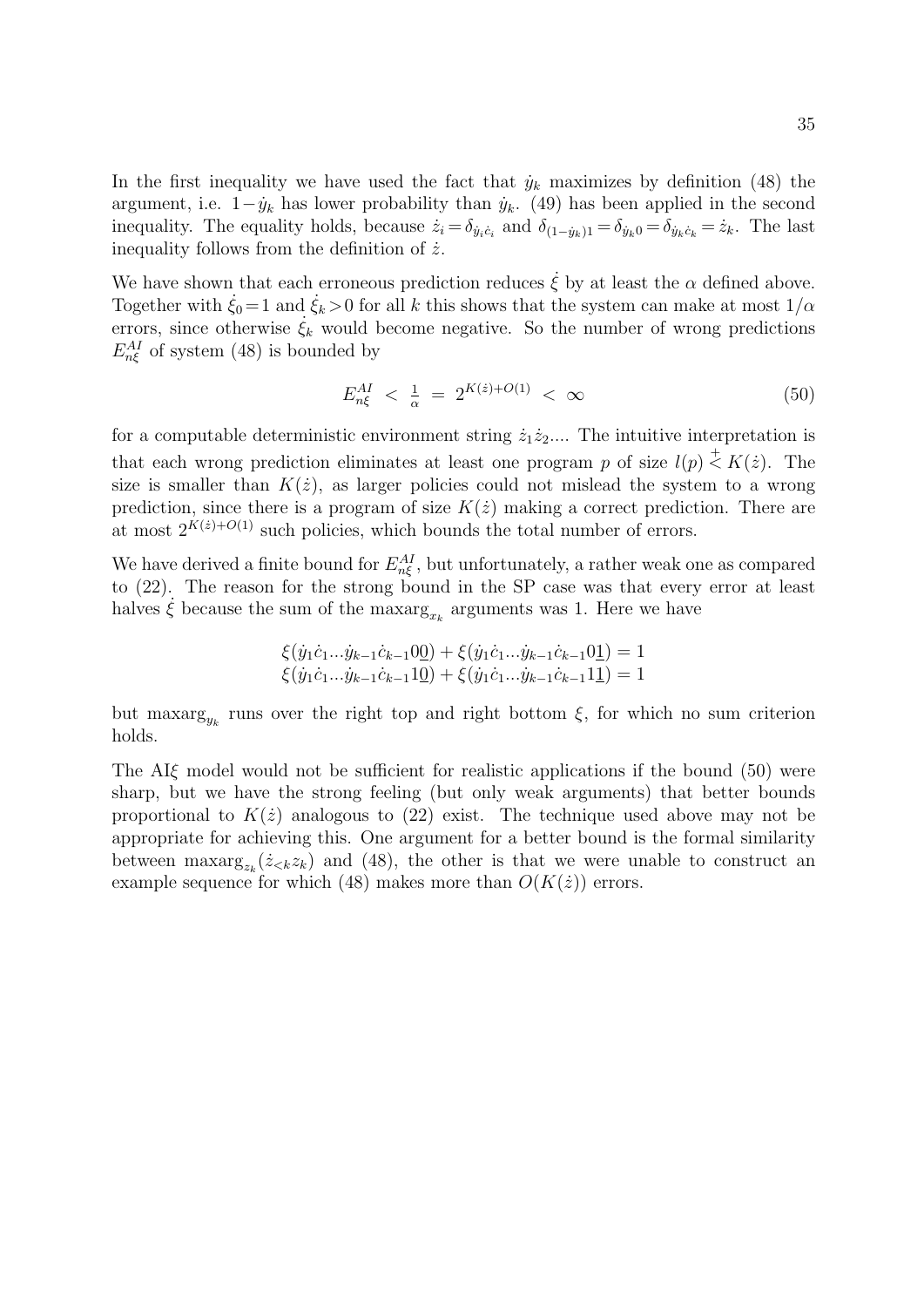### 6 Strategic Games (SG)

Introduction: A very important class of problems are strategic games, like chess. In fact, what is subsumed under game theory, is so general, that it includes not only a huge variety of games, from simple games of chance like roulette, combined with strategy like Backgammon, up to purely strategic games like chess or checkers or go. Game theory can also describe political and economic competitions and coalitions, Darwinism and many more. It seems that nearly every AI problem could be brought into the form of a game. Nevertheless, the intention of a game is that several players perform actions with (partial) observable consequences. The goal of each player is to maximize some utility function (e.g. to win the game). The players are assumed to be rational, taking into account all information they posses. The different goals of the players are usually in conflict. For an introduction into game theory, see [11, 27, 32, 41].

If we interpret the AI system as one player and the environment models the other rational player and the environment provides the reinforcement feedback  $c_k$ , we see that the system-environment configuration satisfies all criteria of a game. On the other hand, the AI system can handle more general situations, since it interacts optimally with an environment, even if the environment is not a rational player with conflicting goals.

Strictly competitive strategic games: In the following, we restrict ourselves to deterministic, strictly competitive strategic $17$  games with alternating moves. Player 1 makes move  $y'_k$  in round k, followed by the move  $x'_k$  of player 2. So a game with n rounds consists of a sequence of alternating moves  $y_1' x_1' y_2' x_2' \dots y_n' x_n'$ . At the end of the game in cycle n the game or final board situation is evaluated with  $C(y_1'x_1'...y_n'x_n')$ . Player 1 tries to maximize C, whereas player 2 tries to minimize C. In the simplest case, C is 1 if player 1 won the game,  $C = -1$  if player 2 won and  $C = 0$  for a draw. We assume a fixed game length n independent of the actual move sequence. For games with variable length but maximal possible number of moves  $n$ , we could add dummy moves and pad the length to  $n$ . The optimal strategy (Nash equilibrium) of both players is a minimax strategy

$$
\dot{x}'_k = \min_{x'_k} \max_{y'_{k+1}} \min_{x'_{k+1}} \dots \max_{y'_n} \min_{x'_n} C(\dot{y}'_1 \dot{x}'_1 \dots \dot{y}'_k x'_k \dots y'_n x'_n) \tag{51}
$$

$$
\dot{y}'_k = \max_{y'_k} \min_{x'_k} \dots \max_{y'_n} \min_{x'_n} C(\dot{y}'_1 \dot{x}'_1 \dots \dot{y}'_{k-1} \dot{x}'_{k-1} y'_k x'_k \dots y'_n x'_n) \tag{52}
$$

But note, that the minimax strategy is only optimal if both players behave rationally. If, for instance, player 2 has limited capabilites or makes errors and player 1 is able to discover these (through past moves) he could exploit these and improve his performance by deviating from the minimax strategy. At least, the classical game theory of Nash equilibria does not take into account limited rationality, whereas the AIξ system should.

<sup>&</sup>lt;sup>17</sup>In game theory, games like chess are often called 'extensive', whereas 'strategic' is reserved for a different kind of game.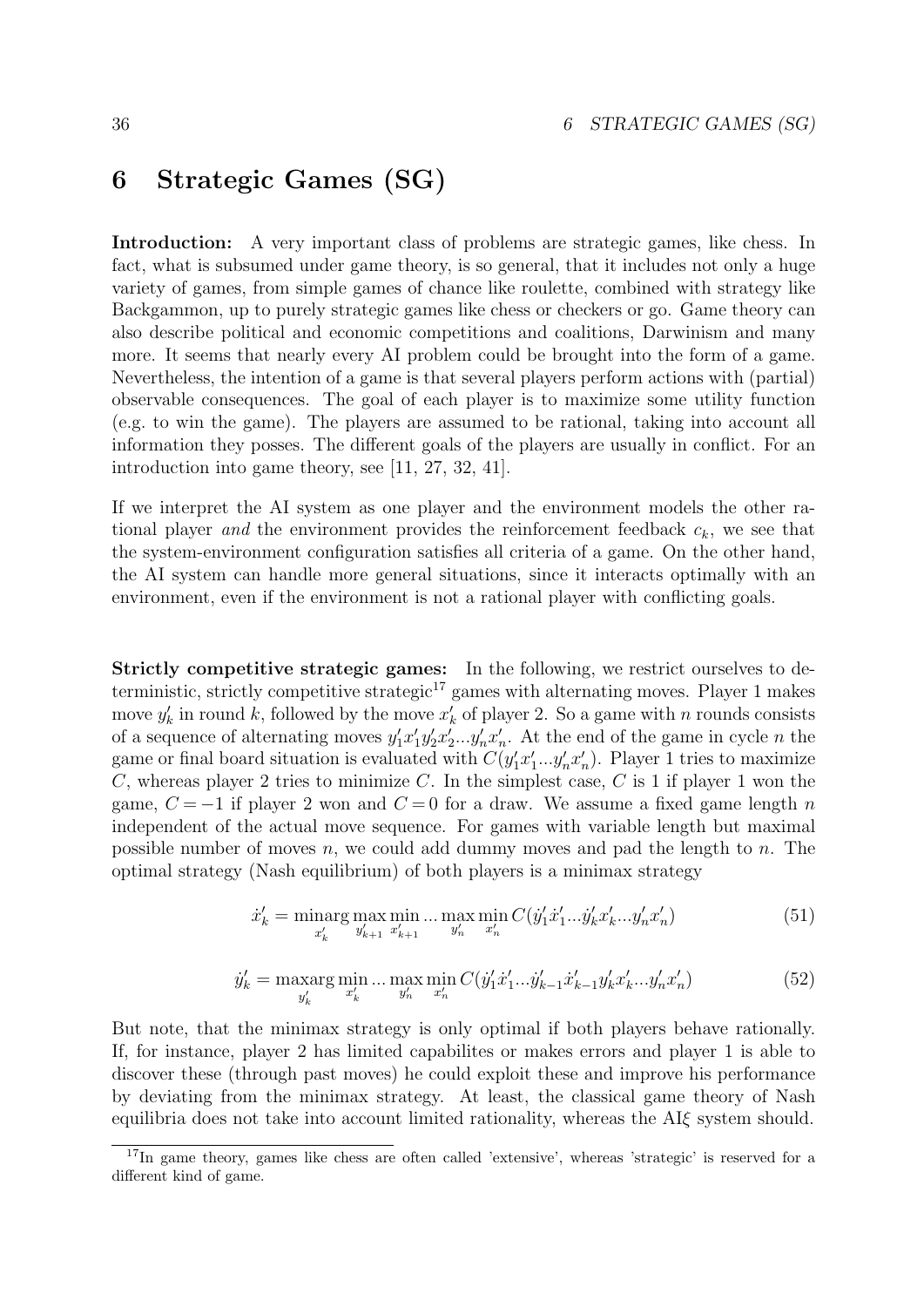Using the  $\mathbf{A}I\mu$  model for game playing: In the following, we demonstrate the applicability of the AI model to games. The AI system takes the position of player 1. The environment provides the evaluation C. For a symmetric situation we could take a second AI system as player 2, but for simplicity we take the environment as the second player and assume that this environmental player behaves according to the minimax strategy (51). The environment serves as a perfect player and as a teacher, albeit a very crude one as it tells the system at the end of the game, only whether it won or lost.

The minimax behaviour of player 2 can be expressed by a (deterministic) probability distribution  $\mu^{SG}$  as the following

$$
\mu^{SG}(y'_1\underline{x}'_1...\overline{y}'_n\underline{x}'_n) \ := \ \left\{ \begin{array}{ll} 1 & \text{if} \quad x'_k = \underset{x''_k}{\min}\, \underset{y''_n}{\max}\, \underset{x''_n}{\min}\, C(y'_1x'_1...y'_kx''_k...y''_n x''_n) \ \ \forall \, 1 \leq k \leq n \\ 0 & \text{otherwise} \end{array} \right.
$$

(53) The probability that player 2 makes move  $x'_k$  is  $\mu^{SG}(\dot{y}'_1\dot{x}'_1...\dot{y}'_k\underline{x}'_k)$  which is 1 for  $x'_k = \dot{x}'_k$  as defined in (51) and 0 otherwise.

Clearly, the AI system receives no feedback, i.e.  $c_1 = ... = c_{n-1} = 0$ , until the end of the game, where it should receive positive/negative/neutral feedback on a win/loss/draw, i.e.  $c_n = C(...)$ . The environmental prior probability is therefore

$$
\mu^{AI}(y_1 \underline{x}_1 ... y_n \underline{x}_n) = \begin{cases} \mu^{SG}(y'_1 \underline{x}'_1 ... y'_n \underline{x}'_n) & \text{if } c_1 = ... = c_{n-1} = 0 \text{ and } c_n = C(y'_1 x'_1 ... y'_n x'_n) \\ 0 & \text{otherwise} \end{cases}
$$
(54)

where  $y_i = y'_i$  and  $x_i = c_i x'_i$ . If the environment is a minimax player (51) plus a crude teacher C, i.e. if  $\mu^{AI}$  is the true prior probability, the question now is, what is the behaviour  $\dot{y}_k^{AI}$  of the AI $\mu$  system. It turns out that if we set  $m_k = n$  the AI $\mu$  system is also a minimax player (52) and hence optimal

$$
\dot{y}_{k}^{AI} = \max_{y_{k}} \arg \sum_{x'_{k}} ... \max_{y_{n}} \sum_{x'_{n}} C(\dot{y} \dot{x}'_{< k} y x'_{k:n}) \cdot \mu^{SG}(\dot{y} \dot{x}'_{< k} y x'_{k:n}) =
$$
\n
$$
= \max_{y_{k}} \arg \sum_{x'_{k}} ... \max_{y_{n-1}} \sum_{x'_{n-1}} \max_{y_{n}} \min_{x'_{n}} C(\dot{y} \dot{x}'_{< k} y x'_{k:n}) \cdot \mu^{SG}(\dot{y} \dot{x}'_{< k} y x'_{k:n-1}) =
$$
\n
$$
= ... = \max_{y_{k}} \arg \min_{x'_{k+1}} ... \max_{y_{n}} \min_{x'_{n}} C(\dot{y} \dot{x}'_{< k} y x'_{k:n}) = \dot{y}_{k}^{SG}
$$
\n(55)

In the first line we inserted  $m_k = n$  and (54) into the definition (9) of  $\dot{y}_k^{\dot{A}I}$ . This removes all sums over the  $c_i$ . Further, the sum over  $x'_n$  gives only a contribution for  $x'_n = \min \arg_{x'_n} C(\dot{y}'_1 \dot{x}'_1 ... y'_n x''_n)$  by definition (53) of  $\mu^{SG}$ . Inserting this  $x'_n$  gives the second line. Effectively,  $\mu^{SG}$  is reduced to a lower number of arguments and the sum over  $x'_n$ replaced by  $\min_{x'_n}$ . Repeating this procedure for  $x'_{n-1}, ..., x'_{k+1}$  leads to the last line, which is just the minimax strategy of player 1 defined in (52).

Let us now assume that the game under consideration is played  $s$  times. The prior probability then is

$$
\mu^{AI}(\underline{w}_1...\underline{w}_{sn}) = \prod_{r=0}^{s-1} \mu_1^{AI}(\underline{w}_{rn+1}...\underline{w}_{(r+1)n})
$$
\n(56)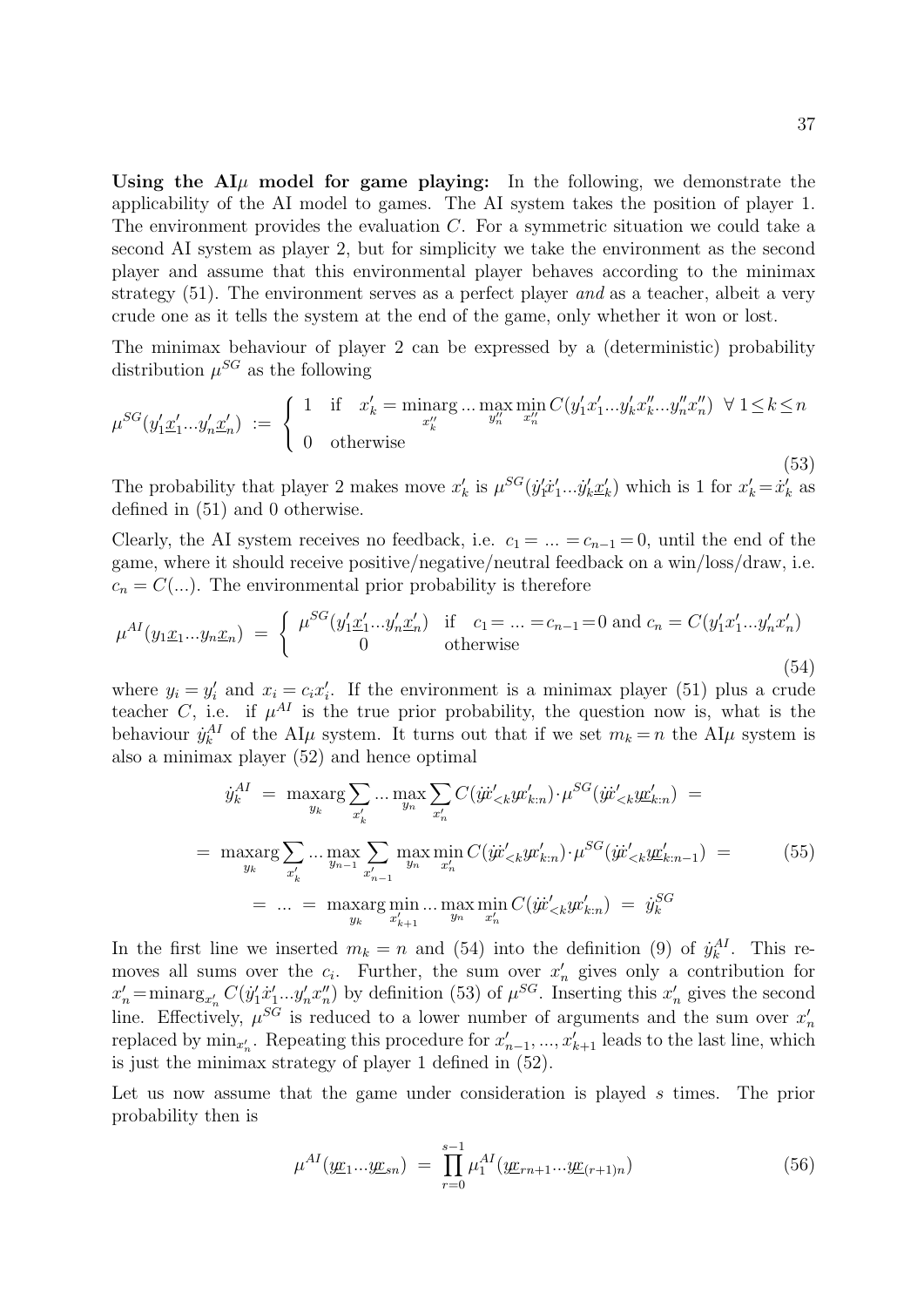where we have renamed the prior probability (54) for one game to  $\mu_1^{AI}$ . (56) is a special case of a factorizable  $\mu$  (15) with identical factors  $\mu_r = \mu_1^{AI}$  for all r and equal episode lengths  $n_{r+1}-n_r=n$ . The AI $\mu$  system (56) for repeated game playing also implements the minimax strategy,

$$
\dot{y}_k^{AI} = \max_{y_k} \min_{x'_k} \dots \max_{y_{(r+1)n}} \min_{x'_{(r+1)n}} C(\dot{y} \dot{x}'_{rn+1:k-1} \dots \dot{y} \dot{x}'_{k:(r+1)n}) \tag{57}
$$

with r such that  $rn < k \le (r+1)n$  and for any choice of  $m_k$  as long as the horizon  $h_k \ge n$ . This can be proved by using (16) and (55). See Section 4 for a discussion on separable and factorizable  $\mu$ .

Games of variable length: We have argued that a single game of variable but bounded length can be padded to a fixed length without effect. We now analyze in a sequence of games the effect of replacing the games with fixed length by games of variable length. The sequence  $y_1' x_1' \dots y_n' x_n'$  can still be grouped into episodes corresponding to the moves of separated consecutive games, but now the length and total number of games that fit into the *n* moves depend on the actual moves taken<sup>18</sup>.  $C(y_1'x_1'...y_n'x_n')$  equals the number of games where the system wins, minus the number of games where the environment wins. Whenever a loss, win or draw has been achieved by the system or the environment, a new game starts. The player whose turn it would next be, begins the next game. The games are still separated in the sense that the behaviour and credit of the current game does not influence the next game. On the other hand, they are slightly entangled, because the length of the current game determines the time of start of the next. As the rules of the game are time invariant, this does not influence the next game directly. If we play a fixed number of games, the games are completely independent, but if we play a fixed number of total moves  $n$ , the number of games depends on their lengths. This has the following consequences: the better player tries to keep the games short, to win more games in the given time n. The poorer player tries to draw the games out, in order to loose less games. The better player might further prefer a quick draw, rather than to win a long game. Formally, this entanglement is represented by the fact that the prior probability  $\mu$  does no longer factorize. The reduced form (57) of  $\dot{y}_k^{AI}$  to one episode is no longer valid. Also, the behaviour  $\dot{y}_k^{AI}$  of the system depends on  $m_k$ , even if the horizon  $h_k$  is chosen larger than the longest possible game. The important point is that the system realizes that keeping games short/long can lead to increased credit. In practice, a horizon much larger than the average game length should be sufficient to incorporate this effect. The details of games in the distant future do not affect the current game and can, therefore, be ignored. A more quantitative analysis could be interesting, but would lead us too far astray.

Using the AI $\xi$  model for game playing: When going from the specific AI $\mu$  model, where the rules of the game have been explicitly modeled into the prior probability  $\mu^{AI}$ , to the universal model AIξ we have to ask whether these rules can be learned from the assigned credits  $c_k$ . Here, another (actually the main) reason for studying the case of

<sup>&</sup>lt;sup>18</sup>If the sum of game lengths do not fit exactly into *n* moves, we pad the last game appropriately.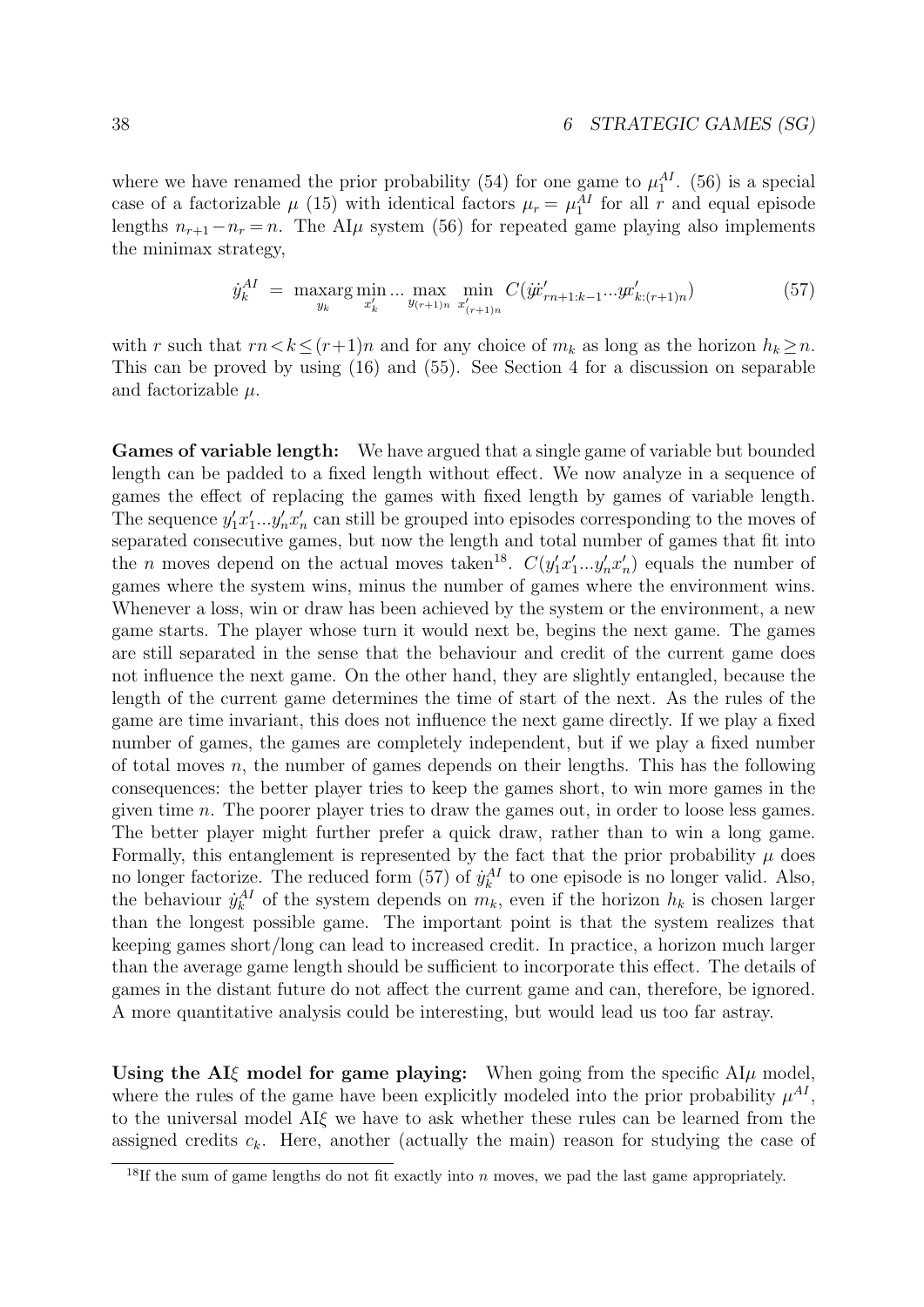repeated games, rather than just one game arises. For a single game there is only one cycle of non-trivial feedback namely the end of the game - too late to be useful except when there are further games following.

Even in the case of repeated games, there is only very limited feedback, at most  $log_2 3$  bits of information per game if the 3 outcomes win/loss/draw have the same frequency. So there are at least  $O(K(game))$  number of games necessary to learn a game of complexity  $K(game)$ . Apart from extremely simple games, even this estimate is far too optimistic. As the AI $\xi$  system has no information about the game to begin with, its moves will be more or less random and it can win the first few games merely by pure luck. So the probability that the system loses is near to one and hence the information content I in the feedback  $c_k$  at the end of the game is much less than  $log_2 3$ . This situation remains for a very large number of games. But in principle, every game should be learnable after a very long sequence of games even with this minimal feedback only, as long as  $I \neq 0$ .

The important point is that no other learning scheme with no extra information can learn the game more quickly than AI $\xi$ . We expect this to be true as  $\mu^{AI}$  factorizes in the case of games of fixed length, i.e.  $\mu^{AI}$  satisfies a strong separability condition. In the case of variable game length the entanglement is also low.  $\mu^{AI}$  should still be sufficiently separable allowing to formulate and prove good credit bounds for AIξ.

To learn realistic games like tic-tac-toe (noughts and crosses) in realistic time one has to provide more feedback. This could be achieved by intermediate help during the game. The environment could give positive(negative) feedback for every good(bad) move the system makes. The demand on whether a move is to be valued as good should be adopted to the gained experience of the system in such a way that approximately half of the moves are valuated as good and the other half as bad, in order to maximize the information content of the feedback.

For more complicated games like chess, even more feedback is necessary from a practical point of view. One way to increase the feedback far beyond a few bits per cycle is to train the system by teaching it good moves. This is called supervised learning. Despite the fact that the AI model has only a credit feedback  $c_k$ , it is able to learn supervised, as will be shown in section 8. Another way would be to start with more simple games containing certain aspects of the true game and to switch to the true game when the system has learned the simple game.

No other difficulties are expected when going from  $\mu$  to  $\xi$ . Eventually  $\xi^{AI}$  will converge to the minimax strategy  $\mu^{AI}$ . In the more realistic case, where the environment is not a perfect minimax player, AIξ can detect and exploit the weakness of the opponent.

Finally, we want to comment on the input/output space  $X/Y$  of the AI system. In practical applications,  $Y$  will possibly include also illegal moves. If  $Y$  is the set of moves of e.g. a robotic arm, the system could move a wrong figure or even knock over the figures. A simple way to handle illegal moves  $y_k$  is by interpreting them as losing moves, which terminate the game. Further, if e.g. the input  $x_k$  is the image of a video camera which makes one shot per move,  $X$  is not the set of moves by the environment but includes the set of states of the game board. The discussion in this section handles this case as well. There is no need to explicitly design the systems  $I/O$  space  $X/Y$  for a specific game.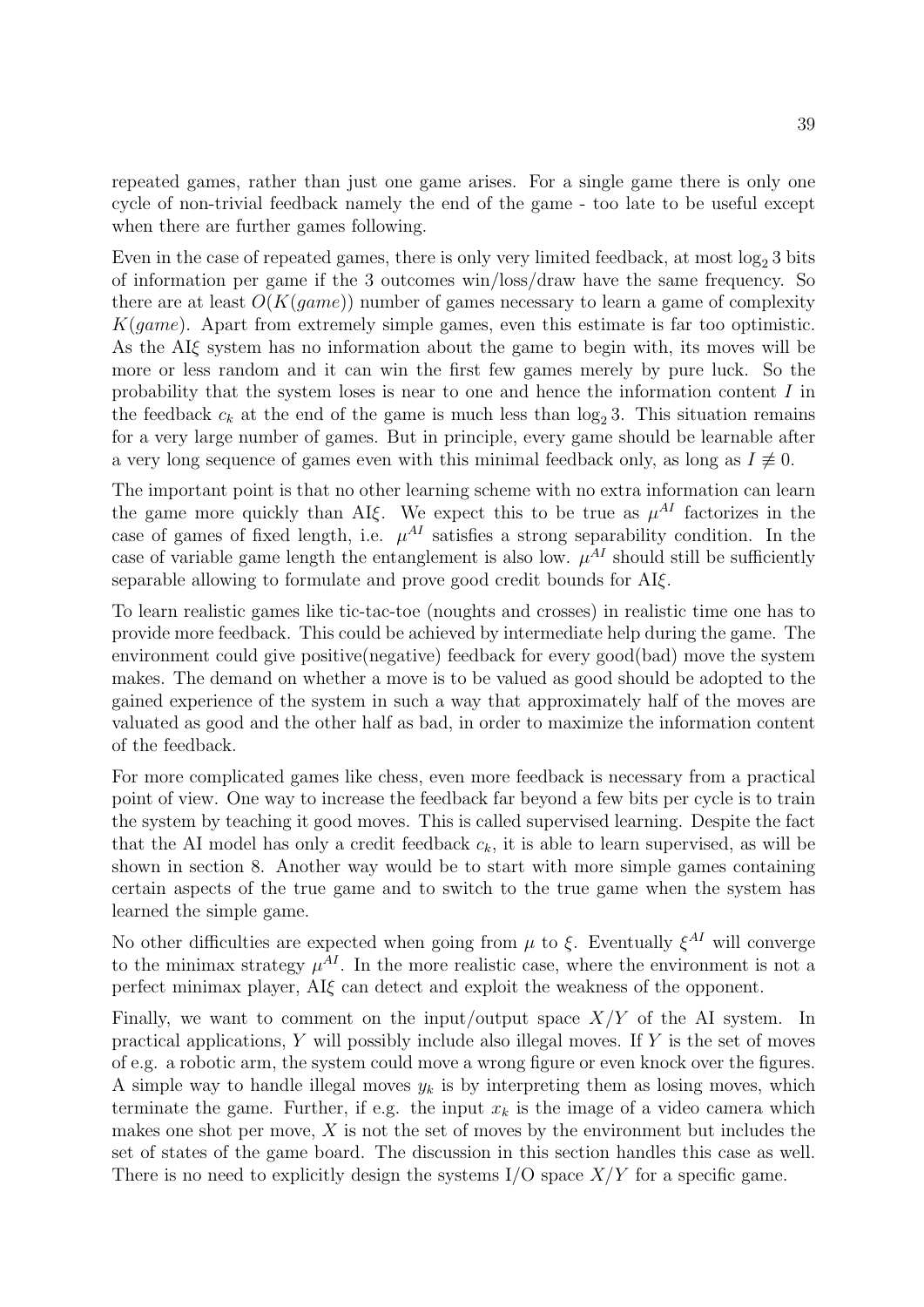The discussion above on the AI $\xi$  system was rather informal for the following reason: game playing (the SGξ system) has (nearly) the same complexity as fully general AI, and quantitative results for the AIξ system are difficult (but not impossible) to obtain.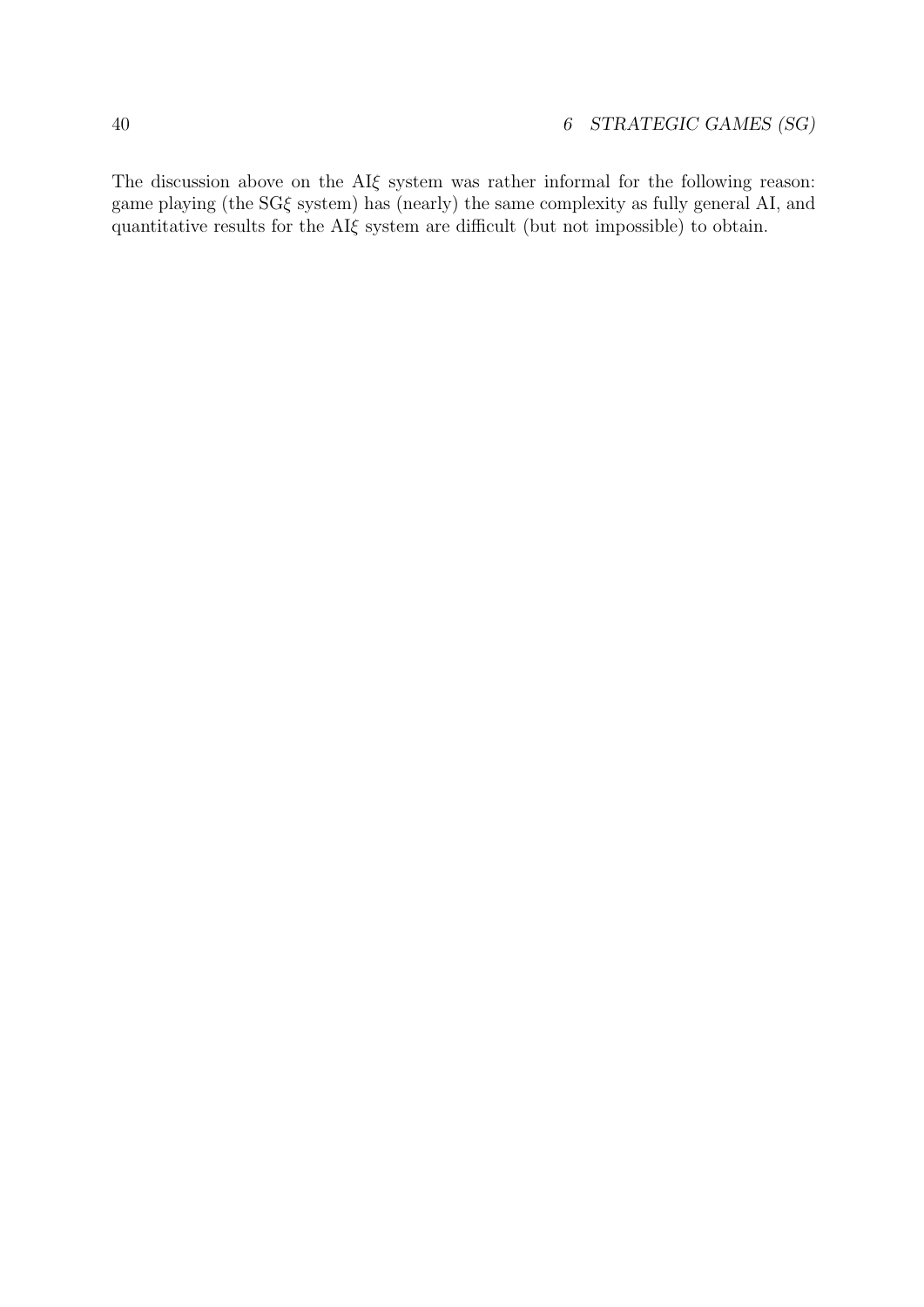### 7 Function Minimization (FM)

Applications/Examples: There are many problems that can be reduced to a function minimization problem (FM). The minimum of a (real valued) function  $f: Y \to \mathbb{R}$  over some domain  $Y$  or a good approximate to the minimum has to be found, usually with some limited resources.

One popular example is the traveling salesman problem (TSP). Y is the set of different routes between towns and  $f(y)$  the length of route  $y \in Y$ . The task is to find a route of minimal length visiting all cities. This problem is NP hard. Getting good approximations in limited time is of great importance in various applications. Another example is the minimization of production costs (MPC), e.g. of a car, under several constraints. Y is the set of all alternative car designs and production methods compatible with the specifications and  $f(y)$  the overall cost of alternative  $y \in Y$ . A related example is finding materials or (bio)molecules with certain properties (MAT). E.g. solids with minimal electrical resistance or maximally efficient chlorophyll modifications or aromatic molecules that taste as close as possible to strawberry. We can also ask for nice paintings (NPT). Y is the set of all existing or imaginable paintings and  $f(y)$  characterizes how much person A likes painting y. The system should present paintings, which A likes.

For now, these are enough examples. The TSP is very rigorous from a mathematical point of view, as  $f$ , i.e. an algorithm of  $f$ , is usually known. In principle, the minimum could be found by exhaustive search, were it not for computational resource limitations. For MPC, f can often be modeled in a reliable and sufficiently accurate way. For MAT you need very accurate physical models, which might be unavailable or too difficult to solve or implement. For NPT all we have is the judgement of person  $A$  on every presented painting. The evaluation function  $f$  cannot be implemented without scanning  $A's$  brain, which is not possible with todays technology.

So there are different limitations, some depending on the application we have in mind. An implementation of f might not be available, f can only be tested at some arguments  $y$ and  $f(y)$  is determined by the environment. We want to (approximately) minimize f with as few function calls as possible or, conversely, find an as close as possible approximation for the minimum within a fixed number of function evaluations. If  $f$  is available or can quickly be inferred by the system and evaluation is quick, it is more important to minimize the total time needed to imagine new trial minimum candidates plus the evaluation time for f. As we do not consider computational aspects of  $\Lambda I\xi$  till section 10 we concentrate on the first case, where  $f$  is not available or dominates the computational requirements.

**The Greedy Model FMG** $\mu$ : The FM model consists of a sequence  $\dot{y}_1 \dot{z}_1 \dot{y}_2 \dot{z}_2 ...$  where  $\dot{y}_k$  is a trial of the FM system for a minimum of f and  $\dot{z}_k = f(\dot{y}_k)$  is the true function value returned by the environment. We randomize the model by assuming a probability distribution  $\mu(f)$  over the functions. There are several reasons for doing this. We might really not know the exact function  $f$ , as in the NPT example, and model our uncertainty by the probability distribution  $\mu$ . More importantly, we want to parallel the other AI classes, like in the SP $\mu$  model, where we always started with a probability distribution  $\mu$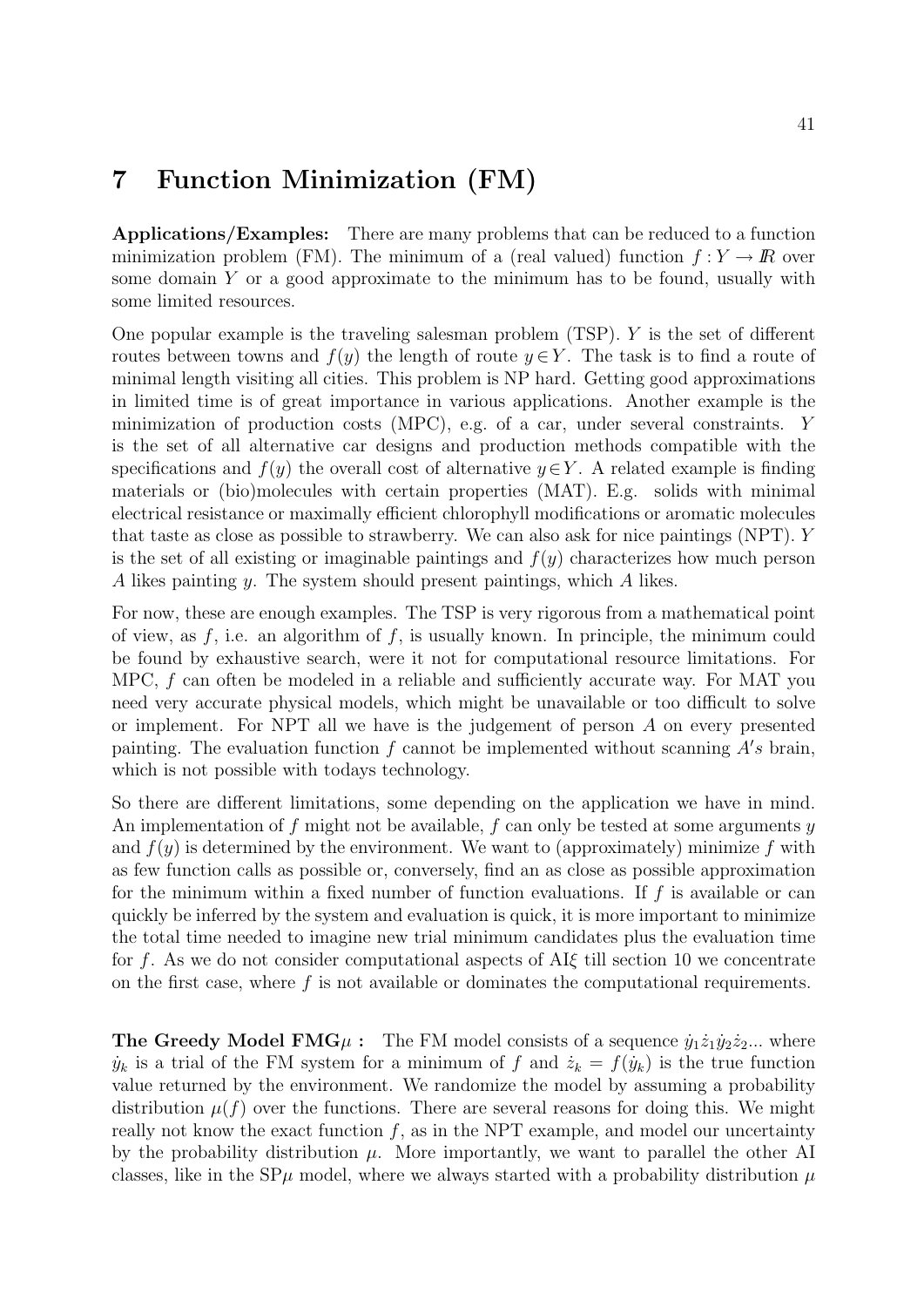that was finally replaced by  $\xi$  to get the universal Solomonoff prediction SP $\xi$ . We want to do the same thing here. Further, the probabilistic case includes the deterministic case by choosing  $\mu(f) = \delta_{ff_0}$ , where  $f_0$  is the true function. A final reason is that the deterministic case is trivial when  $\mu$  and hence  $f_0$  is known, as the system can internally (virtually) check all function arguments and output the correct minimum from the very beginning.

We will assume that Y is countable or finite and that  $\mu$  is a discrete measure, e.g. by taking only computable functions. The probability that the function values of  $y_1, \ldots, y_n$ are  $z_1, ..., z_n$  is then given by

$$
\mu^{FM}(y_1 \underline{z}_1 \dots y_n \underline{z}_n) := \sum_{f: f(y_i) = z_i \,\forall 1 \le i \le n} \mu(f) \tag{58}
$$

We start with a model that minimizes the expectation  $z_k$  of the function value f for the next output  $y_k$ , taking into account previous information:

$$
\dot{y}_k := \min_{y_k} \sum_{z_k} z_k \cdot \mu(\dot{y}_1 \dot{z}_1 \dots \dot{y}_{k-1} \dot{z}_{k-1} y_k \underline{z}_k)
$$

This type of greedy algorithm, just minimizing the next feedback, was sufficient for sequence prediction (SP) and is also sufficient for classification (CF). It is, however, not sufficient for function minimization as the following example demonstrates.

Take  $f : \{0,1\} \rightarrow \{1,2,3,4\}$ . There are 16 different functions which shall be equiprobable,  $\mu(f) = \frac{1}{16}$ . The function expectation in the first cycle

$$
\langle z_1 \rangle := \sum_{z_1} z_1 \cdot \mu(y_1 \underline{z}_1) = \frac{1}{4} \sum_{z_1} z_1 = \frac{1}{4} (1 + 2 + 3 + 4) = 2.5
$$

is just the arithmetic average of the possible function values and is independent of  $y_1$ . Therefore,  $\dot{y}_1 = 0$ , as minarg is defined to take the lexicographically first minimum in an ambiguous case. Let us assume that  $f_0(0)=2$ , where  $f_0$  is the true environment function, i.e.  $\dot{z}_1 = 2$ . The expectation of  $z_2$  is then

$$
\langle z_2 \rangle := \sum_{z_2} z_2 \cdot \mu(02y_2z_2) = \begin{cases} 2 & \text{for } y_2 = 0 \\ 2.5 & \text{for } y_2 = 1 \end{cases}
$$

For  $y_2 = 0$  the system already knows  $f(0) = 2$ , for  $y_2 = 1$  the expectation is, again, the arithmetic average. The system will again output  $\dot{y}_2 = 0$  with feedback  $\dot{z}_2 = 2$ . This will continue forever. The system is not motivated to explore other  $y's$  as  $f(0)$  is already smaller than the expectation of  $f(1)$ . This is obviously not what we want. The greedy model fails. The system ought to be inventive and try other outputs when given enough time.

The general reason for the failure of the greedy approach is that the information contained in the feedback  $z_k$  depends on the output  $y_k$ . A FM system can actively influence the knowledge it receives from the environment by the choice in  $y_k$ . It may be more advantageous to first collect certain knowledge about  $f$  by an (in greedy sense) non-optimal choice for  $y_k$ , rather than to minimize the  $z_k$  expectation immediately. The non-minimality of  $z_k$  might be over-compensated in the long run by exploiting this knowledge. In SP, the received information is always the current bit of the sequence, independent of what SP predicts for this bit. This is the reason why a greedy strategy in the SP case is already optimal.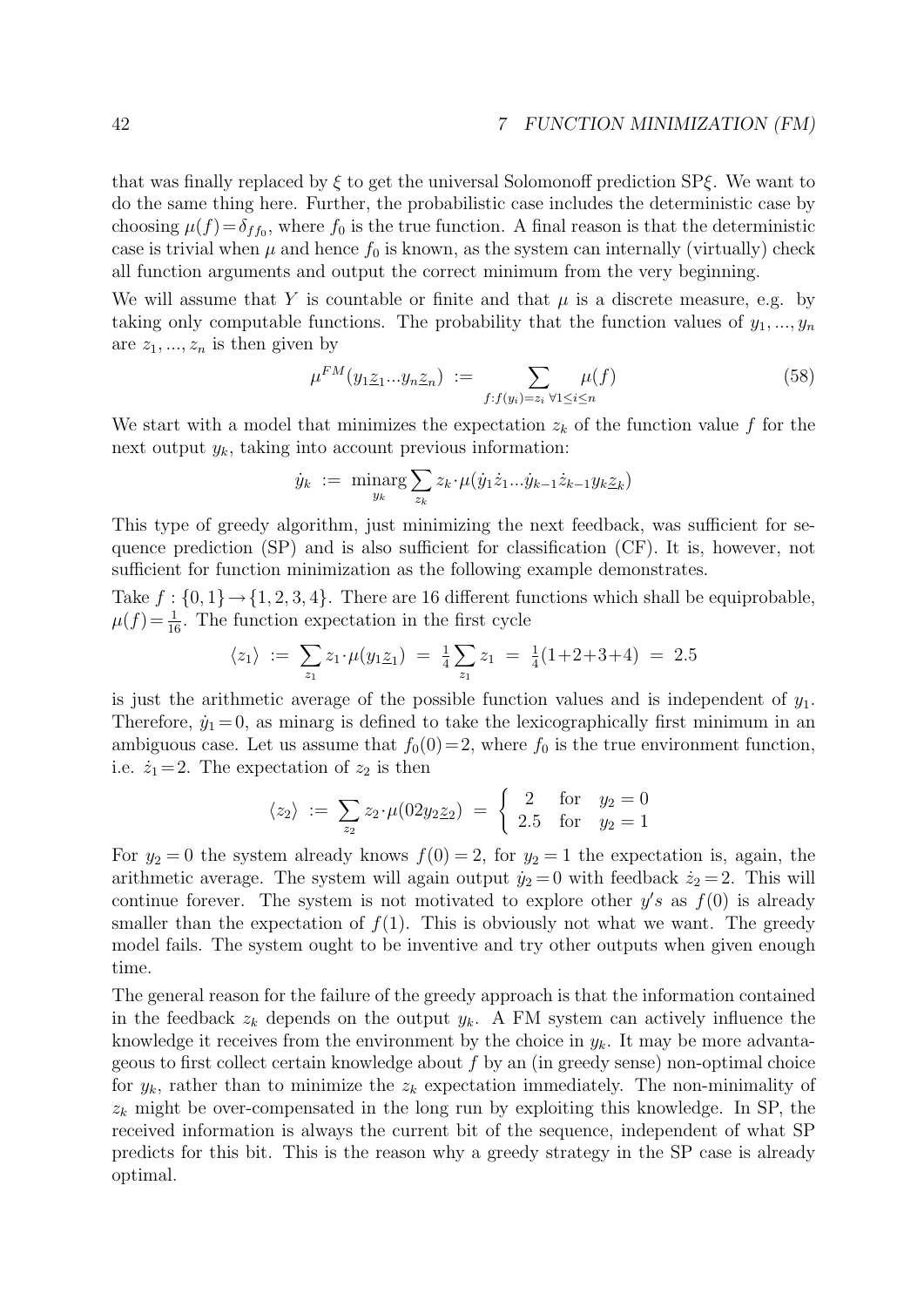**The general FM** $\mu/\xi$  Model: To get a useful model we have to think more carefully about what we really want. Should the FM system output a good minimum in the last output in a limited number of cycles T, or should the average of the  $z_1, ..., z_T$  values be minimal, or does it suffice that just one of the  $z$  is as small as possible? Let us define the FM $\mu$  model as to minimize the  $\mu$  averaged weighted sum  $\alpha_1 z_1 + ... + \alpha_T z_T$  for some given  $\alpha_k \geq 0$ . Building the  $\mu$  average by summation over the  $z_i$  and minimizing w.r.t. the  $y_i$  has to be performed in the correct chronological order. With a similar reasoning as in (5) to (9) we get

$$
\dot{y}_k^{FM} = \min_{y_k} \sum_{z_k} \dots \min_{y_T} \sum_{z_T} (\alpha_1 z_1 + \dots + \alpha_T z_T) \cdot \mu(\dot{y}_1 \dot{z}_1 \dots \dot{y}_{k-1} \dot{z}_{k-1} y_k \underline{z}_k \dots y_T \underline{z}_T)
$$
(59)

If we want the final output  $\dot{y}_T$  to be optimal we should choose  $\alpha_k = 0$  for  $k < T$  and  $\alpha_T = 1$  (final model FMF $\mu$ ). If we want to already have a good approximation during intermediate cycles, we should demand that the output of all cycles together are optimal in some average sense, so we should choose  $\alpha_k = 1$  for all k (sum model FMS $\mu$ ). If we want to have something in between, for instance, increase the pressure to produce good outputs, we could choose the  $\alpha_k = e^{\gamma(k-T)}$  exponentially increasing for some  $\gamma > 0$ (exponential model FME $\mu$ ). For  $\gamma \rightarrow \infty$  we get the FMF $\mu$ , for  $\gamma \rightarrow 0$  the FMS $\mu$  model. If we want to demand that the best of the outputs  $y_1...y_k$  is optimal, we must replace the  $\alpha$ weighted z-sum by  $\min\{z_1, ..., z_T\}$  (minimum Model FMM $\mu$ ). We expect the behaviour to be very similar to the  $FMF\mu$  model, and do not consider it further.

By construction, the  $FM\mu$  models guarantee optimal results in the usual sense that no other model knowing only  $\mu$  can be expected to produce better results. The variety of FM variants is not a fault of the theory. They just reflect the fact that there is some interpretational freedom of what is meant by minimization within T function calls. In most applications, probably FMF is appropriate. In the NPT application one might prefer the FMS model.

The interesting case (in AI) is when  $\mu$  is unknown. We define for this case, the FM $\xi$  model by replacing  $\mu(f)$  with some  $\xi(f)$ , which should assign high probability to functions f of low complexity. So we might define  $\xi(f) = \sum_{q: \forall x [U(qx) = f(x)]} 2^{-l(q)}$ . The problem with this definition is that it is, in general, undecidable whether a TM  $q$  is an implementation of a function f.  $\xi(f)$  defined in this way is uncomputable, not even approximable. As we only need a  $\xi$  analogous to the l.h.s. of (58), the following definition is natural

$$
\xi^{FM}(y_1 z_1 ... y_n z_n) := \sum_{q: q(y_i) = z_i \,\forall 1 \le i \le n} 2^{-l(q)} \tag{60}
$$

 $\xi^{FM}$  is actually equivalent to inserting the uncomputable  $\xi(f)$  into (58).  $\xi^{FM}$  is an enumerable semi-measure and universal, relative to all probability distributions of the form (58). We will not prove this here.

Alternatively, we could have constrained the sum in (60) by  $q(y_1...y_n)=z_1...z_n$  analogous to  $(24)$ , but these two definitions are not equivalent. Definition  $(60)$  ensures the symmetry<sup>19</sup> in its arguments and  $\xi^{FM}(...yz...yz'...) = 0$  for  $z \neq z'$ . It incorporates all general knowledge

<sup>19</sup>See [40] for a discussion on symmetric universal distributions on unordered data.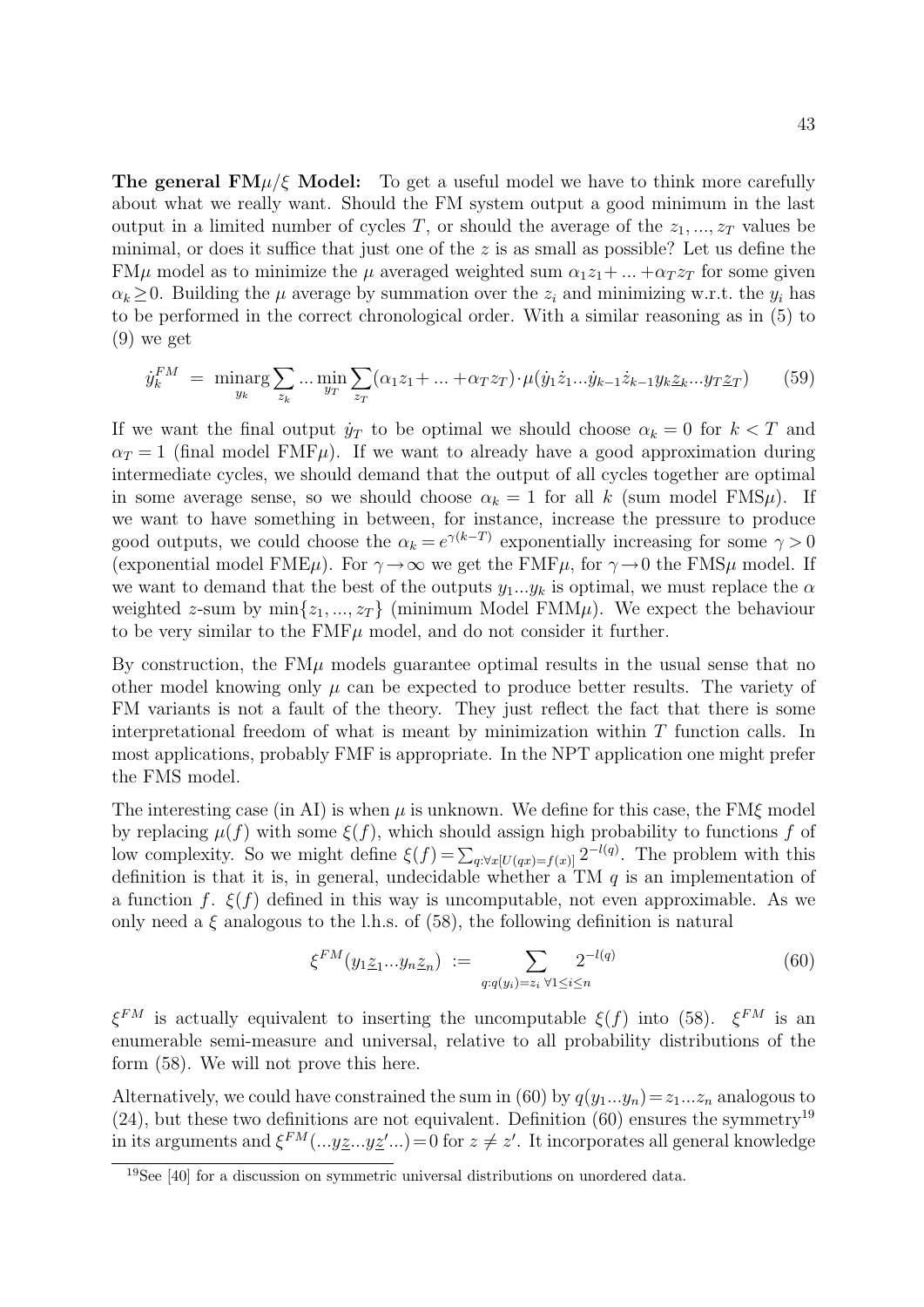we have about function minimization, whereas (24) does not. But this extra knowledge has only low information content (complexity of  $O(1)$ ), so we do not expect FM $\xi$  to perform much worse when using (24) instead of (60). But there is no reason to deviate from (60) at this point.

We can now define an "error" measure  $E_{T\mu}^{FM}$  as (59) with  $k=1$  and minarg<sub>y<sub>1</sub></sub> replaced by  $\min_{y_1}$  and, additionally,  $\mu$  replaced by  $\xi$  for  $E_{T\xi}^{FM}$ . We expect  $|E_{T\xi}^{FM}-E_{T\mu}^{FM}|$  to be bounded in a way that justifies the use of  $\xi$  instead of  $\mu$  for computable  $\mu$ , i.e. computable  $f_0$  in the deterministic case. The arguments are the same as for the AIξ model.

Is the general model inventive? In the following we will show that  $FM\xi$  will never cease searching for minima, but will test an infinite set of different  $y's$  for  $T \rightarrow \infty$ .

Let us assume that the system tests only a finite number of  $y_i \in A \subset Y$ ,  $|A| < \infty$ . Let  $t-1$ be the cycle in which the last new  $y \in A$  is selected (or some later cycle). Selecting  $y's$  in cycles  $k \geq t$  a second time, the feedback z does not provide any new information, i.e. does not modify the probability  $\xi^{FM}$ . The system can minimize  $E_{T\xi}^{FM}$  by outputting in cycles  $k \geq t$  the best  $y \in A$  found so far (in the case  $\alpha_k = 0$ , the output does not matter). Let us fix  $f$  for a moment. Then we have

$$
E^{a} := \alpha_1 z_1 + \dots + \alpha_T z_T = \sum_{k=1}^{t-1} \alpha_k f(y_k) + f_1 \cdot \sum_{k=t}^{T} \alpha_k , \quad f_1 := \min_{1 \le k < t} f(y_k)
$$

Let us now assume that the system tests one additional  $y_t \notin A$  in cycle t, but no other  $y \notin A$ . Again, it will keep to the best output for  $k > t$ , which is either the one of the previous system or  $y_t$ .

$$
E^{b} = \sum_{k=1}^{t} \alpha_{k} f(y_{k}) + \min\{f_{1}, f(y_{t})\} \cdot \sum_{k=t+1}^{T} \alpha_{k}
$$

The difference can be represented in the form

$$
E^{a} - E^{b} = \left(\sum_{k=t}^{T} \alpha_{k}\right) \cdot f^{+} - \alpha_{t} \cdot f^{-} \quad , \quad f^{\pm} := \max\{0, \pm(f_{1} - f(y_{t}))\} \ge 0
$$

As the true FM strategy is the one which minimizes  $E$ , assumption  $a$  is ruled out if  $E^a > E^b$ . We will say that b is favored over a, which does not mean that b is the correct strategy, only that a is not the true one. For probability distributed  $f, b$  is favored over a when

$$
E^{a} - E^{b} = \left(\sum_{k=t}^{T} \alpha_{k}\right) \cdot \langle f^{+} \rangle - \alpha_{t} \cdot \langle f^{-} \rangle > 0 \quad \Leftrightarrow \quad \sum_{k=t}^{T} \alpha_{k} > \alpha_{t} \frac{\langle f^{-} \rangle}{\langle f^{+} \rangle}
$$

where  $\langle f^{\pm} \rangle$  is the  $\xi$  expectation of  $\pm(f_1-f(y_t))$  under the condition that  $\pm f_1 \geq \pm f(y_t)$  and under the constrains imposed in cycles  $1...t-1$ . As  $\xi$  assigns a strictly positive probability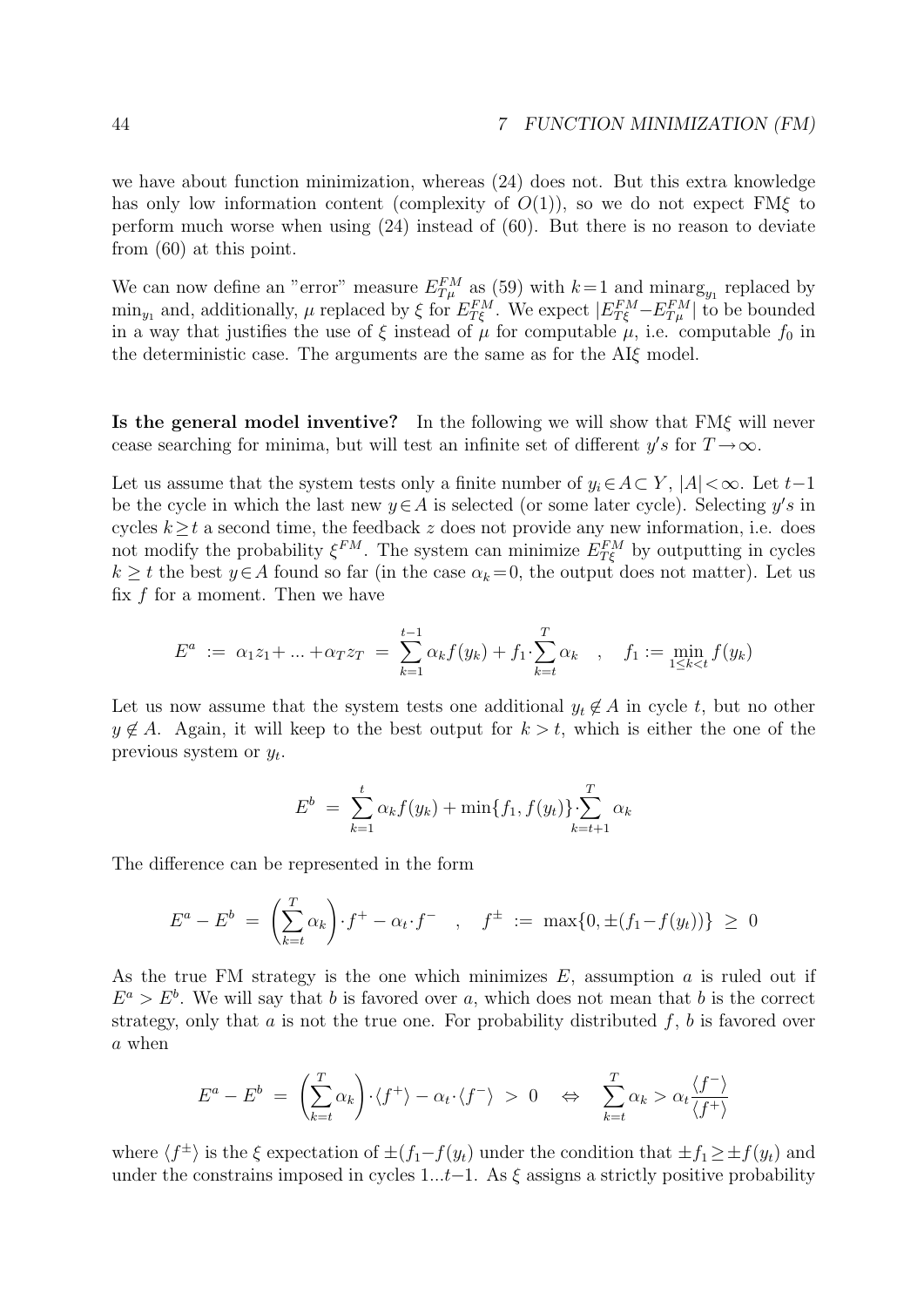to every non-empty event,  $\langle f^+ \rangle \neq 0$ . Inserting  $\alpha_k = e^{\gamma(k-T)}$ , assumption a is ruled out in model FMEξ if

$$
T-t > \frac{1}{\gamma} \ln \left[ 1 + \frac{\langle f^{-} \rangle}{\langle f^{+} \rangle} (e^{\gamma} - 1) \right] - 1 \to \begin{cases} 0 & \text{for } \gamma \to \infty \text{ (FMF\& model)}\\ \langle f^{-} \rangle / \langle f^{+} \rangle - 1 & \text{for } \gamma \to 0 \text{ (FMS\& model)} \end{cases}
$$

We see that if the condition is not satisfied for some t, it will remain wrong for all  $t' > t$ . So the FME $\xi$  system will test each y only once up to a point from which on it always outputs the best found y. Further, for  $T \rightarrow \infty$  the condition always gets satisfied. As this is true for any finite A, the assumption of a finite A is wrong. For  $T \to \infty$  the system tests an increasing number of different  $y's$ , provided Y is infinite. The FMF $\xi$  model will never repeat any y except in the last cycle T where it chooses the best found y. The FMS $\xi$ model will test a new  $y_t$  for fixed T, only if the expected value of  $f(y_t)$  is not too large.

The above does not necessarily hold for different choices of  $\alpha_k$ . The above also holds for the FMF $\mu$  system if  $\langle f^+ \rangle \neq 0$ .  $\langle f^+ \rangle = 0$  if the system can already exclude that  $y_t$  is a better guess, so there is no reason to test it explicitly.

Nothing has been said about the quality of the guesses, but for the  $FM\mu$  system they are optimal by definition. If  $K(\mu)$  for the true distribution  $\mu$  is finite, we expect the FM $\xi$ system to solve the "exploration versus exploitation" problem in a universally optimal way, as  $\xi$  converges to  $\mu$ .

Using the AI models for Function Mininimization: The AI model can be used for function minimization in the following way. The output  $y_k$  of cycle k is a guess for a minimum of f, like in the FM model. The credit  $c_k$  should be high for small function values  $z_k = f(y_k)$ . The credit should also be weighted with  $\alpha_k$  to reflect the same strategy as in the FM case. The choice of  $c_k = -\alpha_k z_k$  is natural. Here, the feedback is not binary but  $c_k \in C \subset \mathbb{R}$ , with C being a countable subset of  $\mathbb{R}$ , e.g. the computable reals or all rational numbers. The feedback  $x'_k$  should be the function value  $f(y_k)$ . So we set  $x'_k = z_k$ . Note, that there is a redundancy if  $\alpha_{(i)}$  is a computable function with no zeros, as  $c_k = -\alpha_k x'_k$ . So, for small  $K(\alpha_0)$  like in the FMS model, one might set  $x_k \equiv \epsilon$ . If we keep  $x'_{k}$  the AI prior probability is

$$
\mu^{AI}(y_1 \underline{x}_1 \dots y_n \underline{x}_n) = \begin{cases} \mu^{FM}(y_1 \underline{z}_1 \dots y_n \underline{z}_n) & \text{for } c_k = -\alpha_k z_k, \ x'_k = z_k, \ x_k = c_k x'_k \\ 0 & \text{else.} \end{cases}
$$
(61)

Inserting this into (9) with  $m_k = T$  we get

$$
\dot{y}_k^{AI} = \max_{y_k} \text{arg} \sum_{x_k} \dots \max_{y_T} \sum_{x_T} (c_k + \dots + c_T) \cdot \mu^{AI}(\dot{y}_1 \dot{x}_1 \dots y_k \underline{x}_k \dots y_T \underline{x}_T) =
$$
\n
$$
= \min_{y_k} \text{arg} \sum_{z_k} \dots \min_{y_T} \sum_{z_T} (\alpha_k z_k + \dots + \alpha_T z_T) \cdot \mu^{FM}(\dot{y}_1 \dot{z}_1 \dots y_k \underline{z}_k \dots y_T \underline{z}_T) = \dot{y}_k^{FM}
$$

where  $\dot{y}_k^{FM}$  has been defined in (59). The proof of equivalence was so simple because the FM model has already a rather general structure, which is similar to the full AI model.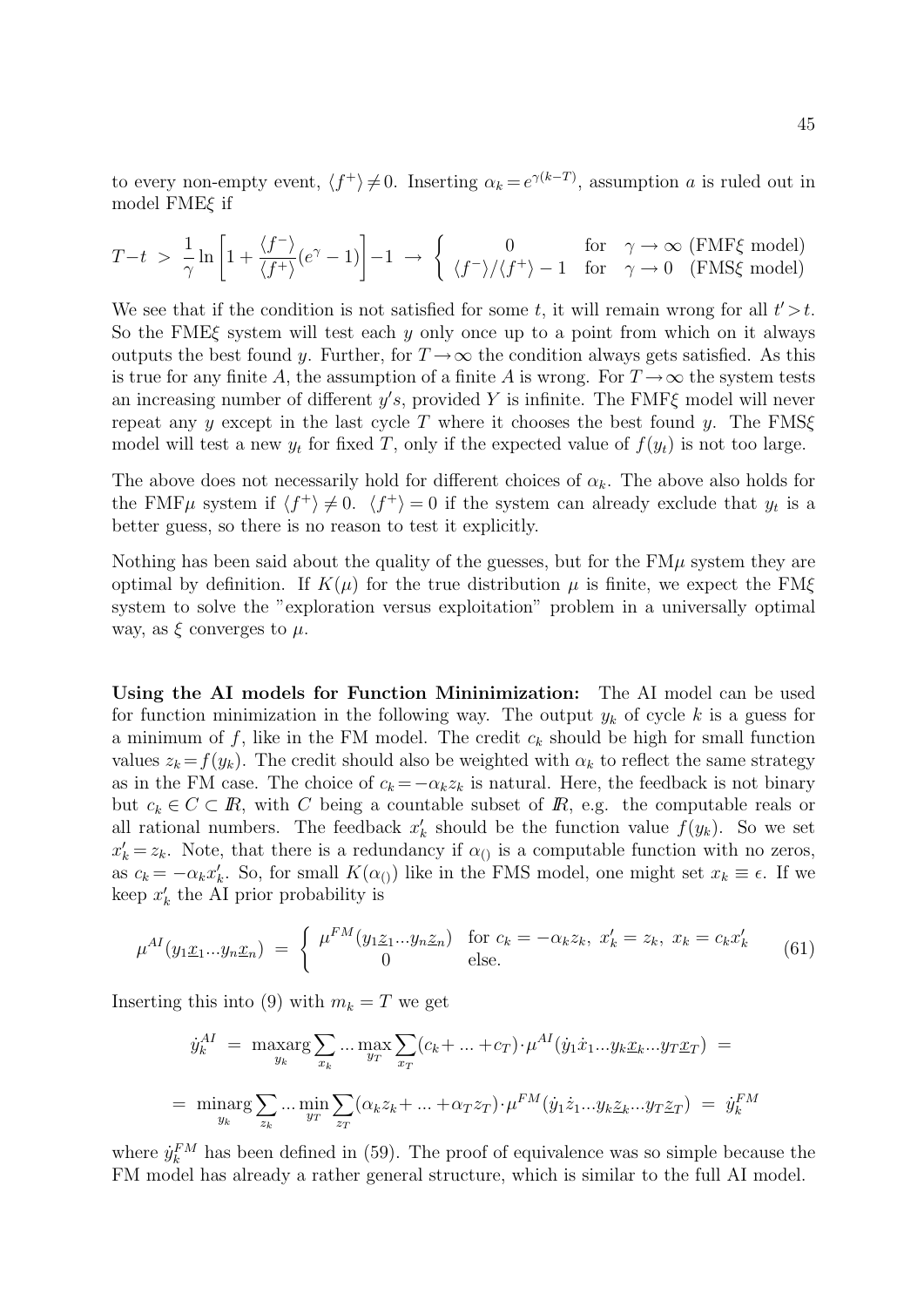One might expect no problems when going from the already very general FMξ model to the universal AI $\xi$  model (with  $m_k = T$ ), but there is a pitfall in the case of the FMF model. All credits  $c_k$  are zero in this case, except for the last one being  $c_T$ . Although there is a feedback  $z_k$  in every cycle, the AI $\xi$  system cannot learn from this feedback as it is not told that in the final cycle  $c_T$  will equal to  $-z_T$ . There is no problem in the FM $\xi$ model because in this case this knowledge is hardcoded into  $\xi^{FM}$ . The AI $\xi$  model must first learn that it has to minimize a function but it can only learn if there is a non-trivial credit assignment  $c_k$ . FMF works for repeated minimization of (different) functions, such as minimizing N functions in  $N \cdot T$  cycles. In this case there are N non-trivial feedbacks and AI $\xi$  has time to learn that there is a relation between  $c_{kT}$  and  $x'_{kT}$  every  $T^{th}$  cycle. This situation is similar to the case of strategic games discussed in section 6.

There is no problem in applying AI $\xi$  to FMS because the c feedback provides enough information in this case. The only thing the AI $\xi$  model has to learn, is to ignore the x' feedbacks as all information is already contained in c. Interestingly the same argument holds for the FME model if  $K(\gamma)$  and  $K(T)$  are small<sup>20</sup>. The AI $\xi$  model has additionally only to learn the relation  $c_k = -e^{-\gamma(k-T)}x'_k$ . This task is simple as every cycle provides one data point for a simple function to learn. This argument is no longer valid for  $\gamma \rightarrow \infty$ as  $K(\gamma) \to \infty$  in this case.

**Remark:** TSP seems to be trivial in the  $\Lambda I\mu$  model but non-trivial in the  $\Lambda I\xi$  model. The reason being that (59) just implements an internal complete search as  $\mu(f)=\delta_{ff^{TSP}}$ contains all necessary information. AI $\mu$  outputs from the very beginning, the exact minimum of  $f^{TSP}$ . This "solution" is, of course, unacceptable from performance perspective. As long as we give no efficient approximation  $\xi^c$  of  $\xi$ , we have not contributed anything to a solution of the TSP by using  $AI\xi^c$ . The same is true for any other problem where f is computable and easily accessible. Therefore, TSP is not (yet) a good example because all we have done is to replace a NP complete problem with the uncomputable AIξ model or by a computable  $AI\xi^c$  model, for which we have said nothing about computation time yet. It is simply an overkill to reduce simple problems to AIξ. TSP is a simple problem in this respect, until we consider the  $\mathrm{AI}\xi^c$  model seriously. For the other examples, where f is inaccessible or complicated, an  $\mathrm{AI}\xi^c$  model would provide a true solution to the minimization problem as an explicit definition of f is not needed for AI $\xi$  and AI $\xi$ <sup>c</sup>. A computable version of AIξ will be defined in section 10.

<sup>&</sup>lt;sup>20</sup>If we set  $\alpha_k = e^{\gamma k}$  the condition on  $K(T)$  can be dropped.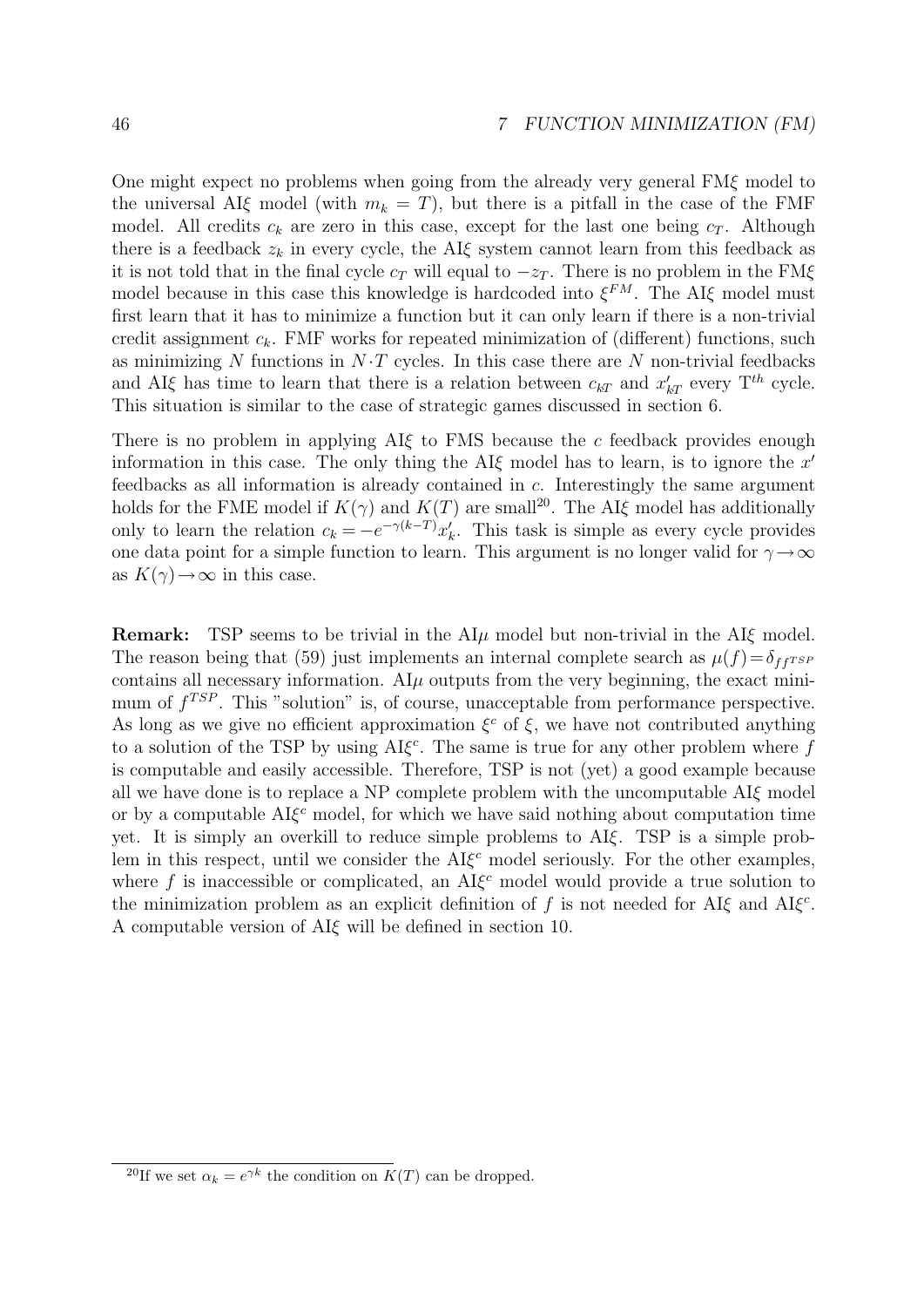### 8 Supervised Learning from Examples (EX)

The developed AI models provide a frame for reinforcement learning. The environment provides feedback c, informing the system about the quality of its last (or earlier) output y; it assigns credit c to output  $y$ . In this sense, reinforcement learning is explicitly integrated into the AI<sub>P</sub> model. AI<sub>P</sub> maximizes the true expected credit, whereas the AI<sub>F</sub> model is a universal, environment independent, reinforcement learning algorithm.

There is another type of learning method: Supervised learning by presentation of examples (EX). Many problems learned by this method are association problems of the following type. Given some examples  $x \in R \subset X$ , the system should reconstruct, from a partially given  $x'$ , the missing or corrupted parts, i.e. complete  $x'$  to x such that relation R contains x. In many cases, X consists of pairs  $(z, v)$ , where v is the possibly missing part.

**Applications/Examples:** Learning functions by presenting  $(z, f(z))$  pairs and asking for the function value of z by presenting  $(z, ?)$  falls into this category.

A basic example is learning properties of geometrical objects coded in some way. E.g. if there are 18 different objects characterized by their size (small or big), their colors (red, green or blue) and their shapes (square, triange, circle), then  $(object, property) \in \mathbb{R}$  if the object possesses the property. Here,  $R$  is a relation which is not the graph of a single valued function.

When teaching a child, by pointing to objects and saying "this is a tree" or "look how green" or "how beautiful", one establishes a relation of (object, property) pairs in R. Pointing to a (possibly different) tree later and asking "what is this ?" corresponds to a partially given pair  $(object, ?)$ , where the missing part "?" should be completed by the child saying "tree".

A final example we want to give is chess. We have seen that, in principle, chess can be learned by reinforcement learning. In the extreme case the environment only provides credit  $c = 1$  when the system wins. The learning rate is completely inacceptable from a practical point of view. The reason is the very low amount of information feedback. A more practical method of teaching chess is to present example games in the form of sensible (board-state, move) sequences. They contain information about legal and good moves (but without any explanation). After several games have been presented, the teacher could ask the system to make its own move by presenting (board-state, ?) and then evaluate the answer of the system.

**Supervised learning with the AI** $\mu/\xi$  model: Let us define the EX model as follows: The environment presents inputs  $x'_{k-1} = z_k v_k \equiv (z_k, v_k) \in R \cup (Z \times \{? \}) \subset Z \times (Y \cup \{? \}) = X'$ to the system in cycle  $k-1$ . The system is expected to output  $y_k$  in the next cycle, which is evaluated with  $c_k = 1$  if  $(z_k, y_k) \in R$  and 0 otherwise. To simplify the discussion, an output  $y_k$  is expected and evaluated even when  $v_k(\neq ?)$  is given. To complete the description of the environment, the probability distribution  $\mu_R(\underline{x'_1}...\underline{x'_n})$  of the examples and questions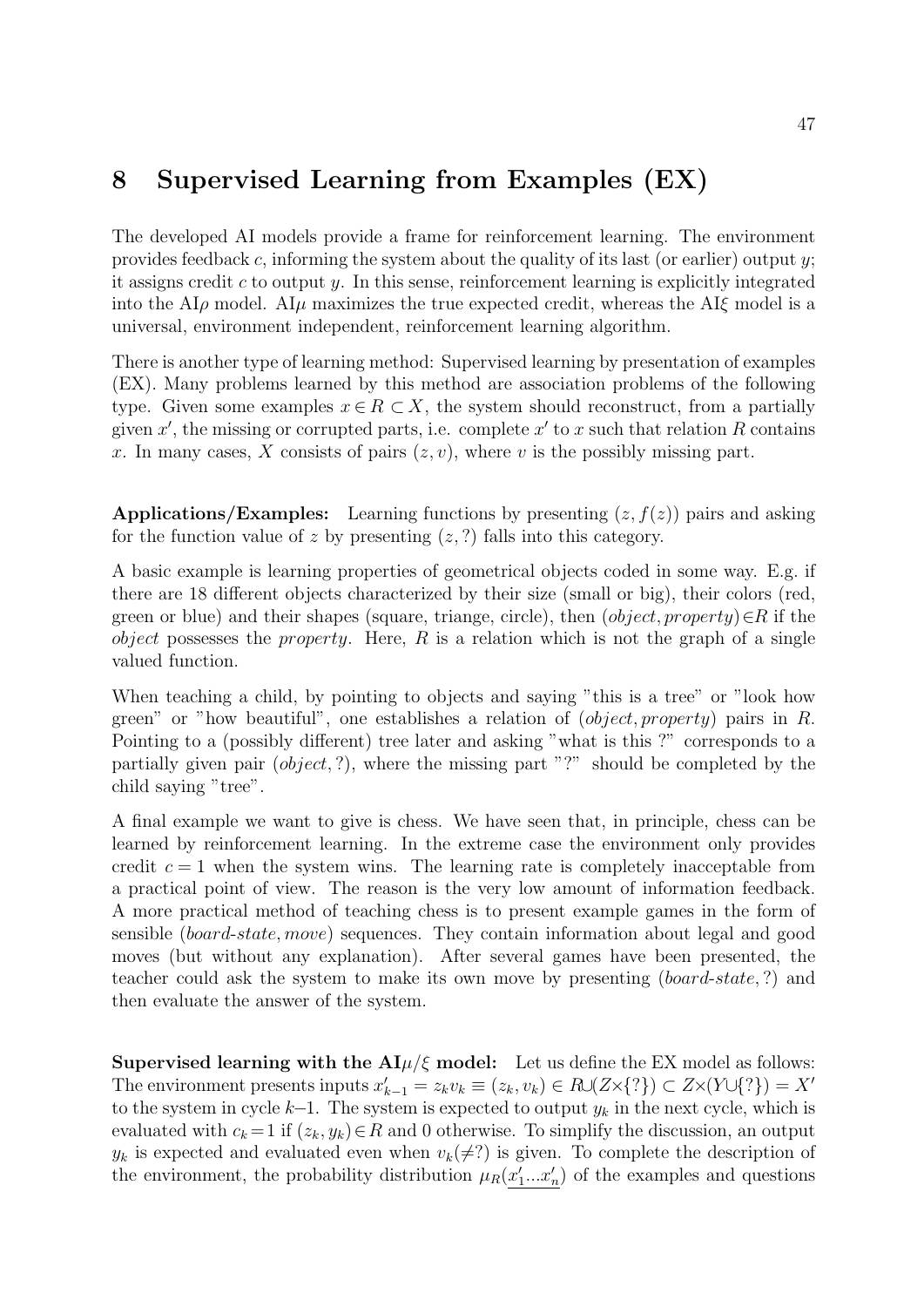$x'_{i}$  (depending on R) has to be given. Wrong examples should not occur, i.e.  $\mu_{R}$  should be 0 if  $x'_i \notin R \cup (Z \times \{? \})$  for some  $1 \leq i \leq n$ . The relations R might also be probability distributed with  $\sigma(\underline{R})$ . The example prior probability in this case is

$$
\mu(\underline{x'_1...x'_n}) = \sum_R \mu_R(\underline{x'_1...x'_n}) \cdot \sigma(\underline{R}) \tag{62}
$$

The knowledge of the valuation  $c_k$  on output  $y_k$  restricts the possible relations R, consistent with  $R(z_k, y_k) = c_k$ , where  $R(z, y) := 1$  if  $(z, y) \in R$  and 0 otherwise. The prior probability for the input sequence  $x_1...x_n$  if the output sequence is  $y_1...y_n$ , is therefore

$$
\mu^{AI}(y_1 \underline{x}_1 \dots y_n \underline{x}_n) = \sum_{R: \forall 1 < i \leq n \left[R(z_i, y_i) = c_i\right]} \mu_R(\underline{x}'_1 \dots \underline{x}'_n) \cdot \sigma(\underline{R})
$$

where  $x_i = c_i x'_i$  and  $x'_{i-1} = z_i v_i$  with  $v_i \in Y \cup \{?\}$ . In the I/O sequence  $y_1 x_1 y_2 x_2 ...$  $y_1c_1z_2v_2y_2c_2z_3v_3...$  the  $c_1y_1$  are dummies, after which regular behaviour starts with example  $(z_2, v_2)$ .

The AI $\mu$  model is optimal by construction of  $\mu^{AI}$ . For computable prior  $\mu_R$  and  $\sigma$ , we expect a near optimal behavior of the universal AI $\xi$  model if  $\mu_R$  additionally satisfies some separability property. In the following, we give some motivation why the AIξ model takes into account the supervisor information contained in the examples and why it learns faster than by reinforcement.

We keep R fixed and assume  $\mu_R(x'_1...x'_n) = \mu_R(x'_1) \cdot ... \cdot \mu_R(x'_n) \neq 0 \Leftrightarrow x'_i \in R \cup (Z \times \{? \}) \forall i$ to simplify the discussion. Short codes q contribute most to  $\xi^{AI}(y_1\underline{x}_1...y_n\underline{x}_n)$ . As  $x'_1...x'_n$ is distributed according to the computable probability distribution  $\mu_R$ , a short code of  $x'_1...x'_n$  for large enough n is a Huffman code w.r.t. the distribution  $\mu_R$ . So we expect  $\mu_R$  and hence R to be coded in the dominant contributions to  $\xi^{AI}$  in some way, where the plausible assumption was made that the  $y$  on the input tape do not matter. Much more than one bit per cycle will usually be learned, i.e. relation  $R$  will be learned in  $n \ll K(R)$  cycles by appropriate examples. This coding of R in q evolves independently of the feedbacks c. To maximize the feedback  $c_k$ , the system has to learn to output a  $y_k$  with  $(z_k, y_k) \in R$ . The system has to invent a program extension q' to q, which extracts  $z_k$  from  $x_{k-1} = (z_k, ?)$  and searches for and outputs a  $y_k$  with  $(z_k, y_k) \in R$ . As R is already coded in q, q' can re-use this coding of R in q. The size of the extension  $q'$  is, therefore, of order 1. To learn this q', the system requires feedback c with information content  $O(1) = K(q')$ only.

Let us compare this with reinforcement learning, where only  $x'_k = (z_k, ?)$  pairs are presented. A coding of R in a short code q for  $x'_1...x'_n$  is of no use and will therefore be absent. Only the credits c force the system to learn R.  $q'$  is therefore expected to be of size  $K(R)$ . The information content in the  $c's$  must be of the order  $K(R)$ . In practice, there are often only very few  $c_k = 1$  at the beginning of the learning phase and the information content in  $c_1...c_n$  is much less than n bits. The required number of cycles to learn R by reinforcement is, therefore, at least but in many cases much larger than  $K(R)$ .

Although AIξ was never designed or told to learn supervised, it learns how to take advantage of the examples from the supervisor.  $\mu_R$  and R are learned from the examples, the credits  $c$  are not necessary for this process. The remaining task of learning how to learn supervised is then a simple task of complexity  $O(1)$ , for which the credits c are necessary.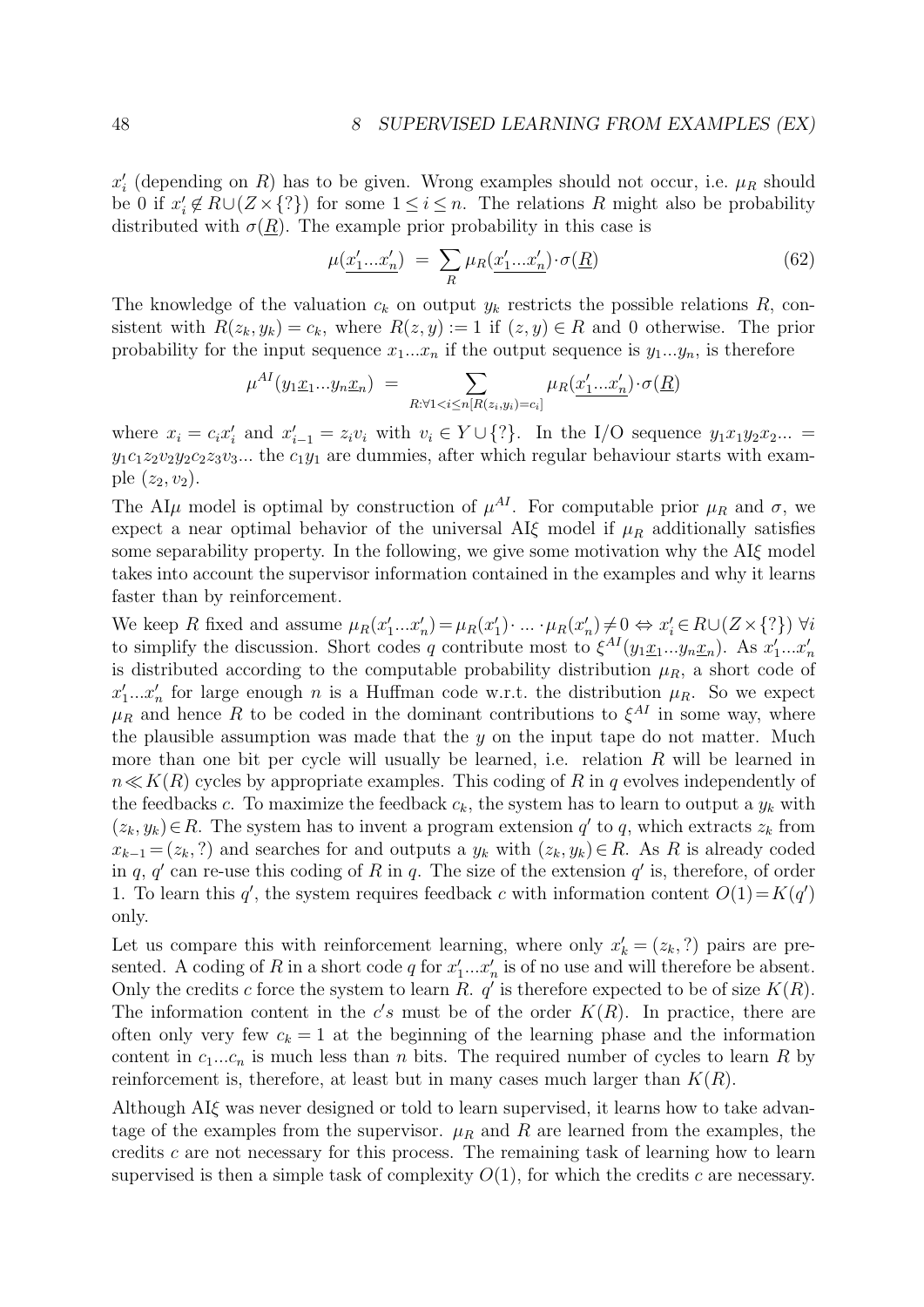### 9 Other AI Classes

Other aspects of intelligence: In AI, a variety of general ideas and methods have been developed. In the last sections, we have seen how several problem classes can be formulated within  $\overline{A}I\xi$ . As we claim universality of the  $\overline{A}I\xi$  model, we want to enlight which of, and how the other AI methods are incorporated in the AI $\xi$  model, by looking at its structure. Some methods are directly included, others are or should be emergent. We do not claim the following list to be complete.

*Probability theory* and *utility theory* are the heart of the  $\text{Al}\mu/\xi$  models. The probabilities are the true/universal behaviours of the environment. The utility function is what we called total credit, which should be maximized. Maximization of an expected utility function in a probabilistic environment is usually called *sequential decision theory*, and is explicitly integrated in full generality in our model. In a sense this includes probabilistic (a generalization of deterministic) reasoning, where the object of reasoning are not true and false statements, but the prediction of the environmental behaviour. Reinforcement Learning is explicitly built in, due to the credits. Supervised learning is an emergent phenomenon (section 8). Algorithmic information theory leads us to use  $\xi$  as a universal estimate for the prior probability  $\mu$ .

For horizon  $>1$ , the expectimax series in (9) and the process of selecting maximal values may be interpreted as abstract planning. The expectimax series is a form of informed search, in the case of  $\text{Al}\mu$ , and *heuristic search*, for  $\text{Al}\xi$ , where  $\xi$  could be interpreted as a heuristic for  $\mu$ . The minimax strategy of *game playing* in case of  $\text{Al}\mu$  is also subsumed. The  $\Lambda$ I $\xi$  model converges to the minimax strategy if the environment is a minimax player but it can also take advantage of environmental players with limited rationality. Problem solving occurs (only) in the form of how to maximize the expected future credit.

Knowledge is accumulated by  $\Lambda \xi$  and is stored in some form not specified further on the working tape. Any kind of information in any representation on the inputs y is exploited. The problem of knowledge engineering and representation appears in the form of how to train the AIξ model. More practical aspects, like language or image processing have to be learned by AIξ from scratch.

Other theories, like *fuzzy logic, possibility theory, Dempster-Shafer theory, ...* are partly outdated and partly reducible to Bayesian probability theory [7]. The interpretation and consequences of the evidence gap  $g := 1 - \sum_{x_k} \xi(y x_{< k} y x_k) > 0$  in  $\xi$  may be similar to those in Dempster-Shafer theory. Boolean logical reasoning about the external world plays, at best, an emergent role in the AIξ model.

Other methods, which don't seem to be contained in the AIξ model might also be emergent phenomena. The AIξ model has to construct short codes of the environmental behaviour, the  $\mathbf{A} \mathbf{I} \xi^{\tilde{t} \tilde{t}}$  (see next section) has to construct short action programs. If we would analyze and interpret these programs for realistic environments, we might find some of the unmentioned or unused or new AI methods at work in these programs. This is, however, pure speculation at this point. More important: when trying to make AIξ practically usable, some other AI methods, like genetic algorithms or neural nets, may be useful.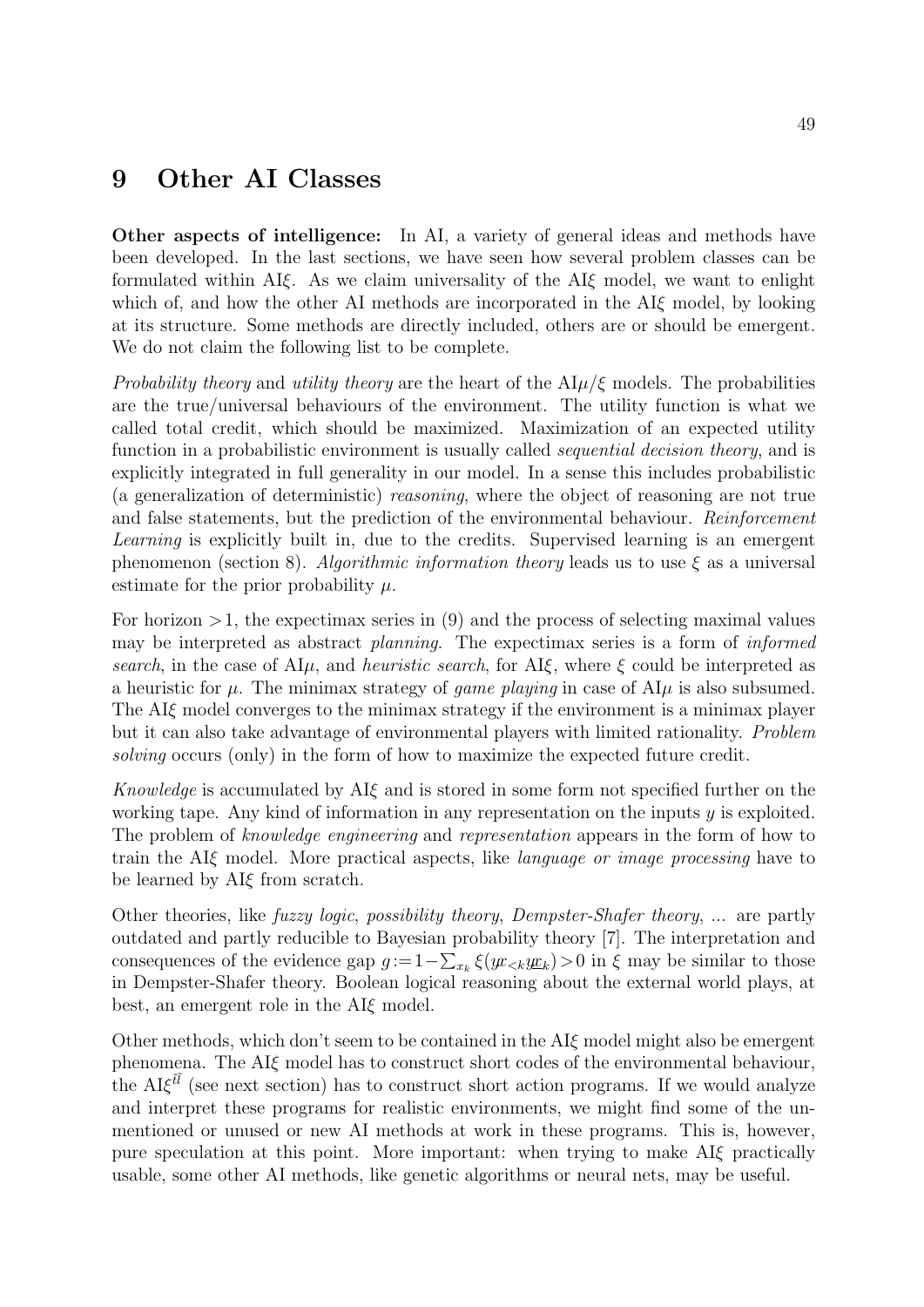The main thing we wanted to point out is that the AIξ model does not lack any important known property of intelligence or known AI methodology. What is missing, however, are computational aspects, which are addressed, in the next section.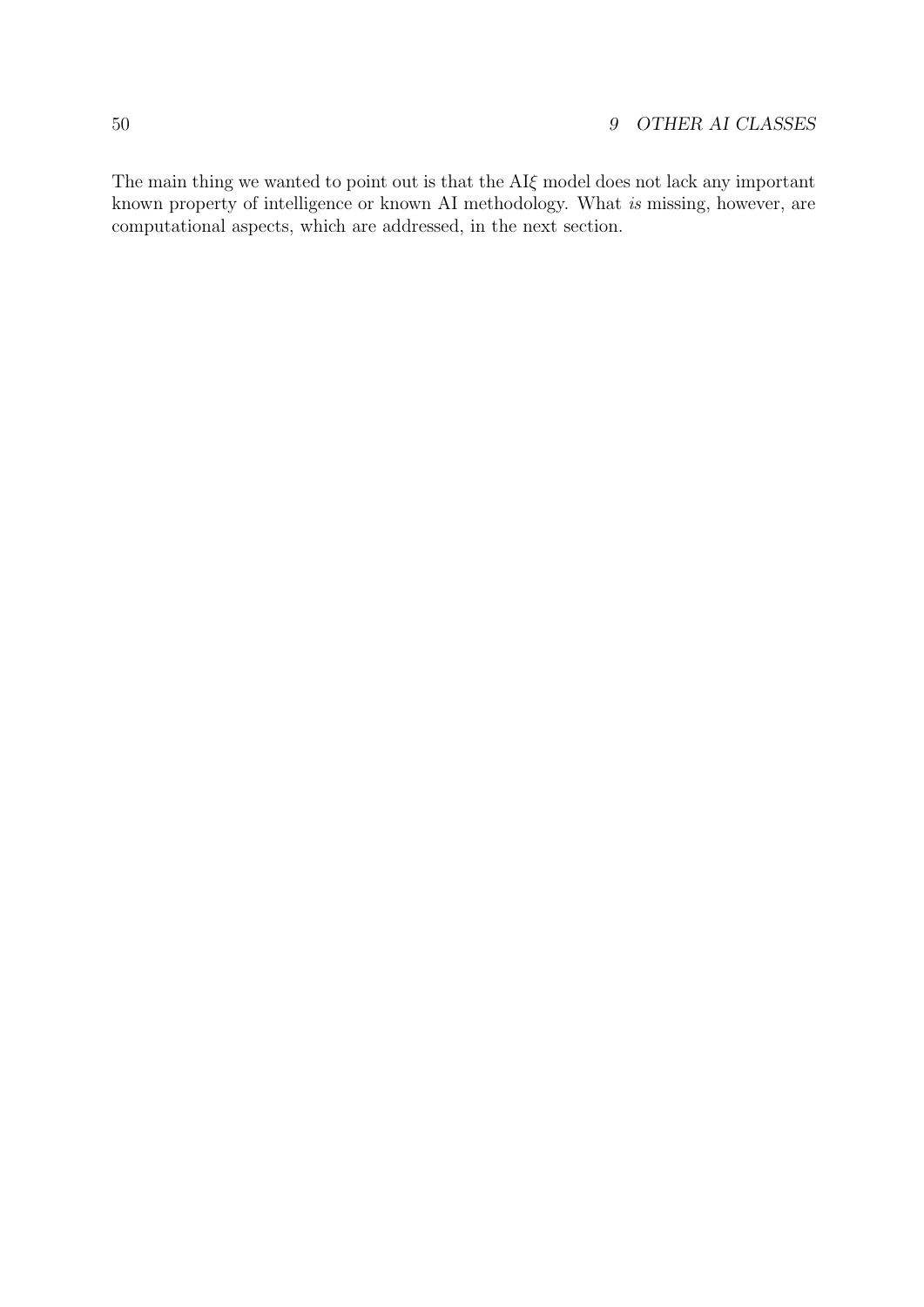#### 10 Time Bounds and Effectiveness

Introduction: Until now, we have not bothered with the non-computability of the universal probability distribution  $\xi$ . As all universal models in this paper are based on  $\xi$ , they are not effective in this form. In this section, We will outline how the previous models and results can be modified/generalized to the time-bounded case. Indeed, the situation is not as bad as it could be.  $\xi$  is enumerable and  $\dot{y}_k$  is still approximable or computable in the limit. There exists an algorithm that will produce a sequence of outputs eventually converging to the exact output  $\dot{y}_k$ , but we can never be sure whether we have already reached it. Besides this, the convergence is extremely slow, so this type of asymptotic computability is of no direct (practical) use, but will nevertheless, be important later.

Let  $\tilde{p}$  be a program which calculates within a reasonable time  $\tilde{t}$  per cycle, a reasonable intelligent output, i.e.  $\tilde{p}(x_{< k}) = \dot{y}_{1:k}$ . This sort of computability assumption, that a general purpose computer of sufficient power is able to behave in an intelligent way, is the very basis of AI, justifying the hope to be able to construct systems which eventually reach and outperform human intelligence. For a contrary viewpoint see [29]. It is not necessary to discuss here, what is meant by 'reasonable time/intelligence' and 'sufficient power'. What we are interested in, in this section, is whether there is a computable version  $\text{AI}\xi^{\tilde{t}}$ of the AI $\xi$  system which is superior or equal to any p with computation time per cycle of at most  $\dot{t}$ . With 'superior', we mean 'more intelligent', so what we need is an order relation (like) (39) for intelligence.

The best result we could think of would be an  $\mathbf{A}\mathbf{I}\xi^{\tilde{t}}$  with computation time  $\leq \tilde{t}$  at least as intelligent as any p with computation time  $\leq \tilde{t}$ . If AI is possible at all, we would have reached the final goal, the construction of the most intelligent algorithm with computation time  $\leq \tilde{t}$ . Just as there is no universal measure in the set of computable measures (within time  $\tilde{t}$ ), such an AI $\xi^{\tilde{t}}$  may neither exist.

What we can realistically hope to construct, is an  $\text{AI}\xi^{\tilde{t}}$  system of computation time  $c\cdot\tilde{t}$ per cycle for some constant c. The idea is to run all programs p of length  $\leq \tilde{l} := l(\tilde{p})$  and time  $\leq \tilde{t}$  per cycle and pick the best output. The total computation time is  $c\tilde{t}$  with  $c = 2^{\tilde{l}}$ . This sort of idea of 'typing monkeys' with one of them eventually writing Shakespeare, has been applied in various forms and contexts in theoretical computer science. The realization of this best vote idea, in our case, is not straightforward and will be outlined in this section. An idea related to this, is that of basing the decision on the majority of algorithms. This 'democratic vote' idea has been used in [21, 43] for sequence prediction, and is referred to as 'weighted majority' there.

Time limited probability distributions: In the literature one can find time limited versions of Kolmogorov complexity [9, 17] and the time limited universal semimeasure [22, 25]. In the following, we utilize and adapt the latter and see how far we get. One way to define a time-limited universal chronological semimeasure is as a sum over all enumerable chronological semimeasures similar to the unbounded case (27) but computable within time  $t$  and of size at most  $l$ .

$$
\xi^{\tilde{t}\tilde{l}}(\underline{w}_{1:n}) := \sum_{\rho \,:\, l(\rho) \leq \tilde{l}} \sum_{\Lambda \,:\, t(\rho) \leq \tilde{t}} 2^{-l(\rho)} \rho(\underline{w}_{1:n}) \tag{63}
$$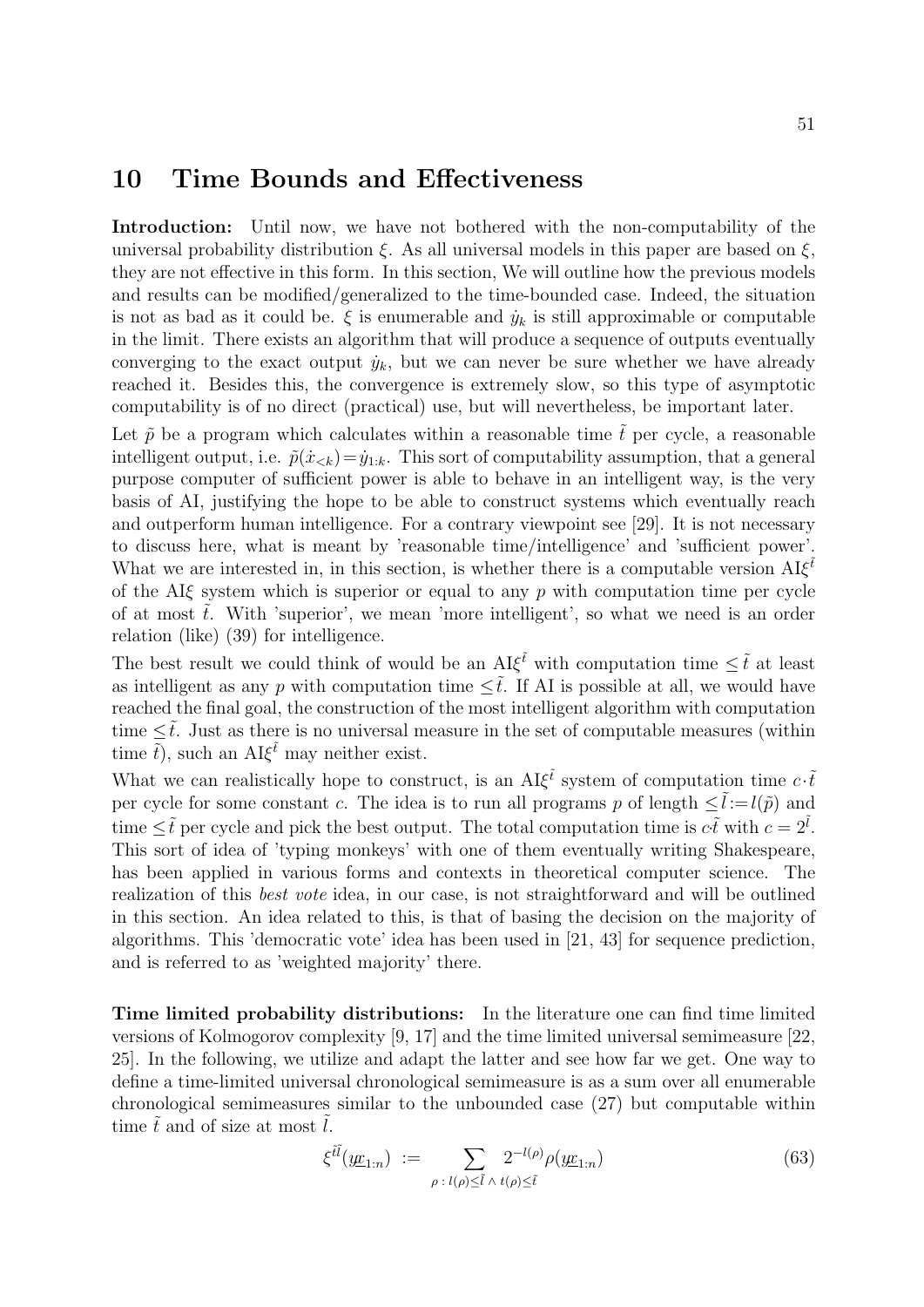Let us assume that the true environmental prior probability  $\mu^{AI}$  is equal to or sufficiently accurately approximated by a ρ with  $l(\rho) < \tilde{l}$  and  $t(\rho) < \tilde{t}$  with  $\tilde{t}$  and  $\tilde{l}$  of reasonable size. There are several AI problems that fall into this class. In function minimization of section 7, the computation of f and  $\mu^{FM}$  are often feasible. In many cases, the sequences of section 5 which should be predicted, can be easily calculated when  $\mu^{SP}$  is known. In a classifier problem, the probability distribution  $\mu^{CF}$ , according to which examples are presented, is, in many cases, also elementary. But not all AI problems are of this 'easy' type. For the strategic games of section 6, the environment is usually, itself, a highly complex strategic player with a  $\mu^{SG}$  that is difficult to calculate, although one might argue that the environmental player may have limited capabilities too. But it is easy to think of a difficult to calculate physical (probabilistic) environment like the chemistry of biomolecules.

The number of interesting applications makes this restricted class of AI problems, with time and space bounded environment  $\mu^{t\tilde{l}}$ , worth being studied. Superscripts to a probability distribution except for  $\xi^{\tilde{t}\tilde{t}}$  indicate their length and maximal computation time.  $\xi^{\tilde{t}\tilde{t}}$  defined in (63), with a yet to be determined computation time, multiplicatively dominates all  $\mu^{t\tilde{l}}$  of this type. Hence, an AI $\xi^{t\tilde{l}}$  model, where we use  $\xi^{t\tilde{l}}$  as prior probability, is universal, relative to all  $AI\mu^{t\tilde{l}}$  models in the same way as  $AI\xi$  is universal to  $AI\mu$  for all enumerable chronological semimeasures  $\mu$ . The maxarg<sub>y<sub>k</sub></sub> in (25) selects a  $y_k$  for which  $\xi^{\tilde{t}\tilde{l}}$  has the highest expected utility  $C_{km_k}$ , where  $\xi^{\tilde{t}\tilde{l}}$  is the weighted average over the  $\rho^{\tilde{t}\tilde{l}}$ .  $\dot{y}_k^{A I \xi^{\tilde{t}\tilde{t}}}$  $k_k^{A I \xi^{t l}}$  is determined by a weighted majority. We expect  $A I \xi^{t \bar t}$  to outperform all (bounded)  $AI\rho^{\tilde{t}\tilde{l}}$ , analogous to the unrestricted case.

In the following we analyze the computability properties of  $\xi^{\tilde{t}\tilde{l}}$  and  $AI\xi^{\tilde{t}\tilde{l}}$ , i.e. of  $\dot{y}_k^{AI\xi^{\tilde{t}\tilde{l}}}$  $\int_k^{A I \xi^{ii}}$ . To compute  $\xi^{\tilde{t}}$  according to the definition (63) we have to enumerate all chronological enumerable semimeasures  $\rho^{\tilde{t}\tilde{l}}$  of length  $\leq \tilde{l}$  and computation time  $\leq \tilde{t}$ . This can be done similarly to the unbounded case (30-32). All  $2^{\tilde{l}}$  enumerable functions of length  $\leq \tilde{l}$ , computable within time  $\tilde{t}$  have to be converted to chronological probability distributions. For this, one has to evaluate each function for  $|X| \cdot k$  different arguments. Hence,  $\xi^{i\tilde{l}}$  is computable within time<sup>21</sup>  $t(\xi^{\tilde{t}l}(\underline{w}_{1:k})) = O(|X| \cdot k \cdot 2^{\tilde{l}} \cdot \tilde{t}).$  The computation time of  $\dot{y}_k^{AI\xi^{\tilde{t}l}}$ k depends on the size of X, Y and  $m_k$ .  $\xi^{t\tilde{t}}$  has to be evaluated  $|Y|^{h_k} |X|^{h_k}$  times in (25). It is possible to optimize the algorithm and perform the computation within time

$$
t(j_k^{AI\xi^{t\tilde{t}}}) = O(|Y|^{h_k}|X|^{h_k} \cdot 2^{\tilde{t}} \cdot \tilde{t})
$$
\n(64)

per cycle. If we assume that the computation time of  $\mu^{t\tilde{l}}$  is exactly  $\tilde{t}$  for all arguments, the brute force time  $\bar{t}$  for calculating the sums and maxs in (9) is  $\bar{t}(i)^{AH^{\tilde{t}\tilde{t}}}_{k}$  $\mathcal{L}_k^{AI\mu^{tl}}$ )  $\geq$   $|Y|^{h_k} |X|^{h_k} \cdot \tilde{t}$ . Combining this with (64), we get

$$
t(\dot{y}^{AI\xi^{\tilde{t}\tilde{t}}}_k) \ = \ O(2^{\tilde{t}}\!\cdot \!\bar{t}(\dot{y}^{AI\mu^{\tilde{t}\tilde{t}}}_k))
$$

This result has the proposed structure, that there is a universal  $AI\xi^{\tilde{t}\tilde{l}}$  system with computation time  $2^{\tilde{l}}$  times the computation time of a special  $\text{Al}\mu^{\tilde{t}\tilde{l}}$  system.

 $^{21}$ We assume that a TM can be simulated by another in linear time.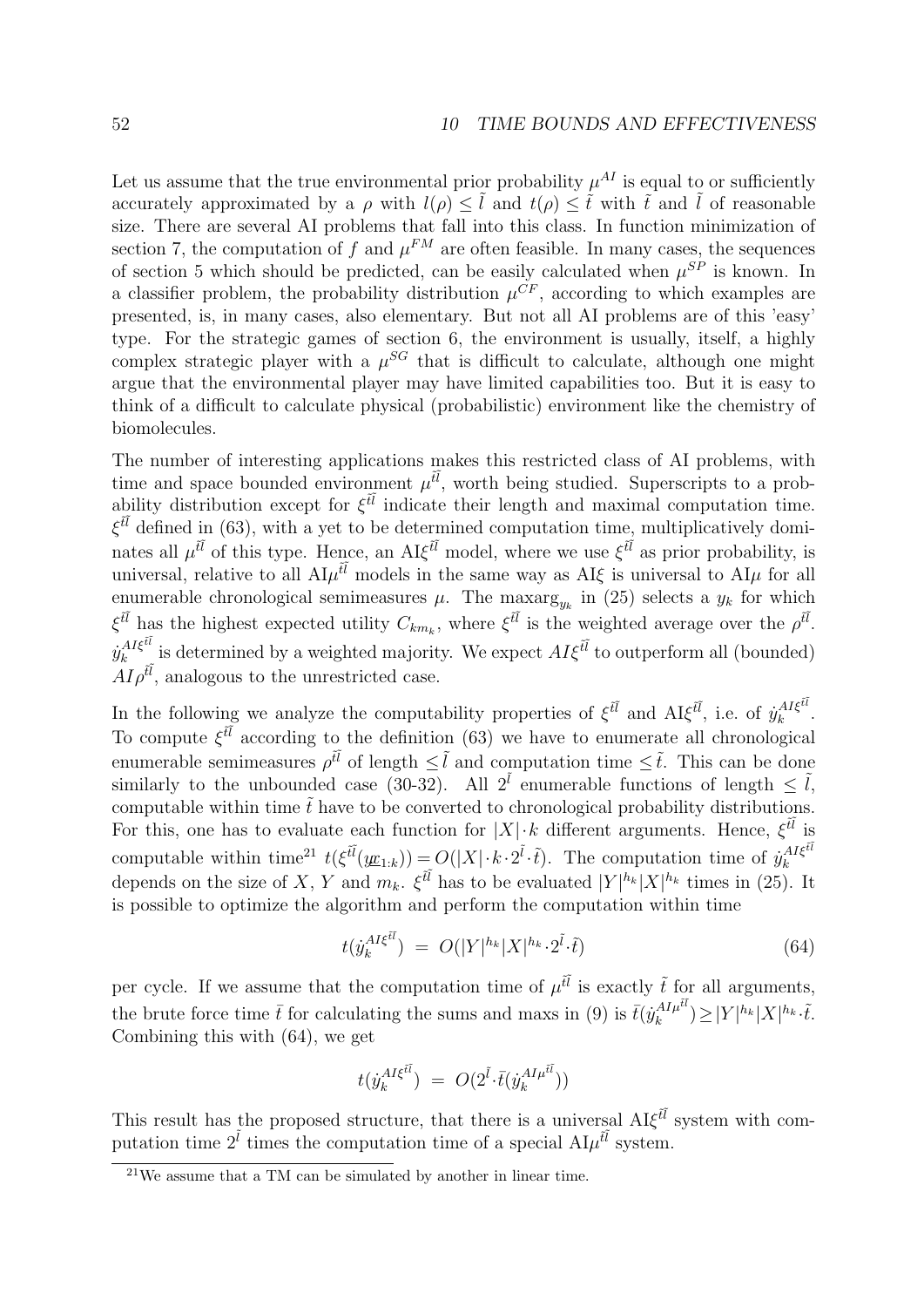Unfortunately, the class of  $\text{AI}\mu^{\tilde{t}\tilde{t}}$  systems with brute force evaluation of  $\dot{y}_k$ , according to (9) is completely uninteresting from a practical point of view. E.g. in the context of chess, the above result says that the  $A I \xi^{\tilde{t} \tilde{l}}$  is superior within time  $2^{\tilde{l}} \cdot \tilde{t}$  to any brute force minimax strategy of computation time  $\tilde{t}$ . Even if the factor of  $2^{\tilde{l}}$  in computation time would not matter, the  $\text{AI}\xi^{\tilde{t}\tilde{l}}$  system is, nevertheless practically useless, as a brute force minimax chess player with reasonable time  $\tilde{t}$  is a very poor player.

Note, that in the case of binary sequence prediction  $(h_k = 1, |Y| = |X| = 2)$  the computation time of  $\rho$  coincides with that of  $\dot{y}_k^{AI\rho}$  within a factor of 2. The class  $AI\rho^{t\tilde{l}}$  includes all nonincremental sequence prediction algorithms of size  $\leq \tilde{l}$  and computation time  $\leq \tilde{t}/2$ . With non-incremental, we mean that no information of previous cycles is taken into account for speeding up the computation of  $\dot{y}_k$  of the current cycle.

The shortcomings (mentioned and unmentioned ones) of this approach are cured in the next subsection, by deviating from the standard way of defining a time bounded  $\xi$  as a sum over functions or programs.

The idea of the best vote algorithm: A general cybernetic or AI system is a chronological program  $p(x_{< k}) = y_{1:k}$ . This form, introduced in section 2, is general enough to include any AI system (and also less intelligent systems). In the following, we are interested in programs p of length  $\leq l$  and computation time  $\leq \tilde{t}$  per cycle. One important point in the time-limited setting is that  $p$  should be incremental, i.e. when computing  $y_k$  in cycle k, the information of the previous cycles stored on the working tape can be re-used. Indeed, there is probably no practically interesting, non-incremental AI system at all.

In the following, we construct a policy  $p^*$ , or more precisely, policies  $p_k^*$  for every cycle k that outperform all time and length limited AI systems p. In cycle k,  $p_k^*$  runs all  $2^l$ programs p and selects the one with the best output  $y_k$ . This is a 'best vote' type of algorithm, as compared to the 'weighted majority' like algorithm of the last subsection. The ideal measure for the quality of the output would be the  $\xi$  expected future credit

$$
C_{km}^{\xi}(p|\dot{w}_{
$$

The program p which maximizes  $C_k^{\xi}$  $\zeta_{km_k}$  should be selected. We have dropped the normalization  $\mathcal N$  unlike in (38), as it is independent of p and does not change the order relation which we are solely interested in here. Furthermore, without normalization,  $C_{km}$ is enumerable, which will be important later.

**Extended chronological programs:** In the (functional form of the)  $\overline{A}I\xi$  model it was convenient to maximize  $C_{km_k}$  over all  $p \in \dot{P}_k$ , i.e. all p consistent with the current history  $\dot{w}$ <sub><k</sub>. This was no restriction, because for every possibly inconsistent program p there exists a program  $p' \in \dot{P}_k$  consistent with the current history and identical to p for all future cycles  $\geq k$ . For the time limited best vote algorithm  $p^*$  it would be too restrictive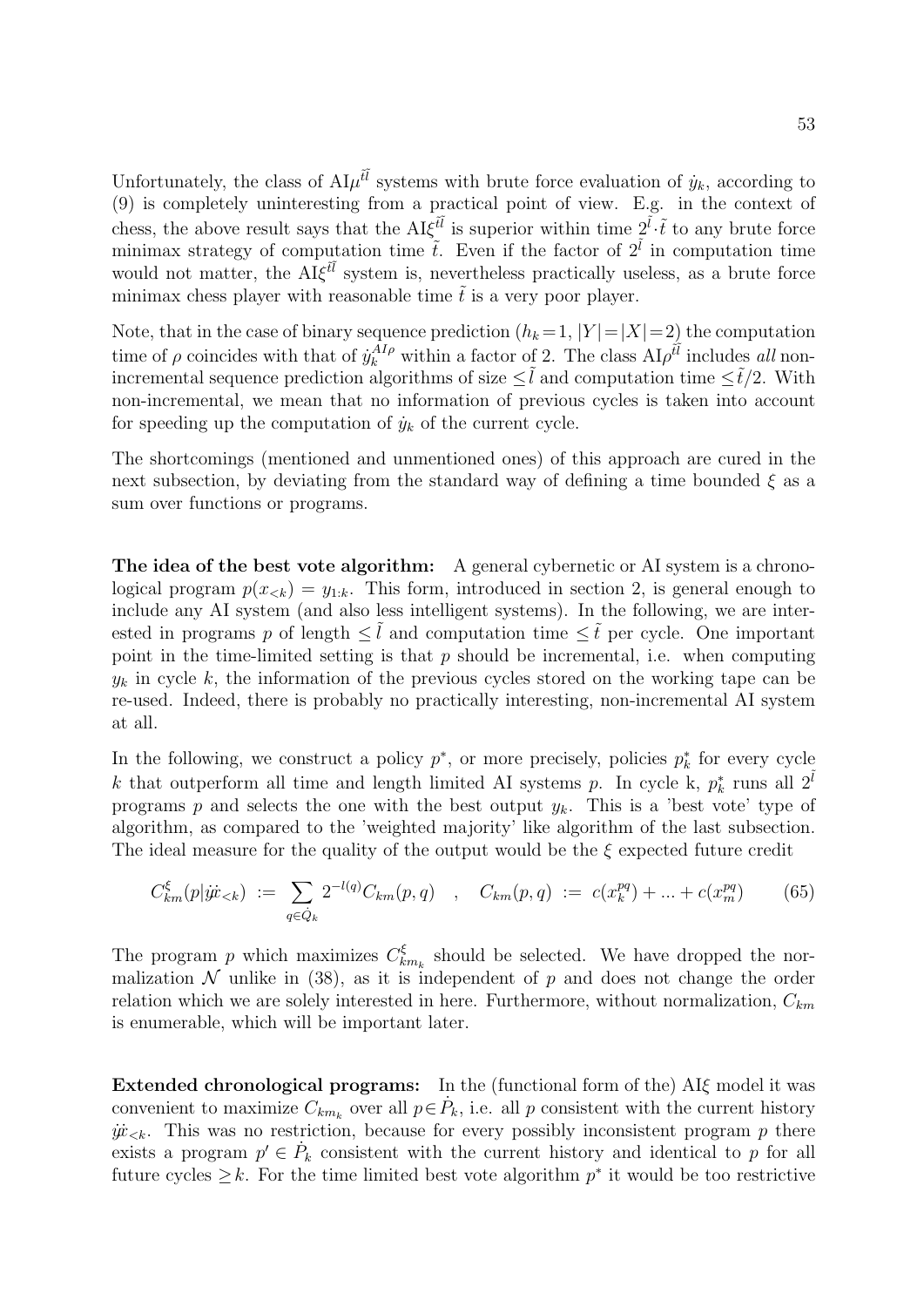to demand  $p \in \dot{P}_k$ . To prove universality, one has to compare all  $2^{\tilde{l}}$  algorithms in every cycle, not just the consistent ones. An inconsistent algorithm may become the best one in later cycles. For inconsistent programs we have to include the  $\dot{y}_k$  into the input, i.e.  $p(\dot{w}_{< k}) = y_{1:k}^p$  with  $\dot{y}_i \neq y_i^p$  possible. For  $p \in \dot{P}_k$  this was not necessary, as p knows the output  $\dot{y}_k \equiv y_k^p$  $\binom{p}{k}$  in this case. The  $c_i^{pq}$  $i^{pq}$  in the definition of  $C_{km}$  are the valuations emerging in the I/O sequence, starting with  $\dot{w}_{< k}$  (emerging from  $p^*$ ) and then continued by applying p and q with  $\dot{y}_i := y_i^p$  $i$ <sup>p</sup> for  $i \geq k$ .

Another problem is that we need  $C_{km_k}$  to select the best policy, but unfortunately  $C_{km_k}$ is uncomputable. Indeed, the structure of the definition of  $C_{km_k}$  is very similar to that of  $\dot{y}_k$ , hence a brute force approach to approximate  $C_{km_k}$  requires too much computation time as for  $\dot{y}_k$ . We solve this problem in a similar way, by supplementing each p with a program that estimates  $C_{km_k}$  by  $w_k^p$  within time  $\tilde{t}$ . We combine the calculation of  $y_k^p$  $k^p$  and  $w_k^p$  $\frac{p}{k}$  and extend the notion of a chronological program once again to

$$
p(\dot{w}_{<};) = w_1^p y_1^p ... w_k^p y_k^p \tag{66}
$$

with chronological order  $w_1^p y_1^p \dot{y}_1 \dot{x}_1 w_2^p y_2^p \dot{y}_2 \dot{x}_2 \dots$ 

**Valid approximations:** p might suggest any output  $y_k^p$  but it is not allowed to rate it with an arbitrarily high  $w_k^p$  $_k^p$  if we want  $w_k^p$  $\frac{p}{k}$  to be a reliable criterion for selecting the best p. We demand that no policy is allowed to claim that it is better than it actually is. We define a (logical) predicate  $VA(p)$  called *valid approximation*, which is true if, and only if, p always satisfies  $w_k^p \leq C_k^{\xi}$  $k_{m_k}(p)$ , i.e. never overrates itself.

$$
VA(p) \equiv \forall k \forall w_1^p y_1^p y_1 x_1 ... w_k^p y_k^p : p(\dot{w}_{< k}) = w_1^p y_1^p ... w_k^p y_k^p \Rightarrow w_k^p \le C_{km_k}^{\xi}(p|\dot{w}_{< k}) \tag{67}
$$

In the following, we restrict our attention to programs p, for which  $VA(p)$  can be proved in some formal axiomatic system. In the following we assume  $c_k \geq 0$ . A very important consequence is that  $C_k^{\xi}$  $k_{m_k}$  is enumerable. This ensures the existence of sequences of program  $p_1, p_2, p_3, \dots$  for which  $\text{VA}(p_i)$  can be proved and  $\lim_{i \to \infty} w_k^{p_i} = C_k^{\xi}$  $\zeta_{km_k}(p)$  for all k and all I/O sequences. This ensures that  $C_k^{\xi}$  $\zeta_{km_k}^{\zeta}$ , which we claimed to be a universal measure for the quality of the outputs, can be approximated by p with provable  $VA(p)$  arbitrarily well, when given enough time. The approximation is not uniform in  $k$ , but this does not matter as the selected  $p$  is allowed to change from cycle to cycle.

Another possibility would be to consider only those p which check  $w_k^p \leq C_k^{\xi}$  $\zeta^{\xi}_{km_k}(p)$  online in every cycle, instead of the pre-check  $VA(p)$ , either by constructing a proof (on the working tape) for this special case, or  $w_k^p \leq C_k^{\xi}$  $k_{k m_k}(p)$  is already evident by the construction of  $w_k^p$  $_k^p$ . In cases where p cannot guarantee  $w_k^p \leq C_k^{\xi}$  $k_{k m_k}(p)$  it sets  $w_k = 0$  and, hence, trivially satisfies  $w_k^p \leq C_k^{\xi}$  $k_{k m_k}(p)$ . On the other hand, for these p it is also no problem to prove  $VA(p)$ as one has simply to analyze the internal structure of  $p$  and recognize that  $p$  shows the validity internally itself, cycle by cycle, which is easy by assumption on  $p$ . The cycle by cycle check is, therefore, a special case of the pre-proof of  $VA(p)$ .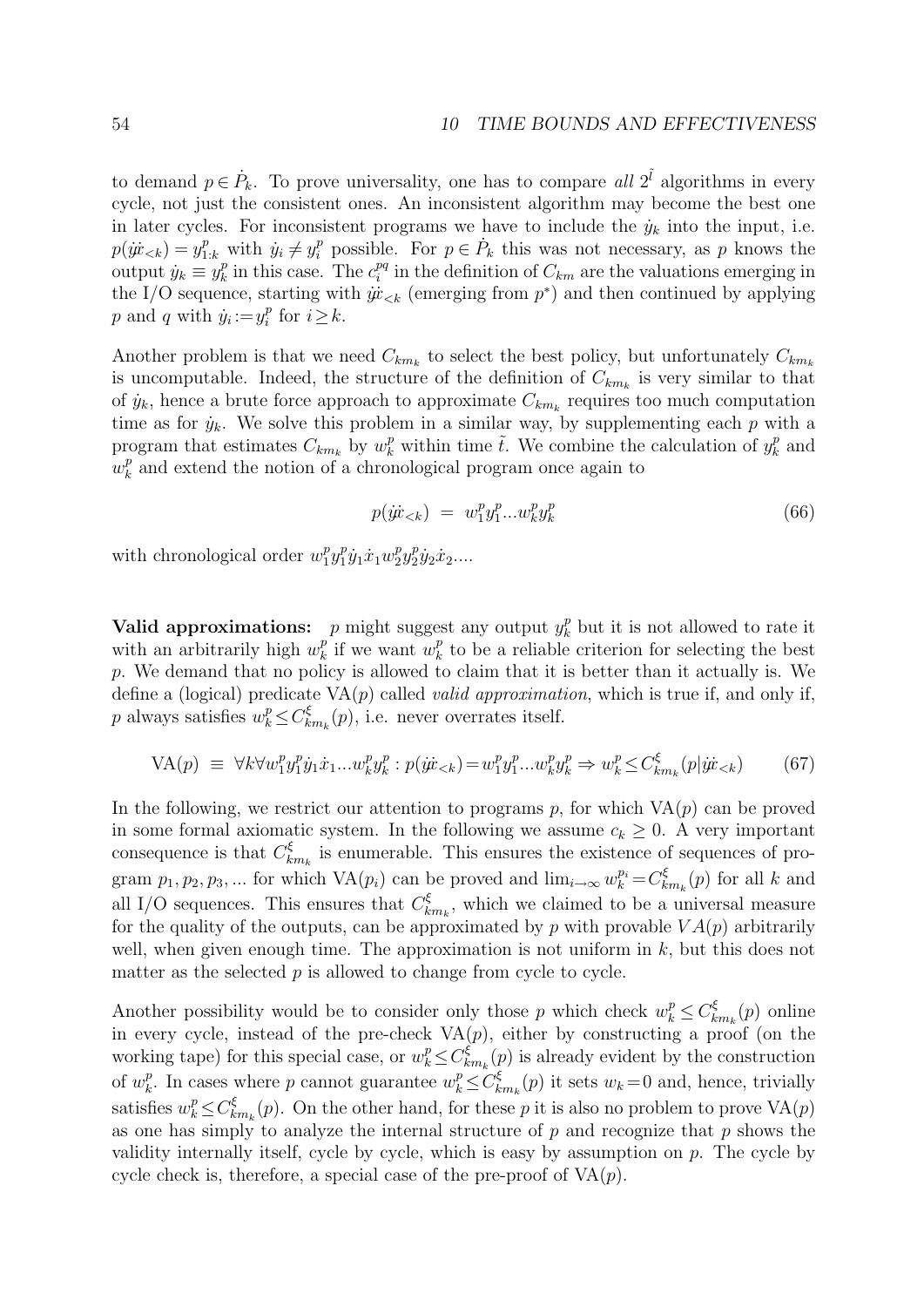Effective intelligence order relation: In section 4 we have introduced an intelligence order relation  $\succeq$  on AI systems, based on the expected credit  $C_k^{\xi}$  $\zeta_{km_k}(p)$ . In the following we need an order relation  $\succeq^c$  based on the claimed credit  $w_k^p$  which might be interpreted as an approximation to  $\succeq$ . We call p effectively more or equally intelligent than p' if

$$
p \succeq^c p' \iff \forall k \forall \dot{w}_{< k} \exists w_{1:n} w'_{1:n} : p(\dot{w}_{< k}) = w_1 * \dots w_k * \land p'(\dot{w}_{< k}) = w'_1 * \dots w'_k * \land w_k \ge w'_k
$$
 (68)

i.e. if p always claims higher credit estimate w than  $p'$ .  $\succeq^c$  is a co-enumerable partial order relation on extended chronological programs. Restricted to valid approximations it orders the policies w.r.t. the quality of their outputs and their ability to justify their outputs with high  $w_k$ .

The universal time bounded  $AI\xi^{t\tilde{l}}$  system: In the following, we describe the algorithm  $p^*$  underlying the universal time bounded  $\text{AI}\xi^{\tilde{t}\tilde{t}}$  system. It is essentially based on the selection of the best algorithms  $p_k^*$  out of the time  $\tilde{t}$  and length  $\tilde{l}$  bounded p, for which there exists a proof of  $VA(p)$  with length  $\leq l_P$ .

- 1. Create all binary strings of length  $l_P$  and interpret each as a coding of a mathematical proof in the same formal logic system in which  $VA(\cdot)$  has been formulated. Take those strings which are proofs of  $VA(p)$  for some p and keep the corresponding programs p.
- 2. Eliminate all  $p$  of length  $>l$ .
- 3. Modify all p in the following way: all output  $w_k^p$  $_{k}^{p}y_{k}^{p}$  $\frac{p}{k}$  is temporarily written on an auxiliary tape. If p stops in  $\tilde{t}$  steps the internal 'output' is copied to the output tape. If p does not stop after  $\tilde{t}$  steps a stop is forced and  $w_k = 0$  and some arbitrary  $y_k$  is written on the output tape. Let P be the set of all those modified programs.
- 4. Start first cycle:  $k := 1$ .
- 5. Run every  $p \in P$  on extended input  $\dot{w}_{\leq k}$ , where all outputs are redirected to some auxiliary tape:  $p(\dot{w}_{< k}) = w_1^p y_1^p$  $x_1^p...x_k^p$  ${}_{k}^{p}y_{k}^{p}$  $\mu_k^p$ . This step is performed incrementally by adding  $\mu_{k-1}$  for  $k > 1$  to the input tape and continuing the computation of the previous cycle.
- 6. Select the program p with highest claimed credit  $w_k^p$  $_k^p$ :  $p_k^*$ :=maxarg<sub>p</sub>  $w_k^p$  $_k^p$ .
- 7. Write  $\dot{y}_k := y_k^{p_k^*}$  to the output tape.
- 8. Receive input  $\dot{x}_k$  from the environment.
- 9. Begin next cycle:  $k := k+1$ , goto step 5.

It is easy to see that the following theorem holds.

**Main theorem:** Let p be any extended chronological (incremental) program like  $(66)$ of length  $l(p) \leq l$  and computation time per cycle  $t(p) \leq \tilde{t}$ , for which there exists a proof of VA(p) defined in (67) of length  $\leq l_P$ . The algorithm p<sup>\*</sup> constructed in the last subsection, depending on  $l, \tilde{t}$  and  $l_P$  but not on p, is effectively more or equally intelligent, according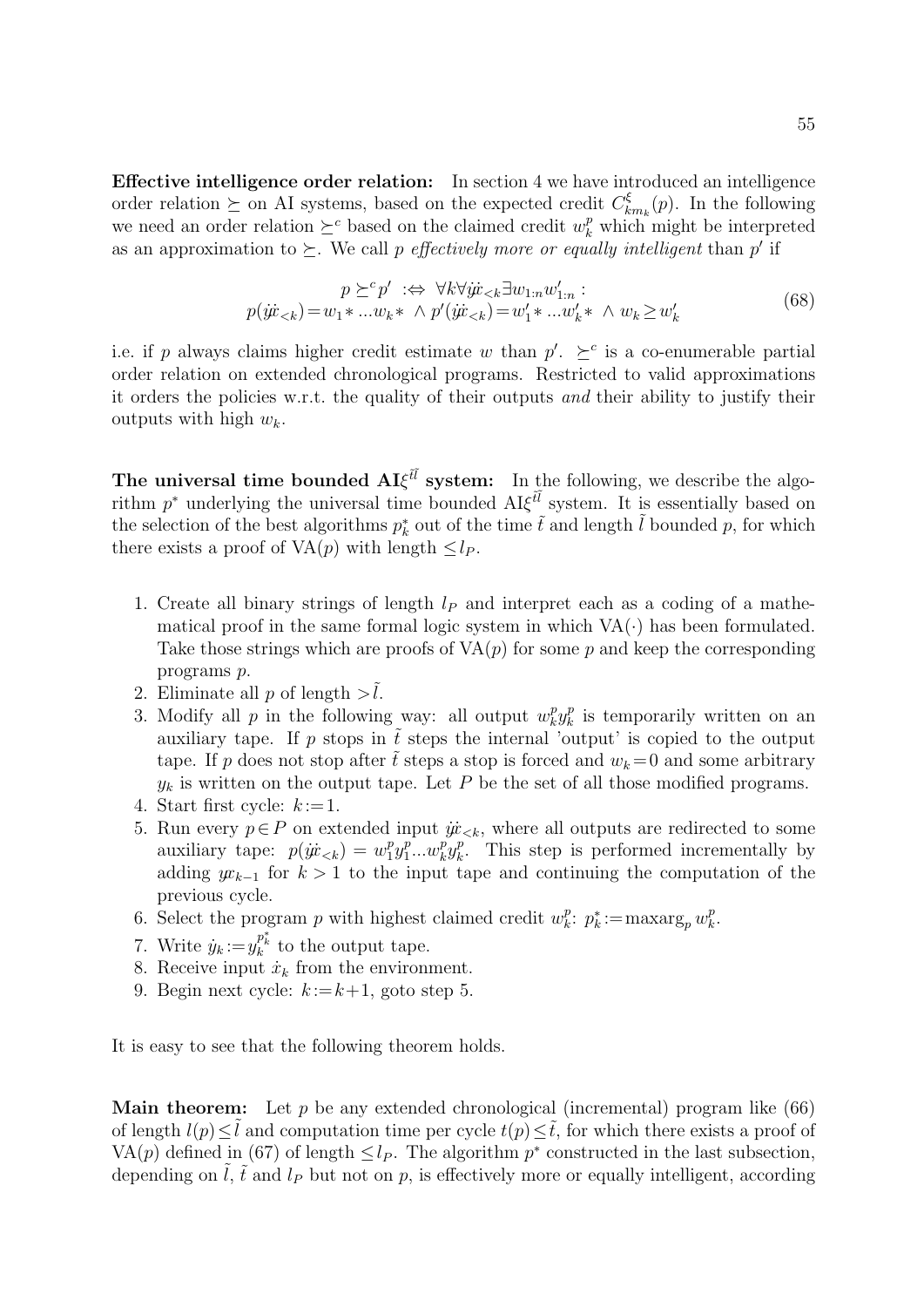to  $\succeq^c$  defined in (68) than any such p. The size of p<sup>\*</sup> is  $l(p^*) = O(\log(\tilde{l} \tilde{t} l_P))$ , the setup-time is  $t_{setup}(p^*) = O(l_P \cdot 2^{l_P})$  and the computation time per cycle is  $t_{cycle}(p^*) = O(2^{\tilde{l}} \cdot \tilde{t}).$ 

Roughly speaking, the theorem says, that if there exists a computable solution to some (or all) AI problem(s) at all, the explicitly constructed algorithm  $p^*$  is such a solution. Although this theorem is quite general, there are some limitations and open questions which we discuss in the following.

#### Limitations and open questions:

- Formally, the total computation time of  $p^*$  for cycles 1...k increases linearly with k, i.e. is of order  $O(k)$  with a coefficient  $2^{\tilde{l}} \cdot \tilde{t}$ . The unreasonably large factor  $2^{\tilde{l}}$  is a well known drawback in best/democratic vote models and will be taken without further comments, whereas the factor  $\hat{t}$  can be assumed to be of reasonable size. If we don't take the limit  $k \to \infty$  but consider reasonable k, the practical usefulness of the time bound on  $p^*$  is somewhat limited, due to the additional additive constant  $O(l_P \cdot 2^{l_P})$ . It is much larger than  $k \cdot 2^{\tilde{l}} \cdot \tilde{t}$  as typically  $l_P \gg l(VA(p)) \ge l(p) \equiv \tilde{l}$ .
- $p^*$  is superior only to those p which justify their outputs (by large  $w_k^p$ )  $\binom{p}{k}$ . It might be possible that there are p which produce good outputs  $y_k^p$  within reasonable time, but it takes an unreasonably long time to justify their outputs by sufficiently high  $w_k^p$  $k^p$ We do not think that (from a certain complexity level onwards) there are policies where the process of constructing a good output is completely separated from some sort of justification process. But this justification might not be translatable (at least within reasonable time) into a reasonable estimate of  $C_k^{\xi}$  $\zeta_{km_k}(p).$
- The (inconsistent) programs p must be able to continue strategies started by other policies. It might happen that a policy p steers the environment to a direction for which  $p$  is specialized. A 'foreign' policy might be able to displace  $p$  only between loosely bounded episodes. There is probably no problem for factorizable  $\mu$ . Think of a chess game, where it is usually very difficult to continue the game/strategy of a different player. When the game is over, it is usually advantageous to replace a player by a better one for the next game. There might also be no problem for sufficiently separable  $\mu$ .
- There might be (efficient) valid approximations p for which  $VA(p)$  is true but not provable, or for which only a very long  $(>l_P)$  proof exists.

#### Remarks:

• The idea of suggesting outputs and justifying them by proving credit bounds implements one aspect of human thinking. There are several possible reactions to an input. Each reaction possibly has far reaching consequences. Within a limited time one tries to estimate the consequences as well as possible. Finally, each reaction is valued and the best one is selected. What is inferior to human thinking is, that the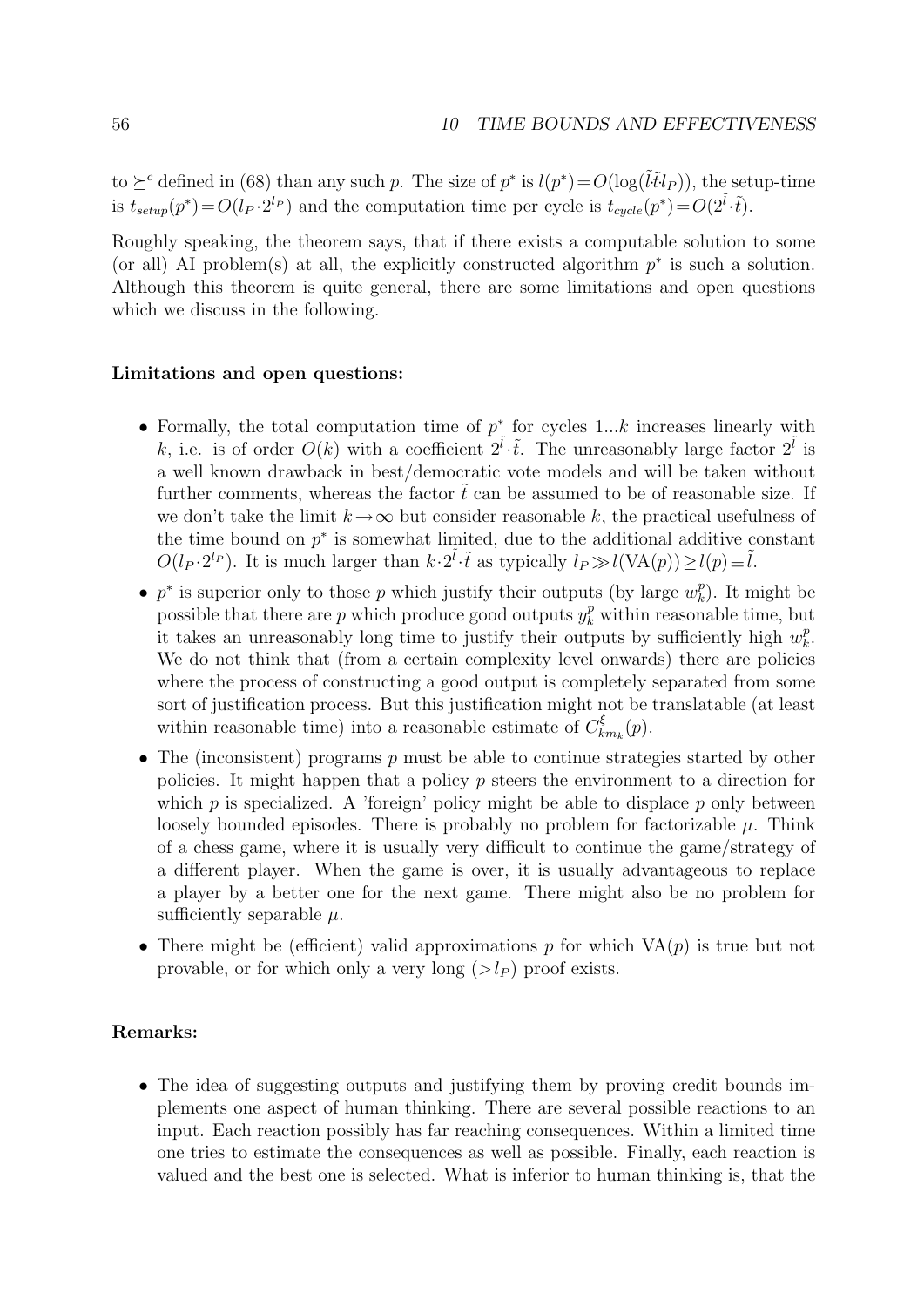estimates  $w_k^p$  must be rigorously proved and the proofs are constructed by blind extensive search, further, that all behaviours p of length  $\leq \tilde{l}$  are checked. It is inferior 'only' in the sense of necessary computation time but not in the sense of the quality of the outputs.

- In practical applications there are often cases with short and slow programs  $p_s$ performing some task T, e.g. the computation of the digits of  $\pi$ , for which there exist long but quick programs  $p_l$  too. If it is not too difficult to prove that this long program is equivalent to the short one, then it is possible to prove  $K^{t(p_l)}(T) \stackrel{+}{\leq} l(p_s)$ with  $K<sup>t</sup>$  being the time bounded Kolmogorov complexity. Similarly, the method of proving bounds  $w_k$  for  $C_{km_k}$  can give high lower bounds without explicitly executing these short and slow programs, which mainly contribute to  $C_{km_k}$ .
- Dovetailing all length and time-limited programs is a well known elementary idea (typing monkeys). The crucial part which has been developed here, is the selection criterion for the most intelligent system.
- By construction of  $\text{AI}\xi^{\tilde{t}\tilde{l}}$  and due to the enumerability of  $C_{km_k}$ , ensuring arbitrary close approximations of  $C_{km_k}$  we expect that the behaviour of  $\text{AI}\xi^{\tilde{t}\tilde{l}}$  converges to the behaviour of AI $\xi$  in the limit  $\tilde{t}, \tilde{l}, l_P \rightarrow \infty$  in a sense.
- Depending on what you know/assume that a program p of size  $\tilde{l}$  and computation time per cycle  $\tilde{t}$  is able to achieve, the computable  $AI\xi^{\tilde{t}\tilde{l}}$  model will have the same capabilities. For the strongest assumption of the existence of a Turing machine, which outperforms human intelligence, the  $AI\xi^{\tilde{t}\tilde{t}}$  will do too, within the same time frame up to a (unfortunately very large) constant factor.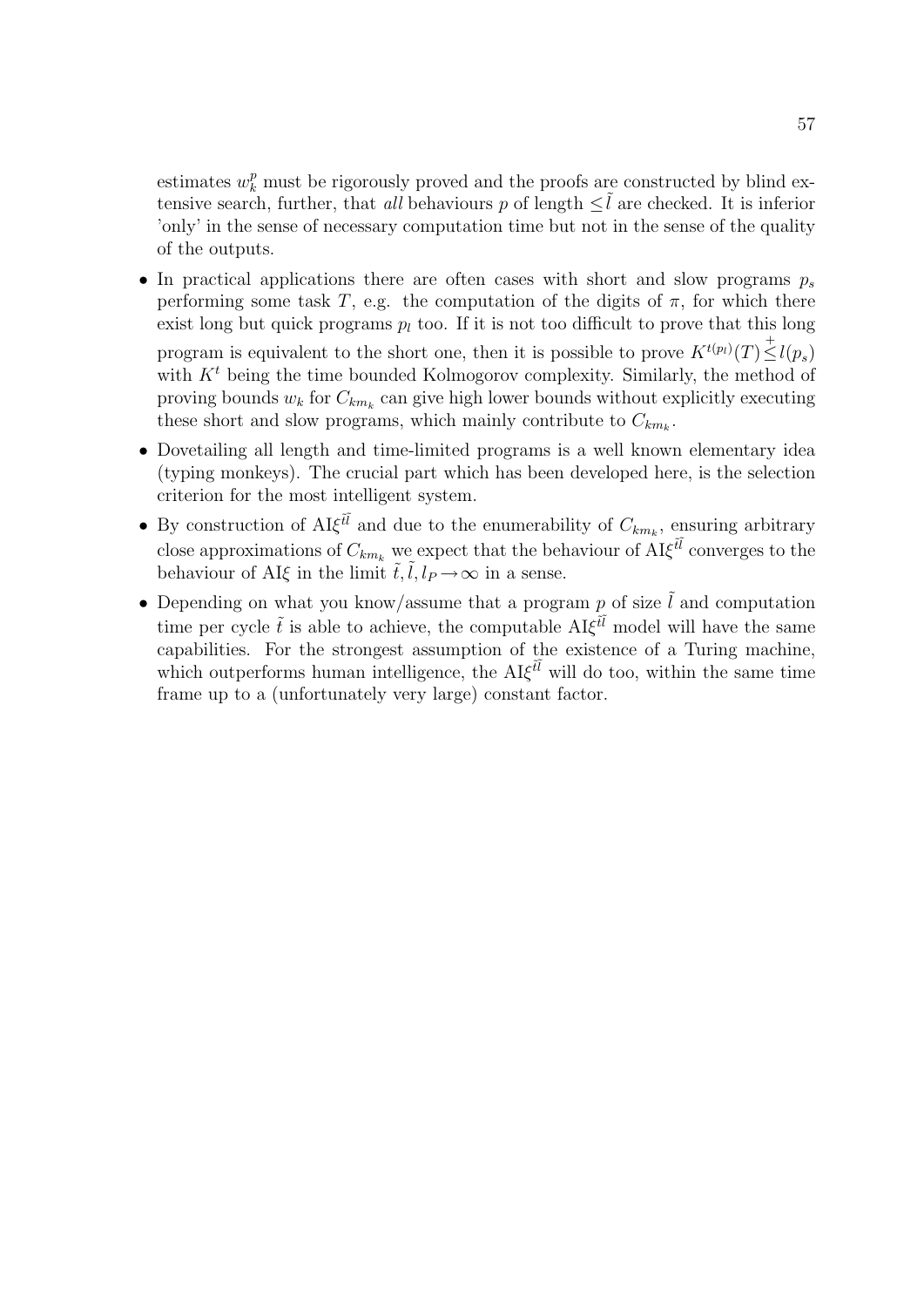### 11 Outlook & Discussion

This section contains some discussion of otherwise unmentioned topics and some (more personal) remarks. It also serves as an outlook to further research.

#### Miscellaneous:

- In game theory [27] one often wants to model the situation of simultaneous actions, whereas the AI $\xi$  models has serial I/O. Simultaneity can be simulated by withholding the environment from the current system's output  $y_k$ , until  $x_k$  has been received by the system. Formally, this means that  $\mu(y_{\ell k}, y_{\ell k})$  is independent of the last output  $y_k$ . The AI $\xi$  system is already of simultaneous type in an abstract view if the behaviour p is interpreted as the action. In this sense,  $\Lambda I\xi$  is the action  $p^*$  which maximizes the utility function (credit), under the assumption that the environment acts according to  $\xi$ . The situation is different from game theory as the environment is not modeled to be a second 'player' that tries to optimize his own utility although it might actually be a rational player (see section 6).
- In various examples we have chosen differently specialized input and output spaces  $X$  and Y. It should be clear that, in principle, this is unnecessary, as large enough spaces X and Y, e.g.  $2^{32}$  bit, serve every need and can always be Turing reduced to the specific presentation needed internally by the AIξ system itself. But it is clear that using a generic interface, such as camera and monitor for, learning tic-tac-toe for example, adds the task of learning vision and drawing.

#### Outlook:

- Rigorous proofs for credit bounds are the major theoretical challenge general ones as well as tighter bounds for special environments  $\mu$ . Of special importance are suitable (and acceptable) conditions to  $\mu$ , under which  $\dot{y}_k$  and finite credit bounds exist for infinite Y, X and  $m_k$ .
- A direct implementation of the  $\text{AI}\xi^{\tilde{t}\tilde{t}}$  model is , at best, possible for toy environments due to the large factor  $2^{\tilde{l}}$  in computation time. But there are other applications of the AIξ theory. We have seen in several examples how to integrate problem classes into the AIξ model. Conversely, one can downscale the AIξ model by using more restricted forms of  $\xi$ . This could be done in the same way as the theory of universal induction has been downscaled with many insights to the Minimum Description Length principle [23, 31] or to the domain of finite automata [10]. The AI $\xi$  model might similarly serve as a super model or as the very definition of (universal unbiased) intelligence, from which specialized models could be derived.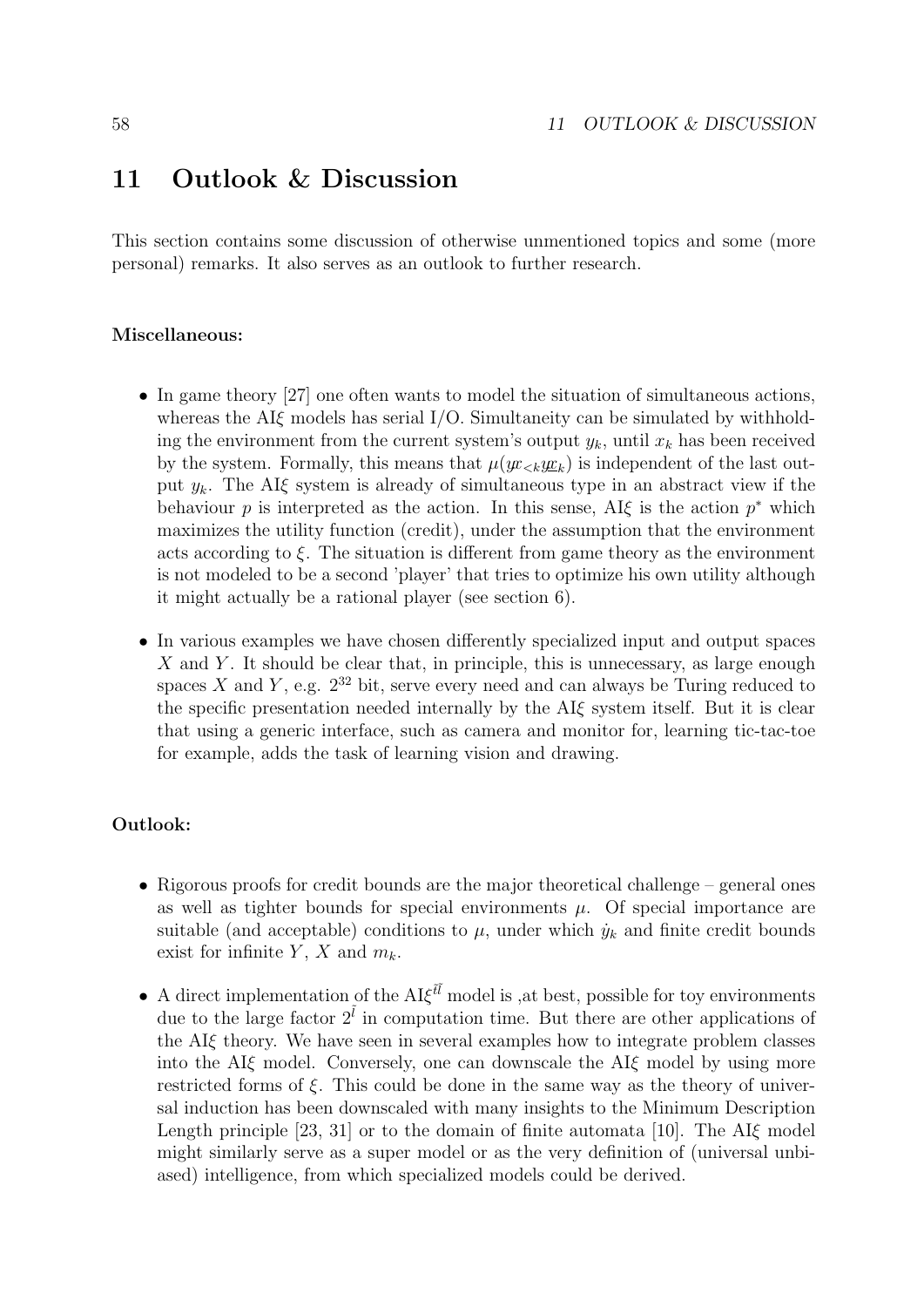- With a reasonable computation time, the AI $\xi$  model would be a solution of AI (see next point if you disagree). The  $AI\xi^{\tilde{t}\tilde{t}}$  model was the first step, but the elimination of the factor  $2^{\tilde{l}}$  without giving up universality will (almost certainly) be a very difficult task. One could try to select programs p and prove  $VA(p)$  in a more clever way than by mere enumeration, to improve performance without destroying universality. All kinds of ideas like, genetic algorithms, advanced theorem provers and many more could be incorporated. But now we are in trouble. We seem to have transferred the AI problem just to a different level. This shift has some advantages (and also some disadvantages) but presents, in no way, a solution. Nevertheless, we want to stress that we have reduced the AI problem to (mere) computational questions. Even the most general other systems the author is aware of, depend on some (more than complexity) assumptions about the environment or it is far from clear whether they are, indeed, universally optimal. Although computational questions are themselves highly complicated, this reduction is a non-trivial result. A formal theory of something, even if not computable, is often a great step toward solving a problem and has also merits of its own, and AI should not be different (see previous item).
- Many researchers in AI believe that intelligence is something complicated and cannot be condensed into a few formulas. It is more a combining of enough methods and much explicit knowledge in the right way. From a theoretical point of view, we disagree as the AIξ model is simple and seems to serve all needs. From a practical point of view we agree to the following extent. To reduce the computational burden one should provide special purpose algorithms (methods) from the very beginning, probably many of them related to reduce the complexity of the input and output spaces  $X$  and  $Y$  by appropriate pre/post-processing methods.
- There is no need to incorporate extra knowledge from the very beginning. It can be presented in the first few cycles in any format. As long as the algorithm to interpret the data is of size  $O(1)$ , the AI $\xi$  system will 'understand' the data after a few cycles (see section 8). If the environment  $\mu$  is complicated but extra knowledge z makes  $K(\mu|z)$  small, one can show that the bound (35,36) reduces to  $\frac{1}{2}\ln 2 \cdot K(\mu|z)$  when  $x_1 \equiv z$ , i.e. when z is presented in the first cycle. The special purpose algorithms could be presented in  $x_1$ , too, but it would be cheating to say that no special purpose algorithms had been implemented in AIξ. The boundary between implementation and training is unsharp in the AIξ model.
- We have not said much about the training process itself, as it is not specific to the AIξ model and has been discussed in literature in various forms and disciplines. A serious discussion would be out of place. To repeat a truism, it is, of course, important to present enough knowledge  $x'_{k}$  and evaluate the system output  $y_{k}$  with  $c_k$  in a reasonable way. To maximize the information content in the credit, one should start with simple tasks and give positive reward  $c_k = 1$  to approximately the better half of the outputs  $y_k$ .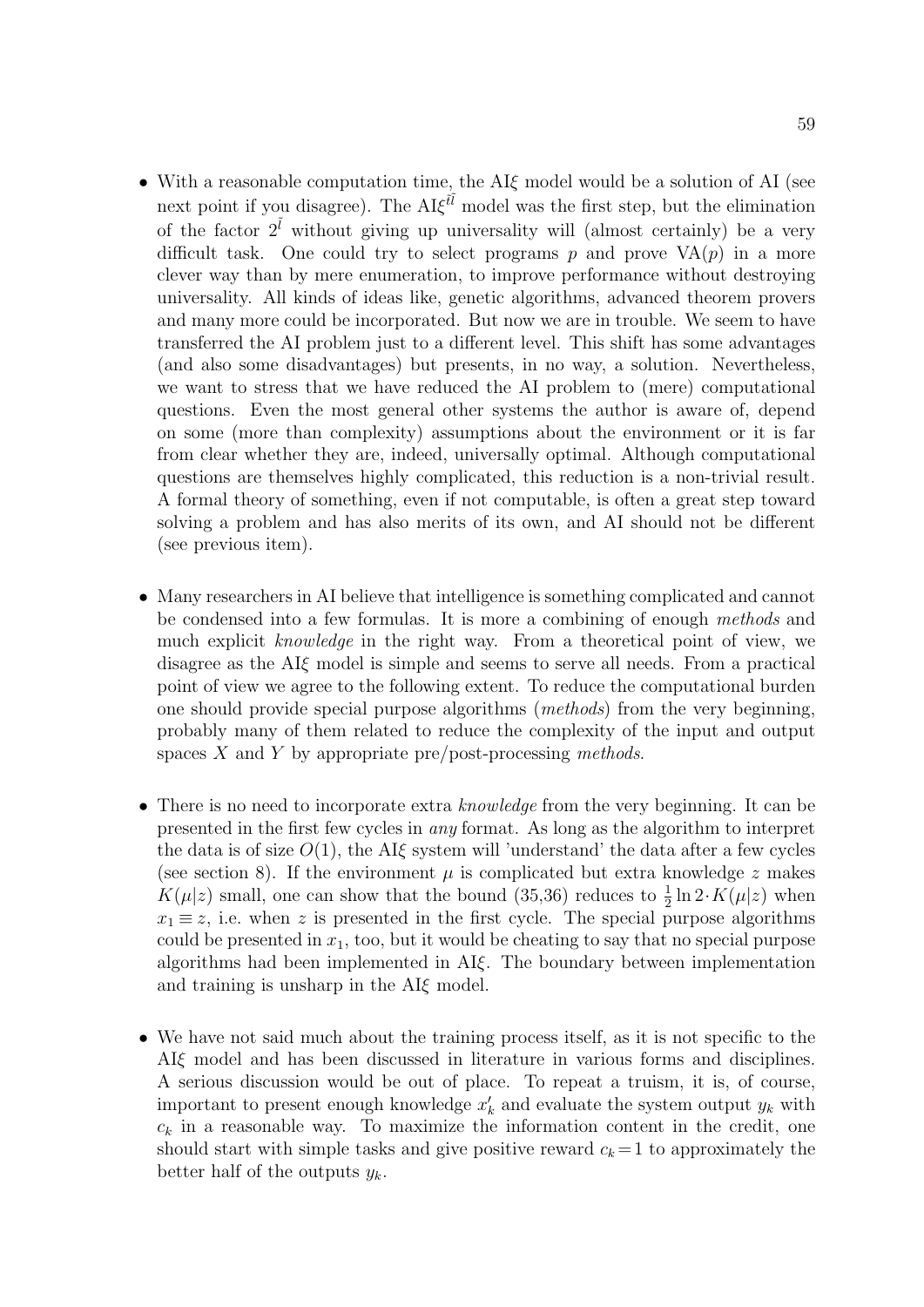**The big questions:** This subsection is devoted to the *big* questions of AI in general and the AIξ model in particular with a personal touch.

- There are two possible objections to AI in general and, therefore, also against  $A I \xi$ in particular we want to comment on briefly. Non-computable physics (which is not too weird) could make Turing computable AI impossible. As at least the world that is relevant for humans seems mainly to be computable we do not believe that it is necessary to integrate non-computable devices into an AI system. The (clever and nearly convincing) 'Gödel' argument by Penrose [29] that non-computational physics must exist and is relevant to the brain, has (in our opinion convincing) loopholes.
- A more serious problem is the evolutionary information gathering process. It has been shown that the 'number of wisdom'  $\Omega$  contains a very compact tabulation of  $2^n$  undecidable problems in its first *n* binary digits [6].  $\Omega$  is only enumerable with computation time increasing more rapidly with  $n$ , than any recursive function. The enormous computational power of evolution could have developed and coded something like  $\Omega$  into our genes, which significantly guides human reasoning. In short: Intelligence could be something complicated and evolution toward it from an even cleverly designed algorithm of size  $O(1)$  could be too slow. As evolution has already taken place, we could add the information from our genes or brain structure to any/our AI system, but this means that the important part is still missing and that it is principally impossible to derive an efficient algorithm from a simple formal definition of AI.
- For the probably *biggest question* about *consciousness* we want to give a physical analogy. Quantum (field) theory is the most accurate and universal physical theory ever invented. Although already developed in the 1930¿s the big question regarding the interpretation of the wave function collapse is still open. Although extremely interesting from a philosophical point of view, it is completely irrelevant from a practical point of view<sup>22</sup>. We believe the same to be true for *consciousness* in the field of Artificial Intelligence. Philosophically highly interesting but practically unimportant. Whether consciousness will be explained some day is another question.

 $^{22}$ In the theory of everything, the collapse might become of 'practical' importance and must or will be solved.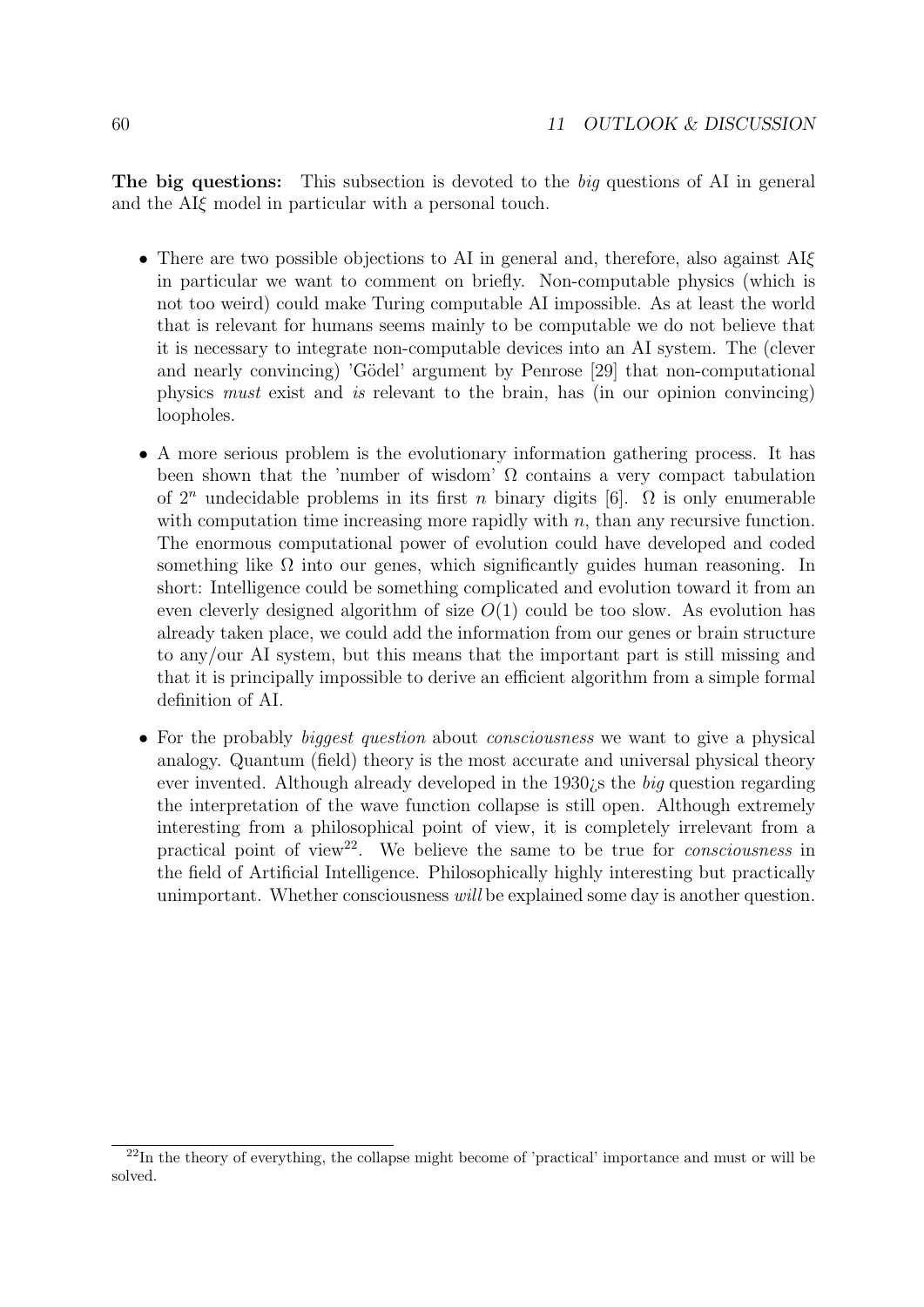#### 12 Conclusions

All tasks which require intelligence to be solved can naturally be formulated as a maximization of some expected utility in the framework of agents. We gave a functional (2) and an iterative (9) formulation of such a decision theoretic agent, which is general enough to cover all AI problem classes, as has been demonstrated by several examples. The main remaining problem is the unknown prior probability distribution  $\mu^{AI}$  of the environment(s). Conventional learning algorithms are unsuitable, because they can neither handle large (unstructured) state spaces, nor do they converge in the theoretically minimal number of cycles, nor can they handle non-stationary environments appropriately. On the other hand, the universal semimeasure  $\xi$  (18), based on ideas from algorithmic information theory, solves the problem of the unknown prior distribution for induction problems. No explicit learning procedure is necessary, as  $\xi$  automatically converges to  $\mu$ . We unified the theory of universal sequence prediction with the decision theoretic agent by replacing the unknown true prior  $\mu^{AI}$  by an appropriately generalized universal semimeasure  $\xi^{AI}$ . We gave strong arguments that the resulting AIξ model is the most intelligent, parameterless and environmental/application independent model possible. We defined an intelligence order relation (39) to give a rigorous meaning to this claim. Furthermore, possible solutions to the horizon problem have been discussed. We outlined for a number of problem classes in sections 5–8, how the AIξ model can solve them. They include sequence prediction, strategic games, function minimization and, especially, how AIξ learns to learn supervised. The list could easily be extended to other problem classes like classification, function inversion and many others. The major drawback of the AIξ model is that it is uncomputable, or more precisely, only asymptotically computable, which makes an implementation impossible. To overcome this problem, we constructed a modified model  $\overline{A}I\xi^{\tilde{t}\tilde{t}}$ , which is still effectively more intelligent than any other time  $\tilde{t}$  and space  $\tilde{l}$  bounded algorithm. The computation time of  $\text{AI}\xi^{\tilde{t}\tilde{t}}$  is of the order  $\tilde{t}2^{\tilde{t}}$ . Possible further research has been discussed. The main directions could be to prove general and special credit bounds, use AIξ as a super model and explore its relation to other specialized models and finally improve performance with or without giving up universality.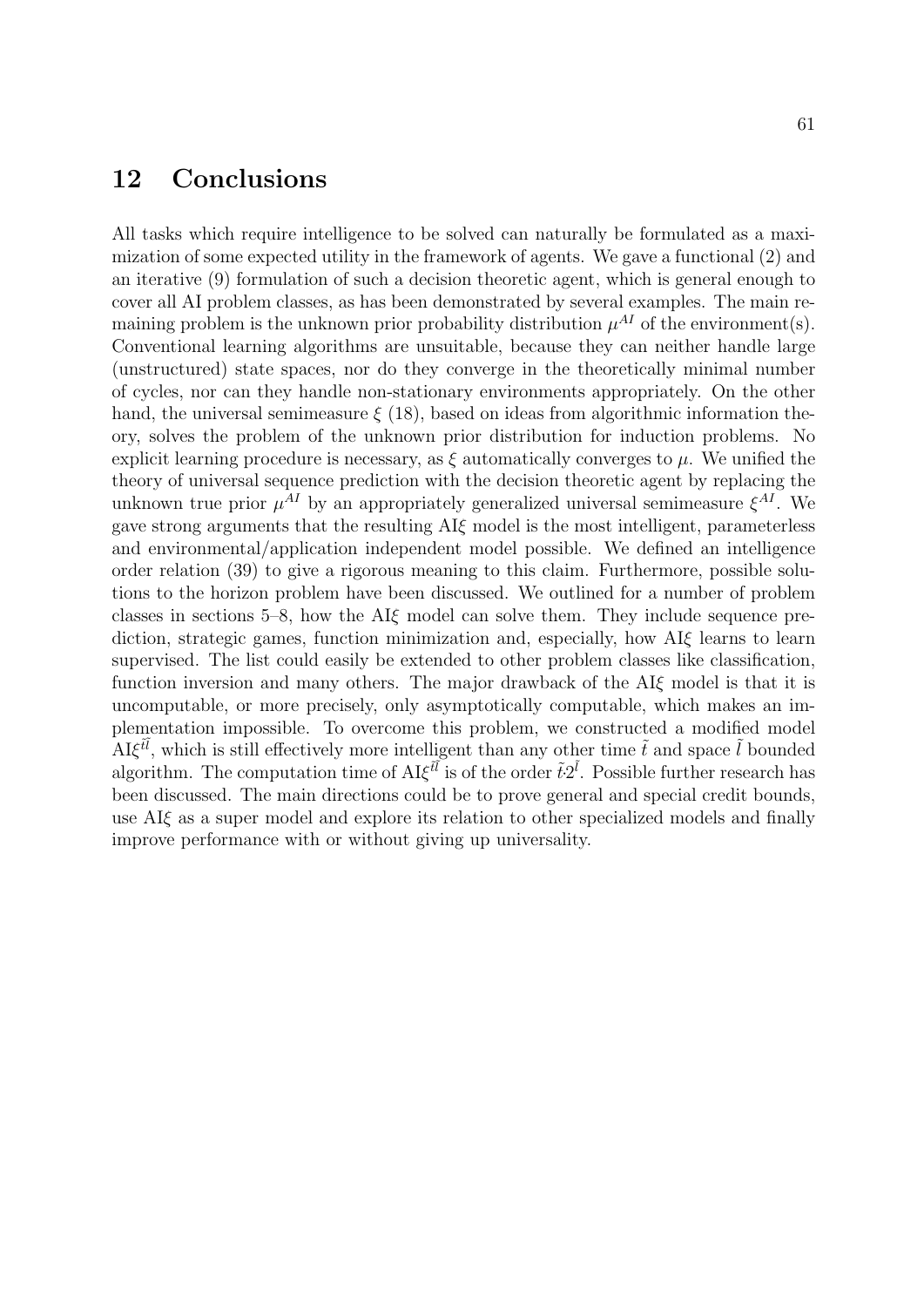### References

- [1] D. Angluin, C. H. Smith: Inductive inference: Theory and methods; Comput. Surveys, 15:3, (1983) 237–269 .
- [2] T. Bayes: An essay towards solving a problem in the doctrine of chances; Philos. Trans. Royal Soc., 53 (1763) 376–398.
- [3] R.E. Bellman: Dynamic Programming; Princeton Univ. Press, New Jersey, (1957).
- [4] **G.J. Chaitin**: On the length of programs for computing finite binary sequences; Journal A.C.M. 13:4 (1966) 547–569 and J. Assoc. Comput. Mach., 16 (1969) 145–159.
- [5] **G.J. Chaitin**: A theory of program size formally identical to information theory; J. Assoc. Comput. Mach. 22 (1975) 329–340.
- [6] **G.J. Chaitin**: *Algorithmic information and evolution*; in O.T. Solbrig and G. Nicolis, Perspectives on Biological Complexity, IUBS Press (1991) 51-60.
- [7] P. Cheeseman: In defense of probability theory; Proc. 9th int. joint conference on AI, IJCAI-85 (1985) 1002–1009. An inquiry into computer understanding; Comp. intelligence 4:1 (1988) 58–66.
- [8] M. Conte et. al.: Genetic programming estimates of Kolmogorov complexity; Proc. 7th Int. Conf. on GA (1997) 743–750.
- [9] R.P. Daley: Minimal-program complexity of sequences with restricted resources; Inform. Contr. 23 (1973) 301–312 . On the inference of optimal descritions; Theoret. Comput. Sci. 4 (1977) 301–319.
- [10] M. Feder, N. Merhav, M. Gutman: Universal prediction of individual sequences; IEEE Trans. Inform. Theory, 38;4, (1992), 1258–1270.
- [11] **D. Fudenberg, J. Tirole**: *Game Theory*; The MIT Press (1991).
- [12] **P. Gács**: On the symmetry of algorithmic information: Soviet Math. Dokl. 15 (1974) 1477-1480.
- [13] **D. Hume**: *Treatise of Human Nature*; Book I (1739).
- [14] M. Hutter: New Error Bounds for Solomonoff Sequence Prediction; Submitted to J. Comput. System Sci. (2000), http://xxx.lanl.gov/abs/cs.AI/9912008.
- [15] M. Hutter: Optimality of Universal Bayesian Sequence Prediction; Technical Report (2000).
- [16] L.P. Kaebling, M.L. Littman, A.W. Moore: Reinforcement learning: a survey; Journal of AI research 4 (1996) 237–285.
- [17] K. Ko: On the definition of infinite pseudo-random sequences; Theoret. Comput. Sci 48 (1986) 9–34.
- [18] **A.N. Kolmogorov**: Three approaches to the quantitative definition of information; Problems Inform. Transmission, 1:1 (1965) 1–7.
- [19] L.A. Levin: Universal sequential search problems; Problems of Inform. Transmission, 9:3 (1973) 265–266.
- [20] **L.A. Levin**: Laws of information conservation (non-growth) and aspects of the foundation of probability theory; Problems Inform. Transmission, 10 (1974), 206–210.
- [21] N. Littlestone, M.K. Warmuth: The weighted majority algorithm; Proc. 30th IEEE Symp. on Found. of Comp. Science (1989) 256–261.
- [22] M. Li and P.M.B. Vitányi: Learning simple concepts under simple distributions; SIAM J. Comput., 20:5 (1995), 915–935.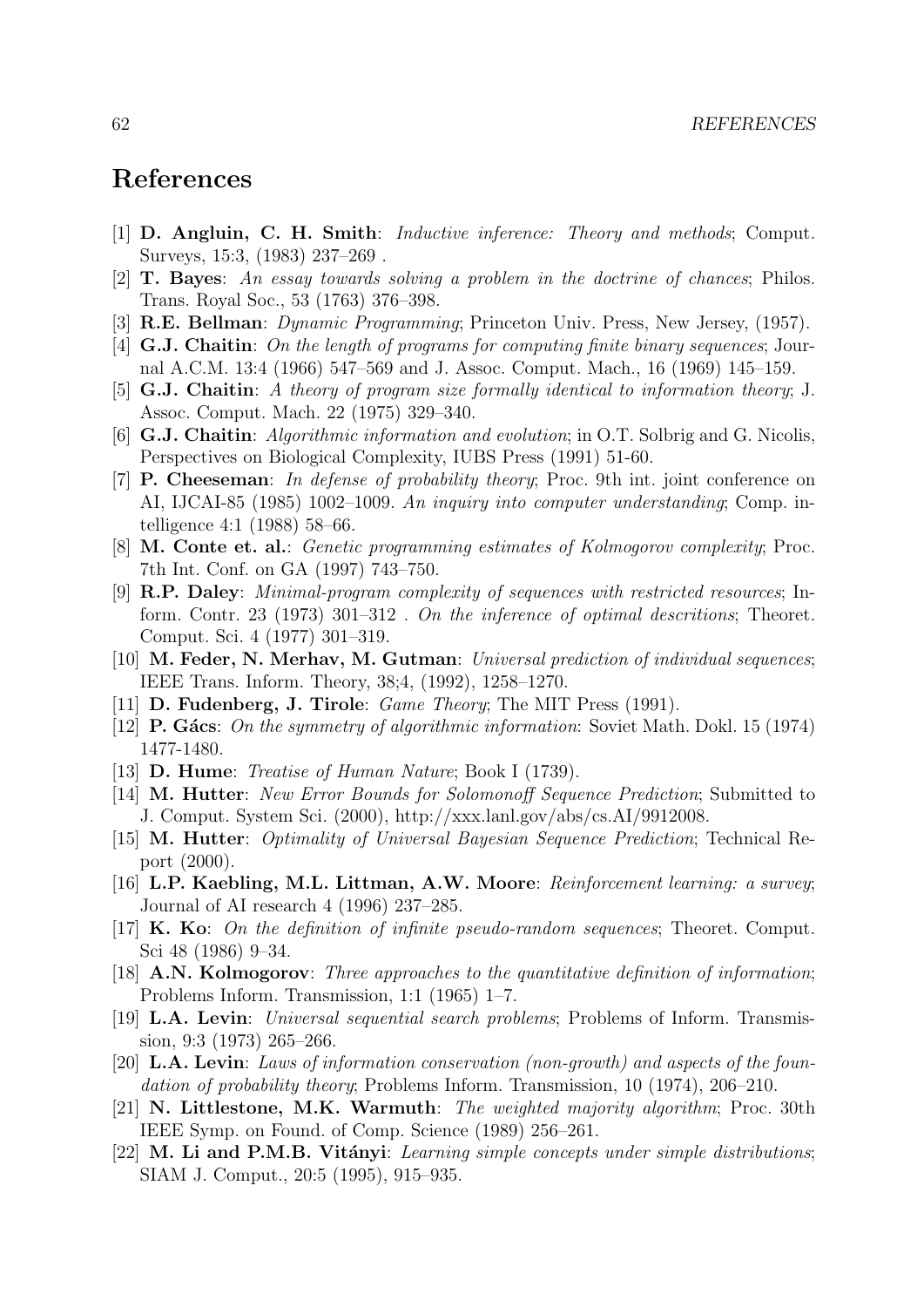- [23] M. Li and P.M.B. Vitányi: Inductive reasoning and Kolmogorov complexity; J. Comput. System Sci., 44:2 (1992), 343–384.
- [24] M. Li and P.M.B. Vitányi: *Philosophical issues in Kolmogorov complexity*; Lecture Notes Comput. Sci. 623 (1992), 1–15.
- [25] M. Li and P.M.B. Vitányi: An Introduction to Kolmogorov Complexity and its Applications; Springer-Verlag, New York, 2nd Edition, (1997).
- [26] D. Michie: Game Playing and game-learning automata; In Fox, L., editor, Adv. in Prog. and Non-Numerical Comp., 183–200 (1966) Pergamon, NY.
- [27] M.J. Osborne, A. Rubinstein: A course in game theory; MIT Press (1994).
- [28] **J. Pearl**: *Probabilistic reasoning in intelligent systems: Networks of plausible infer*ence; Morgan Kaufmann, San Mateo, Califormia (1988).
- [29] R. Penrose: The empiror's new mind; Oxford Univ. Press (1989). Shadows of the mind; Oxford Univ. Press (1994).
- [30] X. Pintaro, E. Fuentes: A forecasting algorithm based on information theory; Technical report, Centre Univ. d'Informatique, University of Geneva (1997).
- [31] J.J. Rissanen: Stochastic Complexity and Statistical Inquiry; World Scientific Publishers (1989).
- [32] S. Russell, P. Norvig: Artificial Intelligence: A modern approach; Prentice Hall (1995).
- [33] J. Schmidhuber: Discovering solutions with low Kolmogorov complexity and high generalization capability; Proc. 12th Int. Conf. on Machine Learning (1995) 488–496.
- [34] **J. Schmidhuber, M. Wiering**: Solving POMDP's with Levin search and EIRA; Proc. 13th Int. Conf. on Machine Learning (1996) 534–542.
- [35] M. Schmidt: Time-Bounded Kolmogorov Complexity May Help in Search for Extra Terrestrial Intelligence (SETI) ; Bulletin of the European Association for Theor. Comp. Sci. 67 (1999) 176–180.
- [36] R.J. Solomonoff: A formal theory of inductive inference, Part 1 and 2; Inform. Contr., 7 (1964), 1–22, 224–254.
- [37] R.J. Solomonoff: Complexity-based induction systems: comparisons and convergence theorems; IEEE Trans. Inform. Theory, IT-24:4, (1978), 422–432.
- [38] R.J. Solomonoff: An application of algorithmic probability to problems in artificial intelligence; In L.N. Kanal and J.F.Lemmer, editors, Uncertainty in Artificial Intelligence, North-Holland, (1986), 473–491.
- [39] R.J. Solomonoff: The discovery of algorithmic probability; J. Comput. System Sci. 55 (1997), 73–88.
- [40] R.J. Solomonoff: Two kinds of probabilistic induction; Comput. Journal 42:4 (1999), 256–259.
- [41] **J. von Neumann, O. Morgenstern**: The theory of games and economic behaviour; Princeton Univ. Press (1944).
- [42] L.G. Valiant: A theory of the learnable; Comm. Assoc. Comput. Mach., 27 (1984) 1134–1142.
- [43] V. G. Vovk: Universal forecasting algorithms; Inform. and Comput., 96, (1992), 245–277.
- [44] V. Vovk, C. Watkins: Universal portfolio selection; Proceedings 11th Ann. Conf. on Comp. Learning Theory (1998) 12–23.